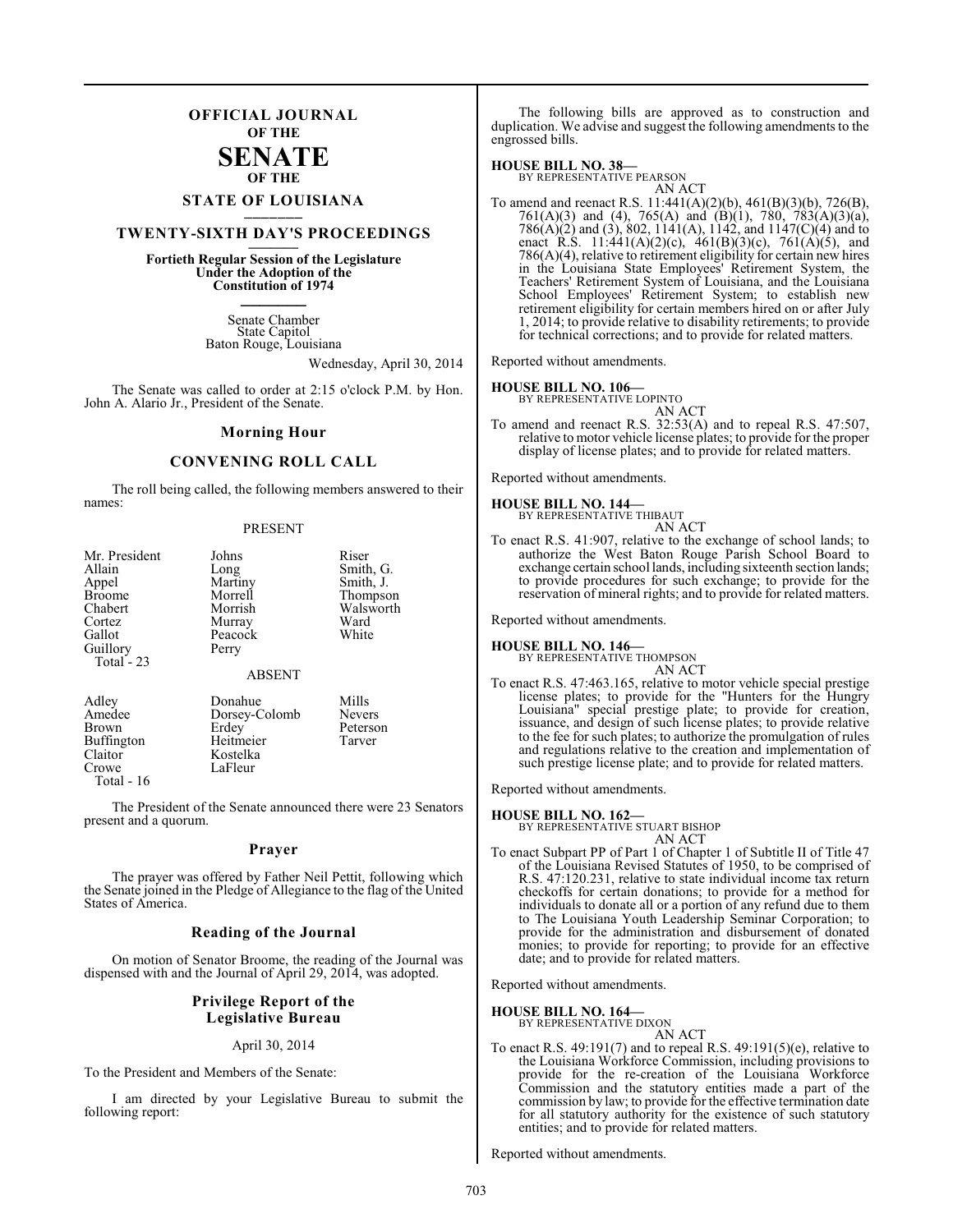# **Page 2 SENATE 26th DAY'S PROCEEDINGS**

# April 30, 2014

#### **HOUSE BILL NO. 180—** BY REPRESENTATIVE DOVE

AN ACT

To amend and reenact R.S. 17:3402(D)(1), relative to Montessori schools; to authorize the extension of Montessori school programs through high school; and to provide for related matters.

Reported without amendments.

## **HOUSE BILL NO. 186—**

BY REPRESENTATIVES HENRY, HENRY BURNS, CARMODY, COX, FOIL, AND THOMPSON AN ACT

To amend and reenact R.S. 56:116.1(B)(3), to enact R.S. 56:116.6, and to repeal R.S. 56:116.1(D)(3), relative to hunting; to provide for hunting game birds, wild quadrupeds, outlaw quadrupeds, nutria, and beaver; to provide for hunting with sound suppressing devices; and to provide for related matters.

Reported without amendments.

**HOUSE BILL NO. 238—** BY REPRESENTATIVE ST. GERMAIN

AN ACT To enact R.S. 33:2572, relative to the city of Plaquemine; to provide relative to the police civil service; to provide that the position of assistant chief of police for the city of Plaquemine shall be in the unclassified service; and to provide for related matters.

Reported without amendments.

**HOUSE BILL NO. 257—** BY REPRESENTATIVE STUART BISHOP AN ACT

To enact R.S. 47:463.165, relative to motor vehicle special prestige license plates; to provide for the creation, issuance, and design of such license plates; to provide relative to the fee and distribution of fees for such plates; to authorize the promulgation of rules and regulations relative to the creation and implementation of the plates; and to provide for related matters.

Reported without amendments.

#### **HOUSE BILL NO. 297—**

BY REPRESENTATIVE DOVE AN ACT

To amend and reenact R.S. 30:127(F), relative to bids for mineral leases on state lands; to authorize the use of electronic funds transfer for deposits accompanying such bids; and to provide for related matters.

Reported without amendments.

#### **HOUSE BILL NO. 303—** BY REPRESENTATIVE HENSGENS

AN ACT

To amend and reenact R.S. 32:386.1, relative to blanket oversize yearly permits; to provide for an increase to the overhang of trucks and trailers hauling loads; and to provide for related matters.

Reported without amendments.

#### **HOUSE BILL NO. 344—** BY REPRESENTATIVE ARMES

AN ACT

To enactR.S. 56:104(B)(3) and 302.2(D), relative to fees for hunting and fishing licenses; to provide relative to fees to be paid by surviving spouses of members of certain military service branches killed in action; and to provide for related matters.

Reported without amendments.

#### **HOUSE BILL NO. 349—**

BY REPRESENTATIVE BARRAS

AN ACT To amend and reenact R.S. 41:1215(B)(7), relative to leases of public property by public benefit corporations; to authorize lease payments to be made annually, quarterly, or monthly; and to provide for related matters.

Reported without amendments.

**HOUSE BILL NO. 361—** BY REPRESENTATIVE JONES

AN ACT

To authorize and provide for the transfer of certain state property; to authorize the transfer of certain state property in St. Mary Parish; to provide for the property description; to provide for reservation of mineral rights; to provide terms and conditions; to provide an effective date; and to provide for related matters.

Reported without amendments.

#### **HOUSE BILL NO. 386—**



To amend and reenact R.S. 32:1304(A)(3)(b), relative to required documents for trailer inspections; to provide that a valid inspection sticker is sufficient to meet the trailer inspection requirements; and to provide for related matters.

Reported with amendments.

## **LEGISLATIVE BUREAU AMENDMENTS**

Amendments proposed by Legislative Bureau to Engrossed House Bill No. 386 by Representative Havard

AMENDMENT NO. 1 On page 1, line 17, change "the same" to "them"

#### **HOUSE BILL NO. 397—**

BY REPRESENTATIVE GISCLAIR AN ACT

To amend and reenact R.S. 49:214.25(F), relative to uses in the coastal zone subject to coastal use permits; to prohibit certain dredging or excavating activities in Lafourche Parish; and to provide for related matters.

Reported with amendments.

## **LEGISLATIVE BUREAU AMENDMENTS**

Amendments proposed by Legislative Bureau to Reengrossed House Bill No. 397 by Representative Gisclair

#### AMENDMENT NO. 1

On page 1, line 18, change "Provided, however, that any" to "Any"

#### **HOUSE BILL NO. 447—** BY REPRESENTATIVE PYLANT

AN ACT To enact R.S. 34:851.15(D), relative to operation of motorboats on a portion of Lake Louis and Bayou Louis; to prohibit waterskiing on certain waterbodies; to restrict the use of personal watercraft on certain waterbodies; and to provide for related matters.

Reported without amendments.

#### **HOUSE BILL NO. 518—** BY REPRESENTATIVE HUVAL

## AN ACT

To authorize and provide for the transfer of certain state property; to authorize the transfer of certain state property in St. Martin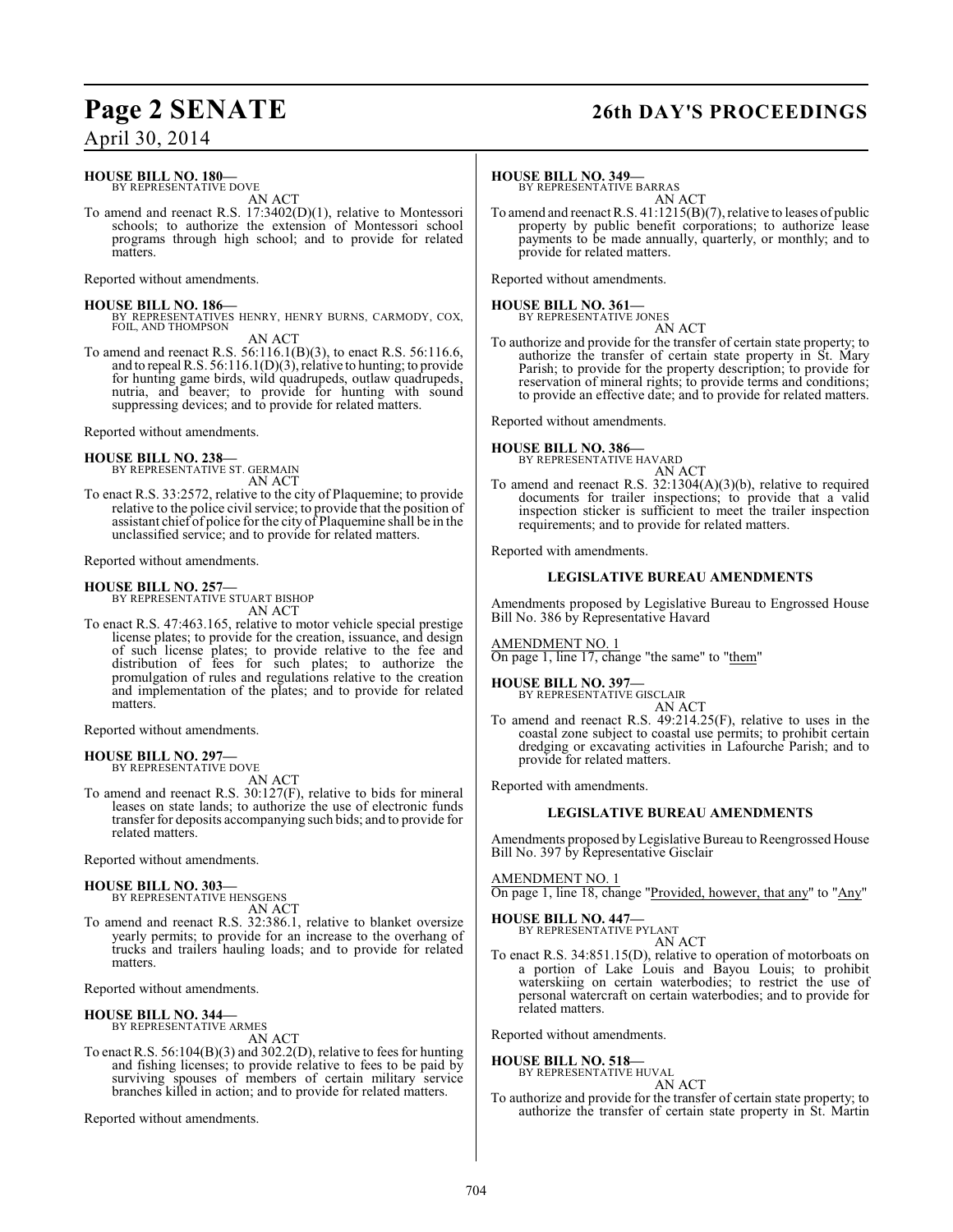# **26th DAY'S PROCEEDINGS Page 3 SENATE**

# April 30, 2014

Parish; to provide for the property description; to provide for reservation of mineral rights; to provide terms and conditions; to provide an effective date; and to provide for related matters.

Reported without amendments.

**HOUSE BILL NO. 563—** BY REPRESENTATIVES LORUSSO AND SEABAUGH AN ACT

To amend and reenact R.S. 47:463.73(G), relative to motor vehicle special prestige license plates; to provide for the "Mount Carmel Academy" special prestige plate; to provide for the creation and issuance of such license plates; and to provide for related matters.

Reported without amendments.

#### **HOUSE BILL NO. 581—**

BY REPRESENTATIVE HAVARD AN ACT

To enact R.S. 47:338.212, relative to the city of Zachary; to authorize the governing authority of the city, subject to voter approval, to levy and collect a hotel occupancy tax; to provide for the use of the tax proceeds; and to provide for related matters.

Reported without amendments.

**HOUSE BILL NO. 586—** BY REPRESENTATIVE THIBAUT

AN ACT

To amend and reenact R.S. 47:1923(D), relative to assessors; to provide relative to the payment of certain group insurance premiums for retirees of certain assessors' offices; to establish retiree eligibility criteria; and to provide for related matters.

Reported without amendments.

#### **HOUSE BILL NO. 600—**

BY REPRESENTATIVE ABRAMSON AN ACT

To enact R.S. 17:158(J) and 3996(B)(34), relative to the loading and unloading ofschool buses; to provide limitations on the location of such loading and unloading; and to provide for related matters.

Reported with amendments.

#### **LEGISLATIVE BUREAU AMENDMENTS**

Amendments proposed by Legislative Bureau to Reengrossed House Bill No. 600 by Representative Abramson

#### AMENDMENT NO. 1

In Senate Committee Amendment No. 1 proposed by the Senate Committee on Education and adopted by the Senate on April 29, 2014 on page 1, line 2, following "line" change "11" to "10"

#### AMENDMENT NO. 2

On page 1, line 11, following "to" insert "do all of the following"

**HOUSE BILL NO. 602—** BY REPRESENTATIVES ABRAMSON AND LEGER AN ACT

To enact Subpart PP of Part 1 of Chapter 1 of Subtitle II of Title 47 of the Louisiana Revised Statutes of 1950, to be comprised of R.S. 47:120.231, relative to state individual income tax return checkoffs for certain donations; to provide for a method for individuals to donate all or a portion of any refund due to them to The Lighthouse for the Blind in New Orleans, Inc.; to provide for the administration and disbursement of donated monies; to provide for reporting; to provide for an effective date; and to provide for related matters.

Reported without amendments.

#### **HOUSE BILL NO. 728—**

BY REPRESENTATIVE KATRINA JACKSON AN ACT

To enact R.S. 41:907, relative to the sale or exchange of school lands; to authorize Ouachita Parish School Board to sell or exchange certain school lands; to provide procedures for such sale or exchange; to provide for the reservation of mineral rights; and to provide for related matters.

Reported without amendments.

#### **HOUSE BILL NO. 795—**

BY REPRESENTATIVE BARRAS

AN ACT To enact R.S. 17:158.2(D) and (E), relative to the model age of school buses; to prohibit school buses used to transport students from being more than twenty-five years old; to require that activity or backup school buses be fifteen or fewer model years old; to prohibit school buses older than fifteen model years from being used more than sixty consecutive school days in a school year; and to provide for related matters.

Reported without amendments.

#### **HOUSE BILL NO. 798—**

BY REPRESENTATIVE STOKES

AN ACT To amend and reenact R.S. 47:15(14), 114(F)(3), 287.614(C) and (D)(3), 295(C), 299.9, 299.39, 1407(1), 1408, 1409, 1414(C), 1416, 1433 through 1435, 1438, 1486, 1508.1(B), 1561, 1565(C)(3), 1574(introductory paragraph), 1576(A)(1) and (2), (C), and  $(E)$ , 1578 $(B)(2)$ ,  $(3)$ , and  $(4)(a)$ (introductory paragraph), 1603(A), and 1688, and to enact R.S. 47:1574(5), relative to the enforcement and adjudication of state taxes; to provide with respect to disputes concerning taxes, fees, and claims against the state; to provide with respect to the authority of the secretary of the Department of Revenue regarding the collection and enforcement of taxes and fees; to provide for the jurisdiction, authority, and procedures of the Board of Tax Appeals; to provide for appellate jurisdiction for decisions of the Board of Tax Appeals; to provide for legislative oversight of Board of Tax Appeals rulemaking; to direct the Louisiana State Law Institute to change certain references to the Board of Tax Appeals in certain provisions of current law; to provide for effectiveness; and to provide for related matters.

Reported with amendments.

#### **LEGISLATIVE BUREAU AMENDMENTS**

Amendments proposed by Legislative Bureau to Reengrossed House Bill No. 798 by Representative Stokes

AMENDMENT NO. 1 On page 3, line 5, change "must" to "shall"

AMENDMENT NO. 2 On page 7, line 15, change "must" to "shall"

AMENDMENT NO. 3 On page 9, line 11, change " $; \sigma$ " to "."

AMENDMENT NO. 4 On page 15, line 5, change "real" to "immovable"

AMENDMENT NO. 5 On page 15, line 7, change "real" to "immovable"

**HOUSE BILL NO. 850—** BY REPRESENTATIVE DOVE AN ACT

To enact R.S. 49:214.5.2(G), relative to the responsibilities of the Coastal Protection and Restoration Authority Board; to authorize the board to authorize the Coastal Protection and Restoration Authority to contract for the study, investigation,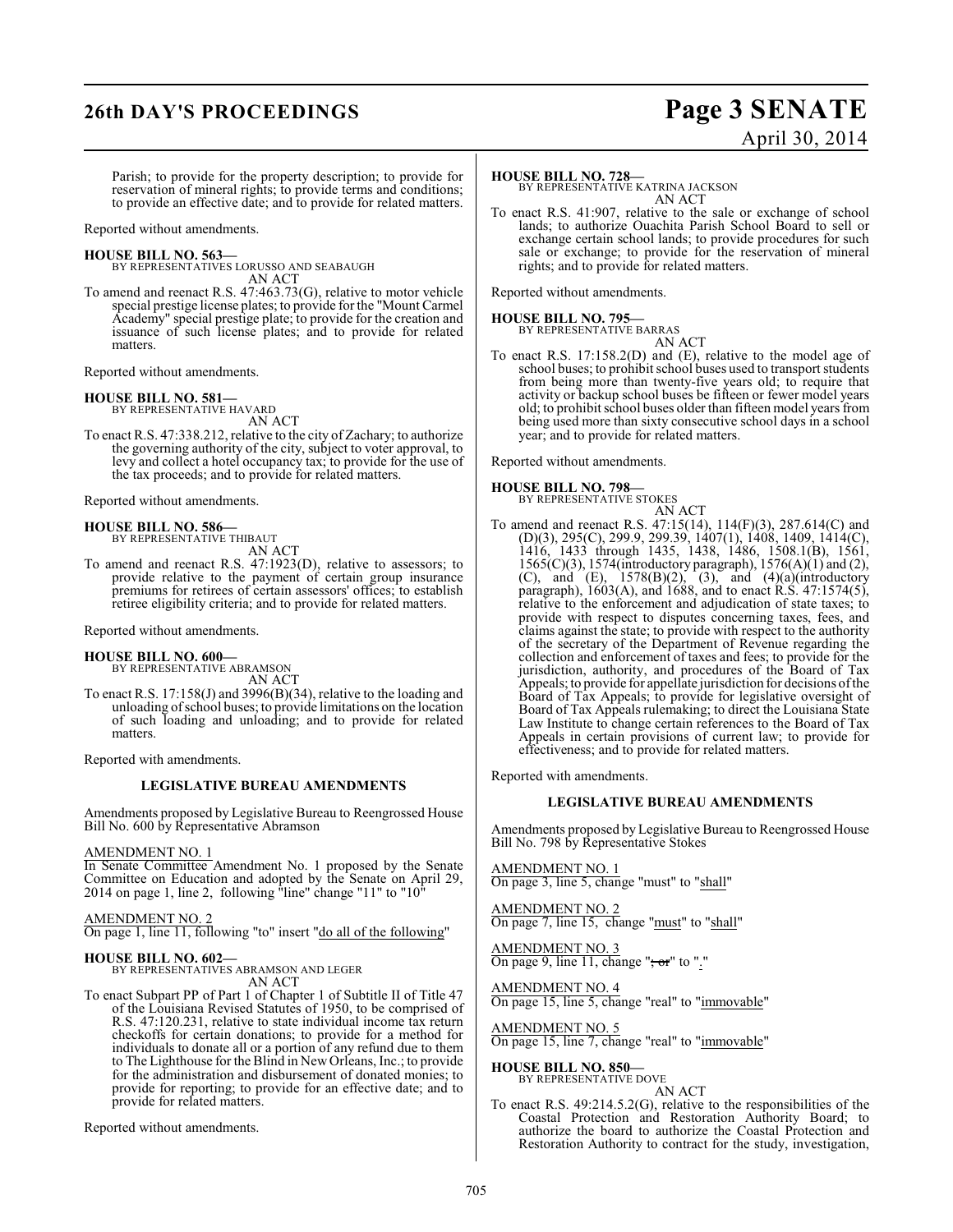# **Page 4 SENATE 26th DAY'S PROCEEDINGS**

and cleanup of, or response to hazardous substances located in an integrated coastal protection program project; and to provide for related matters.

Reported without amendments.

## **HOUSE BILL NO. 905—**

BY REPRESENTATIVE ANDERS AN ACT

To amend and reenact R.S. 38:3087.112 and 3087.114(A), relative to the Black River Lake Recreation and Water Conservation District; to change the location of the district; to modify the composition of the governing board of the district; and to provide for related matters.

Reported without amendments.

#### **HOUSE BILL NO. 918—**

BY REPRESENTATIVE BARROW AN ACT

To enact Chapter 13-M of Title 33 of the Louisiana Revised Statutes of 1950, to be comprised of R.S. 33:4720.201, relative to redevelopment authorities; to provide relative to the powers and duties of the authorities; to authorize the authorities to create public benefit corporations; to provide relative to the powers and duties of the corporations; and to provide for related matters.

Reported without amendments.

#### **HOUSE BILL NO. 951—** BY REPRESENTATIVE FOIL

AN ACT

To enact R.S. 33:9097.22, relative to East Baton Rouge Parish; to create the University Acres Crime Prevention and Neighborhood Improvement District within the parish; to provide relative to the boundaries, purpose, governance, and powers and duties of the district; to provide for the imposition of a parcel fee and for the use thereof; and to provide for related matters.

Reported with amendments.

#### **LEGISLATIVE BUREAU AMENDMENTS**

Amendments proposed by Legislative Bureau to Reengrossed House Bill No. 951 by Representative Foil

AMENDMENT NO. 1 On page 2, line 13, change "seven member" to "seven-member"

AMENDMENT NO. 2 On page 5, line 6, following "the" and before "provisions" insert "following"

AMENDMENT NO. 3 On page 6, line 23, following "exist" insert ", both of the following shall apply'

**HOUSE BILL NO. 972—** BY REPRESENTATIVE HOLLIS AN ACT To designate a portion of U.S. Highway 190 in the city of Mandeville

in St. Tammany Parish as "Tammany Parkway".

Reported without amendments.

**HOUSE BILL NO. 975—** BY REPRESENTATIVE WESLEY BISHOP AN ACT

To amend and reenact R.S. 17:1970.24(B)(1)(a)(ii)(bb), relative to the New Orleans Center for Creative Arts; to provide with respect to the membership of its board of directors; and to provide for related matters.

Reported without amendments.

#### **HOUSE BILL NO. 984—**

BY REPRESENTATIVE PIERRE AN ACT

To amend and reenact R.S. 23:1472(10)(a), (11)(a), (D)(II) and (III), (e), and (h), (12)(F)(I), (II)(introductory paragraph), (III)(c) and (f), (IV), (V)(introductory paragraph) and (a)(iii) and (b)(introductory paragraph), (VI), (VII)(G)(introductory paragraph), (H)(I) and (II), 1474(H), 1493(D), 1512,  $1513(A)(1)$ ,  $1532.1(G)$ ,  $1533(A)(introductory paragraph)$ , 1536(B) through (E), (F)(2), and (G), 1541(A), 1542,  $1552(B)(1), (2), (3),$  and  $(5), 1592(F)$  and  $(G), 1600(2), (6)(a)(I),$ (b), and (C)(I), and (7)(introductory paragraph), and to repeal R.S. 23:1474(J), 1533(C), 1536(A) and (J), and 1543(H), relative to unemployment compensation; to provide for technical corrections; to delete obsolete laws; to delete dates that no longer apply; and to provide for related matters.

Reported with amendments.

#### **LEGISLATIVE BUREAU AMENDMENTS**

Amendments proposed by Legislative Bureau to Reengrossed House Bill No. 984 by Representative Pierre

AMENDMENT NO. 1 On page 4, line 4, change "III" to "(III)"

AMENDMENT NO. 2 On page 4, line 24, change "I" to "(I)"

AMENDMENT NO. 3 On page 7, line 18, change "title" to "Title"

AMENDMENT NO. 4 On page 13, line 22, following "relations" change "and" to ","

AMENDMENT NO. 5 On page 13, line 23, following "Means" insert ","

AMENDMENT NO. 6 On page 14, line 18, following "year" insert ","

AMENDMENT NO. 7 On page 14, line 21, change "Pursuant" to "pursuant"

**HOUSE BILL NO. 1042—** BY REPRESENTATIVE RITCHIE

AN ACT

To amend and reenact R.S. 47:1838(introductory paragraph), relative to fees levied by the Louisiana Tax Commission; to authorize the continued levy and collection of fees associated with the assessment of certain properties by the commission; to provide an effective date; and to provide for related matters.

Reported without amendments.

**HOUSE BILL NO. 1046—** BY REPRESENTATIVES LEOPOLD, BILLIOT, GAROFALO, AND HARRISON AN ACT

To amend and reenact R.S. 3:4631(B) and (C) and R.S. 56:433(A) and (E) and 440, relative to labeling and packaging of oysters; to provide for certain standards for marketable oysters and labeling and packaging of oysters for market; to provide penalties for mislabeling oysters; and to provide for related matters.

Reported without amendments.

**HOUSE BILL NO. 1050—**

BY REPRESENTATIVE CHANEY AN ACT

To amend and reenact R.S. 47:1707, relative to ad valorem property tax exemptions; to provide relative to the ad valorem property tax exemption for certain agricultural machinery and other implements used exclusively for agricultural purposes; to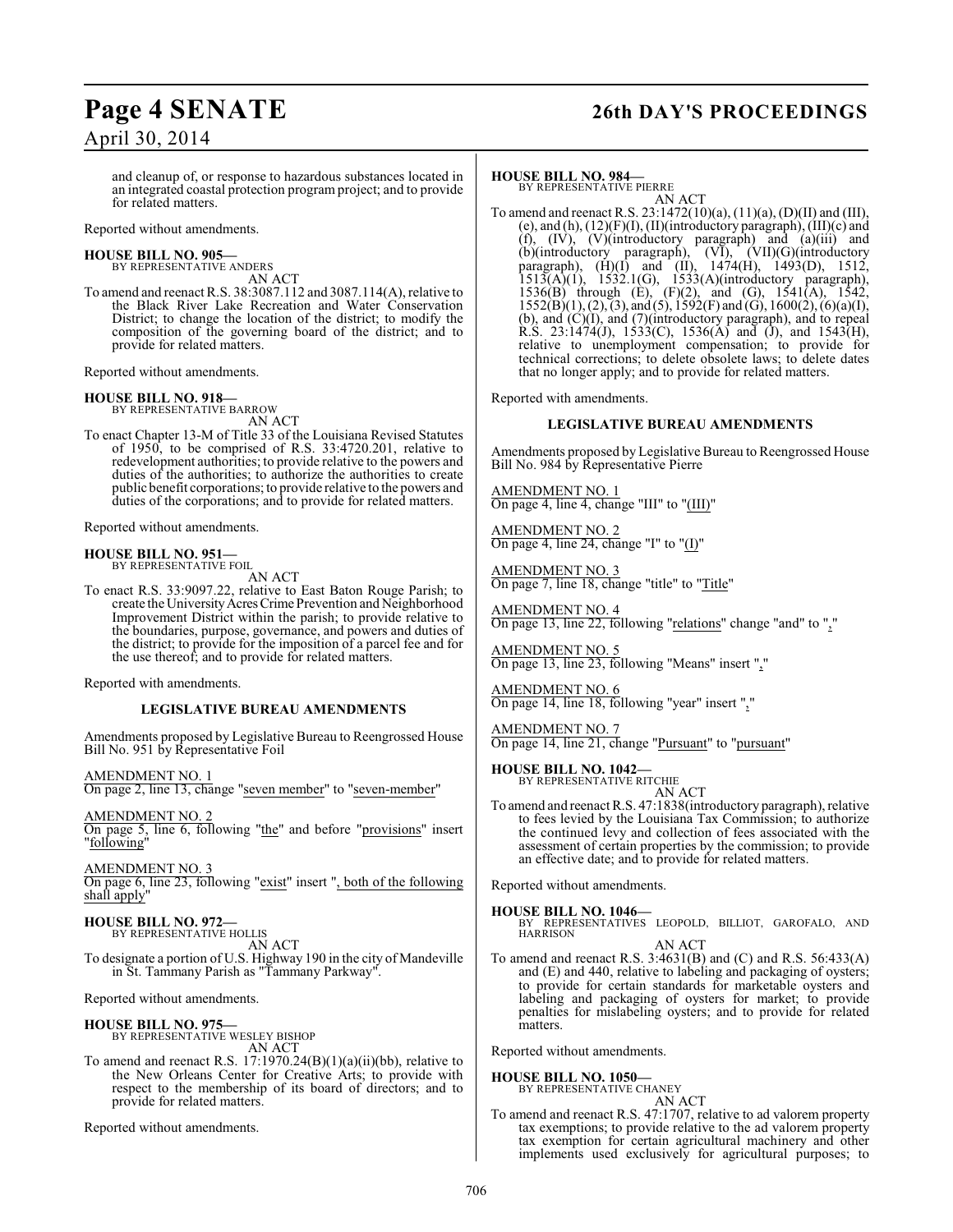# **26th DAY'S PROCEEDINGS Page 5 SENATE**

# April 30, 2014

remove certain restrictions; to provide for an effective date; and to provide for related matters.

Reported without amendments.

**HOUSE BILL NO. 1072— (Substitute for House Bill No. 140 by**

**Representative Montoucet)**<br>BISHOP, CHANEY, DOVE, FOIL, GARMES, BILLIOT, STUART<br>BISHOP, CHANEY, DOVE, FOIL, GAROFALO, GISCLAIR, GUINN,<br>HARRISON, ORTEGO, AND SCHEXNAYDER AN ACT

To enact R.S. 56:643(C), relative to issuance of hunting and fishing licenses; to provide for a reduced fee for certain retired members of the U.S. Armed Forces; and to provide for related matters.

Reported without amendments.

Respectfully submitted, Daniel R. Martiny Chairman

#### **Adoption of Legislative Bureau Report**

On motion of Senator Martiny, the Legislative Bureau amendments were adopted and the Bills and Joint Resolutions were read by title and passed to a third reading.

#### **Introduction of Senate Resolutions**

Senator Thompson asked for and obtained a suspension of the rules to read Senate Resolutions a first and second time.

#### **SENATE RESOLUTION NO. 106—** BY SENATOR THOMPSON

A RESOLUTION

To express the sincere condolences of the Senate of the Legislature of Louisiana upon the passing of Linda Kimbrough Welch, lobbyist and former executive director of the Rural Hospital Coalition.

On motion of Senator Thompson the resolution was read by title and adopted.

### **Introduction of Senate Concurrent Resolutions**

# **SENATE CONCURRENT RESOLUTION NO. 109—** BY SENATOR WALSWORTH

A CONCURRENT RESOLUTION

To designate April 12, 2014, as Oral Cancer Foundation Walk/Run for Awareness Day in Louisiana.

The resolution was read by title and placed on the Calendar for a second reading.

#### **Senate Bills and Joint Resolutions on Second Reading**

## **SENATE BILL NO. 680— (Substitute of Senate Bill No. 552 by Senator Adley)** BY SENATORS ADLEY AND GARY SMITH

AN ACT

To enact R.S. 38:2225.2.4 relative to public contracts; to authorize use of the construction management at risk method for public contracts; and to provide for related matters.

On motion of Senator Adley the bill was read by title, ordered engrossed and passed to a third reading.

#### **SENATE BILL NO. 681— (Substitute of Senate Bill No. 660 by Senator Morrish)**

BY SENATOR MORRISH AN ACT

To amend and reenact R.S. 56:112, relative to the disposal of wild birds or wild quadrupeds becoming a nuisance; to allow the

taking of certain outlaw quadrupeds during daylight hours from an aircraft; to allow for the promulgation of rules and regulations; to provide certain exemptions; to provide terms, conditions, and requirements; and to provide for related matters.

On motion of Senator Long the bill was read by title, ordered engrossed and passed to a third reading.

#### **Senate Resolutions on Second Reading**

#### **SENATE RESOLUTION NO. 88—**

BY SENATOR ALARIO A RESOLUTION

To recognize Wednesday, April 30, 2014, as Dental Hygiene Day and to commend the Louisiana Dental Hygienists' Association.

On motion of Senator Alario the resolution wasread by title and adopted.

# **SENATE RESOLUTION NO. 89—**<br>BY SENATOR MORRISH

A RESOLUTION

To designate May 5, 2014, as Vietnam Veterans Day and to commemorate the brave and steadfast service by America's Armed Forces during a time of upheaval on the home front and change on all sides.

On motion of Senator Morrish the resolution was read by title and adopted.

#### **SENATE RESOLUTION NO. 90—**

BY SENATORS ADLEY, ALARIO, ALLAIN, AMEDEE, APPEL, BROOME,<br>BROWN, BUFFINGTON, CHABERT, CLAITOR, CORTEZ, CROWE,<br>DONAHUE, DORSEY-COLOMB, ERDEY, GALLOT, GUILLORY,<br>HEITMEIER, JOHNS, KOSTELKA, LAFLEUR, LONG, MA MORRELL, MORRISH, MURRAY, NEVERS, PEACOCK, PERRY,<br>PETERSON,RISER,GARYSMITH,JOHNSMITH,TARVER,THOMPSON,<br>WALSWORTH,WARD AND WHITE A RESOLUTION

To express the sincere condolences of the Senate of the Legislature of Louisiana to the family of Louisiana Army National Guard Specialist Christopher R. Drake upon his death in support of Operation Enduring Freedom.

On motion of Senator Murray the resolution was read by title and returned to the Calendar, subject to call.

SENATE RESOLUTION NO. 91—<br>BY SENATORS ADLEY, ALARIO, ALLAIN, AMEDEE, APPEL, BROOME, BROWN, BUFFINGTON, CHABERT, CLAITOR, CORTEZ, CROWE,<br>DONAHUE, DORSEY-COLOMB, ERDEY, GALLOT, GUILLORY,<br>HEITMEIER, JOHNS, KOSTELKA, LAFLEUR, A RESOLUTION

To express the sincere condolences of the Senate of the Legislature of Louisiana to the family of U.S. Army Sergeant Stefan M. Smith upon his death in support of Operation Enduring Freedom.

On motion of Senator Murray the resolution was read by title and returned to the Calendar, subject to call.

SENATE RESOLUTION NO. 92—<br>BY SENATORS ADLEY, ALARIO, ALLAIN, AMEDEE, APPEL, BROOME, BROWN, BUFFINGTON, CHABERT, CLAITOR, CORTEZ, CROWE,<br>DONAHUE, DORSEY-COLOMB, ERDEY, GALLOT, GUILLORY,<br>HEITMEIER, JOHNS, KOSTELKA, LAFLEUR,

#### A RESOLUTION

To express the sincere condolences of the Senate of the Legislature of Louisiana to the family of United States Marine Corps Lance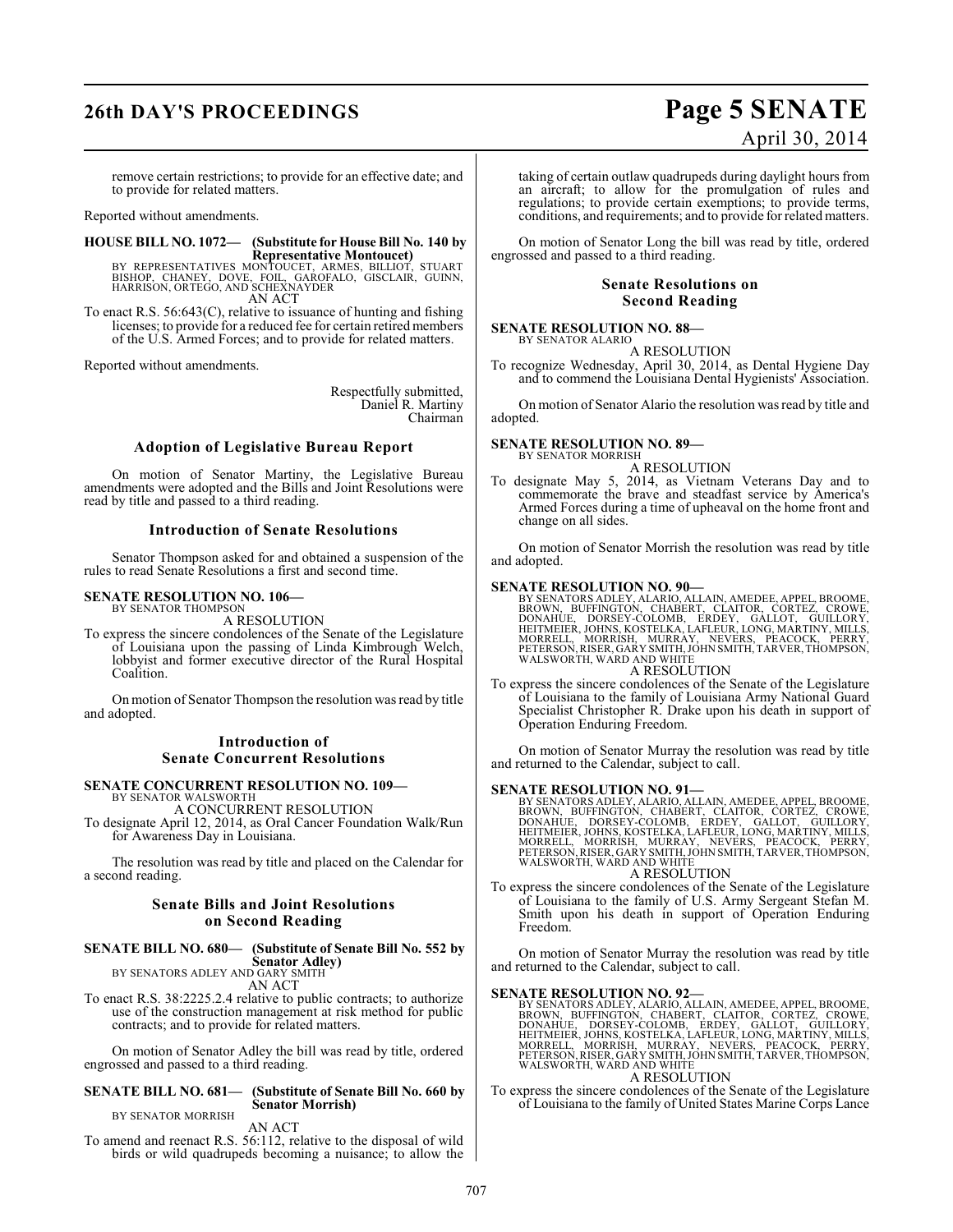Corporal Christopher Wooley upon his death while in the service of his country.

On motion of Senator Murray the resolution was read by title and returned to the Calendar, subject to call.

SENATE RESOLUTION NO. 93—<br>
BY SENATORS ADLEY, ALARNO, ALLAIN, AMEDEE, APPEL, BROOME, BROWN, BUFFINGTON, CHABERT, CLAITOR, CORTEZ, CROWE,<br>
BOOWN, BUFFINGTON, CHABERT, CLAITOR, CORTEZ, CROWE,<br>
DONAHUE, DORSEY-COLOMB, ERDEY, WALSWORTH, WARD AND WHITE

A RESOLUTION

To express the sincere condolences of the Senate of the Legislature of Louisiana to the family of Louisiana Army National Guard Staff Sergeant John W. Winsper III, upon his death in Alexandria, Louisiana.

On motion of Senator Murray the resolution was read by title and returned to the Calendar, subject to call.

**SENATE RESOLUTION NO. 94—**<br>BY SENATORS ADLEY, ALARIO, ALLAIN, AMEDEE, APPEL, BROOME, BROWN, BUFFINGTON, CHABERT, CLAITOR, CORTEZ, CROWE,<br>DONAHUE, DORSEY-COLOMB, ERDEY, GALLOT, GUILLORY,<br>HEITMEIER, JOHNS, KOSTELKA, LAFLEUR

A RESOLUTION

To express the sincere condolences of the Senate of the Legislature of Louisiana to the family of U.S. Army Staff Sergeant Joseph E. Anderson upon his death while on leave during the Christmas holidays to see his children.

On motion of Senator Murray the resolution was read by title and returned to the Calendar, subject to call.

**SENATE RESOLUTION NO. 95—**<br>BY SENATORS ADLEY, ALARIO, ALLAIN, AMEDEE, APPEL, BROOME, BROOM, UFFINGTON, CHABERT, CLAITOR, CORTEZ, CROWE,<br>DONAHUE, DORSEY-COLOMB, ERDEY, GALLOT, GUILLORY,<br>HEITMEIER, JOHNS, KOSTELKA, LAFLEUR,

A RESOLUTION

To express the sincere condolences of the Senate of the Legislature of Louisiana to the family of United States Army Command Sergeant Major Andre Miguel Johnson upon his death.

On motion of Senator Murray the resolution was read by title and returned to the Calendar, subject to call.

- SENATE RESOLUTION NO. 96—<br>
BY SENATORS ADLEY, ALARIO, ALLAIN, AMEDEE, APPEL, BROOME, BROWN, BUFFINGTON, CHABERT, CLAITOR, CORTEZ, CROWE,<br>
BROWN, BUFFINGTON, CHABERT, CLAITOR, CORTEZ, CROWE,<br>
DONAHUE, DORSEY-COLOMB, ERDEY, WALSWORTH, WARD AND WHITE A RESOLUTION
- To express the sincere condolences of the Senate of the Legislature of Louisiana to the family of United States Army Staff Sergeant Richard Vazquez upon his death in combat action in Afghanistan.

On motion of Senator Murray the resolution was read by title and returned to the Calendar, subject to call.

**SENATE RESOLUTION NO. 97—**<br>BY SENATORS ADLEY, ALARIO, ALLAIN, AMEDEE, APPEL, BROOME, BROWN, BUFFINGTON, CHABERT, CLAITOR, CORTEZ, CROWE,<br>DONAHUE, DORSEY-COLOMB, ERDEY, GALLOT, GUILLORY,<br>HEITMEIER, JOHNS, KOSTELKA, LAFLEUR

# **Page 6 SENATE 26th DAY'S PROCEEDINGS**

#### A RESOLUTION

To express the sincere condolences of the Senate of the Legislature of Louisiana to the family of United States Marine Corps Gunnery Sergeant Gregory Mullins upon his death during a combat training exercise in California.

On motion of Senator Murray the resolution was read by title and returned to the Calendar, subject to call.

#### **SENATE RESOLUTION NO. 98—**

BY SENATORS ADLEY, ALARIO, ALLAIN, AMEDEE, APPEL, BROOME,<br>BROWN, BUFFINGTON, CHABERT, CLAITOR, CORTEZ, CROWE,<br>DONAHUE, DORSEY-COLOMB, ERDEY, GALLOT, GUILLORY,<br>HEITMEIER, JOHNS, KOSTELKA, LAFLEUR, LONG, MARTINY, MILLS,<br>MORR A RESOLUTION

To express the sincere condolences of the Senate of the Legislature of Louisiana to the family of U.S. Marine Corps Lance Corporal Christopher O. Grant upon his death while engaging enemy forces in combat operations in Afghanistan.

On motion of Senator Murray the resolution was read by title and returned to the Calendar, subject to call.

**SENATE RESOLUTION NO. 99—**<br>BY SENATORS ADLEY, ALARIO, ALLAIN, AMEDEE, APPEL, BROOME, BROOM, UFFINGTON, CHABERT, CLAITOR, CORTEZ, CROWE,<br>DONAHUE, DORSEY-COLOMB, ERDEY, GALLOT, GUILLORY,<br>HEITMEIER, JOHNS, KOSTELKA, LAFLEUR, A RESOLUTION

To commend Dorothy Bell Jeter Bauer for her brave and faithful service to the United States during World War II as a member of the U.S. Navy's WAVES.

On motion of Senator Murray the resolution was read by title and adopted.

**SENATE RESOLUTION NO. 100—**<br>BY SENATORS ADLEY, ALARIO, ALLAIN, AMEDEE, APPEL, BROOME, BROWN, BUFFINGTON, CHABERT, CLAITOR, CORTEZ, CROWE,<br>DONAHUE, DORSEY-COLOMB, ERDEY, GALLOT, GUILLORY,<br>HEITMEIER, JOHNS, KOSTELKA, LAFLEU

## A RESOLUTION

To express the sincere condolences of the Senate of the Legislature of Louisiana to the family of U.S. Navy Seal (Ret.) Mark Daniel Kennedy upon his death while serving as a maritime security professional, fighting piracy off the coast of East Africa.

On motion of Senator Murray the resolution was read by title and returned to the Calendar, subject to call.

**SENATE RESOLUTION NO. 101—**<br>BY SENATORS ADLEY, ALARIO, ALLAIN, AMEDEE, APPEL, BROOME, BROOM, UFFINGTON, CHABERT, CLAITOR, CORTEZ, CROWE,<br>DONAHUE, DORSEY-COLOMB, ERDEY, GALLOT, GUILLORY,<br>HEITMEIER, JOHNS, KOSTELKA, LAFLEUR

## A RESOLUTION

To express the sincere condolences of the Senate of the Legislature of Louisiana to the family of United States Air Force Technical Sergeant Derek Langford upon his death while serving in his country's armed forces.

On motion of Senator Murray the resolution was read by title and returned to the Calendar, subject to call.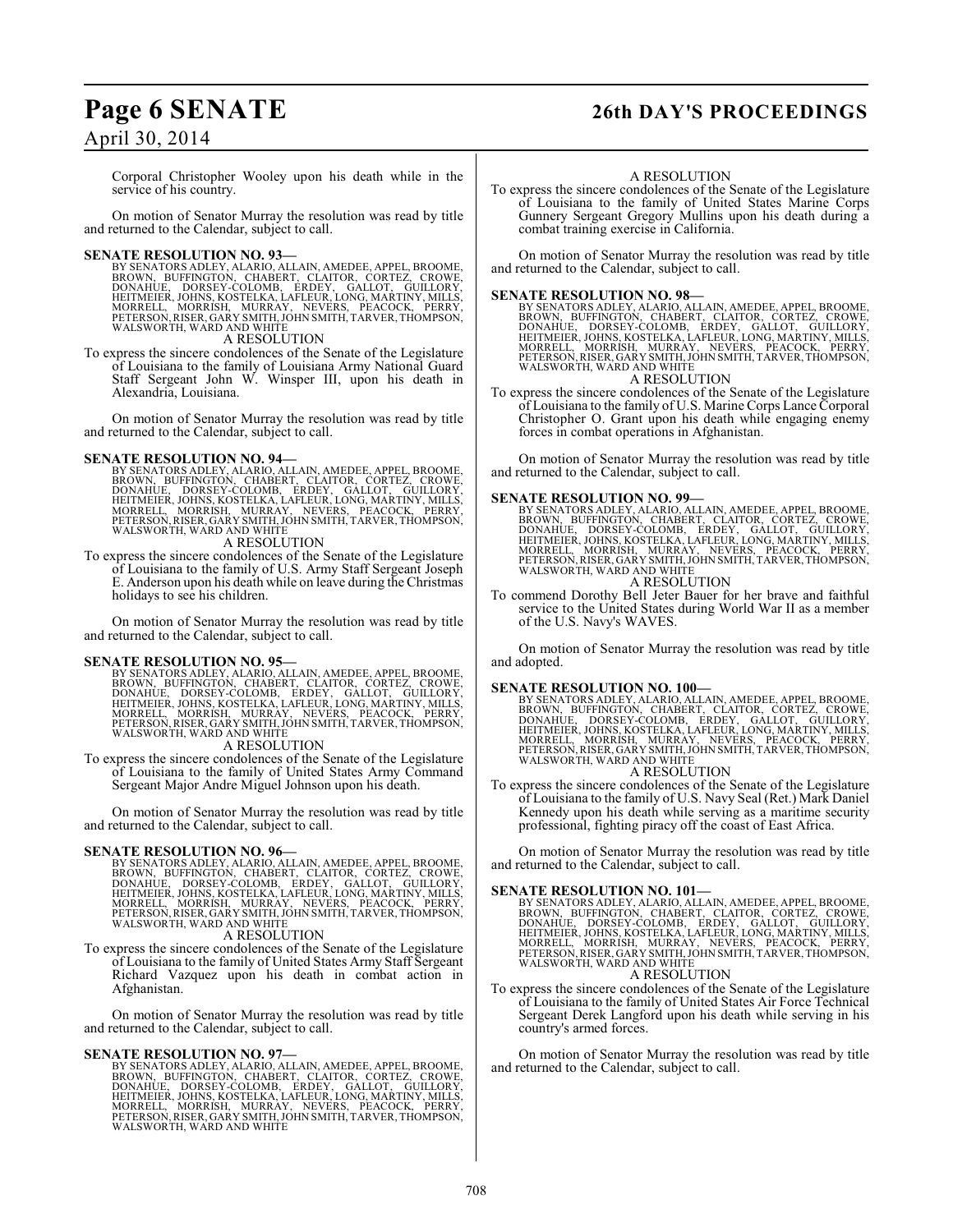# **26th DAY'S PROCEEDINGS Page 7 SENATE**

#### **SENATE RESOLUTION NO. 102—**

BY SENATORS ADLEY, ALARIO, ALLAIN, AMEDEE, APPEL, BROOME,<br>BROWN, BUFFINGTON, CHABERT, CLAITOR, CORTEZ, CROWE,<br>DONAHUE, DORSEY-COLOMB, ERDEY, GALLOT, GUILLORY,<br>HEITMEIER, JOHNS, KOSTELKA, LAFLEUR, LONG, MARTINY, MILLS,<br>MORR

A RESOLUTION

To express the sincere condolences of the Senate of the Legislature of Louisiana to the family of United States Marine Corps Private Trey J. Jewell upon his death while serving his country in Japan.

On motion of Senator Murray the resolution was read by title and returned to the Calendar, subject to call.

#### **SENATE RESOLUTION NO. 103—** BY SENATOR BROOME

A RESOLUTION

To commend and congratulate Head Coach D-D Breaux of the LSU Women's Gymnastics team on a school record season and upon receipt of the title of National Coach of the Year for 2014 awarded by the National Association of Collegiate Gymnastics Coaches/Women's Division I.

On motion of Senator Broome the resolution was read by title and adopted.

#### **SENATE RESOLUTION NO. 105—** BY SENATOR THOMPSON

A RESOLUTION

To urge and request the Department of Transportation and Development to study solutions to the build-up of sediment around Louisiana ports and to consult with the Department of Agriculture and Forestry relative to the issues farmers face to transport agricultural crops to market.

The resolution was read by title and referred by the President to the Committee on Transportation, Highways and Public Works.

#### **Senate Concurrent Resolutions on Second Reading**

## **SENATE CONCURRENT RESOLUTION NO. 108—** BY SENATOR ADLEY AND REPRESENTATIVE HENRY BURNS A CONCURRENT RESOLUTION

To commend and congratulate Madison Waldron on being selected as one of two youth volunteers in Louisiana to receive the 2014 nineteenth annual Prudential Spirit of Community Awards program in recognition of her outstanding record of volunteer service from The National Association of Secondary School

The concurrent resolution was read by title. Senator Adley moved to adopt the Senate Concurrent Resolution.

#### **ROLL CALL**

The roll was called with the following result:

Principals and Prudential Financial.

#### YEAS

| Mr. President<br>Adley<br>Allain<br>Amedee<br>Appel<br><b>Broome</b><br><b>Buffington</b><br>Chabert<br>Claitor<br>Cortez<br>Crowe | Dorsey-Colomb<br>Erdey<br>Gallot<br>Guillory<br>Heitmeier<br>Johns<br>Long<br>Martiny<br>Morrish<br>Murray<br><b>Nevers</b> | Peacock<br>Perry<br>Riser<br>Smith, G.<br>Smith, J.<br>Thompson<br>Walsworth<br>Ward<br>White |
|------------------------------------------------------------------------------------------------------------------------------------|-----------------------------------------------------------------------------------------------------------------------------|-----------------------------------------------------------------------------------------------|
| Total - 31                                                                                                                         |                                                                                                                             |                                                                                               |

# April 30, 2014

**NAYS** 

ABSENT

Brown LaFleur Peterson<br>
Donahue Mills Tarver Donahue Mills Tarver Kostelka Total - 8

Total - 0

The Chair declared the Senate adopted the Senate Concurrent Resolution and ordered it sent to the House.

#### **Message from the House**

#### **ASKING CONCURRENCE IN HOUSE BILLS AND JOINT RESOLUTIONS**

#### April 29, 2014

To the Honorable President and Members of the Senate:

I am directed to inform your honorable body that the House of Representatives has finally passed and asks your concurrence in the following House Bills and Joint Resolutions:

| HB No. 277  | HB No. 329  | HB No. 415  |
|-------------|-------------|-------------|
| HB No. 533  | HB No. 764  | HB No. 1058 |
| HB No. 1062 | HB No. 1082 | HB No. 1113 |
| HB No. 1142 | HB No. 1176 | HB No. 1247 |
| HB No. 1252 | HB No. 1271 | HB No. 1272 |
| HB No. 1273 | HB No. 1249 |             |

Respectfully submitted, ALFRED W. SPEER Clerk of the House of Representatives

## **House Bills and Joint Resolutions on First Reading**

#### **HOUSE BILL NO. 277—**

BY REPRESENTATIVE GEYMANN

- AN ACT
- To enact R.S. 42:1118.2, relative to the Code of Governmental Ethics; to provide for additional ethical standards for members and former members of the State Board of Elementary and Secondary Education, the state superintendent of education and the former state superintendent of education, and related persons; provides for penalties; and to provide for related matters.

The bill was read by title and placed on the Calendar for a second reading.

#### **HOUSE BILL NO. 329—**

BY REPRESENTATIVE LOPINTO AN ACT

To enactR.S. 15:574.4(A)(5), relative to parole eligibility; to provide for eligibility for parole consideration for certain inmates who are at least fifty years of age and have met certain conditions; and to provide for related matters.

The bill was read by title and placed on the Calendar for a second reading.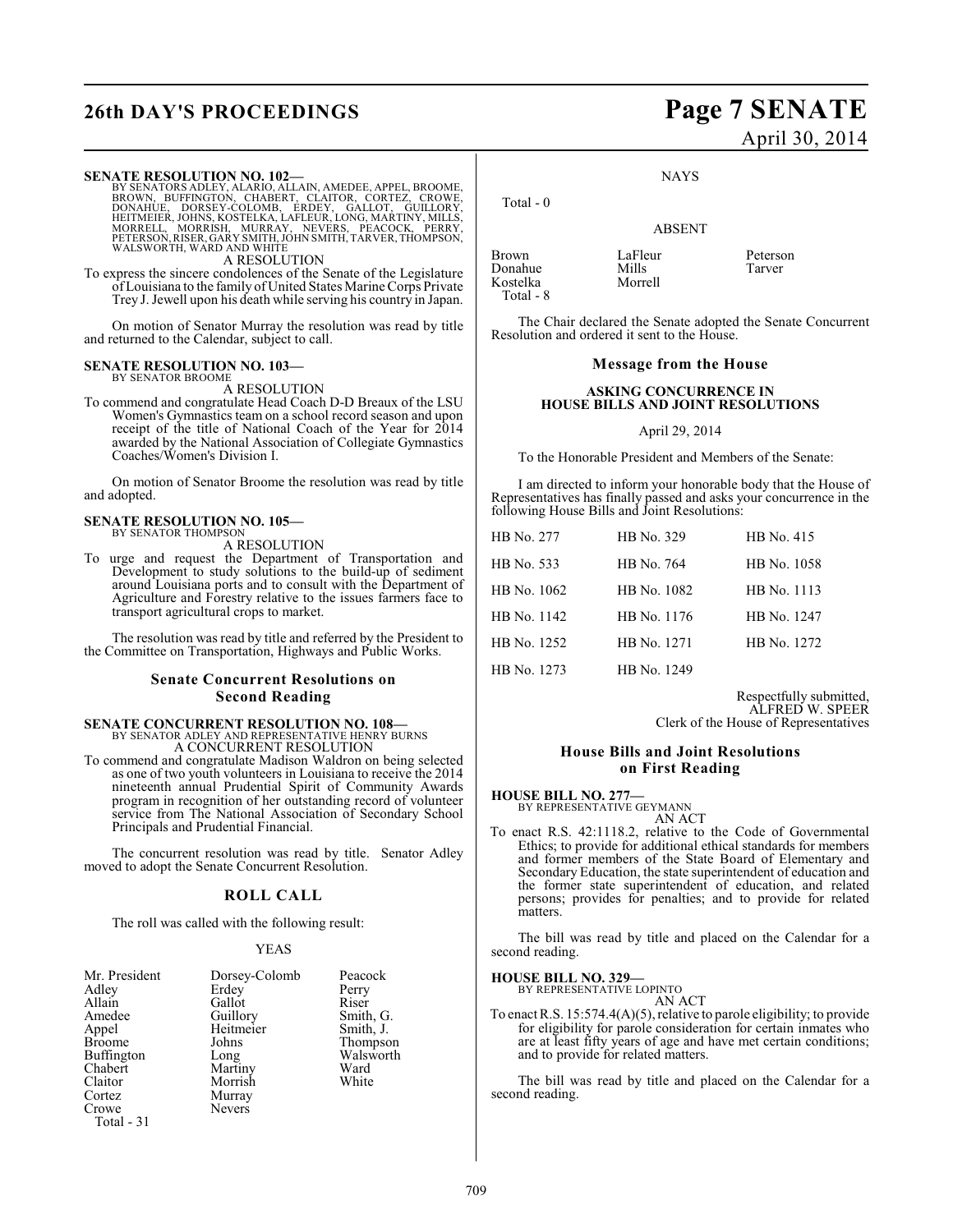# **Page 8 SENATE 26th DAY'S PROCEEDINGS**

April 30, 2014

## **HOUSE BILL NO. 415—**

BY REPRESENTATIVE HOFFMANN AN ACT

To amend and reenact R.S. 17:3883(A)(6), relative to the evaluation of teachers and administrators; to require the appointment and convening of an advisory subcommittee to make specific recommendations relative to such evaluations; to provide a time line for the convening of the subcommittee and for the submission of recommendations; to provide relative to the membership of the subcommittee; and to provide for related matters.

The bill was read by title and placed on the Calendar for a second reading.

#### **HOUSE BILL NO. 533—**

BY REPRESENTATIVES SEABAUGH AND REYNOLDS AN ACT

To amend and reenact R.S. 17:3902(B)(5), relative to the evaluation program for teachers and administrators; to prohibit the inclusion of the test scores of certain students in the value-added assessment model; and to provide for related matters.

The bill was read by title and placed on the Calendar for a second reading.

#### **HOUSE BILL NO. 764—** BY REPRESENTATIVE PEARSON

AN ACT

To amend and reenact R.S. 44:4.1(B)(11), to enact R.S. 22:1566, and to repeal R.S. 22:753(H)(5), relative to health insurance navigators and similar individuals or entities; to provide for definitions; to provide with respect to regulation by the commissioner of insurance, including registration or licensing of individuals and entities acting as navigators or providing similar services; to authorize the commissioner to assess fees and impose penalties; to provide for an exemption from the Public Records Law; and to provide for related matters.

The bill was read by title and placed on the Calendar for a second reading.

HOUSE BILL NO. 1058—<br>
BY REPRESENTATIVES HARRISON, ADAMS, ARMES, BADON, BARROW, BERTHELOT, BILLIOT, STUART BISHOP, BROADWATER, BROSSETT, BROWN, BURFORD, HENRY BURNS, BURRELL, CARMODY, CARTER, CHAMPAGNE, CHANEY, CONNICK, CO

#### AN ACT

To enact Part LXXV of Chapter 5 of Title 40 of the Louisiana Revised Statutes of 1950, to be comprised of R.S. 40:1300.381 through 1300.382, relative to public information concerning Down syndrome; to provide for definitions; to require the Department of Health and Hospitals to disseminate information regarding Down syndrome to healthcare providers and to publish such information electronically; and to provide for related matters.

The bill was read by title and placed on the Calendar for a second reading.

#### **HOUSE BILL NO. 1062—** BY REPRESENTATIVE HOFFMANN

AN ACT

To enact R.S. 46:311 through 313, relative to the Supplemental Nutrition Assistance Program; to create and provide for a task force to study and make recommendations concerning electronic benefits disbursement by the Department of Children and Family Services; to provide for termination of the task force; to provide for redesignation of laws; and to provide for related matters.

The bill was read by title and placed on the Calendar for a second reading.

#### **HOUSE BILL NO. 1082—**

BY REPRESENTATIVE STUART BISHOP AN ACT

To enact R.S.  $56:10(B)(1)(g)$  and  $302.1(C)(1)(c)$ , relative to saltwater fishing licenses; to increase the fee for saltwater fishing licenses; to dedicate the funds derived from the increased cost to saltwater fish research and conservation; to create the Saltwater Fish Research and Conservation Fund; and to provide for related matters.

The bill was read by title and placed on the Calendar for a second reading.

#### **HOUSE BILL NO. 1113—**

BY REPRESENTATIVES MACK, STUART BISHOP, CHANEY, CONNICK, GAROFALO, JIM MORRIS, ORTEGO, AND SCHEXNAYDER AN ACT

To amend and reenact R.S. 30:2531.5(C), relative to penalties for littering; to provide for the suspension of a person's driver's license for failing to pay a fine or appear in court; and to provide for related matters.

The bill was read by title and placed on the Calendar for a second reading.

#### **HOUSE BILL NO. 1142—**

BY REPRESENTATIVE BURRELL AN ACT

To amend and reenact R.S.  $14:79(A)(1)(a)$  and  $(E)$ , R.S. 46:2136.2(B), and Code of Criminal Procedure Article  $335.1(A)(1)$ , relative to bail; to provide relative to bail restrictions for offenses against a family or household member or dating partner; to provide for the issuance of a Uniform Abuse Prevention Order; to provide relative to the possession of firearms by persons subject to the order; to provide for the inclusion of such orders in the Louisiana Protective Order Registry; and to provide for related matters.

The bill was read by title and placed on the Calendar for a second reading.

**HOUSE BILL NO. 1176—** BY REPRESENTATIVE BROADWATER

AN ACT

To amend and reenact R.S. 46:114.4(C), 231, and 237 and to enact R.S. 46:231.3 and 231.14, relative to aid to needy families; to provide for duties and functions of the Department of Children and Family Services in administering cash assistance provided through the Temporary Assistance for Needy Families program; to provide for restrictions on uses of Family Independence Temporary Assistance Program benefits and Kinship Care Subsidy Program benefits; to restrict uses of electronic benefits transfer cards; to establish certain restrictions and prohibitions on retailers and other businesses participating in the electronic benefits transfer system; to provide for penalties; to provide for appeals; to provide relative to the Fraud Detection Fund; to provide for definitions; to authorize promulgation of rules; and to provide for related matters.

The bill was read by title and placed on the Calendar for a second reading.

#### **HOUSE BILL NO. 1247—**

BY REPRESENTATIVE ABRAMSON AN ACT

To amend and reenact R.S.  $47:463.73(A)$ ,  $(C)(2)$ , and  $(G)$ , relative to special prestige license plates; to provide for the creation and issuance of a special prestige license plate for the Academy of the Sacred Heart; and to provide for related matters.

The bill was read by title and placed on the Calendar for a second reading.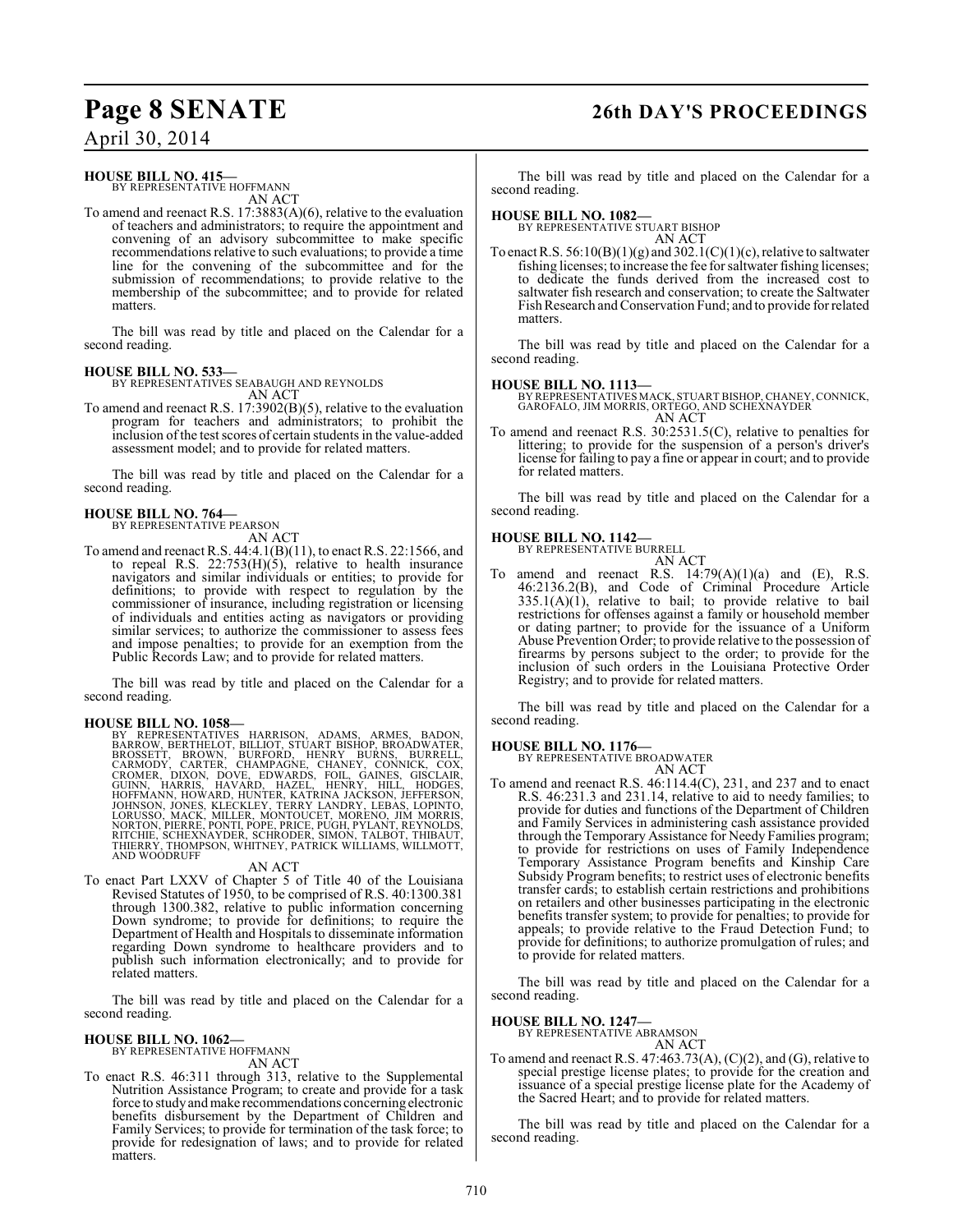# **26th DAY'S PROCEEDINGS Page 9 SENATE**

#### **HOUSE BILL NO. 1249—**

BY REPRESENTATIVES MONTOUCET, FANNIN, AND REYNOLDS AN ACT

To amend and reenact R.S.  $45:1177(A)(1)$ ,  $(2)(k)$ ,  $(4)$ , and  $(5)$  and to enact R.S. 45:1177(A)(6), relative to inspection and supervision fees paid by certain motor carriers and public utilities doing business in this state; to change the ranges for such fees; to exempt nonprofit water utility cooperatives or corporations wholly owned by water user members from paying such fees; and to provide for related matters.

The bill was read by title and placed on the Calendar for a second reading.

#### **HOUSE BILL NO. 1252—** BY REPRESENTATIVE FOIL

AN ACT

To amend and reenact R.S. 32:412(A)(1), (2), (3), (4)(a) and (b)(introductory paragraph), (5), (6), (7)(a) and (b)(introductory paragraph),  $(B)(1)$ ,  $(2)$ ,  $(5)$ ,  $(7)(a)(i)$  and  $(ii)(introductory)$ paragraph), (b)(i) and (ii)(introductory paragraph), (c)(i) and (ii)(introductory paragraph), (d)(i) and (ii)(introductory paragraph), (e)(i)(aa), (bb)(introductory paragraph), (cc), (dd), and (ee), and (ii)(aa), (cc),(dd) and (ee) and (C),  $32:412.1$ (A)(introductory paragraph), (B), (C), and (D), and 32:429(A), to enact R.S.  $32:412.\overline{1}(E)$ , and to repeal R.S.  $32:412.1(A)(1)$ , relative to the duration of driver's licenses; to provide that driver's licenses be renewed every six years; and to provide for related matters.

The bill was read by title and placed on the Calendar for a second reading.

#### **HOUSE BILL NO. 1271— (Substitute for House Bill No. 941 by Representative Leger)** BY REPRESENTATIVE LEGER

AN ACT

To enact R.S. 17:100.11, relative to public school facilities in certain public school districts; to provide relative to the allocation and dedication of certain local tax revenues to the replacement, repair, and improvement of such facilities; to provide for powers, duties, and responsibilities of the school boards of affected school districts, individual schools, and the Recovery School District with respect to such facilities and funds; to require the establishment of certain offices and accounts; to establish procedures governing the allocation and use of funds; to provide with respect to the allocation of funds to charter schools in the district and to the duties and responsibilities of the school board and the Recovery School District with respect to public facilities occupied or used by charter schools; to provide for fees and charges; to provide relative to outstanding obligations of school boards and future obligations; and to provide for related matters.

The bill was read by title and placed on the Calendar for a second reading.

#### **HOUSE BILL NO. 1272— (Substitute for House Bill No. 515 by Representative Henry)** BY REPRESENTATIVE HENRY

AN ACT

To provide for the payment and satisfaction out of the monies appropriated and allocated to the LSU Health Sciences Center Health Care Services for the University Medical Center (Orleans) project in House Bill No. 2 of the 2014 Regular Session of the Legislature and previous capital outlay Acts to be used to pay and satisfy the judgments for just compensation related to the expropriation of property in accordance with Article I, Section 4 of the Louisiana Constitution of 1974, in the suit entitled "Board of Supervisors of Louisiana State University and Agricultural and Mechanical College v. 1732 Canal Street, LLC, et al."; to provide for costs; to provide for attorney fees; to provide for interest; and to provide for related matters.

# April 30, 2014

The bill was read by title and placed on the Calendar for a second reading.

**HOUSE BILL NO. 1273— (Substitute for House Bill No. 911 by Representative Leger)** BY REPRESENTATIVE LEGER

AN ACT

To enact Chapter 1-B of Title 37 of the Louisiana Revised Statutes of 1950, to be comprised of R.S. 37:31 through 36, relative to licenses to engage in certain fields of work for persons convicted of certain offenses; to permit persons convicted of certain offenses to apply for and hold provisional and regular licenses to engage in certain fields of work; to provide for exceptions; and to provide for related matters.

The bill was read by title and placed on the Calendar for a second reading.

#### **Message from the House**

#### **ASKING CONCURRENCE IN HOUSE CONCURRENT RESOLUTIONS**

#### April 29, 2014

To the Honorable President and Members of the Senate:

I am directed to inform your honorable body that the House of Representatives has finally passed and asks your concurrence in the following House Concurrent Resolutions:

HCR No. 81

Respectfully submitted, ALFRED W. SPEER Clerk of the House of Representatives

#### **House Concurrent Resolutions on First Reading**

#### **HOUSE CONCURRENT RESOLUTION NO. 81—** BY REPRESENTATIVE PEARSON

- A CONCURRENT RESOLUTION To authorize and direct the Department of Health and Hospitals to amend LAC 48:V.6303 to add adrenoleukodystrophy to the list of mandatory screenings performed on newborns when it is recommended by the United States Department of Health and
	- Human Services Secretary's Advisory Committee on Heritable Disorders in Newborns and Children, the American College of Medical Genetics, and the Louisiana Newborn Screening Advisory Committee.

The resolution was read by title and placed on the Calendar for a second reading.

#### **House Bills and Joint Resolutions on Second Reading**

#### **HOUSE BILL NO. 96—**

BY REPRESENTATIVE EDWARDS

A JOINT RESOLUTION

Proposing to amend Article V, Section 23 of the Constitution of Louisiana, relative to judges; to remove provisions that establish an age beyond which judges shall not remain in office; and to specify an election for submission of the proposition to electors and provide a ballot proposition.

The bill was read by title and referred by the President to the Committee on Judiciary A.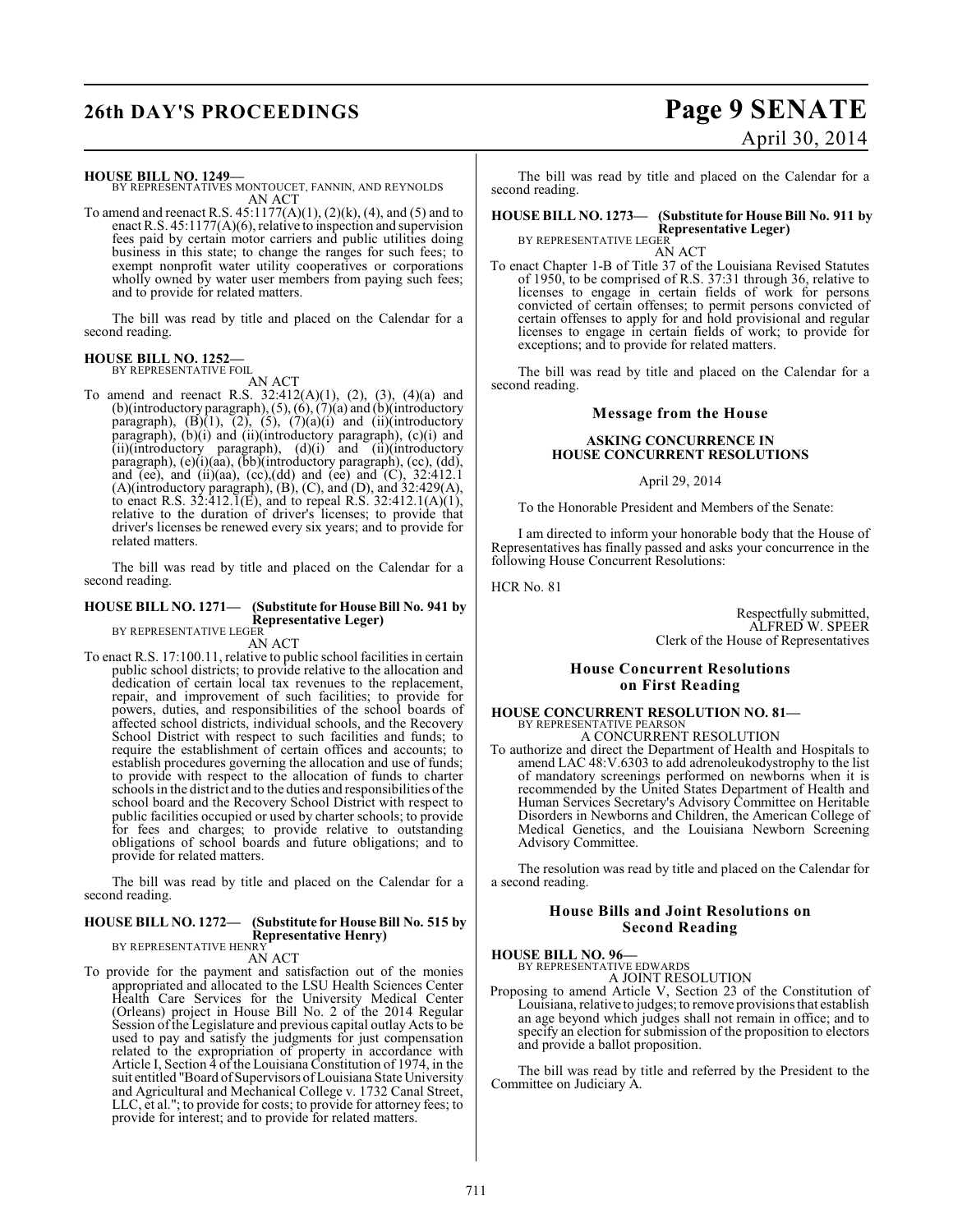# **Page 10 SENATE 26th DAY'S PROCEEDINGS**

## April 30, 2014

#### **HOUSE BILL NO. 265—** BY REPRESENTATIVE MILLER

AN ACT

To enact R.S. 18:1505.2(I)(6), relative to the use of campaign funds; to prohibit use of campaign funds for certain purposes; and to provide for related matters.

The bill was read by title and referred by the President to the Committee on Senate and Governmental Affairs.

**HOUSE BILL NO. 333—** BY REPRESENTATIVES MONTOUCET AND SEABAUGH AN ACT

To enact R.S. 38:2251.3 and 39:1595.8, relative to purchasing and procurement; to provide a preference for extruded woven polypropylene products woven in Louisiana; and to provide for related matters.

The bill was read by title and referred by the President to the Committee on Finance.

#### **HOUSE BILL NO. 459—**

BY REPRESENTATIVE ARNOLD AN ACT

To amend and reenact R.S. 42:1123(39)(a), relative to the Code of Governmental Ethics; to allow an immediate family member of a legislator to lobby the legislature under certain circumstances; and to provide for related matters.

The bill was read by title and referred by the President to the Committee on Senate and Governmental Affairs.

#### **HOUSE BILL NO. 551—**

BY REPRESENTATIVE TIM BURNS AN ACT

To amend and reenact R.S. 37:3276(F) and (G), 3278, and 3284(B)(1)(introductory paragraph), (a) through (d), and (4) and  $(D)(2)$  and to enact R.S.  $37:3284(B)(5)$  and  $3299$ , relative to the Private Security Regulatory and Licensing Law; to make changes to when a person in the private security business can solicit business; to require all applicants to successfully pass an examination; to provide relative to training requirements; to require reports to be filed by certain persons upon discharging a weapon; and to provide for related matters.

The bill was read by title and referred by the President to the Committee on Commerce, Consumer Protection, and International Affairs.

#### **HOUSE BILL NO. 770—** BY REPRESENTATIVE PRICE

AN ACT

To amend and reenact R.S.  $32:781(5)$  and  $(13)(a)(i)$ , to enact R.S. 32:792(B)(17) and 796, and to repeal R.S. 32:792(B)(1)(d) and 795, relative to used motor vehicle dealers; to amend the definitions of motor vehicle and used motor vehicle dealer; to provide relative to false, misleading, or unsubstantiated advertising in connection with a used motor vehicle dealer business; to provide relative to the deposit and down payment disclosure and delivery pending a sale by a used motor vehicle dealer; and to provide for related matters.

The bill was read by title and referred by the President to the Committee on Commerce, Consumer Protection, and International Affairs.

#### **HOUSE BILL NO. 851—** BY REPRESENTATIVE TALBOT

AN ACT

To amend and reenact R.S. 32:862(G)(4), 863(A)(1), (3)(a), and (B)(2)(b), 863.1(I)(3), 864, and 865(A) and (B)(1), relative to the penalties for operating a motor vehicle without the required motor vehicle liability security; to increase penalties for failing to provide required proof of compliance; to require suspension, revocation, and cancellation of driver's license and registration for violations; to remove limits on the maximum amount of

penalties and reinstatement fees that are assessed; to increase the administrative reinstatement fee; and to provide for related matters.

The bill was read by title and referred by the President to the Committee on Transportation, Highways and Public Works.

## **HOUSE BILL NO. 872—**

BY REPRESENTATIVE IVEY AN ACT

To amend and reenact R.S. 32:862(G)(4), 863(A)(1) and (3)(a), and  $(B)(2)(b)$ , 863.1(I)(3), 864, and 865(A) and (B)(1) and to enact R.S. 32:868, relative to increasing the penalties for operating a motor vehicle without the required motor vehicle liability security; to require increased penalties for failing to provide required proof of compliance; to require suspension, revocation or cancellation of driver's license and registration for violations; to remove limits on the maximum amount of penalties and reinstatement fees that are assessed; to increase the administrative reinstatement fee; to dedicate revenue from the increased penalties to fund a real-time database for automobile liability insurance; and to provide for related matters.

The bill was read by title and referred by the President to the Committee on Transportation, Highways and Public Works.

#### **HOUSE BILL NO. 1079—**

BY REPRESENTATIVES TIM BURNS AND MILLER AN ACT

To amend and reenact R.S. 18:1491.7(B)(13) and 1495.5(B)(12), relative to expenditures of campaign funds; to require an explanation of the purpose of each expenditure; and to provide for related matters.

The bill was read by title and referred by the President to the Committee on Senate and Governmental Affairs.

#### **HOUSE BILL NO. 1087—** BY REPRESENTATIVE MILLER

AN ACT

To enact R.S. 47:337.23(K), relative to electronic filing and remittance of sales and use taxes; to authorize the collector of certain taxing authorities to require the electronic filing and remittance of local sales and use taxes under certain circumstances; to provide for exceptions; to provide penalties for certain violations; to provide for effectiveness; and to provide for related matters.

The bill was read by title and referred by the President to the Committee on Revenue and Fiscal Affairs.

## **HOUSE BILL NO. 1196—**

BY REPRESENTATIVE LOPINTO AN ACT

To amend and reenact R.S. 9:228 and 242(A), relative to marriage licenses; to authorize retired justices of the peace to sign certain waivers; and to provide for related matters.

The bill was read by title and referred by the President to the Committee on Judiciary A.

#### **HOUSE BILL NO. 1197—**

BY REPRESENTATIVE SCHRODER AN ACT

To enact R.S. 47:463.165, relative to motor vehicle special prestige license plates; to provide for the Save the Tchefuncte River Lighthouse special prestige license plate; to provide for the creation, issuance, and design of such license plates; to provide relative to the fee and distribution of fees for such plates; to authorize the promulgation of rules and regulations relative to the creation and implementation of a special prestige license plate; and to provide for related matters.

The bill was read by title and referred by the President to the Committee on Transportation, Highways and Public Works.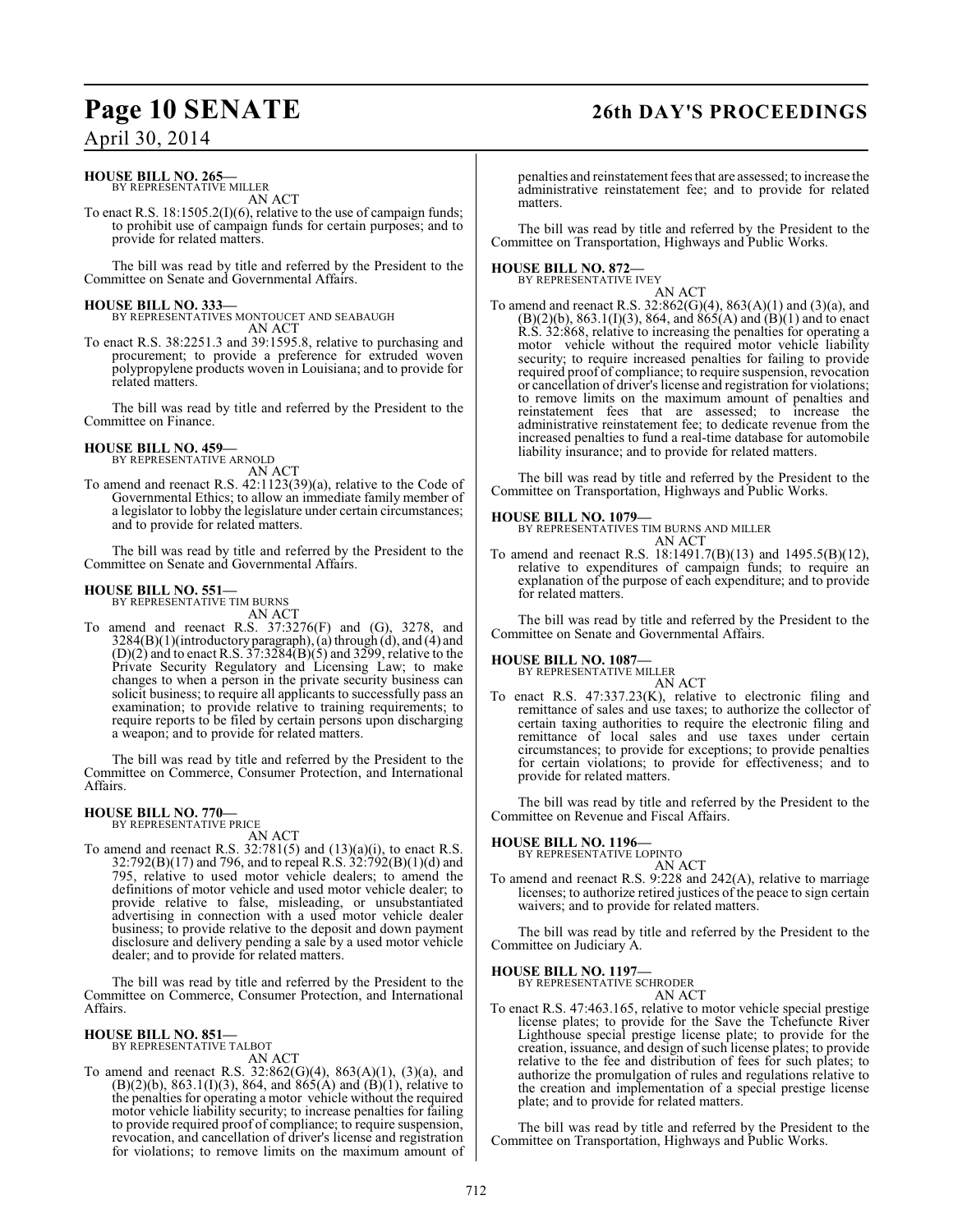#### **HOUSE BILL NO. 1211—**

BY REPRESENTATIVE TIM BURNS AN ACT

To amend and reenact R.S. 18:532.1(E), relative to elections; to provide relative to the deadline for submitting information relative to a precinct change or annexation; to provide for the information that must be submitted; to prohibit precinct changes and the implementation of an annexation during a specified time period; to provide for the effectiveness of a precinct change or annexation for purposes of elections; and to provide for related matters.

The bill was read by title and referred by the President to the Committee on Senate and Governmental Affairs.

**HOUSE BILL NO. 1237—** BY REPRESENTATIVES WOODRUFF AND ABRAMSON AN ACT

To enact R.S. 47:463.165, relative to motor vehicle special prestige license plates; to provide for the "Saint Katharine Drexel Prep" special prestige license plate; to provide for the creation, issuance, and design of such license plates; to provide relative to the fee and distribution of fees for such plates; to authorize the promulgation of rules and regulations; and to provide for related matters.

The bill was read by title and referred by the President to the Committee on Transportation, Highways and Public Works.

#### **HOUSE BILL NO. 1244—** BY REPRESENTATIVE WILLMOTT

AN ACT

To repeal Chapter 6 of Title 2 of the Louisiana Revised Statutes of 1950, comprised of R.S. 2:701 through 710, relative to the Southeast Regional Airport Authority; to repeal the creation and authority of the entity; and to provide an effective date.

The bill was read by title and referred by the President to the Committee on Transportation, Highways and Public Works.

#### **HOUSE BILL NO. 1267— (Substitute for House Bill No. 570 by Representative Stokes)** BY REPRESENTATIVES STOKES AND ADAMS

AN ACT

To enact R.S. 40:1563(M) and 1574(L), relative to carbon monoxide alarms in certain hotels; to authorize the fire marshal to require carbon monoxide alarms in certain hotels; to provide for definitions; to require the disclosure of a carbon monoxide source in plans submitted to the fire marshal by certain hotel owners, lessees, or agents; and to provide for related matters.

The bill was read by title and referred by the President to the Committee on Commerce, Consumer Protection, and International Affairs.

#### **HOUSE BILL NO. 1270— (Substitute for House Bill No. 775 by Representative Simon)**

BY REPRESENTATIVE SIMON

AN ACT

To amend and reenact R.S. 40:4.9(A)(1), (2)(introductory paragraph), (b), (c)(introductory paragraph), (ii), and (iv), (B), and (C) and to enact R.S. 40:4.9(D) and (E), relative to certain foods prepared in the home for sale; to provide for application of the state Sanitary Code; to provide for regulations concerning preparation of low-risk foods in the home for public consumption; to provide a definition of low-risk foods; to provide special conditions for preparation and sale of certain baked goods; and to provide for related matters.

The bill was read by title and referred by the President to the Committee on Health and Welfare.

## **House Concurrent Resolutions on Second Reading**

## **HOUSE CONCURRENT RESOLUTION NO. 51—** BY REPRESENTATIVE HODGES AND SENATOR WHITE A CONCURRENT RESOLUTION

To create the Comite River Diversion Canal Project Task Force to study and make recommendations on actions necessary to complete the construction of the Comite River Diversion Project.

The resolution was read by title and referred by the President to the Committee on Transportation, Highways and Public Works.

#### **HOUSE CONCURRENT RESOLUTION NO. 61—**

BY REPRESENTATIVES LEGER AND PRICE A CONCURRENT RESOLUTION

To urge and request the State Board of Elementary and Secondary Education, in consultation with stakeholders, to develop a statewide model for the funding of and the equitable distribution of public funds for early childhood care and education and to submit a report with recommendations regarding the model to the legislature no later than sixty days prior to the convening of the 2015 Regular Session of the Legislature of Louisiana.

The resolution was read by title and referred by the President to the Committee on Education.

# **HOUSE CONCURRENT RESOLUTION NO. 62—** BY REPRESENTATIVE HARRISON

A CONCURRENT RESOLUTION

To urge and request the Coastal Protection and Restoration Authority to study the feasibility of a project to utilize the freshwater of Lake Verret as an alternative drinking water source for the residents along Bayou Lafourche.

The resolution was read by title and referred by the President to the Committee on Natural Resources.

#### **HOUSE CONCURRENT RESOLUTION NO. 70—** BY REPRESENTATIVE HARRISON

A CONCURRENT RESOLUTION

To apply to the Congress of the United States to call a convention pursuant to Article V of the Constitution of the United States for the sole and exclusive purpose of proposing an amendment to the Constitution of the United States, for submission to the states for ratification, that would provide for a balanced budget.

The resolution was read by title and referred by the President to the Committee on Senate and Governmental Affairs.

#### **HOUSE CONCURRENT RESOLUTION NO. 115—** BY REPRESENTATIVE KLECKLEY A CONCURRENT RESOLUTION

recognize Wednesday, April 30, 2014, as the Louisiana Community and Technical College System Workforce Experience Day at the capitol.

The resolution was read by title. Senator Johns moved to concur in the House Concurrent Resolution.

#### **ROLL CALL**

The roll was called with the following result:

#### YEAS

| Mr. President | Donahue       | Morrish   |
|---------------|---------------|-----------|
| Adley         | Dorsey-Colomb | Murray    |
| Allain        | Erdey         | Peacock   |
| Amedee        | Gallot        | Riser     |
| Appel         | Guillory      | Smith, G. |
| <b>Brown</b>  | Heitmeier     | Tarver    |
| Buffington    | Johns         | Thompson  |
| Chabert       | Long          | Walsworth |

**26th DAY'S PROCEEDINGS Page 11 SENATE** April 30, 2014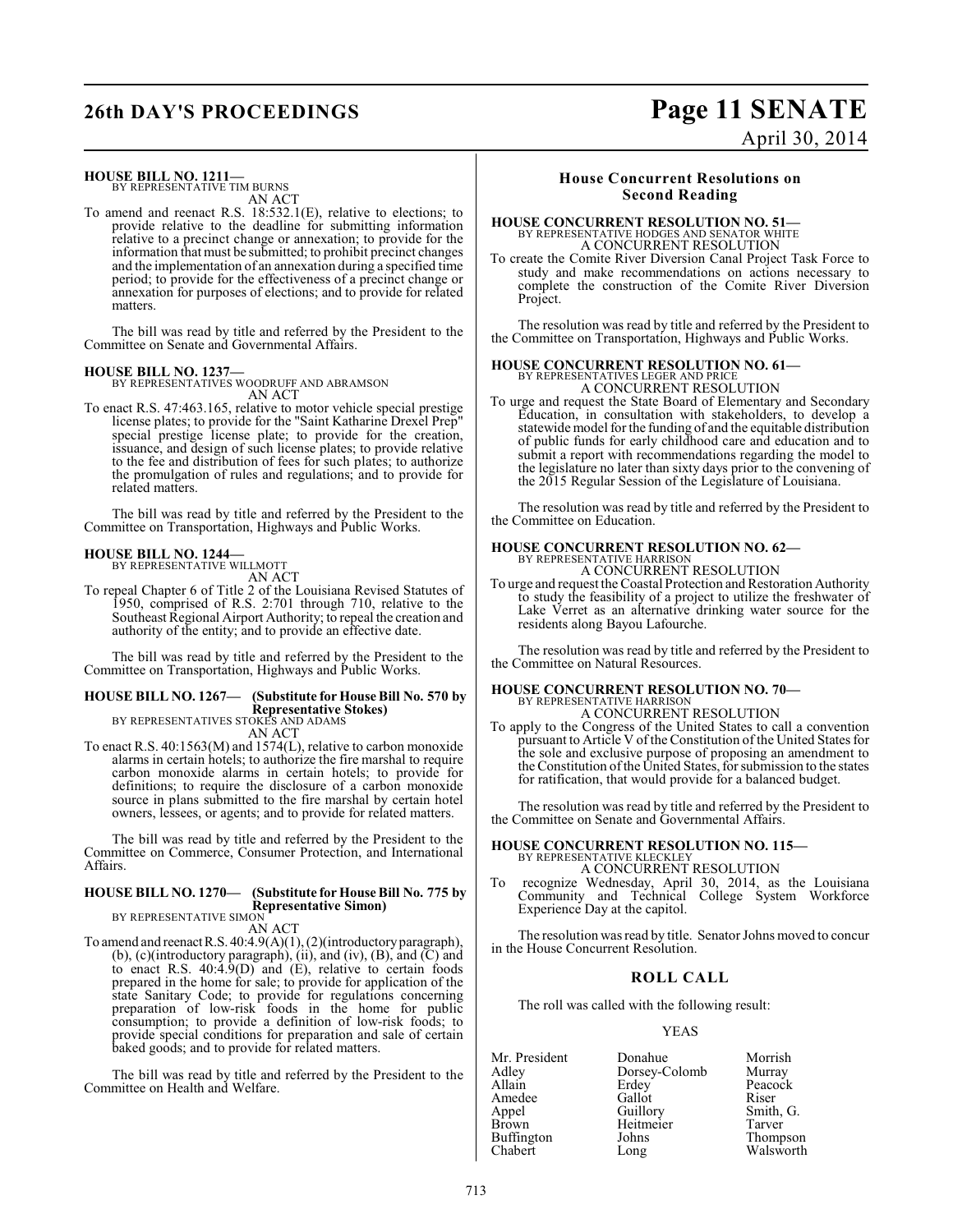| Claitor<br>Cortez<br>Crowe<br>Total - 32 | Martiny<br>Mills<br>Morrell | Ward<br>White |
|------------------------------------------|-----------------------------|---------------|
|                                          | <b>NAYS</b>                 |               |
| Total - 0                                | <b>ABSENT</b>               |               |

Broome Nevers Smith, J.<br>Kostelka Perry Kostelka<br>LaFleur Peterson Total - 7

The Chair declared the Senate concurred in the House Concurrent Resolution and ordered it returned to the House.

#### **HOUSE CONCURRENT RESOLUTION NO. 117—**

BY REPRESENTATIVE ABRAMSON A CONCURRENT RESOLUTION

To commend the Metairie Park Country Day Cajuns boys' basketball team upon winning their second consecutive state championship.

The resolution was read by title. Senator Appel moved to concur in the House Concurrent Resolution.

#### **ROLL CALL**

The roll was called with the following result:

#### YEAS

| Mr. President<br>Adley<br>Allain<br>Amedee<br>Appel<br>Brown<br>Buffington<br>Chabert<br>Claitor<br>Cortez<br>Crowe<br>Donahue<br>Total - 34<br>Total - 0 | Dorsey-Colomb<br>Erdey<br>Gallot<br>Guillory<br>Heitmeier<br>Johns<br>Kostelka<br>Long<br>Martiny<br>Mills<br>Morrell<br>Morrish<br><b>NAYS</b><br><b>ABSENT</b> | Murray<br><b>Nevers</b><br>Peacock<br>Riser<br>Smith, G.<br>Tarver<br>Thompson<br>Walsworth<br>Ward<br>White |
|-----------------------------------------------------------------------------------------------------------------------------------------------------------|------------------------------------------------------------------------------------------------------------------------------------------------------------------|--------------------------------------------------------------------------------------------------------------|
| <b>Broome</b><br>LaFleur<br>Total - 5                                                                                                                     | Perry<br>Peterson                                                                                                                                                | Smith, J.                                                                                                    |

The Chair declared the Senate concurred in the House Concurrent Resolution and ordered it returned to the House.

#### **Reports of Committees**

The following reports of committees were received and read:

#### **REPORT OF COMMITTEE ON**

#### **INSURANCE**

Senator Dan W. "Blade" Morrish, Chairman on behalf of the Committee on Insurance, submitted the following report:

#### April 30, 2014

To the President and Members of the Senate:

# **Page 12 SENATE 26th DAY'S PROCEEDINGS**

I am directed by your Committee on Insurance to submit the following report:

# **SENATE BILL NO. 135—**<br>BY SENATOR LONG

AN ACT To amend and reenact R.S. 22:1806.3(A)(3) and to enact R.S. 22:1806.3(A)(4), relative to home service contracts; to provide with respect to requirements for doing business; to require solvency; and to provide for related matters.

Reported favorably.

**HOUSE BILL NO. 601—** BY REPRESENTATIVES ABRAMSON, HUNTER, HUVAL, PIERRE, RITCHIE, AND THIBAUT AN ACT

To enact R.S. 22:1827, relative to health insurance coverage; to prohibit a provider of healthcare services from refusing to submit a claim to a health insurance issuer under certain circumstances; to define certain terms; to provide that certain conflicting provisions in agreements between a provider of healthcare services and a health insurance issuer shall be deemed null and void; and to provide for related matters.

Reported with amendments.

#### **HOUSE BILL NO. 1057—**

BY REPRESENTATIVE THIERRY AN ACT

To amend and reenact the heading of Subpart D of Part III of Chapter 2 of Title 22 of the Louisiana Revised Statutes of 1950, R.S.  $22:631$ (introductory paragraph), (4), and  $(6)(c)$  and  $(d)$  and  $634(A)(1)$ , relative to risk-based capital for health organizations; to define "health organization"; to amend certain formulas to determine risk-based capital; to define a "company-action level event"; and to provide for related matters.

Reported favorably.

**HOUSE BILL NO. 1149—** BY REPRESENTATIVE LORUSSO

AN ACT To enact R.S. 22:2171(C)(20), (E)(3), (F)(7), and (G)(7), relative to the Louisiana Property and Casualty Insurance Commission; to provide for the membership of the commission; to provide that the National Association of Mutual Insurance Companies shall appoint a representative to the commission; and to provide for related matters.

Reported favorably.

**HOUSE BILL NO. 1195—** BY REPRESENTATIVE LORUSSO

#### AN ACT

To amend and reenact R.S. 22:1964(24) and (25), relative to unfair trade practices in the business of insurance; to provide that any attempt to limit through contractual provisions the amount of information that a non-captive producer may provide to consumers on competing limited benefit or supplemental benefit plans shall be such an unfair trade practice; to provide that any attempt to limit through contractual provisions the number of other insurance companies that such a producer may represent shall be deemed such an unfair trade practice; and to provide for related matters.

Reported favorably.

Respectfully submitted, DAN W. "BLADE" MORRISH Chairman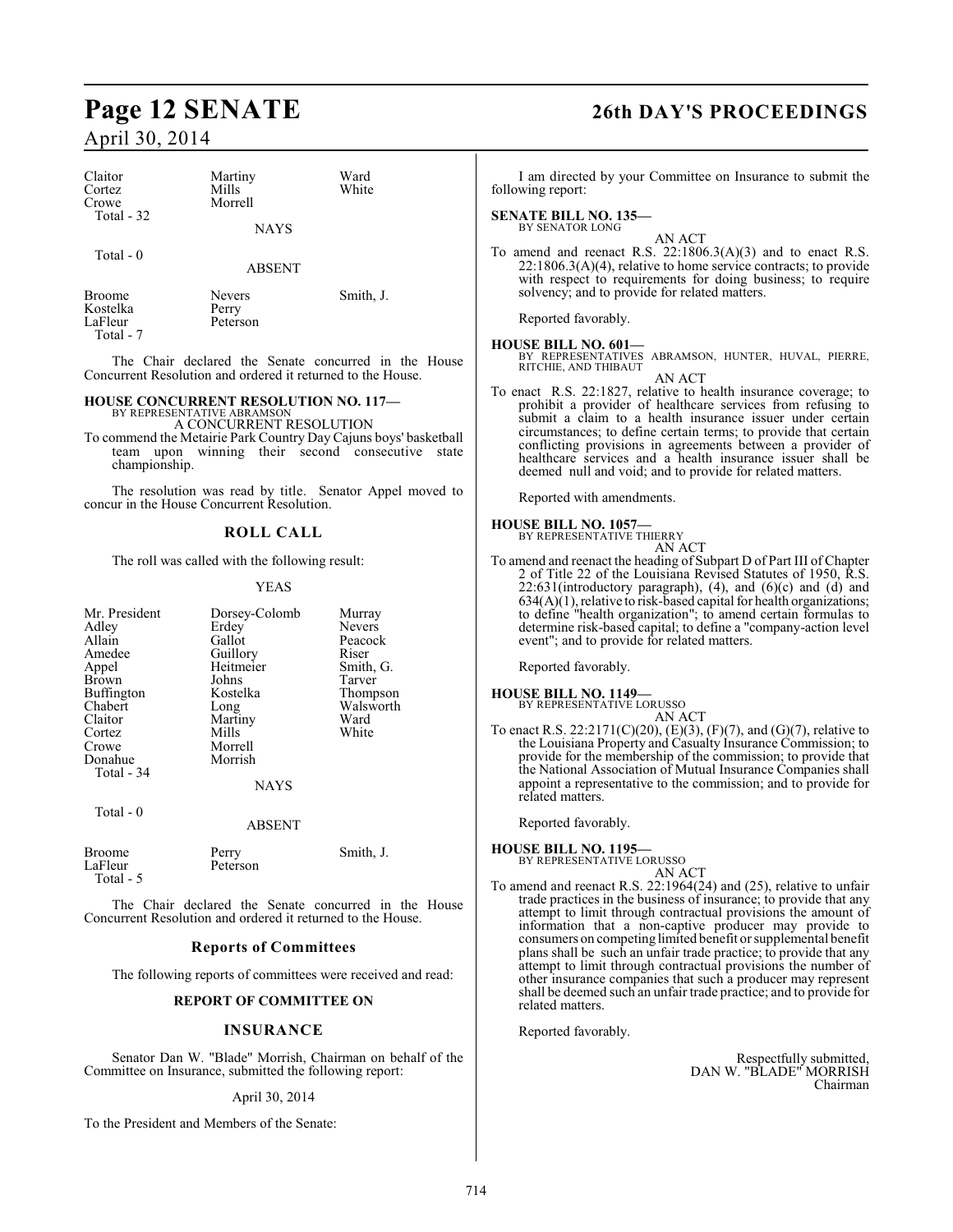# **26th DAY'S PROCEEDINGS Page 13 SENATE**

# April 30, 2014

#### **REPORT OF COMMITTEE ON**

### **SENATE AND GOVERNMENTAL AFFAIRS**

Senator Lee "Jody" Amedee, Chairman on behalf of the Committee on Senate and Governmental Affairs, submitted the following report:

#### April 30, 2014

To the President and Members of the Senate:

I am directed by your Committee on Senate and Governmental Affairs to submit the following report:

# **SENATE CONCURRENT RESOLUTION NO. 81—** BY SENATOR GUILLORY

A CONCURRENT RESOLUTION

To declare Sunset, Louisiana, the "Rubboard Capital of the World".

Reported favorably.

#### **SENATE BILL NO. 1—** BY SENATOR CLAITOR

AN ACT

To amend and reenact Chapter 6 of Title 17 of the Louisiana Revised Statutes of 1950 and to enact R.S. 17:1891, relative to Tulane University; to provide relative to the Tulane Legislative Scholarship Program established pursuant to Act No. 43 of the 1884 Regular Session of the Legislature of Louisiana, as amended; to enact the "Legislative Scholarship Fairness Act"; to provide certain terms, procedures, conditions, and requirements; to provide relative to eligibility criteria and other program requirements; to provide for exclusions from eligibility; to provide relative to the scholarship selection and award process; to provide for a selection preference for surviving children of certain deceased military, law enforcement, and other public personnel; to prohibit receipt of campaign contributions from scholarship recipients and their relatives; to provide relative to public notice and disclosure of certain program information; to provide for effectiveness; and to provide for related matters.

Reported with amendments.

# **SENATE BILL NO. 470—** BY SENATOR MARTINY

AN ACT

To amend and reenact R.S.  $24:14(H)$  and  $(K)(2)$ , relative to confirmation by the Senate; to provide for notice to certain persons not submitted, confirmed or reconfirmed by the Senate; to provide for the time of reconfirmation for persons serving a specific term; and to provide for related matters.

Reported with amendments.

#### **HOUSE CONCURRENT RESOLUTION NO. 69—**

BY REPRESENTATIVES LORUSSO, BARROW, ARMES, ARNOLD,<br>HENRYBURNS, COX, CROMER, EDWARDS, FOIL, GAINES, GISCLAIR,<br>HAZEL, HENRY, TERRY LANDRY, SCHRODER, AND THOMPSON<br>A CONCURRENT RESOLUTION

To memorialize the United States Congress to take such actions as are necessary to review and support legislation introduced as H.R. 3930, which would, if enacted, establish the National Commission on the Structure of the Army.

Reported favorably.

#### **HOUSE BILL NO. 193—**

BY REPRESENTATIVE RICHARD

AN ACT

To repeal R.S. 18:441(B)(4), relative to political parties; to repeal the prohibition against the recognition of certain political parties; and to provide for related matters.

Reported favorably.

#### **HOUSE BILL NO. 318—**

BY REPRESENTATIVE DANAHAY AN ACT

To enact R.S. 44:4(48), relative to public records; to exempt certain records of or in the possession of the Board of Tax Appeals; and to provide for related matters.

Reported favorably.

#### **HOUSE BILL NO. 500—**

BY REPRESENTATIVES BERTHELOT, ANDERS, BARROW, BURFORD,<br>COX, HILL, HOFFMANN, LEBAS, PATRICK WILLIAMS, AND<br>WILLMOTT

AN ACT

To amend and reenact R.S. 42:1123(26), relative to the Code of Governmental Ethics; to allow the acceptance of certain gifts by certain public servants under certain circumstances; and to provide for related matters.

Reported favorably.

#### **HOUSE BILL NO. 787—**

BY REPRESENTATIVES ARNOLD, ABRAMSON, ADAMS, BADON,<br>BILLIOT, WESLEY BISHOP, GAROFALO, HENRY, JOHNSON,<br>LEOPOLD, LOPINTO, LORUSSO, MORENO, STOKES, TALBOT, AND WILLMOTT AN ACT

To amend and reenact R.S. 43:142(B), 171(B), 200(3), and 201(D), to enact R.S. 43:202(D), and to repeal R.S. 43:201(E), relative to the publication of official proceedings, legal notices, and advertisements in Jefferson and Orleans parishes; to provide relative to qualifications of newspapers for such publication; to provide for definitions; to provide for an effective date; and to provide for related matters.

Reported favorably.

**HOUSE BILL NO. 857—** BY REPRESENTATIVE BROADWATER AN ACT

To amend and reenact R.S.  $18:602(E)(1)$ ,  $(2)(a)$ , and  $(4)$  and to repeal R.S. 13:2583(F) and R.S. 42:373, relative to vacancies in certain local and municipal offices; to provide for the filling of such vacancies; to provide relative to the appointment of a person to fill such a vacancy under certain circumstances; to provide relative to the election of a person to fill such a vacancy under certain circumstances; and to provide for related matters.

Reported favorably.

Respectfully submitted, LEE "JODY" AMEDEE Chairman

#### **Senate Bills and Joint Resolutions on Second Reading Reported by Committees**

**SENATE BILL NO. 133—** BY SENATOR MORRELL

AN ACT

To amend and reenact R.S.  $27:28(H)(1)$ , relative to the Louisiana Gaming Control Board; to provide relative to persons who have the ability or capacity to exercise significant influence over gaming licensees, operators, permittees, or other persons who are required to be found suitable; and to provide for related matters.

Reported with amendments by the Committee on Judiciary B.

#### **SENATE COMMITTEE AMENDMENTS**

Amendments proposed by Senate Committee on Judiciary B to Original Senate Bill No. 133 by Senator Morrell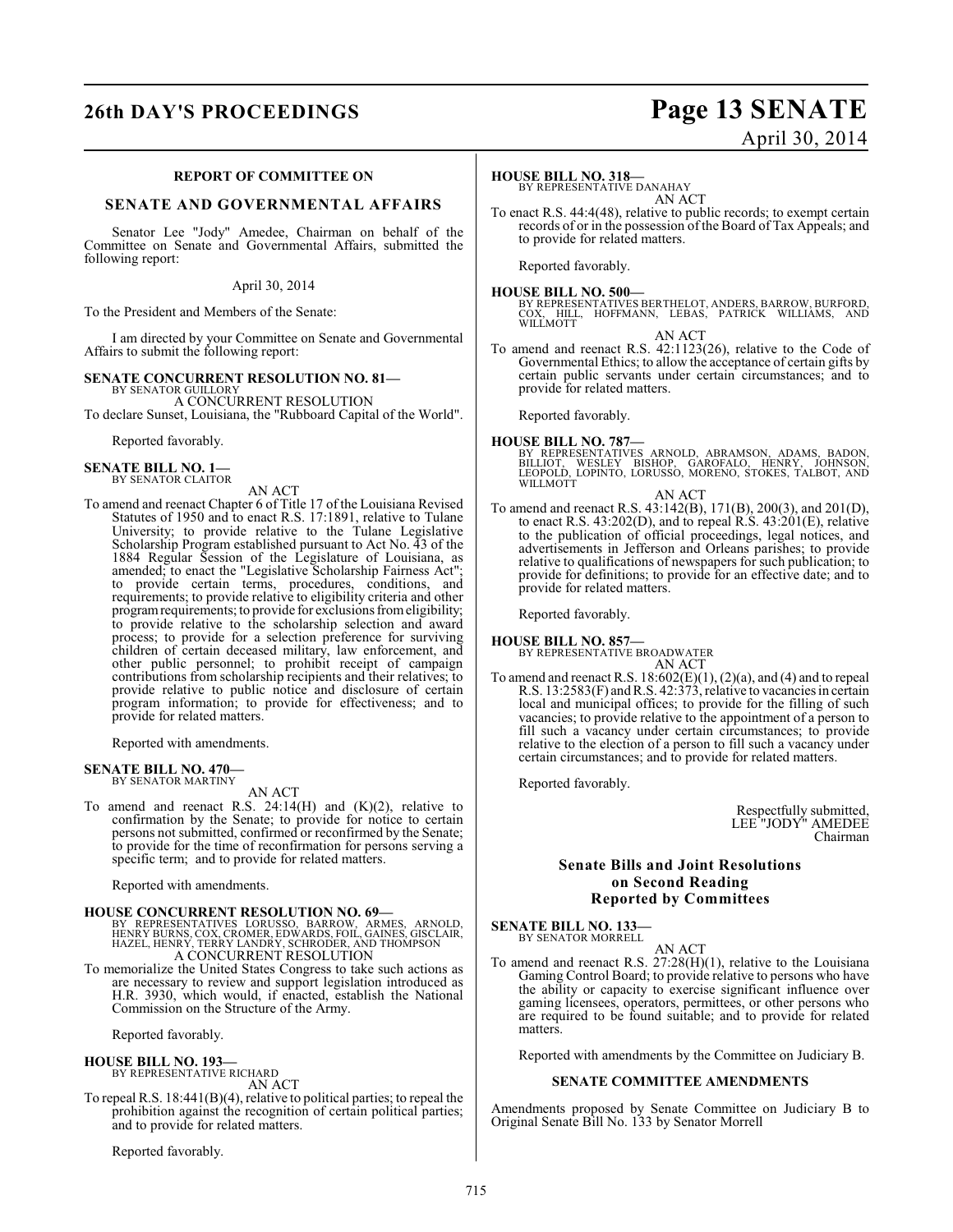# **Page 14 SENATE 26th DAY'S PROCEEDINGS**

# April 30, 2014

AMENDMENT NO. 1

On page 1, line 2, after "reenact" insert "R.S. 14:90.5(B) and"

#### AMENDMENT NO. 2

On page 1, at the beginning of line 3, before "to provide" insert "to authorize certain emergency responders acting in their official capacity to enter certain gaming facilities;"

#### AMENDMENT NO. 3

On page 1, between lines 6 and 7, insert:

"Section 1. R.S. 14:90.5(B) is hereby amended and reenacted to read as follows:

§90.5. Unlawful playing of gaming devices by persons under the age of twenty-one; underage persons, penalty \* \* \*

B. No person under the age of twenty-one**, except an emergency responder acting in his official capacity,** shall enter, or be permitted to enter, the designated gaming area of a riverboat, the official gaming establishment, or the designated slot machine gaming area of a pari-mutuel wagering facility which offers live horse racing licensed for operation and regulated under the applicable provisions of Chapters 4, 5, and 7 of Title 27 of the Louisiana Revised Statutes of 1950.

\* \* \*"

AMENDMENT NO. 4 On page 1, line 7, change "Section 1." to "Section 2."

On motion of Senator Morrell, the committee amendment was adopted. The amended bill was read by title, ordered engrossed and passed to a third reading.

# **SENATE BILL NO. 233—** BY SENATOR BROOME

AN ACT To amend and reenact R.S. 51:2602, 2603(6), (7), (8), (9), (10), (11) and (12), 2606(A)(1), (2), (3), (4) and (5), 2607(A) and (C), and  $2608$  and to enact R.S.  $51:2603(13)$ , relative to the Louisiana Equal Housing Opportunity Act; to provide for victims of domestic abuse; to provide for definitions; to provide for terms and conditions; and to provide for related matters.

Reported favorably by the Committee on Judiciary A. The bill was read by title, ordered engrossed and passed to a third reading.

#### **SENATE BILL NO. 294—** BY SENATOR MORRELL

AN ACT

To amend and reenact R.S.  $40:2531(A)$  and  $(B)(7)$ , relative to law enforcement; to provide relative to rights of law enforcement officers while under investigation; to provide relative to investigations of alleged criminal activity; and to provide for related matters.

Reported with amendments by the Committee on Judiciary B.

#### **SENATE COMMITTEE AMENDMENTS**

Amendments proposed by Senate Committee on Judiciary B to Original Senate Bill No. 294 by Senator Morrell

AMENDMENT NO. 1 On page 1, line 2, delete "(A) and"

AMENDMENT NO. 2 On page 1, line 7, change "(A) and (B)(7) are" to "(B)(7) is"

AMENDMENT NO. 3 On page 1, delete lines 11 through 17 and on page 2, delete lines 1 and 2 and insert asterisks "\* \* \*"

AMENDMENT NO. 4

On page 2, line 6, delete "and written"

On motion of Senator Morrell, the committee amendment was adopted. The amended bill was read by title, ordered engrossed and passed to a third reading.

#### **SENATE BILL NO. 355—** BY SENATOR MILLS

A JOINT RESOLUTION

Proposing to add Article VII, Section 10.13 of the Constitution of Louisiana, relative to establishing a budget stabilization program for Medicaid programs, certain elderly services, rehabilitation services, and other health care programs; to provide for establishing annual appropriations necessary to fund certain health care programs; to provide procedures for the legislature to adjust appropriations in order to eliminate a projected deficit; and to specify an election for submission of the proposition to electors and provide a ballot proposition.

Reported with amendments by the Committee on Finance.

#### **SENATE COMMITTEE AMENDMENTS**

Amendments proposed by Senate Committee on Finance to Original Senate Bill No. 355 by Senator Mills

## AMENDMENT NO. 1

On page 2, line 1, after "**Medicaid**" and before "**rates**", insert "**program**"

AMENDMENT NO. 2

On page 2, line 3, after "**Medicaid**" and before "**rates**", insert "**program**"

AMENDMENT NO. 3 On page 2, line 27, delete "**or facilities**"

#### AMENDMENT NO. 4

On page 2, delete lines 28 and 29, and insert the following: "**"health care agency" shall refer to the agencies that are under the purview of the Department of Health and Hospitals, or its**"

#### AMENDMENT NO. 5

On page 3, at the end of line 10, delete "**and**", and at the beginning of line 11, delete "**facilities**"

On motion of Senator Donahue, the committee amendment was adopted. The amended bill was read by title, ordered engrossed and passed to a third reading.

**SENATE BILL NO. 382—** BY SENATOR LAFLEUR

AN ACT

To amend and reenact R.S. 9:4752, relative to proceeds recovered by an injured person; to provide with respect to the privilege on net proceeds collected from a third party in favor of medical providers for services and supplies furnished to injured persons; to provide certain terms, conditions, and effects; and to provide for related matters.

Reported favorably by the Committee on Judiciary A. The bill was read by title, ordered engrossed and passed to a third reading.

#### **SENATE BILL NO. 480—**

BY SENATOR WALSWORTH

AN ACT To amend and reenact Chapter 17 of Subtitle III of Title 39 of the Louisiana Revised Statutes of 1950, to be comprised of R.S. 39:1551 through 1554.1, 1556 through 1558, 1561 through 1569.1, 1571 through 1572, 1581, 1586 through 1587, 1593 through 1598, 1600 through 1608, 1611 through 1633, 1641 through 1644, 1646, 1651 through 1658, 1661 through 1662, 1671 through 1673, 1676 through 1679, 1681 through 1685, 1691 through 1692, 1695 through 1697, 1702 through 1710,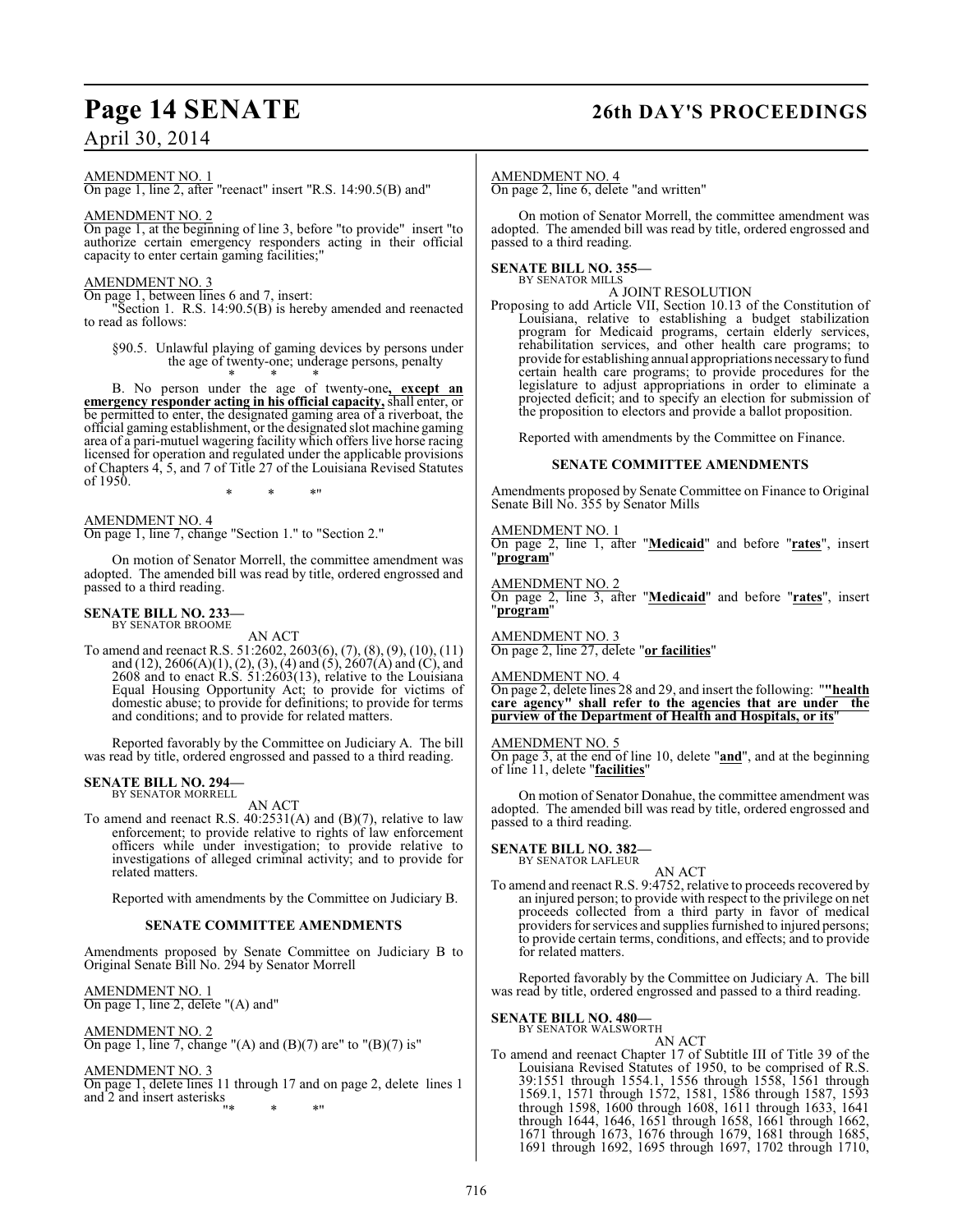# **26th DAY'S PROCEEDINGS Page 15 SENATE** April 30, 2014

1716, 1731 through 1736, and 1751 through 1755, and to repeal Chapter 16 of Subtitle III of Title 39 of the Louisiana Revised Statutes of 1950, comprised of R.S. 39:1481 through 1526, relative to the procurement code; to provide for procurement by public bodies, including provisions for a central purchasing agency, for procurement regulations, and for source selection for items to be purchased and methods for such purchases; to provide for definitions and access to procurement information; to provide for the authority and duties of the commissioner of administration with respect to procurement; to provide for certain appointments and qualifications; to provide for mandatory information requirements; to provide for bid procedures and for types of contracts; to provide for contract modification, termination, and contract clauses; to provide for legal and contractual remedies and for administrative appeals; to provide for cooperative purchasing; to provide with respect to conflicts with other provisions of law; to provide for an effective date; and to provide for related matters.

Reported with amendments by the Committee on Finance.

#### **SENATE COMMITTEE AMENDMENTS**

Amendments proposed by Senate Committee on Finance to Original Senate Bill No. 480 by Senator Walsworth

AMENDMENT NO. 1

On page 2, line 3, after "law;" and before "to provide" insert the following: "to provide for changes in designations by the Louisiana State Law Institute;"

AMENDMENT NO. 2 On page 4, line 24, change "retarded" to "retarded **disabled**"

AMENDMENT NO. 3 On page 6, line 17, change "director of state" to "director of state"

AMENDMENT NO. 4 On page 6, line 18, change "**procurement**" to "**state chief procurement officer**"

AMENDMENT NO. 5 On page 6, line 20, change "director of state" to "director of state"

AMENDMENT NO. 6 On page 6, line 21, change "**procurement**" to "**state chief procurement officer**"

AMENDMENT NO. 7 On page 11, delete lines 2 through 4

#### AMENDMENT NO. 8

On page 12, delete lines 20 through 29 and insert the following:

 $\overline{b}$ ) The term "consulting service" includes the procurement of supplies and services by a contractor without the necessity of complying with provisions of the Louisiana Procurement Code when such supplies and services are merely ancillary to the provision of consulting services under a contingency fee arrangement, even though the procurement of such supplies or services directly by a governmental body would require compliance with the Louisiana Procurement Code. Supplies or services ancillary to the provision of consulting services are those supplies or services which assist the contractor in fulfilling the objective of his contract when the cost for such supplies and services is less than the cost of providing consulting services, as determined by the using agency.

#### AMENDMENT NO. 9

On page 13, delete lines 4 through 8 and insert the following: "repairs**, or any other item**. It includes awards and notices of award; contracts of a fixed-price, cost, cost-plus-a-fixed-fee, or incentive type; contracts providing for the issuance of job or task orders; leases; letter contracts; and purchase orders. It also includes supplemental agreements with respect to any of the foregoing."

#### AMENDMENT NO. 10

On page 14, at the end of line 22 insert: "**For purposes of procurement of personal, professional, consulting, and social services contracts, governmental shall not include the judicial branch of state government.**"

AMENDMENT NO. 11 On page 19, line 21, change "labor, time, or **and**" to "labor, time, or"

AMENDMENT NO. 12 On page 20, line 28, change "**office**" to "**agency**"

AMENDMENT NO. 13

On page 23, line 6, after "by the" delete the remainder of the line and insert "State Director of Purchasing, hereinafter referred"

AMENDMENT NO. 14 On page 23, line 7, change "to as "the" to "to as "the"

AMENDMENT NO. 15 On page 30, at the beginning of line 9, change "**E.**" to "§1615(A)**E.**"

AMENDMENT NO. 16 On page 41, line 29, change "director of state" to "<del>director of state</del>"

AMENDMENT NO. 17 On page 41, line 29, change "**procurement**" to "**state chief procurement officer**"

AMENDMENT NO. 18 On page 42, line 6, change "**chief**" to "**state chief**"

AMENDMENT NO. 19 On page 47, line 6, change "director of the office of" to "<del>director of</del> the office of"

AMENDMENT NO. 20 On page 47, line 6, change "**state procurement**" to "**state chief procurement officer**"

AMENDMENT NO. 21 On page 48, line 8, change "Chief Procurement Officer" to "**chief procurement officer**"

AMENDMENT NO. 22 On page 48, line 19, change "**director** of state" to "directors of state"

AMENDMENT NO. 23 On page 48, line 20, change "**procurement**" to "**state chief procurement officer**"

AMENDMENT NO. 24 On page 49, line 25, change "director of state" to "director of state"

AMENDMENT NO. 25 On page 49, line 26, change "**procurement**" to "**state chief procurement officer**"

AMENDMENT NO. 26 On page 50, line 1, change "director of state" to "<del>director of state</del>"

AMENDMENT NO. 27 On page 50, line 1, change "**procurement**" to "**state chief procurement officer**"

AMENDMENT NO. 28 On page 50, line 13, change "state director of" to "state director of"

AMENDMENT NO. 29 On page 50, line 13, change "**procurement**" to "**state chief procurement officer**"

AMENDMENT NO. 30 On page 50, line 19, change "director of" to "director of"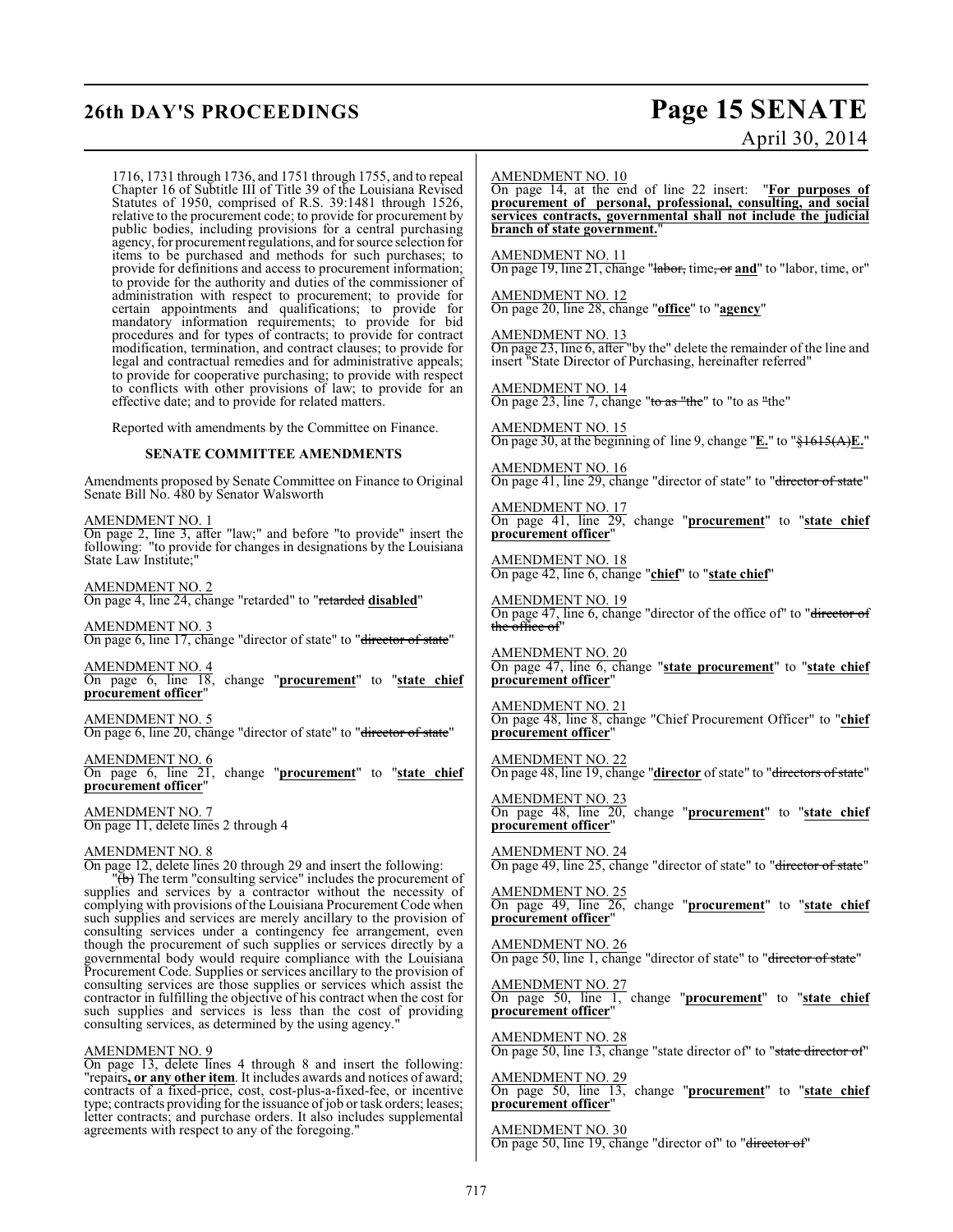# **Page 16 SENATE 26th DAY'S PROCEEDINGS**

April 30, 2014

AMENDMENT NO. 31

On page 50, line 19, change "**procurement**" to "**chief procurement officer**"

AMENDMENT NO. 32

On page 65, line 16, change "office of contractual review," to "office of contractual review **state procurement**,"

#### AMENDMENT NO. 33

On page 70, delete lines 2 through 5, and insert the following:

"§1514(D)**J**. Except for those contracts provided in Subparagraph (A)**(G)**(1)(a) through (e) of this Section, any contract entered into for a period of not more than five years but for a period of more than three years as authorized by this Section shall be subject to prior approval of the Joint Legislative Committee on the Budget."

#### AMENDMENT NO. 34

On page 76, line 20, change "director of the office of" to "director of the office of"

AMENDMENT NO. 35 On page 76, line 21, change "**procurement**" to "**chief procurement officer**"

AMENDMENT NO. 36 On page 93, line 9, change "director" to "director **state chief procurement officer**"

AMENDMENT NO. 37 On page 96, line 9, change "**office of state purchasing**" to "**state chief procurement officer**"

#### AMENDMENT NO. 38

On page 96, line 22, change "**office of state purchasing**" to "**applicable chief procurement officer**"

AMENDMENT NO. 39 On page 98, line 5, change "state director of" to "state director of"

AMENDMENT NO. 40 On page 98, line 6, change "**procurement**" to "**state chief procurement officer**"

#### AMENDMENT NO. 41

On page 98, line 9, change "director of the office of" to "director of the office of"

AMENDMENT NO. 42 On page 98, line 10, change "**state purchasing**" to "**state chief procurement officer**"

AMENDMENT NO. 43 On page 98, line 11, change "director of" to "director of"

AMENDMENT NO. 44 On page 98, line 12, change "**procurement**" to "**chief procurement officer**"

AMENDMENT NO. 45 On page 98, line 13, change "director" to "director **state chief procurement officer**"

AMENDMENT NO. 46 On page 98, line 14, change "director" to "director **state chief procurement officer**"

AMENDMENT NO. 47 On page 98, line 15, change "director" to "director **state chief procurement officer**"

AMENDMENT NO. 48 On page 105, line 11, delete "**state**"

#### AMENDMENT NO. 49

On page 124, line 7, change "director of the state purchasing office" to "director of the state purchasing office **state chief procurement officer**"

#### AMENDMENT NO. 50

On page 126, between lines 9 and 10, insert the following:

"Section 3. The Louisiana State Law Institute is hereby authorized and requested to review all statutes which contain the name of the office of contractual review and the office of state purchasing, changed in this Act, and in all locations it deems appropriate change said references to the office of state procurement.

Section 4. The Louisiana State Law Institute is hereby authorized and requested to review all statutes which refer to Chapter 16 of Subtitle III of Title 39 of the Louisiana Revised Statutes of 1950 or Chapter 16 of Title 39 of the Louisiana Revised Statutes of 1950, changed in this Act, and in all locations it deems appropriate change said references to Chapter 17 of Subtitle III of Title 39 of the Louisiana Revised Statutes of 1950."

#### AMENDMENT NO. 51

On page 126, line 10, change "Section 3" to "Section 5"

On motion of Senator Donahue, the committee amendment was adopted. The amended bill was read by title, ordered engrossed and passed to a third reading.

# **SENATE BILL NO. 571—**<br>BY SENATOR WALSWORTH

AN ACT

To amend and reenact R.S.  $15:587(A)(1)(a)$ , relative to public defenders; to require the Louisiana Bureau of Criminal Identification and Information to release criminal history records and identification files to public defenders; and to provide for related matters.

Reported with amendments by the Committee on Judiciary B.

#### **SENATE COMMITTEE AMENDMENTS**

Amendments proposed by Senate Committee on Judiciary B to Original Senate Bill No. 571 by Senator Walsworth

#### AMENDMENT NO. 1

On page 1, line 2, after "reenact" insert "Code of Criminal Procedure Art. 717(C) and"

#### AMENDMENT NO. 2

On page 1, line 4, after "defenders;" insert "to provide for the disclosure of inducements or records of arrests and convictions;"

AMENDMENT NO. 3

On page 1, between lines 6 and 7 insert:

"Section 1. Code of Criminal Procedure Art. 717(C) is hereby amended and reenacted to read as follows:

Art. 717. Disclosure by the state; criminal records of defendant and witnesses; inducements to the state's witnesses \* \* \*

C. The time for disclosure provided for by this Article shall be set by the court, provided that the district attorney shall not be required to disclose inducements or records of arrests and convictions until **no later than thirty days prior to** the commencement of trial. For any witness called by the state in its rebuttal case, the record of arrests and convictions of the rebuttal witness, and any inducement offered by the district attorney, or by any law enforcement officer on behalf of the district attorney, to secure testimony of the witness in the state's rebuttal case shall be disclosed immediately prior to the witness being sworn.

\* \* \*"

### AMENDMENT NO. 4

On page 1, at the beginning of line 7, change "Section 1." to "Section 2."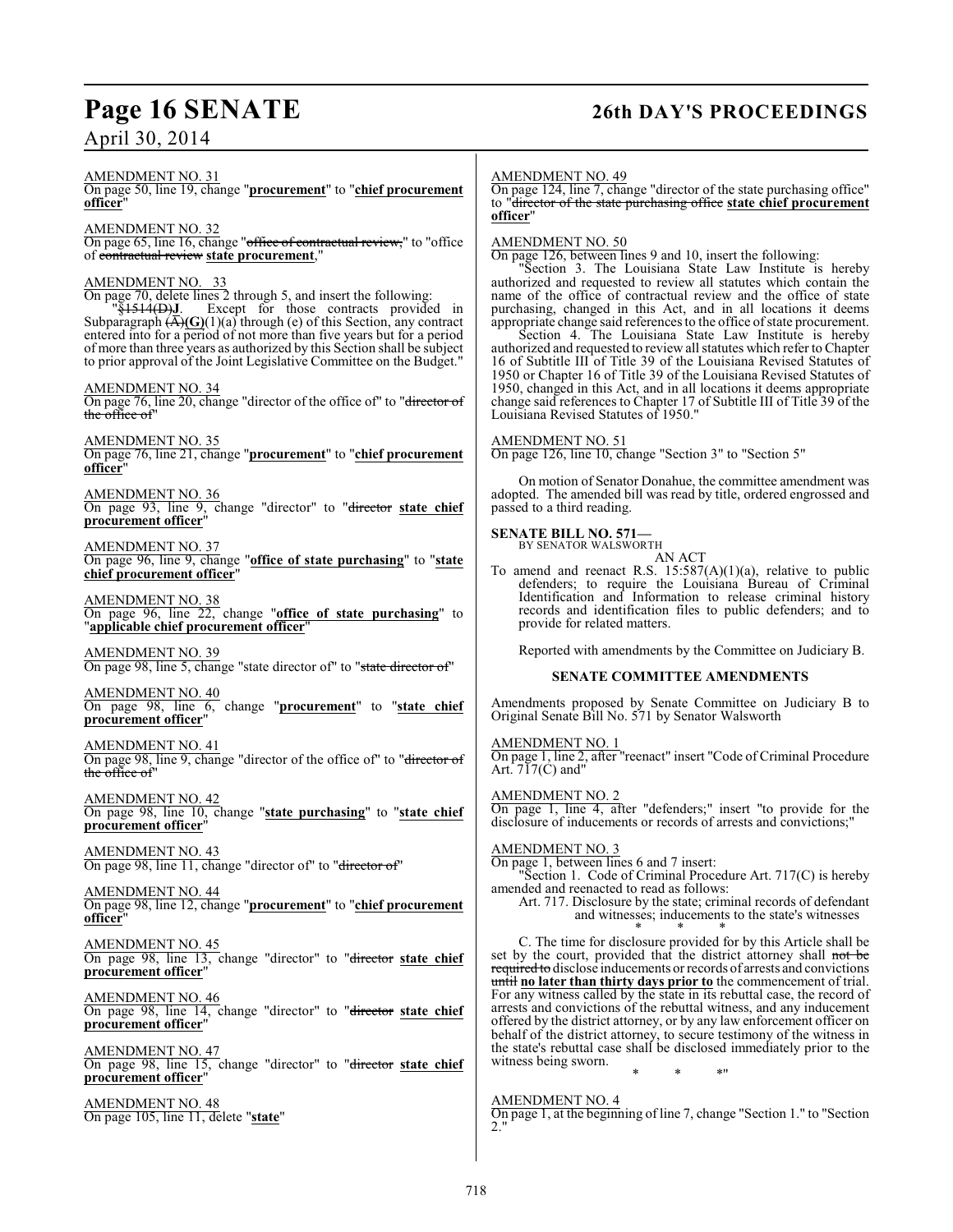# **26th DAY'S PROCEEDINGS Page 17 SENATE**

# April 30, 2014

On motion of Senator Morrell, the committee amendment was adopted. The amended bill was read by title, ordered engrossed and passed to a third reading.

## **SENATE BILL NO. 589—**

BY SENATOR WALSWORTH AN ACT

To amend and reenact R.S. 46:2607, relative to the Children's Cabinet; to provide relative to the termination date; to provide for an effective date; and to provide for related matters.

Reported with amendments by the Committee on Judiciary A.

#### **SENATE COMMITTEE AMENDMENTS**

Amendments proposed by Senate Committee on Judiciary A to Original Senate Bill No. 589 by Senator Walsworth

#### AMENDMENT NO. 1

On page 1, line 9, change "**2020**" to "**2018**"

On motion of Senator Nevers, the committee amendment was adopted. The amended bill was read by title, ordered engrossed and passed to a third reading.

### **SENATE BILL NO. 607—**

BY SENATOR GALLOT

- AN ACT
- To enact R.S. 9:314, relative to divorce; to provide for the effect of divorce or pending divorce on the designation by an individual of the individual's spouse or former spouse as beneficiary in certain agreements upon the death of the individual; and to provide for related matters.

Reported with amendments by the Committee on Judiciary A.

#### **SENATE COMMITTEE AMENDMENTS**

Amendments proposed by Senate Committee on Judiciary A to Original Senate Bill No. 607 by Senator Gallot

#### AMENDMENT NO. 1 On page 1, line 2, delete "or pending"

AMENDMENT NO. 2

On page 1, delete lines 3 and 4 and insert "on the designation by an individual of the individual's former spouse as beneficiary in certain agreements or documents upon the death of the individual; to provide certain terms, conditions, and exceptions; and to"

#### AMENDMENT NO. 3

On page 1, line 8, delete "**or pending divorce**"

#### AMENDMENT NO. 4

On page 1, delete lines 9 through 13 and insert

"**A. If an individual domiciled in this state was divorced at the time of his death, then any designation of the individual's former spouse as beneficiary of the**"

AMENDMENT NO. 5 On page 1, line 15, delete "**spouse or**"

AMENDMENT NO. 6 On page 2, line 1, delete "**spouse or**"

AMENDMENT NO. **7** On page 2, line 8, delete "**spouse or**"

AMENDMENT NO. **8** On page 2, line 14, delete "**spouse or**"

AMENDMENT NO. **9** On page 2, line 16, delete "**spouse or**"

On motion of Senator Nevers, the committee amendment was adopted. The amended bill was read by title, ordered engrossed and passed to a third reading.

#### **SENATE BILL NO. 613—**

BY SENATOR GARY SMITH AN ACT

To enact R.S. 42:851(T), relative to group benefits; to provide for premium share; and to provide for related matters.

Reported favorably by the Committee on Finance. The bill was read by title, ordered engrossed and passed to a third reading.

#### **SENATE BILL NO. 614—** BY SENATOR LAFLEUR

AN ACT

To enact R.S. 49:125.1, relative to the sale of surplus property; to allow for the transfer of surplus electronic devices to certain nonprofit entities; to require the nonprofit entities to perform certain services; to provide definitions, terms, conditions, and requirements; and to provide for related matters.

Reported with amendments by the Committee on Finance.

#### **SENATE COMMITTEE AMENDMENTS**

Amendments proposed by Senate Committee on Finance to Original Senate Bill No. 614 by Senator LaFleur

#### AMENDMENT NO. 1

On page 1, line 9, after "**devices,**" delete the remainder of the line, delete line 10, and insert "**any political subdivision of**"

#### AMENDMENT NO. 2

On page 1, line 15, after "**pick-up**" and before "**and erasure**" insert "**from the location specified by the transferring political subdivision**"

AMENDMENT NO. 3

On page 2, line 7, change "**including but not limited**" to "**including, but not limited,**"

On motion of Senator Donahue, the committee amendment was adopted. The amended bill was read by title, ordered engrossed and passed to a third reading.

**SENATE BILL NO. 628—** BY SENATOR MURRAY

AN ACT

To amend and reenact R.S. 13:36, relative to the Judiciary Commission; to provide relative to the powers of the commission; to provide relative to any investigation or hearing held by the commission; to provide relative to discovery; and to provide for related matters.

Reported favorably by the Committee on Judiciary A. The bill was read by title, ordered engrossed and passed to a third reading.

#### **House Bills and Joint Resolutions on Second Reading Reported by Committees**

**HOUSE BILL NO. 9—**

BY REPRESENTATIVE EDWARDS AN ACT

To enact R.S. 22:1295.1, relative to motor vehicle liability insurance; to provide for liability for certain operators excluded from coverage; and to provide for related matters.

Reported favorably by the Committee on Judiciary A. The bill was read by title and referred to the Legislative Bureau.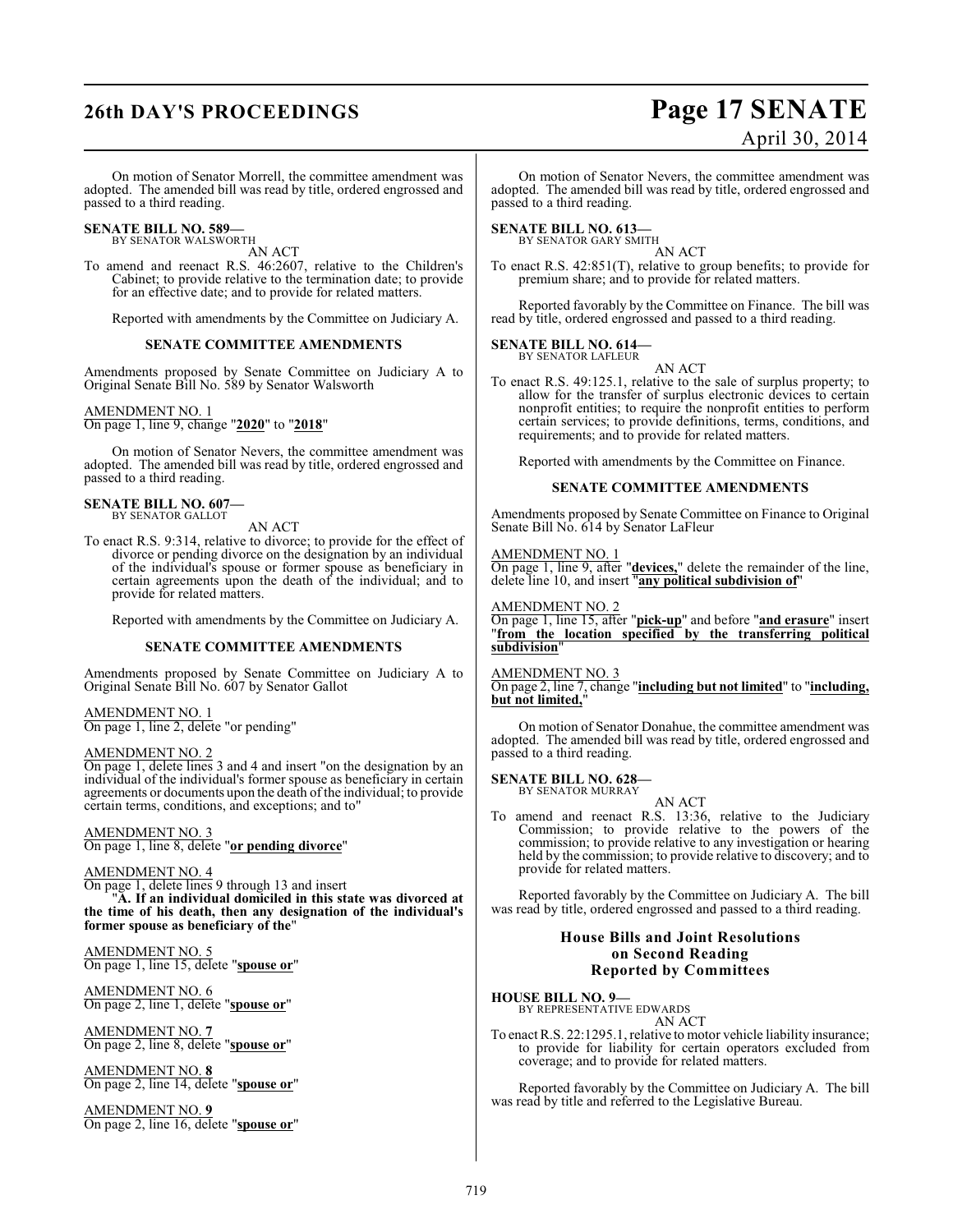# **Page 18 SENATE 26th DAY'S PROCEEDINGS**

## April 30, 2014

#### **HOUSE BILL NO. 11—**

BY REPRESENTATIVES EDWARDS, ADAMS, ARNOLD, FOIL,<br>GAROFALO, GREENE, HARRISON, JAMES, JEFFERSON, LEOPOLD,<br>MACK,MILLER,MORENO,JAYMORRIS,AND SHADOIN AN ACT

To enact R.S. 1:58.6, relative to state holidays; to establish "Purple Heart Recognition Day" as an annual state holiday; and to provide for related matters.

Reported favorably by the Committee on Judiciary A. The bill was read by title and referred to the Legislative Bureau.

#### **HOUSE BILL NO. 17—** BY REPRESENTATIVE LOPINTO

AN ACT

To amend and reenact R.S. 14:69.1(A), relative to illegal possession of stolen firearms; to amend the elements of the crime; to provide for an affirmative defense; and to provide for related matters.

Reported favorably by the Committee on Judiciary C. The bill was read by title and referred to the Legislative Bureau.

**HOUSE BILL NO. 72—**<br>BY REPRESENTATIVES LOPINTO, ADAMS, ARMES, ARNOLD, HENRY<br>BURNS, CARMODY, CHANEY, GREENE, HARRIS, HAVARD, HAZEL,<br>HOLLIS, HOWARD, IVEY, LORUSSO, PYLANT, STOKES, THOMPSON,<br>AND WHITNEY

### AN ACT

To amend and reenact R.S. 14:95.5(C), relative to the possession of a firearm on the premises of an alcoholic beverage outlet; to exempt certain law enforcement officers from the prohibition; to exempt concealed permit holders from the prohibition as it relates to restaurants; to provide relative to the authority of sheriffs or chief law enforcement officers to establish policies in this regard; and to provide for related matters.

Reported favorably by the Committee on Judiciary C. The bill was read by title and referred to the Legislative Bureau.

# **HOUSE BILL NO. 102—** BY REPRESENTATIVE FOIL

AN ACT

To amend and reenact Civil Code Article 356, relative to the title of proceedings; to provide for the title of proceedings for continuing tutorship; and to provide for related matters.

Reported favorably by the Committee on Judiciary A. The bill was read by title and referred to the Legislative Bureau.

## **HOUSE BILL NO. 154—**

BY REPRESENTATIVE LEGER AN ACT

To enact R.S. 13:126.1, 352.1, 841.4, 1213.3, 1912, 2157.1, 2500.5, 2520, and 2565, relative to additional court costs or fees; to provide for additional fees or costs on writs and appeals filed with the supreme court and all courts of appeal; to provide for additional court costs or fees in all district courts, the New Orleans Civil District Court, all city and municipal courts, the city courts of New Orleans, the municipal court of New Orleans, the traffic court of New Orleans, and all parish courts; to provide for the collection, disposition, and use of fees; and to provide for related matters.

Reported favorably by the Committee on Finance. The bill was read by title and recommitted to the Committee on Revenue and Fiscal Affairs.

#### **HOUSE BILL NO. 177—** BY REPRESENTATIVE CHAMPAGNE

AN ACT

To amend and reenact R.S. 39:1489, relative to professional, personal, consulting, and social services procurement; to require the director of contractual review to report certain information regarding contracts awarded without the necessity of public bidding or competitive negotiation; and to provide for related matters.

Reported favorably by the Committee on Finance. The bill was read by title and referred to the Legislative Bureau.

**HOUSE BILL NO. 187—** BY REPRESENTATIVES LOPINTO, ADAMS, ARNOLD, BADON, BERTHELOT, WESLEY BISHOP, BROADWATER, BROSSETT, DOVE, GAROFALO, HUNTER, JAMES, KLECKLEY, MORENO, SCHEXNAYDER, TALBOT, AND WOODRUFF AND SENATOR GARY SMITH AN ACT

To amend and reenact R.S. 14:286(D), R.S. 40:34(B)(1)(a)(viii),  $(h)(v)$ , (i), and (j), and R.S. 44:4.1(B)(26), to enact Chapter 1-C of Code Title IV of Code Book III of Title 9 of the Louisiana Revised Statutes of 1950, to be comprised of R.S. 9:2718 through 2720.15, R.S.  $14:286(E)$ , and Part VII of Chapter 2 of Title 40 of the Louisiana Revised Statutes of 1950, to be comprised of R.S. 40:93 through 97, and to repeal R.S. 9:2713, relative to surrogacy; to provide for amendments to birth certificates; to provide for definitions relative to surrogacy contracts; to provide for genetic surrogacy contracts; to provide for the enforceability of gestational surrogacy contracts; to provide for the parties to a gestational surrogacy contract; to provide for contractual requirements for a gestational surrogacy contract; to provide for a proceeding to approve a gestational surrogacy contract; to provide for the check of the criminal records of the parties to a gestational surrogacy contract; to provide for an order preceding embryo transfer relative to a gestational surrogacy contract; to provide for matters relative to multiple attempts at in utero embryo transfer; to provide for confidentiality of the proceedings relative to a gestational surrogacy contract; to provide for continuing and exclusive jurisdiction to the proceedings relative to a gestational surrogacy contract; to provide for the termination of a gestational surrogacy contract by notice; to provide for remedies for the failure to perform under a gestational surrogacy contract; to provide for the termination of a gestational surrogacy contract and for the effects of divorce, nullity, and death on a gestational surrogacy contract; to provide for the effect of a subsequent marriage of the gestational mother on a gestational surrogacy contract; to provide for a post-birth order; to provide for DNA testing when the child is alleged not to be the child of the intended parents; to provide for time limitations and finality; to prohibit certain acts relative to a gestational surrogacy contract occurring on or after the effective date; to provide for data collection; and to provide for related matters.

Reported with amendments by the Committee on Judiciary A.

#### **SENATE COMMITTEE AMENDMENTS**

Amendments proposed by Senate Committee on Judiciary A to Reengrossed House Bill No. 187 by Representative Lopinto

#### AMENDMENT NO. 1

On page 13, line 17, after "minor children" insert "and other prohibited activities"

#### AMENDMENT NO. 2

On page 14, line 16, after "any" and before the comma "," change "woman" to "gestational mother"

#### AMENDMENT NO. 3

On page 17, after line 6, insert

"Section 8. The Louisiana State Law Institute is hereby directed to prepare comments to the provisions of this Act."

On motion of Senator Nevers, the committee amendment was adopted. The amended bill was read by title and referred to the Legislative Bureau.

#### **HOUSE BILL NO. 196—**

BY REPRESENTATIVE SMITH AN ACT

To amend and reenact R.S. 15:1111(I), relative to work release; to provide for the eligibility to participate in the Department of Public Safety and Corrections work release program; to extend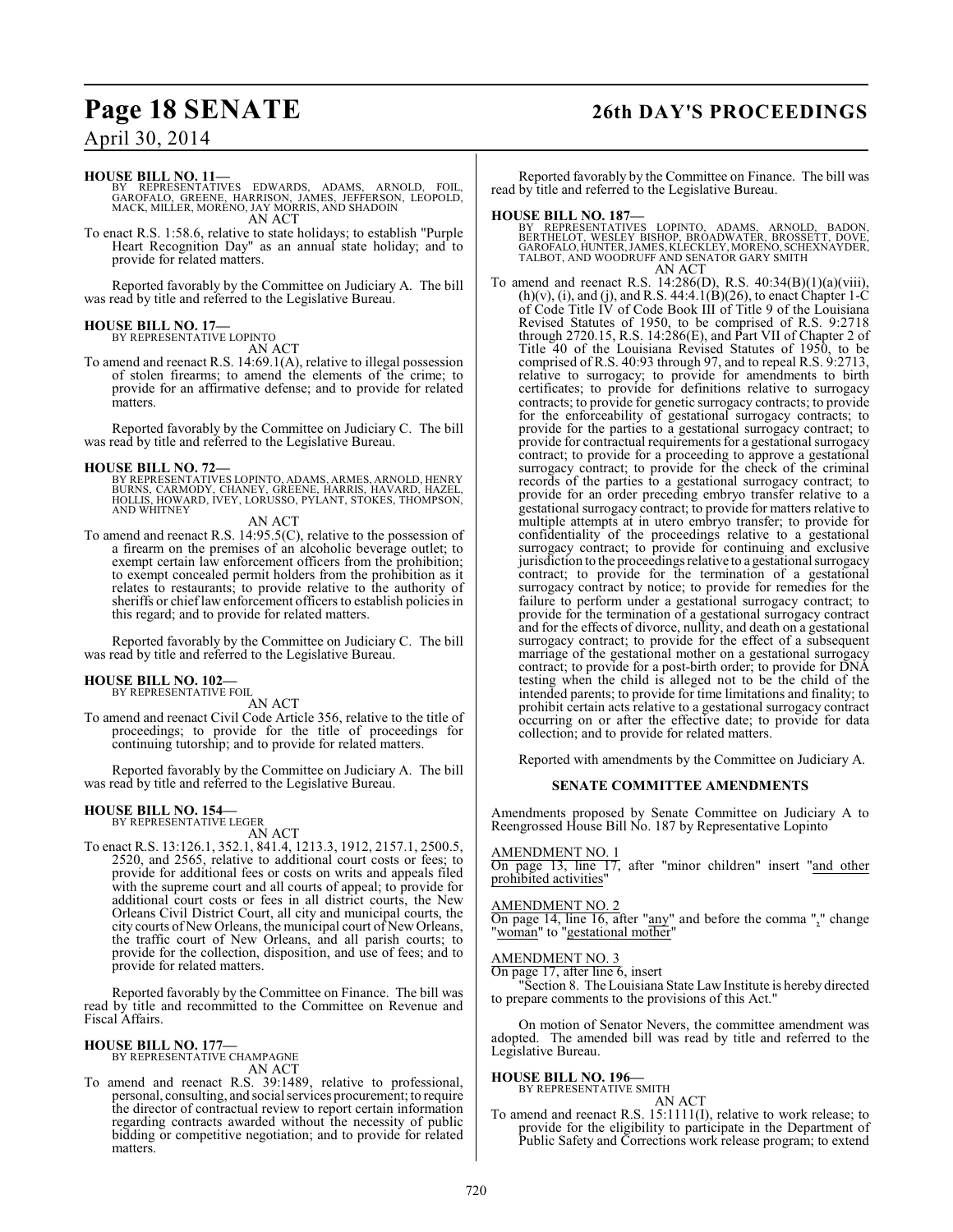# **26th DAY'S PROCEEDINGS Page 19 SENATE**

# April 30, 2014

the length of time certain offenders may participate in work release programs; and to provide for related matters.

Reported favorably by the Committee on Judiciary B. The bill was read by title and referred to the Legislative Bureau.

# **HOUSE BILL NO. 210—** BY REPRESENTATIVE JEFFERSON

AN ACT

To amend and reenact R.S. 15:574.20, relative to medical parole; to amend certain eligibility requirements for medical parole; to amend certain definitions; to provide with respect to a risk assessment of an inmate prior to recommendation for medical parole; and to provide for related matters.

Reported favorably by the Committee on Judiciary B. The bill was read by title and referred to the Legislative Bureau.

# **HOUSE BILL NO. 227—** BY REPRESENTATIVE HENRY

AN ACT

To amend and reenact R.S. 14:34.4(B), relative to battery of a school or recreation athletic contest official; to amend the penalties for the crime of battery of a school or recreation athletic contest official; to require participation by the offender in community service and a counseling program; and to provide for related matters.

Reported with amendments by the Committee on Judiciary C.

#### **SENATE COMMITTEE AMENDMENTS**

Amendments proposed by Senate Committee on Judiciary C to Engrossed House Bill No. 227 by Representative Henry

#### AMENDMENT NO. 1

On page 1, delete line 13 and insert: "days nor more than six months without benefit of suspension of sentence"

On motion of Senator Kostelka, the committee amendment was adopted. The amended bill was read by title and referred to the Legislative Bureau.

## **HOUSE BILL NO. 278—**

BY REPRESENTATIVES HAVARD AND THIBAUT AN ACT

To enact R.S.  $14:30(A)(12)$  and  $(B)(4)$ , relative to first degree murder; to add "correctional facility employee" to the list of specific victims of the crime of first degree murder; to provide for a definition of "correctional facility employee"; and to provide for related matters.

Reported favorably by the Committee on Judiciary C. The bill was read by title and referred to the Legislative Bureau.

# **HOUSE BILL NO. 280—** BY REPRESENTATIVE IVEY

AN ACT

To enact R.S. 40:1379.3(W), relative to concealed handgun permits; to provide for reduced fees for active duty members, reserve members, and veterans of the armed forces of the United States; to provide for definitions; and to provide for related matters.

Reported with amendments by the Committee on Judiciary B.

#### **SENATE COMMITTEE AMENDMENTS**

Amendments proposed by Senate Committee on Judiciary B to Engrossed House Bill No. 280 by Representative Ivey

#### AMENDMENT NO. 1

On page 1, line 4, after "definitions;" insert "to provide for an effective date;"

#### AMENDMENT NO. 2

On page 1, after line 20, insert:

"Section 2. This Act shall become effective on July 4, 2014; if vetoed by the governor and subsequently approved by the legislature, this Act shall become effective on July 4, 2014, or on the day following such approval by the legislature, whichever is later."

On motion of Senator Morrell, the committee amendment was adopted. The amended bill was read by title and referred to the Legislative Bureau.

**HOUSE BILL NO. 325—** BY REPRESENTATIVES LOPINTO AND STOKES AND SENATOR **GUILLORY** AN ACT

To amend and reenact R.S.  $14:19(A)$  and  $20(A)(4)(a)$  and (B)(introductory paragraph), relative to the justifiable use of force or violence; to provide that the use of force or violence is justified in certain circumstances; to provide that the justification applies when the conflict began; to provide for technical changes; and to provide for related matters.

Reported favorably by the Committee on Judiciary C. The bill was read by title and referred to the Legislative Bureau.



To amend and reenact R.S. 27:247 and 270(A)(3)(a), relative to the casino support services contract; to provide funding for such contract; to establish the Casino Support Services Fund as a special treasury fund; to provide for deposits into the fund; to provide for uses of monies in the fund; to provide for an effective date; and to provide for related matters.

Reported favorably by the Committee on Judiciary B. The bill was read by title and recommitted to the Committee on Finance.

#### **HOUSE BILL NO. 398—**

BY REPRESENTATIVE STOKES AN ACT

To authorize and provide for the leasing of certain state property in Jefferson Parish; to provide for the property description; to provide for reservation of mineral rights; to provide terms and conditions; to provide for letting a contract by a request for proposals by the city of Kenner; to provide an effective date; and to provide for related matters.

Reported with amendments by the Committee on Finance.

#### **SENATE COMMITTEE AMENDMENTS**

Amendments proposed by Senate Committee on Finance to Engrossed House Bill No. 398 by Representative Stokes

AMENDMENT NO. 1 On page 1, line 2, change "for the" to "for entering into a cooperative endeavor agreement or the"

AMENDMENT NO. 2

On page 1, line 12, change "to lease" to "to enter into a cooperative endeavor agreement or to lease"

AMENDMENT NO. 3 On page 1, line 23, change "lease," to "cooperative endeavor agreement or lease,"

AMENDMENT NO. 4

On page 2, line 2, change "seven" to "seven and one-half"

On motion of Senator Donahue, the committee amendment was adopted. The amended bill was read by title and referred to the Legislative Bureau.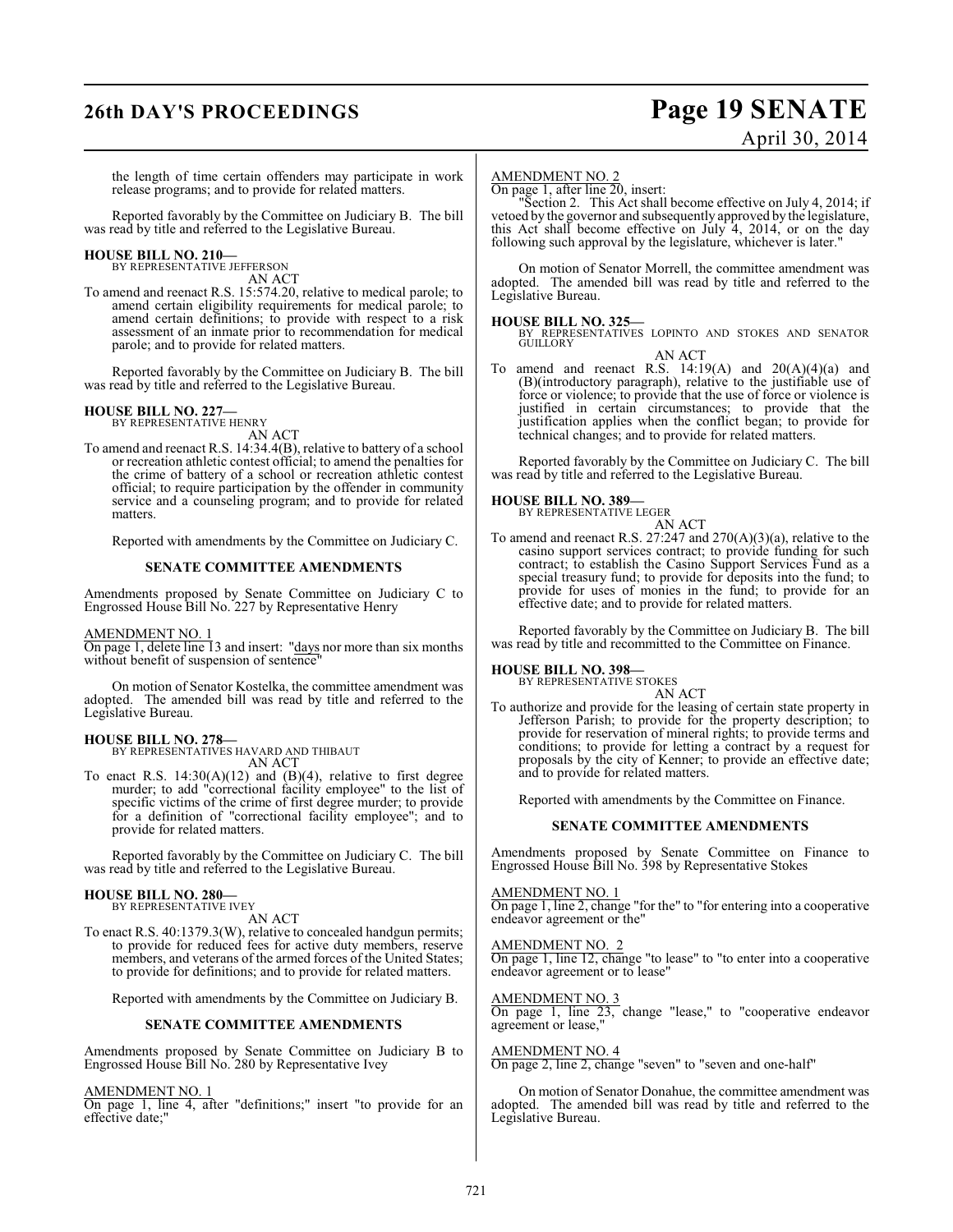# **Page 20 SENATE 26th DAY'S PROCEEDINGS**

#### **HOUSE BILL NO. 417—** BY REPRESENTATIVE LOPINTO

AN ACT

To amend and reenact R.S. 14:202.1, relative to offenses against property; to provide for the crime of residential contractor fraud; to provide for criminal penalties; to provide for restitution; to delete provisions relating to home improvement fraud; and to provide for related matters.

Reported favorably by the Committee on Judiciary C. The bill was read by title and referred to the Legislative Bureau.

### **HOUSE BILL NO. 478—**

BY REPRESENTATIVE MILLER AN ACT

To amend and reenact R.S. 19:147, 150, 151, and 159, relative to expropriation; to provide relative to certain expropriation procedures; to provide for final judgments for purposes of immediate appeal; to provide for the delay within which to request a jury trial; to provide relative to appeals; and to provide for related matters.

Reported with amendments by the Committee on Judiciary A.

#### **SENATE COMMITTEE AMENDMENTS**

Amendments proposed by Senate Committee on Judiciary A to Reengrossed House Bill No. 478 by Representative Miller

#### AMENDMENT NO. 1

On page 4, after line 9, insert

"Section 2. The provisions of this Act shall have prospective application only and shall apply only to actions or claims filed on and after its effective date."

On motion of Senator Nevers, the committee amendment was adopted. The amended bill was read by title and referred to the Legislative Bureau.

## **HOUSE BILL NO. 514—**

BY REPRESENTATIVE HENRY AN ACT

To enact R.S. 40:962.1.2, relative to nonprescription products containing dextromethorphan; to prohibit the selling, purchasing, or attempting to purchase products containing dextromethorphan by minors; to provide for criminal penalties; to provide for preemption of local ordinances regulating the same matters; and to provide for related matters.

Reported favorably by the Committee on Judiciary C. The bill was read by title and referred to the Legislative Bureau.

#### **HOUSE BILL NO. 530—**

BY REPRESENTATIVE PYLANT AN ACT

To amend and reenact R.S. 14:89(A) and (B) and 89.1 and to repeal R.S. 14:78 and 78.1, relative to offenses affecting sexual immorality; to repeal the crimes of incest and aggravated incest; to amend the offense of crime against nature to include the elements and penalties of the crime of incest; to amend the offense of aggravated crime against nature to include the elements and penalties of the crime of aggravated incest; to direct the Louisiana State Law Institute to amend all references in law accordingly; and to provide for related matters.

Reported favorably by the Committee on Judiciary C. The bill was read by title and referred to the Legislative Bureau.

#### **HOUSE BILL NO. 534—**

BY REPRESENTATIVE SHADOIN AN ACT

To repeal R.S. 13:1218, relative to judicial bonds; to remove requirements for clerks to record all judicial bonds; and to provide for related matters.

Reported favorably by the Committee on Judiciary B. The bill was read by title and referred to the Legislative Bureau.

# **HOUSE BILL NO. 535—** BY REPRESENTATIVE SHADOIN

AN ACT

To amend and reenact R.S. 13:4688(B), relative to processing fees for clerks of court; to remove requirements relative to when certain processing fees are to be paid in a suit; and to provide for related matters.

Reported favorably by the Committee on Finance. The bill was read by title and referred to the Legislative Bureau.

#### **HOUSE BILL NO. 578—**

BY REPRESENTATIVE COX AN ACT

To enact R.S. 26:600, relative to alcoholic beverage sales; to authorize the governing authority of the city of Mansfield to hold an election to allow certain restaurants to sell alcohol; to provide for definitions; to provide for the election and ballot language; and to provide for related matters.

Reported with amendments by the Committee on Judiciary B.

#### **SENATE COMMITTEE AMENDMENTS**

Amendments proposed by Senate Committee on Judiciary B to Reengrossed House Bill No. 578 by Representative Cox

#### AMENDMENT NO. 1

On page 2, line 18, after "than" delete the remainder of the line and insert "that which is required by R.S. 26:73 and 272.

On motion of Senator Morrell, the committee amendment was adopted. The amended bill was read by title and referred to the Legislative Bureau.

#### **HOUSE BILL NO. 599—**

BY REPRESENTATIVE ABRAMSON

#### AN ACT

To amend and reenact Code of Civil Procedure Article 966(F)(2) and (3), relative to motions for summary judgment; to provide for documentary evidence to be filed in electronic format; to provide for time limits within which to serve certain memoranda and motions; and to provide for related matters.

Reported favorably by the Committee on Judiciary A. The bill was read by title and referred to the Legislative Bureau.

## **HOUSE BILL NO. 607—**

BY REPRESENTATIVE ABRAMSON

AN ACT To amend and reenact Code of Civil Procedure Articles 1035, 1425(C), and 1462(B)(1) and to enact Code of Civil Procedure Article  $(1434(A)(3))$ , relative to the continuous revision of the Code of Civil Procedure; to provide for the delay in filing an answer in incidental actions; to provide for the identification of testifying experts in discovery; to extend the delay for the state to respond to a request for the production of documents and things; to provide for persons before whom depositions are taken; and to provide for related matters.

Reported with amendments by the Committee on Judiciary A.

#### **SENATE COMMITTEE AMENDMENTS**

Amendments proposed by Senate Committee on Judiciary A to Reengrossed House Bill No. 607 by Representative Abramson

#### AMENDMENT NO. 1

On page 1, line 2, delete "and" at the end of the line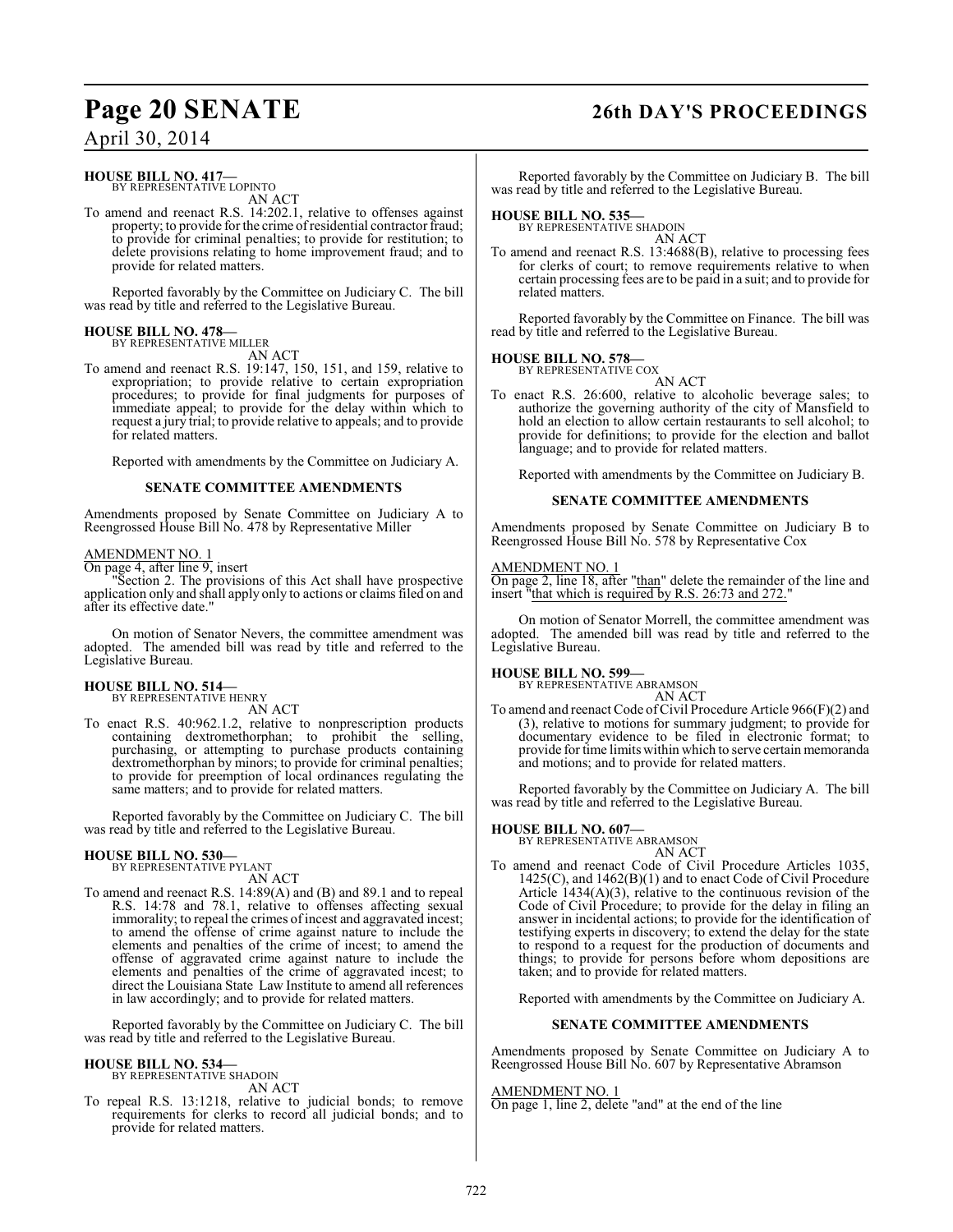# **26th DAY'S PROCEEDINGS Page 21 SENATE**

# April 30, 2014

#### AMENDMENT NO. 2

On page 1, delete line 3 and insert ", relative to the continuous"

## AMENDMENT NO. 3

On page 1, delete line 7 and insert "of documents and things;"

AMENDMENT NO. 4

On page 1, delete lines 11 and 12 and insert "hereby amended and reenacted to read as follows:"

## AMENDMENT NO. 5

On page 2, delete lines 24 through 33

On motion of Senator Nevers, the committee amendment was adopted. The amended bill was read by title and referred to the Legislative Bureau.

**HOUSE BILL NO. 619—** BY REPRESENTATIVES ABRAMSON AND LORUSSO

AN ACT To amend and reenact R.S. 13:3822, 3823(A)(4) and (B), and 3824(A) and to enact R.S.13:3823(A)(5) and 3825, relative to depositions and discovery procedure; to provide for uniform foreign depositions law; to provide for assistance to tribunals and litigants in other states and jurisdictions; to provide for the Uniform Interstate Depositions and Discovery Act; to provide for definitions and procedures; and to provide for related matters.

Reported with amendments by the Committee on Judiciary A.

#### **SENATE COMMITTEE AMENDMENTS**

Amendments proposed by Senate Committee on Judiciary A to Reengrossed House Bill No. 619 by Representative Abramson

#### AMENDMENT NO. 1

On page 7, delete lines 14 and 15

On motion of Senator Nevers, the committee amendment was adopted. The amended bill was read by title and referred to the Legislative Bureau.

## **HOUSE BILL NO. 620—**

BY REPRESENTATIVE ABRAMSON AN ACT

To amend and reenact R.S. 9:2087(B), relative to trusts; to provide relative to the delegation of certain duties of a trustee; to provide that the delegation of authority for the sale of immovable property under certain circumstances shall be considered a ministerial duty; and to provide for related matters.

Reported favorably by the Committee on Judiciary A. The bill was read by title and referred to the Legislative Bureau.

# **HOUSE BILL NO. 622—** BY REPRESENTATIVE ABRAMSON

- AN ACT
- To amend and reenact Code of Civil Procedure Article 4134(C), relative to tutorship proceedings; to provide for the effect of a certificate of mortgage; to provide that certain certificates of mortgage do no constitute a legal mortgage; and to provide for related matters.

Reported favorably by the Committee on Judiciary A. The bill was read by title and referred to the Legislative Bureau.

#### **HOUSE BILL NO. 683—**

BY REPRESENTATIVES TERRY LANDRY AND KATRINA JACKSON AN ACT

To amend and reenact R.S. 13:5304(B)(10) and (K), relative to district courts' drug division probation programs; to expand eligibility for participation in the drug division probation program to defendants with certain prior felony convictions; to require that drug division program evaluations shall include

information on recidivism reduction and outcome data on participants; and to provide for related matters.

Reported favorably by the Committee on Judiciary B. The bill was read by title and referred to the Legislative Bureau.

# **HOUSE BILL NO. 878—** BY REPRESENTATIVE LEBAS

AN ACT To amend and reenact R.S. 3:3553(A) and  $(B)(1)$  and 3556(A), relative to the Louisiana Soybean and Grain Research and Promotion Board; to provide relative to the use of funds; to repeal authority for referenda for the imposition and extension of assessments; and to provide for related matters.

Reported favorably by the Committee on Agriculture, Forestry, Aquaculture, and Rural Development. The bill was read by title and referred to the Legislative Bureau.

**HOUSE BILL NO. 882—** BY REPRESENTATIVE CHAMPAGNE AN ACT

To enact R.S. 1:55(E)(1)(f), relative to legal holidays; to establish the Friday of the Sugar Cane Festival as a legal holiday in the parish of Iberia; to authorize the clerk of court of the Sixteenth Judicial District Court to close the clerk's office in observance of the legal holiday; to provide for an exception; and to provide for related matters.

Reported favorably by the Committee on Judiciary A. The bill was read by title and referred to the Legislative Bureau.

#### **HOUSE BILL NO. 886—**

BY REPRESENTATIVE MONTOUCET

AN ACT To amend and reenact R.S. 3:3543(B), (C), and (D), 3544(A)(1) and  $(3)$ ,  $(E)$ ,  $(F)(3)$  and  $(4)$ , and  $(H)(1)$ , and  $3547(A)$  and to repeal R.S. 3:3543(E) and 3544(A)(10), (B), and (H)(5), relative to the Louisiana Rice Research Board; to provide for the membership and duties of the board; to provide for the levy of certain assessments on dry rough "paddy" rice; to provide for rice producer refunds; to provide relative to the time period for the transfer of funds; to repeal authority for referenda for assessment purposes; and to provide for related matters.

Reported favorably by the Committee on Agriculture, Forestry, Aquaculture, and Rural Development. The bill was read by title and referred to the Legislative Bureau.

#### **HOUSE BILL NO. 1035—**

BY REPRESENTATIVE PATRICK WILLIAMS AN ACT

To amend and reenact R.S. 15:158(A)(3), relative to the Louisiana Public Defender Board; to provide with respect to the educational requirements for the juvenile justice compliance officer; and to provide for related matters.

Reported favorably by the Committee on Judiciary B. The bill was read by title and referred to the Legislative Bureau.

# **HOUSE BILL NO. 1037—**

BY REPRESENTATIVE HAZEL

#### AN ACT

To amend and reenact R.S. 14:284, relative to offenses affecting public morals; to amend the criminal penalty provisions in the statute regarding Peeping Toms; and to provide for related matters.

Reported favorably by the Committee on Judiciary C. The bill was read by title and referred to the Legislative Bureau.

# **HOUSE BILL NO. 1045—** BY REPRESENTATIVE LEBAS

AN ACT

To amend and reenact R.S. 3:3533(B), (C), and (E), 3534(A)(1) and  $(2)$ ,  $(G)$ , and  $(H)(1)$ , and 3537 $(A)$  and to repeal R.S. 3:3533 $(F)$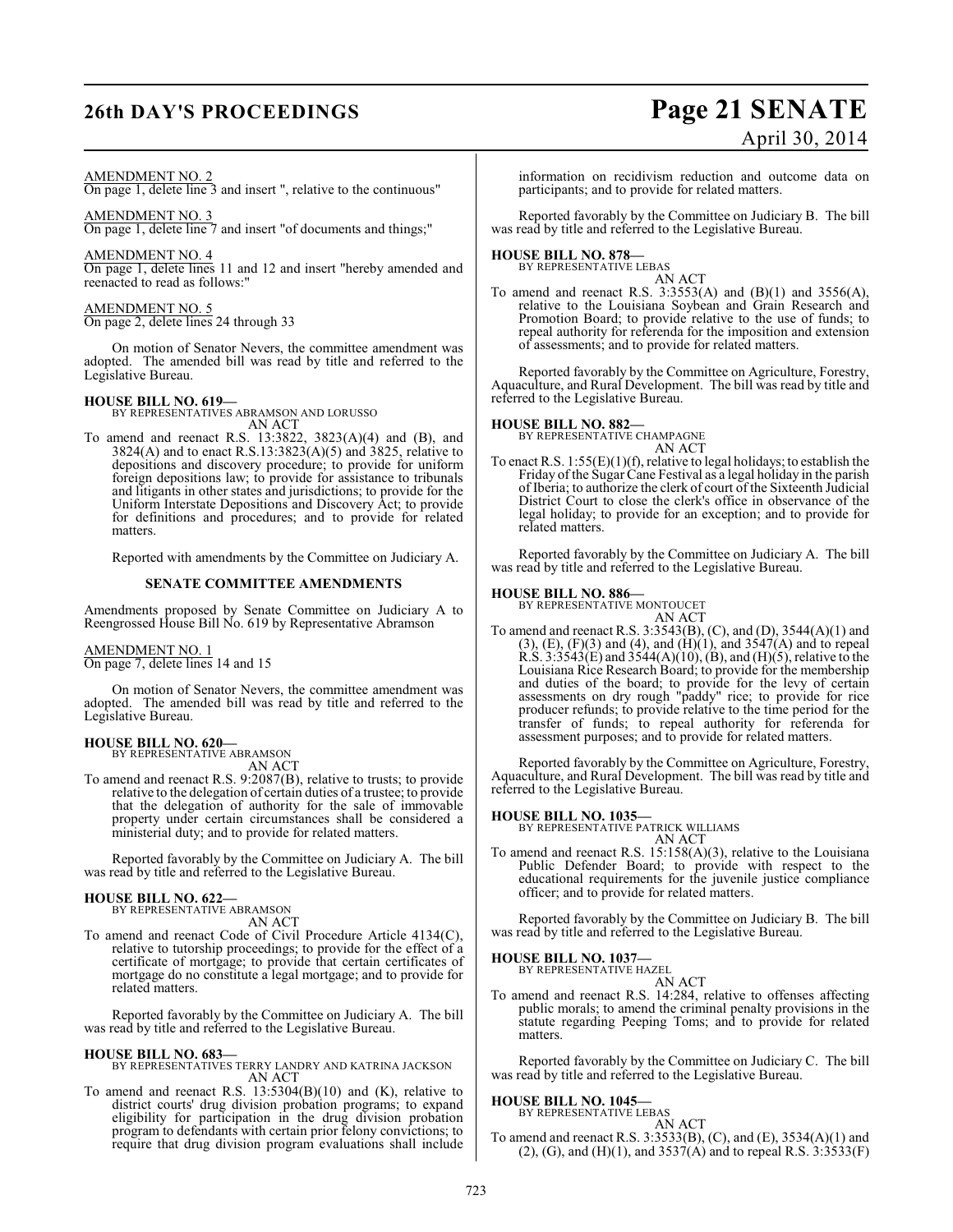# **Page 22 SENATE 26th DAY'S PROCEEDINGS**

# April 30, 2014

and 3534(B) and (I), relative to the Louisiana Rice Promotion Board; to provide for the membership of the board; to provide for the duties and responsibilities ofthe board; to provide for the levy of certain assessments; to provide for rice producer refunds; to provide for use and transfer of funds; to repeal the levy of additional assessments; to repeal authority for referenda for assessment purposes; and to provide for related matters.

Reported favorably by the Committee on Agriculture, Forestry, Aquaculture, and Rural Development. The bill was read by title and referred to the Legislative Bureau.

**HOUSE BILL NO. 1056—** BY REPRESENTATIVE LAMBERT AN ACT

To amend and reenact R.S. 3:556.6(A) and (B) and 556.14(A) and (H) and to repeal R.S. 3:556.3(D), 556.7, and 556.14(B), (C), (E), (F), and (G), relative to the Louisiana Crawfish Promotion and Research Board; to provide for the levy of certain assessments on artificial crawfish bait, crawfish tail meat, and bags for the packaging of live crawfish; to repeal the term of appointment for board members; to repeal authority for referenda for assessment purposes; and to provide for related matters.

Reported favorably by the Committee on Agriculture, Forestry, Aquaculture, and Rural Development. The bill was read by title and referred to the Legislative Bureau.

**HOUSE BILL NO. 1066—** BY REPRESENTATIVES THOMPSON AND CARMODY AN ACT

To amend and reenact R.S. 40:1379.3(C)(1) and (17), (K), and  $(T)(1)$ , relative to qualifications for concealed handgun permits; to provide for the submission of certain information for persons seeking a concealed handgun permit who are not United States citizens; to require a federal background check before issuing a concealed handgun permit; to provide for penalties for using a suspended or revoked concealed handgun permit to purchase a firearm; and to provide for related matters.

Reported favorably by the Committee on Judiciary C. The bill was read by title and referred to the Legislative Bureau.

## **HOUSE BILL NO. 1073— (Substitute for House Bill No. 442 by Representative Hazel)** BY REPRESENTATIVES HAZEL AND NORTON

- AN ACT
- To amend and reenact R.S. 15:440.2(A)(1) and Children's Code Article 324(A), relative to recorded statements of protected persons; to amend provisions regarding the authorization to record the statement of a protected person; to authorize the recording of statements of protected persons without the necessity of a court order by either local court rule or execution of a written protocol; and to provide for related matters.

Reported with amendments by the Committee on Judiciary C.

## **SENATE COMMITTEE AMENDMENTS**

Amendments proposed by Senate Committee on Judiciary C to Reengrossed House Bill No. 1073 by Representative Hazel

AMENDMENT NO. 1

On page 1, at the beginning of line 17, after "center" delete "or Child Advocacy Program"

AMENDMENT NO. 2

On page 2, line 3, after "center" delete "or Child Advocacy Program"

#### AMENDMENT NO. 3

On page 2, at the beginning of line 16, after "center" delete "or Child Advocacy Program"

#### AMENDMENT NO. 4

On page 2, line 22, after "center" delete "or Child Advocacy Program"

On motion of Senator Kostelka, the committee amendment was adopted. The amended bill was read by title and referred to the Legislative Bureau.

## **HOUSE BILL NO. 1077— (Substitute for House Bill No. 1027 by Representative LeBas)** BY REPRESENTATIVES LEBAS, ARMES, AND BILLIOT

AN ACT To amend and reenact R.S. 14:327(A)(2) and to enact R.S. 14:34.8, relative to crimes involving certain medical personnel; to create the crime of battery of emergency room personnel, emergency services personnel, or a healthcare professional; to provide for criminal penalties; to provide for definitions; to amend the crime of obstructing a fireman to include certain emergency services personnel; and to provide for related matters.

Reported favorably by the Committee on Judiciary C. The bill was read by title and referred to the Legislative Bureau.

#### **Rules Suspended**

Senator Donahue asked for and obtained a suspension of the rules to recall House Bill No. 42 from the Committee on Finance.

#### **HOUSE BILL NO. 42—**

BY REPRESENTATIVE PEARSON

AN ACT To amend and reenact R.S.  $11:102(B)(3)(d)(vi)$ , relative to the liabilities of the Louisiana School Employees' Retirement System; to establish accounts for the full or partial payment of such liabilities; to provide for credits to such accounts; to provide for application of funds from certain accounts toward such liabilities; to provide an effective date; and to provide for related matters.

The bill was read by title and referred to the Legislative Bureau.

#### **Reconsideration**

The vote by which Senate Bill No. 84 failed to pass on Tuesday, April 29, 2014, was reconsidered.

**SENATE BILL NO. 84—**<br>BY SENATORS NEVERS, ADLEY, BROOME AND BROWN AND<br>REPRESENTATIVES HONORE, JAMES AND ALFRED WILLIAMS<br>AN ACT

To amend and reenact R.S. 9:3560(A), 3578.3, 3578.4(A), 3578.5 and 3578.6, and R.S. 51:1406(1), and to enact R.S. 9:3537 and R.S. 9:3578.8(E), relative to consumer credit transactions, deferred presentment transactions and small loans; to provide relative to holding of checks; to provide relative to licensing; to provide relative to certain charges and fees; to provide certain definitions, limitations, and requirements; to provide for the adoption of regulations and the implementation of a database; to provide relative to certain prohibited acts and violations of such acts; to provide for certain terms, conditions, and procedures; and to provide for related matters.

On motion of Senator Nevers, the bill was read by title and returned to the Calendar, subject to call.

#### **Senate Resolutions on Second Reading Reported by Committees**

#### **SENATE RESOLUTION NO. 65—** BY SENATOR CROWE

A RESOLUTION To urge and request the Senate Committee on Agriculture, Forestry, Aquaculture and Rural Development to study increasing the per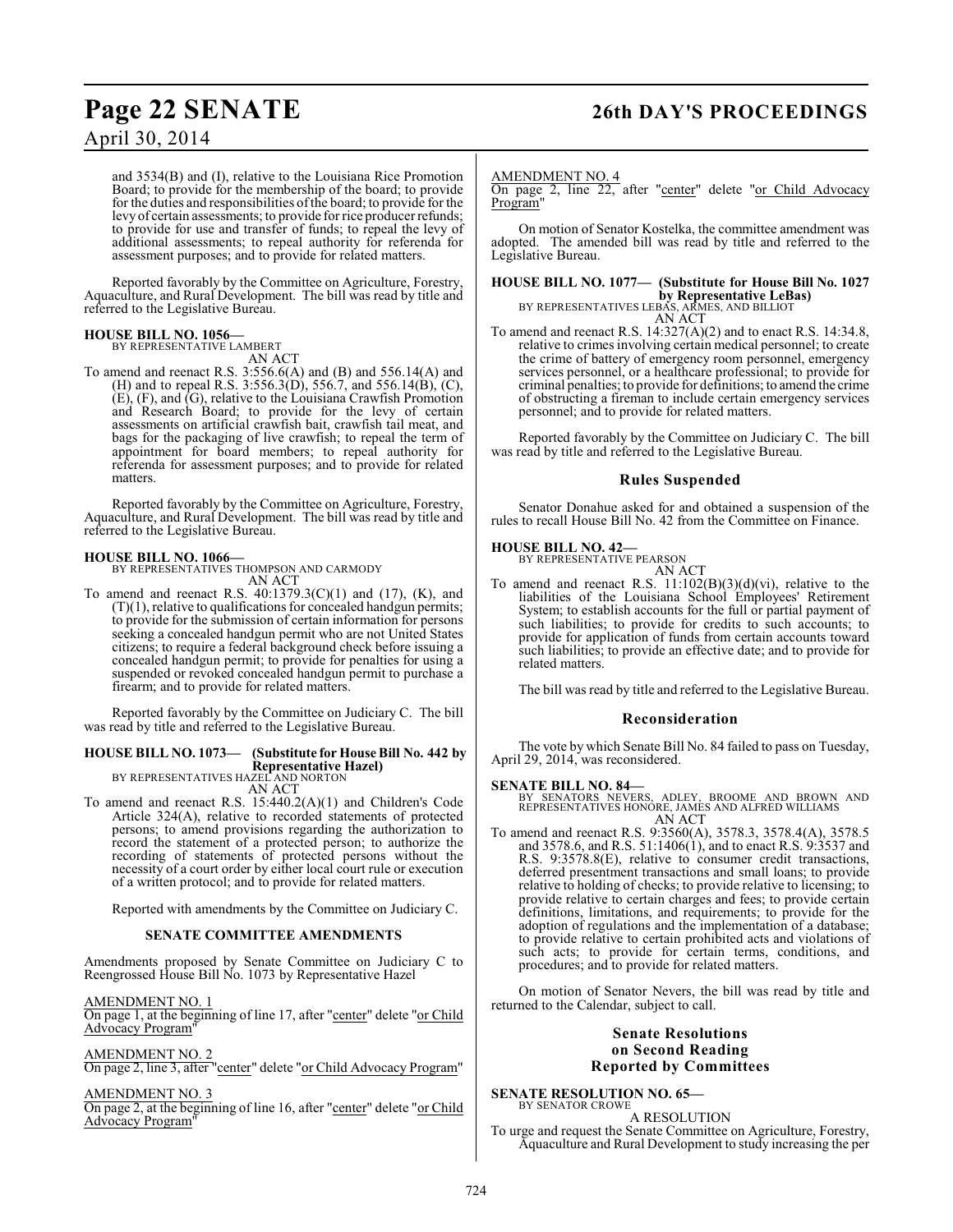# **26th DAY'S PROCEEDINGS Page 23 SENATE**

pupil amount spent on vocational agriculture, agribusiness, and agriscience programs in Louisiana.

Reported favorably by the Committee on Agriculture, Forestry, Aquaculture, and Rural Development.

On motion of Senator Crowe the resolution was read by title and adopted.

#### **Senate Concurrent Resolutions on Second Reading Reported by Committees**

#### **SENATE CONCURRENT RESOLUTION NO. 94—** BY SENATOR HEITMEIER

A CONCURRENT RESOLUTION

To urge and request the Department of Agriculture and Forestry and the Department of Education to cooperatively implement a statewide Farm to School Program that assists schools with local procurement options for fresh fruit, vegetables, meats, and seafood.

Reported favorably by the Committee on Agriculture, Forestry, Aquaculture, and Rural Development.

The resolution was read by title. Senator Heitmeier moved to adopt the Senate Concurrent Resolution.

### **ROLL CALL**

The roll was called with the following result:

#### YEAS

| Mr. President | Erdey         | Peacock   |
|---------------|---------------|-----------|
| Adley         | Gallot        | Perry     |
| Allain        | Guillory      | Peterson  |
| Amedee        | Heitmeier     | Riser     |
| Appel         | Johns         | Smith, G. |
| <b>Broome</b> | Kostelka      | Smith, J. |
| <b>Brown</b>  | Long          | Tarver    |
| Buffington    | Martiny       | Thompson  |
| Chabert       | Mills         | Walsworth |
| Claitor       | Morrell       | Ward      |
| Cortez        | Morrish       | White     |
| Crowe         | Murray        |           |
| Dorsey-Colomb | <b>Nevers</b> |           |
| Total - 37    |               |           |
|               | <b>NAYS</b>   |           |
| Total $-0$    |               |           |
|               | ABSENT        |           |

Donahue LaFleur Total - 2

The Chair declared the Senate had adopted the Senate Concurrent Resolution and ordered it sent to the House.

### **Senate Bills and Joint Resolutions on Third Reading and Final Passage**

#### **SENATE BILL NO. 110—** BY SENATOR RISER

#### AN ACT

To amend and reenact R.S. 47:1508(B)(11) and to enact R.S. 47:1508(B)(35), relative to the Department of Revenue; to provide for an exception to the duty of the secretary of the department to keep certain tax records confidential; to authorize the sharing or furnishing of certain information to the office of alcohol and tobacco control and other entities; and to provide for related matters.

# April 30, 2014

The bill was read by title. Senator Riser moved the final passage of the bill.

## **ROLL CALL**

The roll was called with the following result:

#### YEAS

| Mr. President<br>Adley<br>Allain<br>Amedee<br>Appel<br>Broome<br>Brown<br>Buffington<br>Chabert<br>Claitor<br>Cortez<br>Crowe<br>Total - 36<br>Total $-0$ | Donahue<br>Dorsey-Colomb<br>Erdey<br>Gallot<br>Heitmeier<br>Johns<br>Kostelka<br>Long<br>Martiny<br>Mills<br>Morrell<br>Morrish<br><b>NAYS</b><br><b>ABSENT</b> | Murray<br><b>Nevers</b><br>Peacock<br>Perry<br>Peterson<br>Riser<br>Smith, G.<br>Smith, J.<br>Tarver<br>Thompson<br>Walsworth<br>Ward |
|-----------------------------------------------------------------------------------------------------------------------------------------------------------|-----------------------------------------------------------------------------------------------------------------------------------------------------------------|---------------------------------------------------------------------------------------------------------------------------------------|
|                                                                                                                                                           |                                                                                                                                                                 |                                                                                                                                       |
| Guillory<br>Total - 3                                                                                                                                     | LaFleur                                                                                                                                                         | White                                                                                                                                 |

The Chair declared the bill was passed and ordered it sent to the House. Senator Riser moved to reconsider the vote by which the bill was passed and laid the motion on the table.

# **SENATE BILL NO. 191—** BY SENATOR MORRISH

- AN ACT
- To amend and reenact R.S. 17:2928(B), relative to the school and district accountability system; to require that International Baccalaureate, Advanced Placement, and dual enrollment courses be given equal status and recognition for purposes of determining school performance scores and letter grades; and to provide for related matters.

The bill was read by title. Senator Morrish moved the final passage of the bill.

#### **ROLL CALL**

The roll was called with the following result:

| Mr. President | Donahue       | Murray        |
|---------------|---------------|---------------|
| Adlev         | Dorsey-Colomb | <b>Nevers</b> |
| Allain        | Erdey         | Peacock       |
| Amedee        | Gallot        | Perry         |
| Appel         | Heitmeier     | Peterson      |
| Broome        | Johns         | Riser         |
| Brown         | Kostelka      | Smith, G.     |
| Buffington    | Long          | Smith, J.     |
| Chabert       | Martiny       | Tarver        |
| Claitor       | Mills         | Thompson      |
| Cortez        | Morrell       | Walsworth     |
| Crowe         | Morrish       | Ward          |
| Total - 36    |               |               |
|               | <b>NAYS</b>   |               |
| Total $-0$    |               |               |
|               | <b>ABSENT</b> |               |
|               |               |               |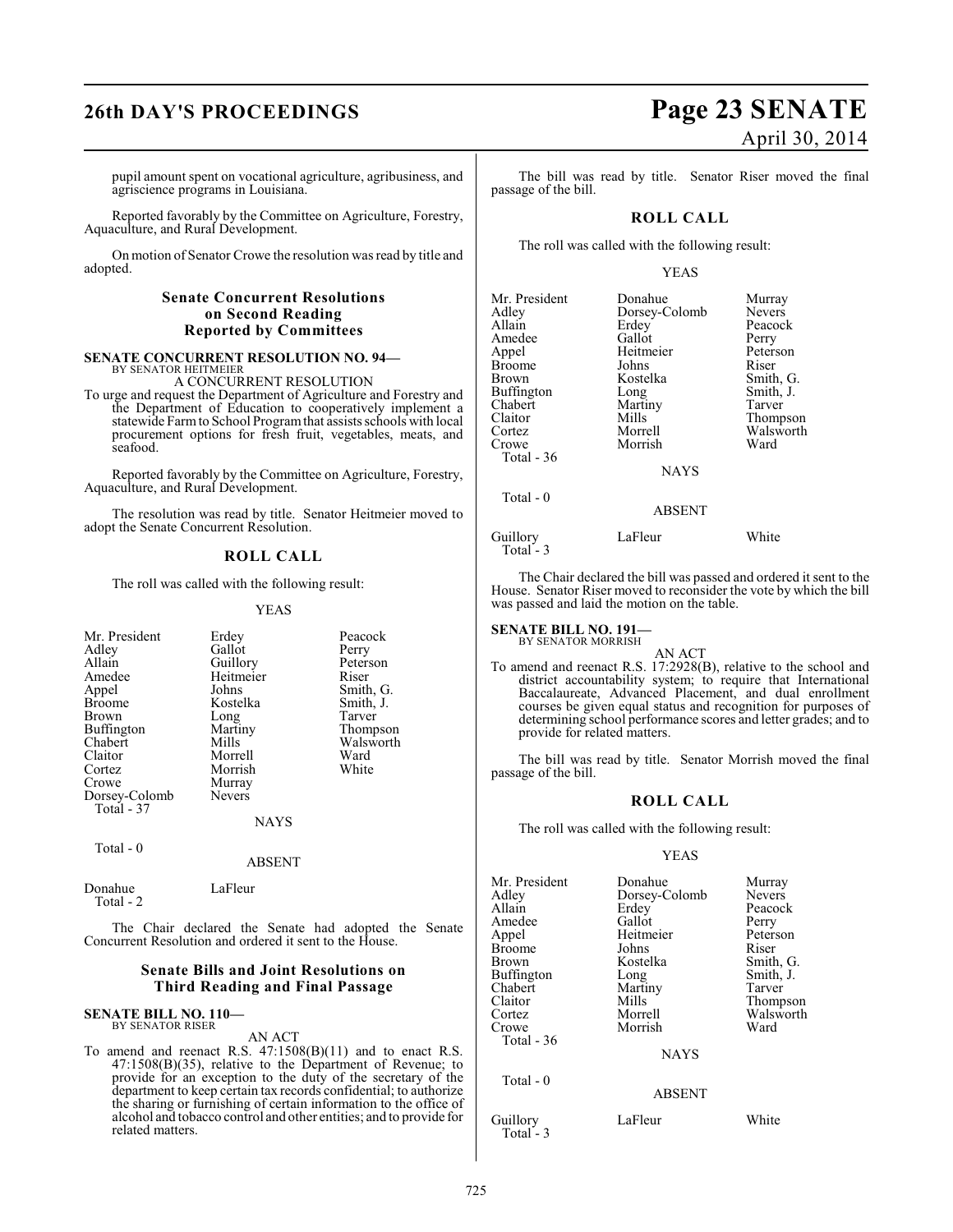The Chair declared the bill was passed and ordered it sent to the House. Senator Morrish moved to reconsider the vote by which the bill was passed and laid the motion on the table.

#### **SENATE BILL NO. 209—** BY SENATOR WARD

AN ACT

To amend and reenact R.S.  $30:4(M)(6)(b)$  and to enact R.S. 30:4(M)(6)(c), relative to certain permits for solution mining injection wells and solution mined caverns; to provide for certain permit requirements; to require compensation to property owners whose property lies in an area under a mandatory or forced evacuation; to provide terms, conditions, and requirements; and to provide for related matters.

#### **Floor Amendments**

Senator Martiny sent up floor amendments.

## **SENATE FLOOR AMENDMENTS**

Amendments proposed by Senator Martiny on behalf of the Legislative Bureau to Engrossed Senate Bill No. 209 by Senator Ward

AMENDMENT NO. 1 On page 2, line 16, change "**271**" to "**721**"

On motion of Senator Martiny, the amendments were adopted.

The bill was read by title. Senator Ward moved the final passage of the amended bill.

#### **ROLL CALL**

The roll was called with the following result:

#### YEAS

| Mr. President<br>Adley<br>Allain<br>Amedee<br>Appel<br><b>Broome</b><br><b>Brown</b><br>Buffington<br>Chabert<br>Claitor<br>Cortez<br>Crowe<br>Donahue<br>Total - 37 | Dorsey-Colomb<br>Erdey<br>Gallot<br>Heitmeier<br>Johns<br>Kostelka<br>Long<br>Martiny<br>Mills<br>Morrell<br>Morrish<br>Murray<br><b>Nevers</b><br><b>NAYS</b> | Peacock<br>Perry<br>Peterson<br>Riser<br>Smith, G.<br>Smith, J.<br>Tarver<br>Thompson<br>Walsworth<br>Ward<br>White |
|----------------------------------------------------------------------------------------------------------------------------------------------------------------------|----------------------------------------------------------------------------------------------------------------------------------------------------------------|---------------------------------------------------------------------------------------------------------------------|
|                                                                                                                                                                      |                                                                                                                                                                |                                                                                                                     |

Total - 0

ABSENT

Guillory LaFleur Total<sup>-</sup>2

The Chair declared the amended bill was passed, ordered reengrossed and sent to the House. Senator Ward moved to reconsider the vote by which the bill was passed and laid the motion on the table.

**SENATE BILL NO. 280—** BY SENATORS BROWN AND GARY SMITH AN ACT

To amend and reenact R.S. 34:2473(E), relative to ports; to authorize the Port of South Louisiana to enter lease agreements for not more than eighty years; and to provide for related matters.

# **Page 24 SENATE 26th DAY'S PROCEEDINGS**

The bill was read by title. Senator Brown moved the final passage of the bill.

#### **ROLL CALL**

The roll was called with the following result:

#### YEAS

| Mr. President<br>Adlev<br>Allain<br>Amedee<br>Appel<br>Broome<br>Brown<br>Buffington<br>Chabert<br>Claitor<br>Cortez<br>Crowe<br>Donahue<br>Total - 37 | Dorsey-Colomb<br>Erdey<br>Gallot<br>Heitmeier<br>Johns<br>LaFleur<br>Long<br>Martiny<br>Mills<br>Morrell<br>Morrish<br>Murray<br><b>Nevers</b><br><b>NAYS</b> | Peacock<br>Perry<br>Peterson<br>Riser<br>Smith, G.<br>Smith, J.<br>Tarver<br>Thompson<br>Walsworth<br>Ward<br>White |
|--------------------------------------------------------------------------------------------------------------------------------------------------------|---------------------------------------------------------------------------------------------------------------------------------------------------------------|---------------------------------------------------------------------------------------------------------------------|
| Total - 0                                                                                                                                              | ABSENT                                                                                                                                                        |                                                                                                                     |

Guillory Kostelka Total - 2

The Chair declared the bill was passed and ordered it sent to the House. Senator Brown moved to reconsider the vote by which the bill was passed and laid the motion on the table.

**SENATE BILL NO. 321—** BY SENATOR RISER

AN ACT

To amend and reenact R.S. 39:128(B)(1) and (4)(b) and to enact R.S.  $39:1367(E)(2)(b)(vi)$ , relative to capital outlay; to provide an exemption from the capital outlay procedure and capital outlay bill for certain university and higher education projects of less than or equal to one million dollars; to authorize the incurrence of short term loans not to exceed one year for such projects; to provide that such loans shall not constitute or create a debt of the state; to provide that such loans shall not be included in the definition of net state tax supported debt; and to provide for related matters.

The bill was read by title. Senator Riser moved the final passage of the bill.

#### **ROLL CALL**

The roll was called with the following result:

| Mr. President | Dorsey-Colomb | <b>Nevers</b> |
|---------------|---------------|---------------|
| Adley         | Erdey         | Peacock       |
| Allain        | Gallot        | Perry         |
| Amedee        | Heitmeier     | Riser         |
| Appel         | Johns         | Smith, G.     |
| Broome        | LaFleur       | Smith, J.     |
| Brown         | Long          | Tarver        |
| Buffington    | Martiny       | Thompson      |
| Chabert       | Mills         | Walsworth     |
| Claitor       | Morrell       | Ward          |
| Crowe         | Morrish       | White         |
| Donahue       | Murray        |               |
| Total - 35    |               |               |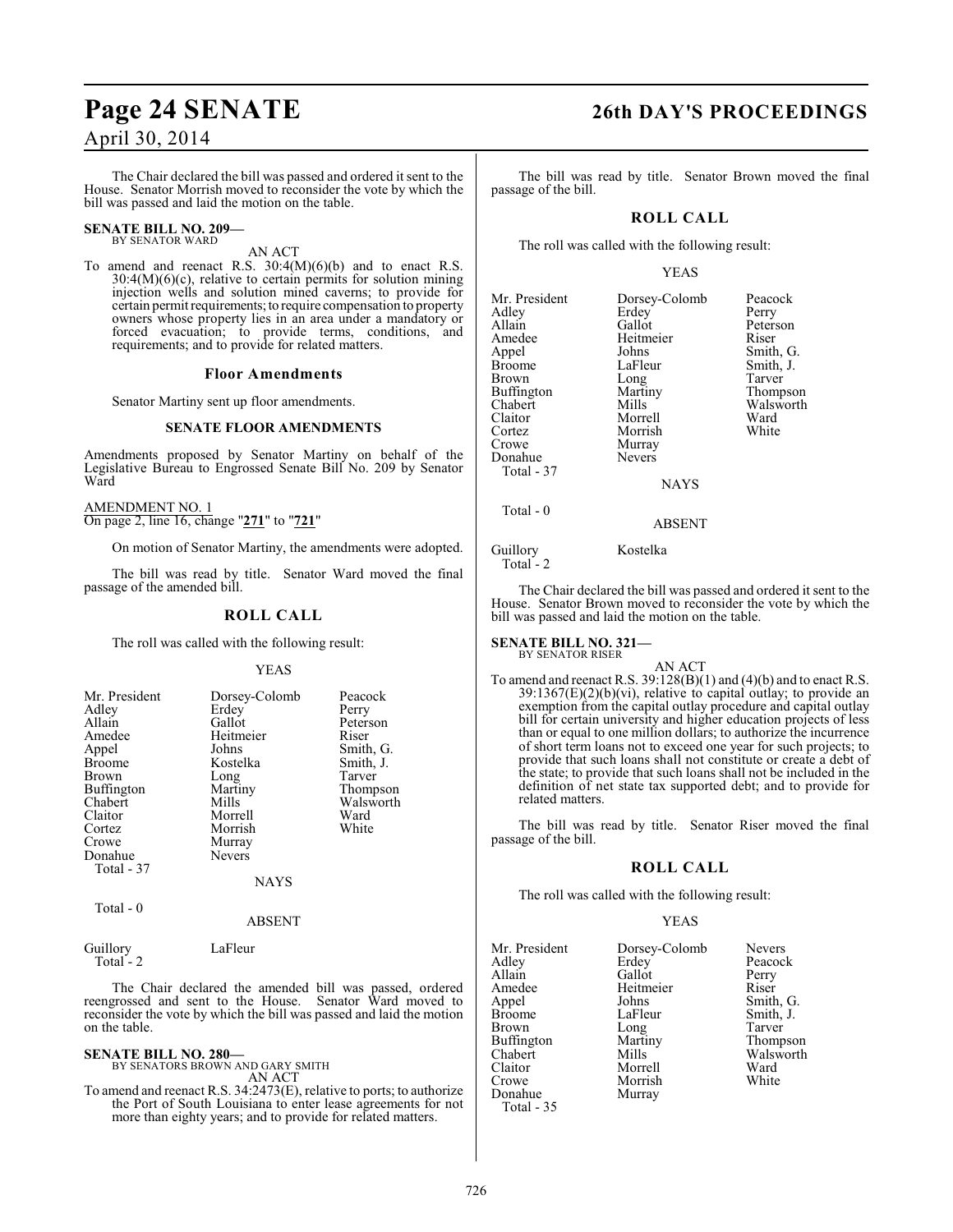NAYS

Peterson Total - 1

Total - 3

ABSENT

Cortez Guillory Kostelka

The Chair declared the bill was passed and ordered it sent to the House. Senator Riser moved to reconsider the vote by which the bill was passed and laid the motion on the table.

#### **SENATE BILL NO. 358—** BY SENATOR DONAHUE

AN ACT To amend and reenact R.S.  $17:3139.5(5)(c)(i)$ , relative to the Louisiana Granting Resources and Autonomy for Diplomas Act; to provide relative to certain public postsecondary education institutions' authority to participate in a pilot procurement code; to provide for participation by all institutions under the same postsecondary education management board; to provide for the approval of the division of administration and the Joint Legislative Committee on the Budget; and to provide for related matters.

The bill was read by title. Senator Donahue moved the final passage of the bill.

### **ROLL CALL**

The roll was called with the following result:

#### YEAS

| Mr. President | Dorsey-Colomb | <b>Nevers</b> |
|---------------|---------------|---------------|
| Adley         | Erdey         | Peacock       |
| Allain        | Gallot        | Perry         |
| Amedee        | Heitmeier     | Peterson      |
| Appel         | Johns         | Riser         |
| <b>Broome</b> | Kostelka      | Smith, G.     |
| Brown         | LaFleur       | Smith, J.     |
| Buffington    | Long          | Tarver        |
| Chabert       | Martiny       | Thompson      |
| Claitor       | Mills         | Walsworth     |
| Cortez        | Morrell       | Ward          |
| Crowe         | Morrish       | White         |
| Donahue       | Murray        |               |
| Total - 38    |               |               |
|               | <b>NAYS</b>   |               |
| Total - 0     |               |               |

Guillory

Total - 1

The Chair declared the bill was passed and ordered it sent to the House. Senator Donahue moved to reconsider the vote by which the bill was passed and laid the motion on the table.

ABSENT

#### **SENATE BILL NO. 423—** BY SENATOR ALLAIN

AN ACT

To enact R.S. 30:29.2, relative to alternative dispute resolution of remediation of oilfield sites and exploration and production sites; to require mediation of certain claims involving oilfield sites and exploration and production sites; to provide for a dispute assessment meeting; to provide certain procedures, terms, conditions, and effects; and to provide for related matters.

#### **Floor Amendments**

Senator Allain proposed the following amendments.

# **26th DAY'S PROCEEDINGS Page 25 SENATE**

April 30, 2014

#### **SENATE FLOOR AMENDMENTS**

Amendments proposed by Senator Allain to Engrossed Senate Bill No. 423 by Senator Allain

#### AMENDMENT NO. 1

On page 1, line 14, change "**referred to mediation pursuant**" to "**subject**"

On motion of Senator Allain, the amendments were adopted.

The bill was read by title. Senator Allain moved the final passage of the amended bill.

### **ROLL CALL**

The roll was called with the following result:

#### YEAS

| Mr. President<br>Adley<br>Allain<br>Amedee<br>Appel<br>Broome<br>Brown<br>Buffington<br>Chabert<br>Claitor<br>Cortez<br>Crowe<br>Donahue<br>Total - 38 | Dorsey-Colomb<br>Erdey<br>Gallot<br>Heitmeier<br>Johns<br>Kostelka<br>LaFleur<br>Long<br>Martiny<br>Mills<br>Morrell<br>Morrish<br>Murray<br><b>NAYS</b> | <b>Nevers</b><br>Peacock<br>Perry<br>Peterson<br>Riser<br>Smith, G.<br>Smith, J.<br>Tarver<br>Thompson<br>Walsworth<br>Ward<br>White |
|--------------------------------------------------------------------------------------------------------------------------------------------------------|----------------------------------------------------------------------------------------------------------------------------------------------------------|--------------------------------------------------------------------------------------------------------------------------------------|
| Total - 0                                                                                                                                              | ABSENT                                                                                                                                                   |                                                                                                                                      |

Guillory

Total<sup>-1</sup>

The Chair declared the amended bill was passed, ordered reengrossed and sent to the House. Senator Allain moved to reconsider the vote by which the bill was passed and laid the motion on the table.

**SENATE BILL NO. 482—** BY SENATORS HEITMEIER, JOHNS, MARTINY AND MURRAY AN ACT

To amend and reenact R.S. 23:3001, 3021, the introductory paragraph of R.S. 23:3022, 3023(A), (D), and (E), 3032(A), 3041, 3042(5), 3043, 3044(A), (B), and (F)(1) and (2), and 3045, and to enact R.S. 23:3022(8) and (9), 3023 (F), (G), and (H), 3042(8) and (9), and 3044(F)(3), and to repeal R.S. 23:3031, relative to Louisiana Rehabilitation Services; to provide for acceptance of federal act to promote vocational rehabilitation; to provide relative to prevention of blindness, vocational training, and rehabilitation; to provide relative to definitions; to provide relative to expenditures; to provide for an effective date; and to provide for related matters.

#### **Floor Amendments**

Senator Martiny sent up floor amendments.

#### **SENATE FLOOR AMENDMENTS**

Amendments proposed by Senator Martiny on behalf of the Legislative Bureau to Engrossed Senate Bill No. 482 by Senator Heitmeier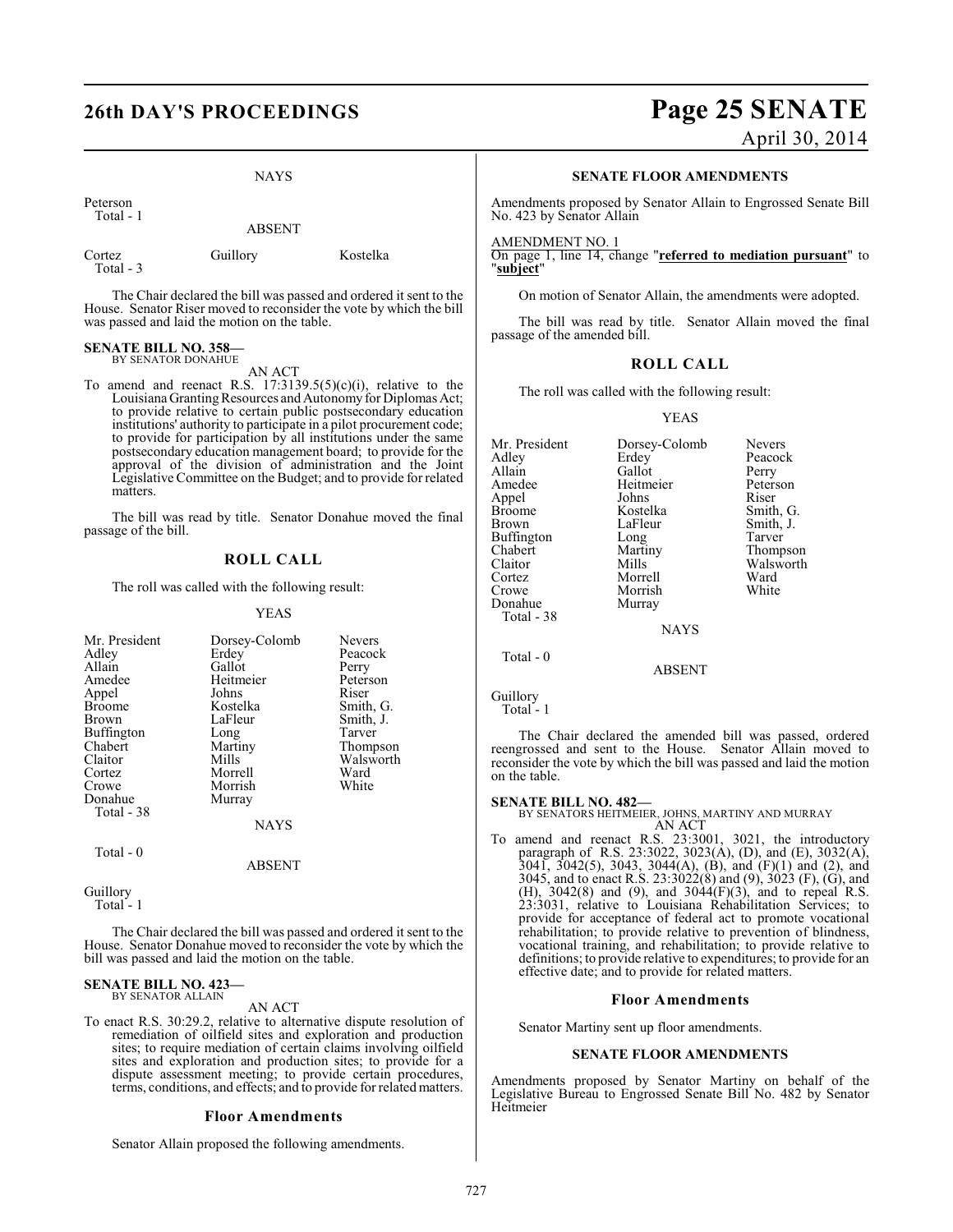# **Page 26 SENATE 26th DAY'S PROCEEDINGS**

AMENDMENT NO. 1 On page 1, line 3, following "3043" delete the remainder of the line and insert  $''(A)$  and  $(B)$ , 3044 $(A)$ , the introductory paragraph of  $(B)$ , and (F), and"

AMENDMENT NO. 2 On page 1, line 4, at the beginning of the line, delete "(2), and" and following "(H)," and before "3042 $(8)$ " insert "and"

AMENDMENT NO. 3 On page 1, line 5, delete "and 3044(F)(3),"

AMENDMENT NO. 4 On page 1, line 12, following "3043" and before "and 3045" change ", 3044(A), (B), and (F)(1) and (2)" to "(A) and (B), 3044(A), the introductory paragraph of (B), and (F),"

AMENDMENT NO. 5 On page 1, line 13, following "(H)," and before "3042(8)" insert "and"

AMENDMENT NO. 6 On page 1, line 14, delete ", and 3044(F)(3)"

AMENDMENT NO. 7 On page 2, line 2, change "U.S.C.A. §701" to "U.S.C. 701"

AMENDMENT NO. 8 On page 2, line 23, following "**and**" delete the remainder of the line in its entirety

AMENDMENT NO. 9 On page 2, delete line 24 and insert "**34 CFR Part 361.**"

AMENDMENT NO. 10 On page 2, line 25, delete "\* \* \*"

AMENDMENT NO. 11 On page 3, line 2, following "**and**" delete the remainder of the line and delete line 3 in its entirety and insert "**34 CFR Part 361.**"

AMENDMENT NO. 12 On page 3, line 12, following "machines," and before "and" insert "**cafeterias**,"

AMENDMENT NO. 13 On page 4, line 7, change "**part**" to "**Part**"

AMENDMENT NO. 14 On page 4, line 9, following "**of**" and before "**rules**" change "**said**" to "**the**"

AMENDMENT NO. 15 On page 4, line 9, following "**from**" and before "**rules**" change "**said**" to "**the**"

AMENDMENT NO. 16 On page 7, line 23, delete "of"

AMENDMENT NO. 17 On page 7, line 29, delete "\* \* \*"

On motion of Senator Martiny, the amendments were adopted.

## **Floor Amendments**

Senator Heitmeier proposed the following amendments.

## **SENATE FLOOR AMENDMENTS**

Amendments proposed by Senator Heitmeier to Engrossed Senate Bill No. 482 by Senator Heitmeier

AMENDMENT NO. 1 On page 3, line 12, after "machines," insert "cafeterias,"

AMENDMENT NO. 2 On page 3, line 16, after "machines," insert "cafeterias,"

AMENDMENT NO. 3 On page 3, line 19, after "any" insert "**involuntary**"

AMENDMENT NO. 4 On page 3, line 21, after "machines," insert "**cafeterias,**"

AMENDMENT NO. 5 On page 3, line 23, after "machine," insert "**cafeteria,**"

On motion ofSenator Heitmeier, the amendments were adopted.

The bill was read by title. Senator Heitmeier moved the final passage of the amended bill.

## **ROLL CALL**

The roll was called with the following result:

### YEAS

| Mr. President | Erdey         | Peacock   |
|---------------|---------------|-----------|
| Adley         | Gallot        | Perry     |
| Allain        | Heitmeier     | Peterson  |
| Amedee        | Johns         | Riser     |
| Appel         | Kostelka      | Smith, G. |
| <b>Broome</b> | LaFleur       | Smith, J. |
| Buffington    | Long          | Tarver    |
| Chabert       | Martiny       | Thompson  |
| Claitor       | Mills         | Walsworth |
| Cortez        | Morrell       | Ward      |
| Crowe         | Morrish       | White     |
| Donahue       | Murray        |           |
| Dorsey-Colomb | <b>Nevers</b> |           |
| Total - 37    |               |           |
|               | NAYS          |           |

NAYS

ABSENT

Brown Guillory Total - 2

Total - 0

The Chair declared the amended bill was passed, ordered reengrossed and sent to the House. Senator Heitmeier moved to reconsider the vote by which the bill was passed and laid the motion on the table.

**SENATE BILL NO. 584—** BY SENATOR MILLS

AN ACT

To enact R.S. 30:23.2, relative to permits for solution mined cavern wells; to provide for the prohibition of certain permits in Vermilion and Iberia parishes; to provide terms, conditions, and requirements; and to provide for related matters.

On motion of Senator Mills, the bill was read by title and returned to the Calendar, subject to call.

#### **SENATE BILL NO. 585—** BY SENATOR MILLS

AN ACT

To enact R.S. 30:4(N), relative to solution-mined cavern permits; to require public notice for certain solution-mined cavern permits in Vermilion and Iberia parishes; to require a public hearing for permits to drill, expand, operate, convert, or alter certain solution-mined caverns; to provide terms, conditions, and requirements; and to provide for related matters.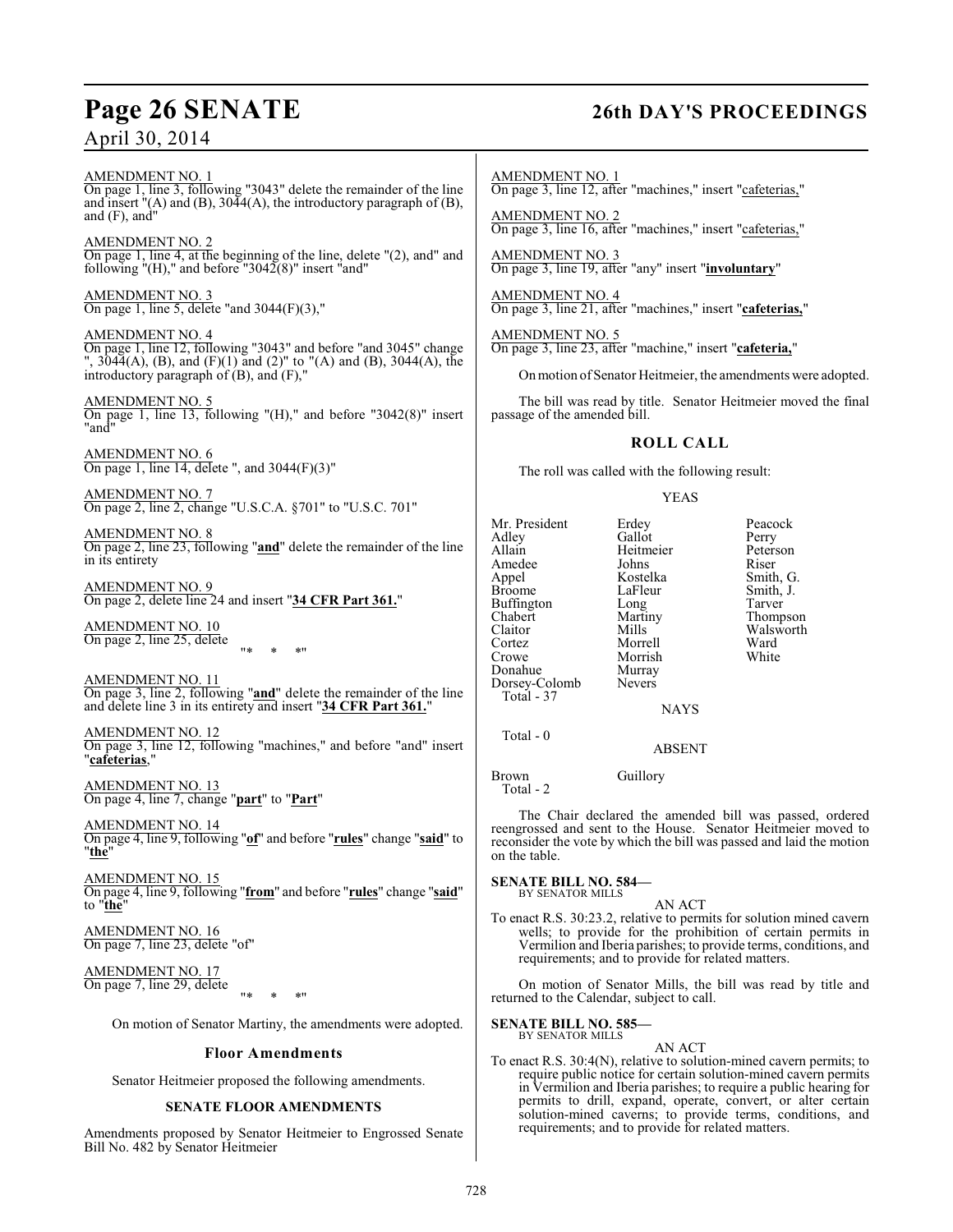# **26th DAY'S PROCEEDINGS Page 27 SENATE** April 30, 2014

On motion of Senator Mills, the bill was read by title and returned to the Calendar, subject to call.

# **SENATE BILL NO. 594—** BY SENATOR CROWE

AN ACT

To amend and reenact R.S. 23:1625.1(A)and (B) and to enact R.S. 23:1553.1, relative to unemployment compensation; to provide for the determination of claims; to provide for payment of benefits; to provide for prohibitions for noncharging under certain circumstances; to provide for definitions; to provide for retroactive effect; and to provide for related matters.

#### **Floor Amendments**

Senator Martiny sent up floor amendments.

#### **SENATE FLOOR AMENDMENTS**

Amendments proposed by Senator Martiny on behalf of the Legislative Bureau to Engrossed Senate Bill No. 594 by Senator Crowe

AMENDMENT NO. 1 On page 1, line 8, change "is" to "are"

On motion of Senator Martiny, the amendments were adopted.

#### **Floor Amendments**

Senator Crowe proposed the following amendments.

#### **SENATE FLOOR AMENDMENTS**

Amendments proposed by Senator Crowe to Engrossed Senate Bill No. 594 by Senator Crowe

AMENDMENT NO. 1 On page 1, line 16, delete "**(A)**"

On motion of Senator Crowe, the amendments were adopted.

The bill was read by title. Senator Crowe moved the final passage of the amended bill.

#### **ROLL CALL**

The roll was called with the following result:

#### YEAS

| Mr. President<br>Adley<br>Allain<br>Amedee<br>Appel<br><b>Broome</b><br>Brown<br>Buffington<br>Chabert<br>Claitor<br>Cortez<br>Crowe<br>Donahue<br>Total - 37<br>Total - 0 | Dorsey-Colomb<br>Erdey<br>Gallot<br>Heitmeier<br>Johns<br>Kostelka<br>Long<br>Martiny<br>Mills<br>Morrell<br>Morrish<br>Murray<br><b>Nevers</b><br><b>NAYS</b><br><b>ABSENT</b> | Peacock<br>Perry<br>Peterson<br>Riser<br>Smith, G.<br>Smith, J.<br>Tarver<br>Thompson<br>Walsworth<br>Ward<br>White |
|----------------------------------------------------------------------------------------------------------------------------------------------------------------------------|---------------------------------------------------------------------------------------------------------------------------------------------------------------------------------|---------------------------------------------------------------------------------------------------------------------|
| Guillory<br>Total - 2                                                                                                                                                      | LaFleur                                                                                                                                                                         |                                                                                                                     |

The Chair declared the amended bill was passed, ordered reengrossed and sent to the House. Senator Crowe moved to reconsider the vote by which the bill was passed and laid the motion on the table.

#### **SENATE BILL NO. 661—** BY SENATOR ERDEY

AN ACT

To enact R.S. 32:155, relative to motor vehicles; to provide authority to remove vehicles, cargo, or other personal property from roadways; to provide for reopening roadway lanes during peak traffic hours; and to provide for related matters.

#### **Floor Amendments**

Senator Martiny sent up floor amendments.

#### **SENATE FLOOR AMENDMENTS**

Amendments proposed by Senator Martiny on behalf of the Legislative Bureau to Engrossed Senate Bill No. 661 by Senator Erdey

AMENDMENT NO. 1 On page 1, line 8, change "**crash**" to "**collision**"

AMENDMENT NO. 2 On page 1, line 11, change "**personal**" to "**movable**"

AMENDMENT NO. 3 On page 1, line 13, change "**crash**" to "**collision**"

AMENDMENT NO. 4 On page 1, line 15, change "**crash**" to "**collision**"

AMENDMENT NO. 5 On page 2, line 7, change "**personal**" to "**movable**"

AMENDMENT NO. 6 On page 2, line 9, following "**roadways**" and before "**included**" insert "**in this state**"

AMENDMENT NO. 7 On page 2, line 10, following "**System**" delete "**in this state**"

On motion of Senator Martiny, the amendments were adopted.

The bill was read by title. Senator Erdey moved the final passage of the amended bill.

#### **ROLL CALL**

The roll was called with the following result:

#### YEAS

| Mr. President<br>Adley<br>Allain<br>Amedee<br>Appel<br><b>Broome</b><br><b>Brown</b><br>Buffington<br>Chabert<br>Claitor<br>Cortez<br>Crowe | Dorsey-Colomb<br>Erdey<br>Gallot<br>Heitmeier<br>Johns<br>LaFleur<br>Long<br>Martiny<br>Mills<br>Morrell<br>Morrish<br>Murray | Peacock<br>Perry<br>Peterson<br>Riser<br>Smith, G.<br>Smith, J.<br>Tarver<br>Thompson<br>Walsworth<br>Ward<br>White |
|---------------------------------------------------------------------------------------------------------------------------------------------|-------------------------------------------------------------------------------------------------------------------------------|---------------------------------------------------------------------------------------------------------------------|
| Donahue                                                                                                                                     | <b>Nevers</b>                                                                                                                 |                                                                                                                     |
| Total - 37                                                                                                                                  | <b>NAYS</b>                                                                                                                   |                                                                                                                     |

Total - 0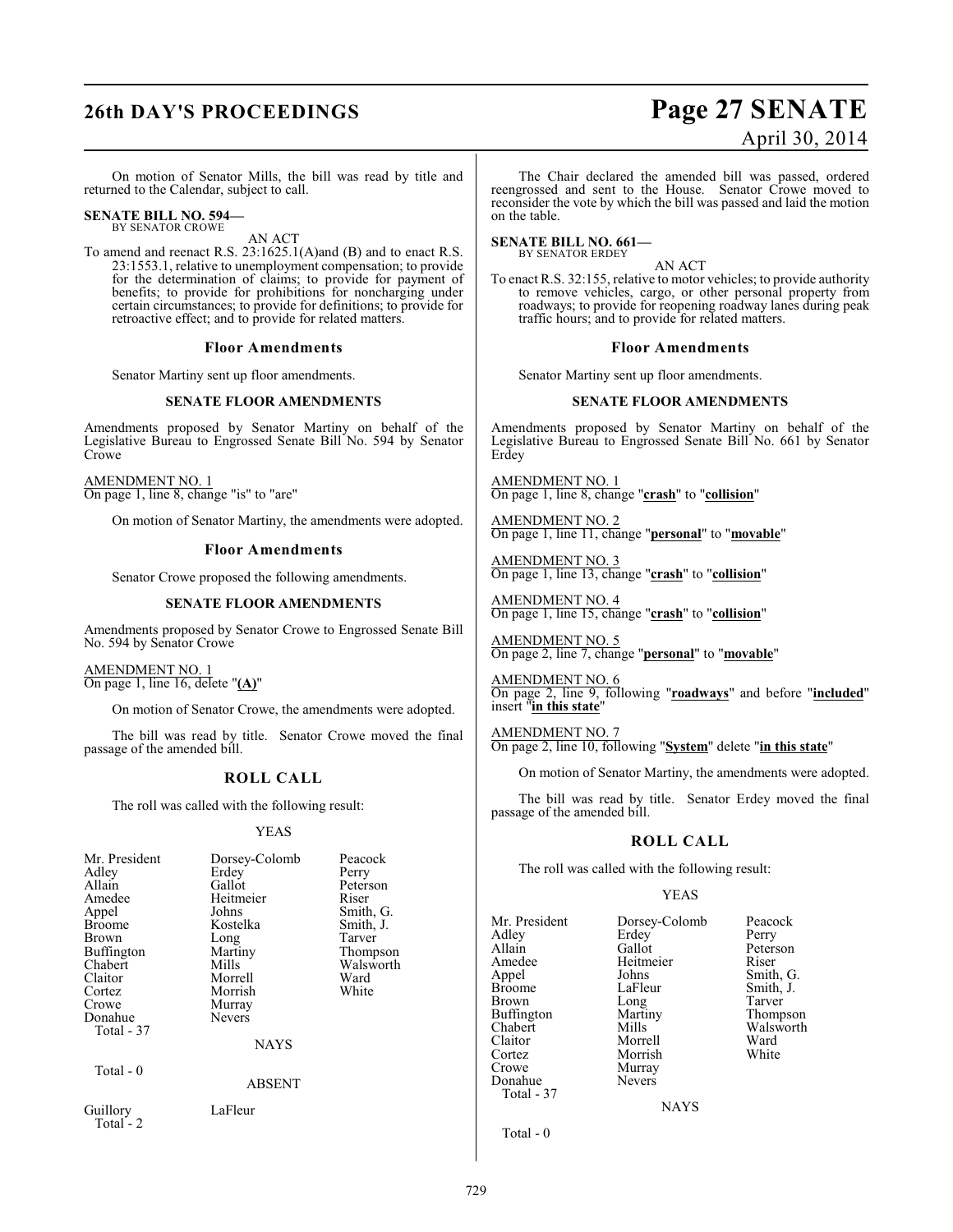# **Page 28 SENATE 26th DAY'S PROCEEDINGS**

# April 30, 2014

#### ABSENT

Total  $-2$ 

Guillory Kostelka

The Chair declared the amended bill was passed, ordered reengrossed and sent to the House. Senator Erdey moved to reconsider the vote by which the bill was passed and laid the motion on the table.

### **Senate Bills and Joint Resolutions on Third Reading and Final Passage, Subject to Call**

## **Called from the Calendar**

Senator White asked that Senate Bill No. 636 be called from the Calendar.

**SENATE BILL NO. 636—** BY SENATORS WHITE AND CLAITOR AN ACT

To enact Subpart D of Part II of Chapter 1 of Title 17 of the Louisiana Revised Statutes of 1950, to be comprised of R.S. 17:131 through 137, relative to school systems serving large populations; to provide for governance and administration of such systems; to provide for powers and duties of the school board and superintendent of such systems and of school principals; to provide for establishment of enrollment zones and an enrollment system; to provide for community school councils and community academic coordinators; to provide relative to legacy costs; to provide for effective and implementation dates; and to provide for related matters.

#### **Floor Amendments**

Senator White proposed the following amendments.

#### **SENATE FLOOR AMENDMENTS**

Amendments proposed by Senator White to Engrossed Senate Bill No. 636 by Senator White

AMENDMENT NO. 1

On page 4, line 19, between "**maximum of**" and "**percent**" change "**three**" to "**four and one-half**"

AMENDMENT NO. 2

On page 7, between lines 21 and 22, insert the following: "**G. The following information regarding the enrollment system shall be posted on the school system's website and updated as necessary to provide the most current information available:**

**(1) The geographic boundaries of each enrollment zone.**

**(2) A list of all schools located in each enrollment zone and the grade configuration of each school.**

**(3) The enrollment capacity of every school in each enrollment zone by grade level.**

**(4) The enrollment level and any excess capacity that exists at each grade level in every school in each enrollment zone.**"

On motion of Senator White, the amendments were adopted.

#### **Floor Amendments**

Senator Broome proposed the following amendments.

#### **SENATE FLOOR AMENDMENTS**

Amendments proposed by Senator Broome to Engrossed Senate Bill No. 636 by Senator White

#### AMENDMENT NO. 1

Delete Senate Floor Amendment No. 11 of a set of nineteen Senate Floor Amendments proposed by Senator White and adopted by the Senate on April 28, 2014.

#### AMENDMENT NO. 2

On page 4, delete lines 4 through 8, and insert the following:

"**(4) All funds available to the school system shall be allocated to individual schools on an equitable basis. Allocation of funds received via the Minimum Foundation Program shall be allocated on an equitable basis according to weights for special characteristics or needs as provided in the Minimum Foundation Program formula. All unrestricted funds shall be allocated on an equitable basis according to weights for special characteristics or needs. All funds subject to use restrictions shall be allocated on an equitable basis in such a way as to fulfill their restricted use. In determining what is equitable, consideration shall be given to funding the needs of student populations having special needs or characteristics, including but not limited to students with severe disabilities and at-risk students.**"

#### AMENDMENT NO. 3

On page 9, line 26, change "**fifty**" to "**sixty**"

On motion of Senator Broome, the amendments were adopted.

The bill was read by title. Senator White moved the final passage of the previously amended bill.

## **ROLL CALL**

The roll was called with the following result:

LaFleur

YEAS

Mr. President Donahue Martiny<br>Adley Erdey Morrish Adley Erdey Morrish<br>Allain Gallot Peacock Allain Gallot Peacock<br>
Appel Guillory Perry Buffington Johns<br>Claitor Kostelka Claitor **Kostelka** Walsworth<br>Cortez LaFleur White Crowe Long

Total - 23

Amedee Heitmeier Peterson<br>Broome Mills – Smith G Broome Mills Smith, G.<br>Brown Murray Tarver Dorsey-Colomb Total - 12

Murray Tarver<br>
Nevers Thompson

ABSENT

NAYS

Chabert Smith, J. Morrell Total - 4

The Chair declared the amended bill was passed, ordered reengrossed and sent to the House. Senator White moved to reconsider the vote by which the bill was passed and laid the motion on the table.

### **House Concurrent Resolutions on Second Reading Reported by Committees**

## **HOUSE CONCURRENT RESOLUTION NO. 13—** BY REPRESENTATIVE ST. GERMAIN A CONCURRENT RESOLUTION

To approve the Atchafalaya Basin Annual Plan for Fiscal Year 2014- 2015, as adopted by the Atchafalaya Basin Research and Promotion Board and the Coastal Protection and Restoration Authority.

Guillory Perry<br>Johns Riser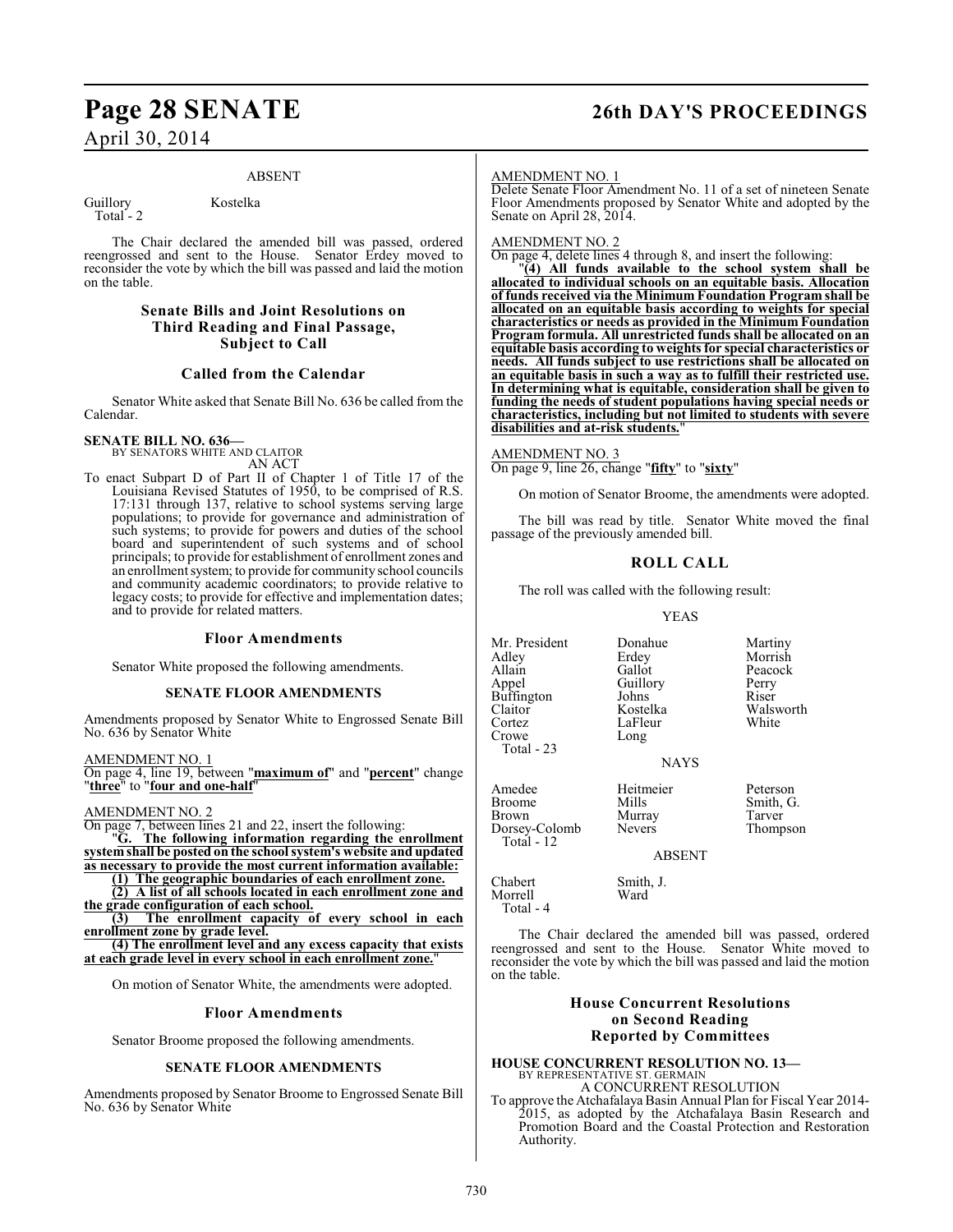Reported favorably by the Committee on Natural Resources.

The resolution was read by title. Senator Brown moved to concur in the House Concurrent Resolution.

## **ROLL CALL**

The roll was called with the following result:

#### YEAS

| Mr. President | Gallot        | Peacock   |
|---------------|---------------|-----------|
| Adley         | Guillory      | Perry     |
| Allain        | Heitmeier     | Peterson  |
| Amedee        | Johns         | Riser     |
| Brown         | Kostelka      | Smith, G. |
| Buffington    | LaFleur       | Smith, J. |
| Chabert       | Long          | Tarver    |
| Claitor       | Martiny       | Thompson  |
| Cortez        | Mills         | Walsworth |
| Crowe         | Morrell       | Ward      |
| Donahue       | Morrish       | White     |
| Dorsey-Colomb | Murray        |           |
| Erdey         | <b>Nevers</b> |           |
| Total - 37    |               |           |
|               | NAYS          |           |
|               |               |           |

#### Total - 0

#### ABSENT

Appel Broome Total - 2

The Chair declared the Senate concurred in the House Concurrent Resolution and ordered it returned to the House.

#### **HOUSE CONCURRENT RESOLUTION NO. 102—** BY REPRESENTATIVE JOHNSON

A CONCURRENT RESOLUTION

To urge and request the office of conservation, Department of Natural Resources, to study and review the statutes and the department's rules, regulations, and orders providing for the plugging and abandonment of wells.

Reported favorably by the Committee on Natural Resources.

The resolution was read by title. Senator Riser moved to concur in the House Concurrent Resolution.

#### **ROLL CALL**

The roll was called with the following result:

#### YEAS

| Mr. President | Gallot        | Peacock   |
|---------------|---------------|-----------|
| Adley         | Guillory      | Perry     |
| Allain        | Heitmeier     | Peterson  |
| Amedee        | Johns         | Riser     |
| Broome        | Kostelka      | Smith, G. |
| Brown         | LaFleur       | Smith, J. |
| Buffington    | Long          | Tarver    |
| Chabert       | Martiny       | Thompson  |
| Claitor       | Mills         | Walsworth |
| Cortez        | Morrell       | Ward      |
| Crowe         | Morrish       | White     |
| Dorsey-Colomb | Murray        |           |
| Erdey         | <b>Nevers</b> |           |
| Total - 37    |               |           |
|               | $\cdots$      |           |

NAYS

Total - 0

# **26th DAY'S PROCEEDINGS Page 29 SENATE** April 30, 2014

#### ABSENT

Appel Donahue Total - 2

The Chair declared the Senate concurred in the House Concurrent Resolution and ordered it returned to the House.

#### **HOUSE CONCURRENT RESOLUTION NO. 26—** BY REPRESENTATIVE HENRY BURNS

A CONCURRENT RESOLUTION

To urge and request the Louisiana State Law Institute to study and make recommendations concerning gun ownership rights of persons who have attempted suicide and to report its findings to the legislative committees on health and welfare and criminal justice.

Reported favorably by the Committee on Judiciary C.

The resolution was read by title. Senator Adley moved to concur in the House Concurrent Resolution.

#### **ROLL CALL**

The roll was called with the following result:

#### YEAS

| Mr. President | Dorsey-Colomb | Murray        |
|---------------|---------------|---------------|
| Adley         | Erdey         | <b>Nevers</b> |
| Allain        | Gallot        | Peacock       |
| Amedee        | Guillory      | Perry         |
| Appel         | Heitmeier     | Peterson      |
| Broome        | Johns         | Riser         |
| Brown         | Kostelka      | Smith, G.     |
| Buffington    | LaFleur       | Smith, J.     |
| Chabert       | Long          | Tarver        |
| Claitor       | Martiny       | Thompson      |
| Cortez        | Mills         | Walsworth     |
| Crowe         | Morrell       | Ward          |
| Donahue       | Morrish       | White         |
| Total - 39    |               |               |
|               | <b>NAYS</b>   |               |
|               |               |               |

Total - 0

Total - 0

The Chair declared the Senate concurred in the House Concurrent Resolution and ordered it returned to the House.

ABSENT

#### **House Bills and Joint Resolutions on Third Reading and Final Passage**

#### **HOUSE BILL NO. 642—**

BY REPRESENTATIVE HILL AN ACT

To enact R.S. 13:2116, relative to court costs in the Oberlin Municipal Court; to provide for additional court costs for traffic matters; to provide for the collection and disposition of funds; and to provide for related matters.

The bill was read by title. Senator LaFleur moved the final passage of the bill.

#### **ROLL CALL**

The roll was called with the following result:

#### YEAS

Mr. President Dorsey-Colomb Morrell<br>Adley Erdey Morrish

Morrish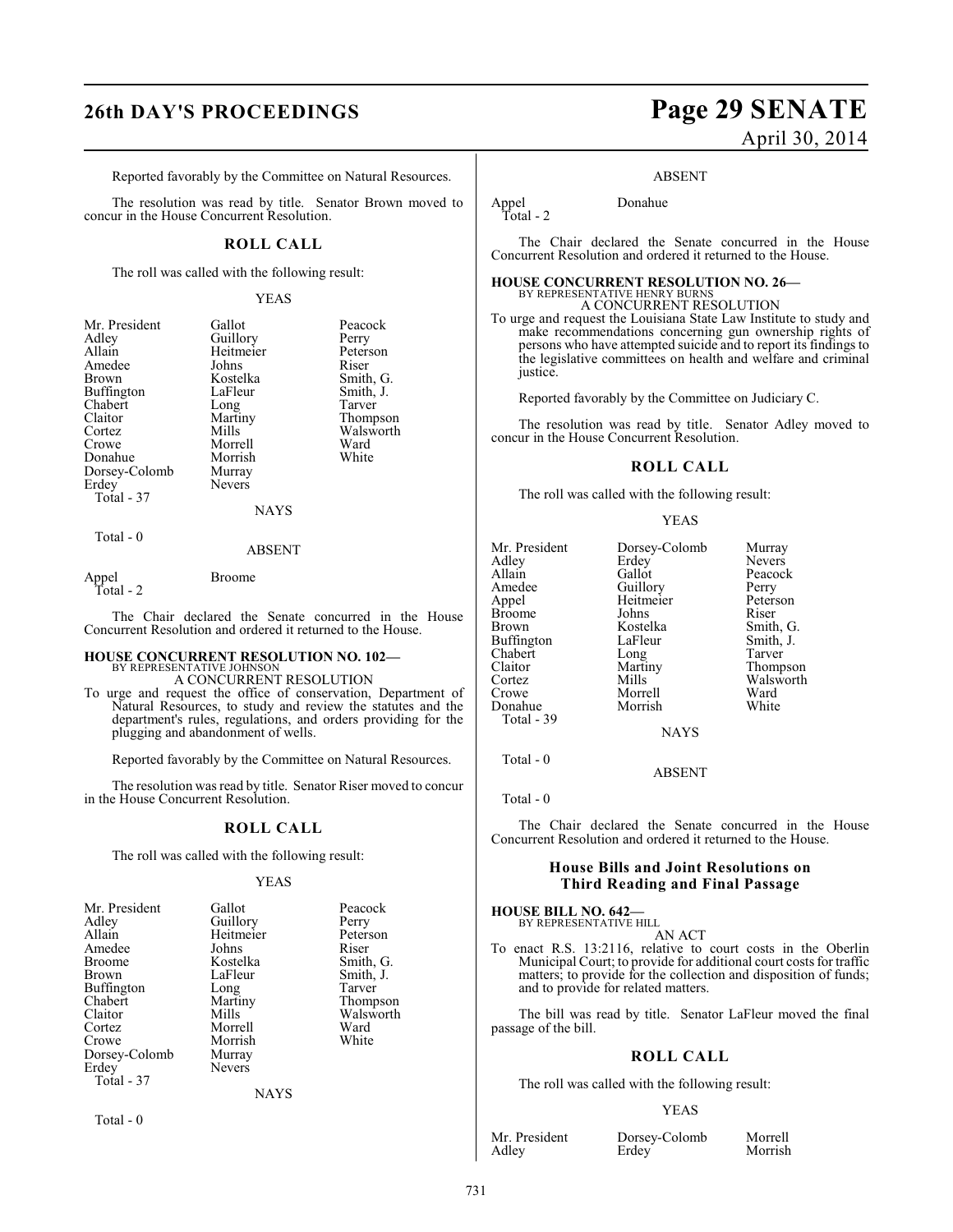| Allain<br>Amedee<br><b>Broome</b><br>Brown<br><b>Buffington</b><br>Chabert<br>Claitor<br>Cortez<br>Donahue<br>Total $-33$ | Gallot<br>Guillory<br>Heitmeier<br>Johns<br>Kostelka<br>LaFleur<br>Long<br>Martiny<br>Mills<br><b>NAYS</b> | Murray<br><b>Nevers</b><br>Perry<br>Smith, G.<br>Smith, J.<br>Tarver<br>Thompson<br>Ward<br>White |
|---------------------------------------------------------------------------------------------------------------------------|------------------------------------------------------------------------------------------------------------|---------------------------------------------------------------------------------------------------|
| Peacock<br>Total - 3                                                                                                      | Riser<br><b>ABSENT</b>                                                                                     | Walsworth                                                                                         |
| Appel<br>Total - 3                                                                                                        | Crowe                                                                                                      | Peterson                                                                                          |

The Chair declared the bill was passed and ordered it returned to the House. Senator LaFleur moved to reconsider the vote by which the bill was passed and laid the motion on the table.

#### **HOUSE BILL NO. 793—**

BY REPRESENTATIVE ST. GERMAIN AN ACT

To amend and reenact R.S. 38:3074(A), (B)(3), (4), and (5), (C), and (D)(introductory paragraph), to enact R.S. 38:3073(14), and to repeal R.S. 38:3074(D)(1) through (9) and Act No. 177 of the 2013 Regular Session of the Legislature, relative to the Capital Area Groundwater Conservation District; to provide for the membership and terms of the board of commissioners; to provide for vacancies; and to provide for related matters.

#### **Floor Amendments**

Senator Claitor proposed the following amendments.

#### **SENATE FLOOR AMENDMENTS**

Amendments proposed by Senator Claitor to Reengrossed House Bill No. 793 by Representative St. Germain

AMENDMENT NO. 1

On page 2, line 2 delete "sixteen" and insert "seventeen"

AMENDMENT NO. 2

On page 3, between lines 7 and 8 insert the following: "(8) One member shall be appointed by Louisiana State University from the School of Renewable Natural Resources."

On motion of Senator Claitor, the amendments were adopted.

The bill was read by title. Senator Ward moved the final passage of the amended bill.

## **ROLL CALL**

The roll was called with the following result:

#### YEAS

| Mr. President     | Erdey     | <b>Nevers</b> |
|-------------------|-----------|---------------|
| Adley             | Gallot    | Peacock       |
| Allain            | Guillory  | Perry         |
| Amedee            | Heitmeier | Peterson      |
| <b>Broome</b>     | Johns     | Riser         |
| Brown             | Kostelka  | Smith, G.     |
| <b>Buffington</b> | LaFleur   | Smith, J.     |
| Chabert           | Long      | Tarver        |
| Claitor           | Martiny   | Thompson      |
| Cortez            | Mills     | Walsworth     |

# **Page 30 SENATE 26th DAY'S PROCEEDINGS**

| Crowe<br>Donahue<br>Dorsey-Colomb<br>Total - 38 | Morrell<br>Morrish<br>Murray | Ward<br>White |
|-------------------------------------------------|------------------------------|---------------|
|                                                 | <b>NAYS</b>                  |               |
| Total - 0                                       | <b>ABSENT</b>                |               |
| Appel                                           |                              |               |

Total - 1

The Chair declared the amended bill was passed and ordered it returned to the House. Senator Ward moved to reconsider the vote by which the bill was passed and laid the motion on the table.

**HOUSE BILL NO. 832—** BY REPRESENTATIVE BROADWATER

AN ACT To enact R.S. 17:3803(B)(1)(k), relative to the investment authority of the state treasurer; to provide relative to the investment of certain monies in the Louisiana Education Quality Trust Fund; to authorize certain permissible investments; to provide for certain limitations; and to provide for related matters.

The bill was read by title. Senator Riser moved the final passage of the bill.

#### **ROLL CALL**

The roll was called with the following result:

#### YEAS

| Mr. President | Erdey         | Peacock   |
|---------------|---------------|-----------|
| Adlev         | Gallot        | Perry     |
| Allain        | Guillory      | Peterson  |
| Amedee        | Heitmeier     | Riser     |
| Broome        | Johns         | Smith, G. |
| Brown         | Kostelka      | Smith, J. |
| Buffington    | Long          | Tarver    |
| Chabert       | Martiny       | Thompson  |
| Claitor       | Mills         | Walsworth |
| Cortez        | Morrell       | Ward      |
| Crowe         | Morrish       | White     |
| Donahue       | Murray        |           |
| Dorsey-Colomb | <b>Nevers</b> |           |
| Total - 37    |               |           |
|               | <b>NAYS</b>   |           |
| Total - 0     |               |           |

ABSENT

Appel LaFleur

Total - 2

The Chair declared the bill was passed and ordered it returned to the House. Senator Riser moved to reconsider the vote by which the bill was passed and laid the motion on the table.

#### **HOUSE BILL NO. 902—**

BY REPRESENTATIVE ST. GERMAIN

AN ACT To enact R.S. 47:463.165, relative to motor vehicle special prestige license plates; to provide for the Juvenile Diabetes Research Foundation special prestige plate; to provide for the creation, issuance, and design of such license plates; to provide relative to the fee and distribution of fees for such plates; to authorize the promulgation of rules and regulations relative to the creation and implementation of a special prestige license plate; and to provide for related matters.

The bill was read by title. Senator Claitor moved the final passage of the bill.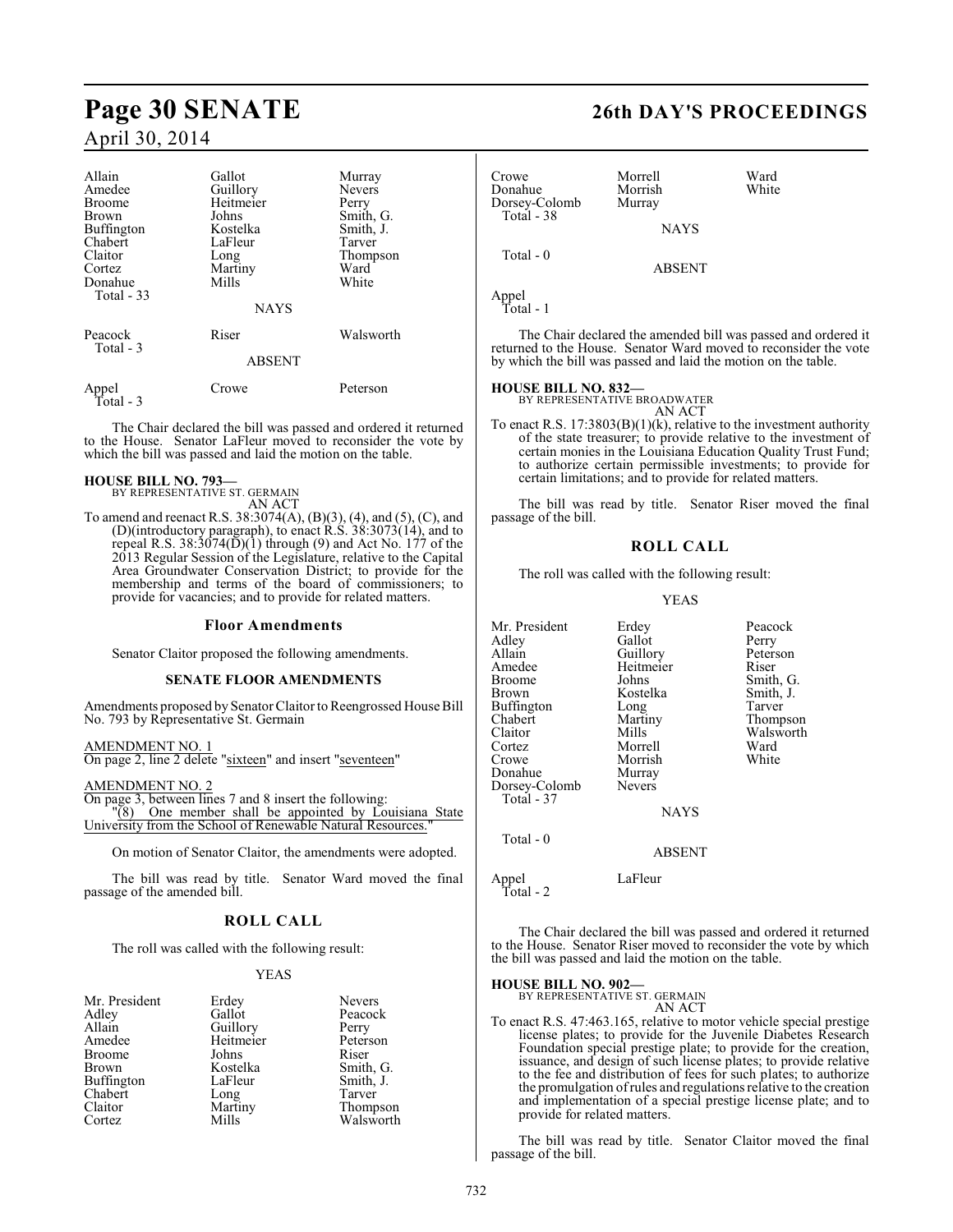## **ROLL CALL**

The roll was called with the following result:

#### YEAS

| Mr. President<br>Adley<br>Allain<br>Amedee<br><b>Broome</b><br><b>Brown</b><br><b>Buffington</b><br>Chabert<br>Claitor<br>Cortez<br>Crowe<br>Donahue<br>Total $-36$ | Dorsey-Colomb<br>Erdey<br>Gallot<br>Guillory<br>Heitmeier<br>Johns<br>Kostelka<br>Long<br>Martiny<br>Mills<br>Morrell<br>Morrish | Murray<br><b>Nevers</b><br>Peacock<br>Perry<br>Riser<br>Smith, G.<br>Smith, J.<br>Tarver<br>Thompson<br>Walsworth<br>Ward<br>White |
|---------------------------------------------------------------------------------------------------------------------------------------------------------------------|----------------------------------------------------------------------------------------------------------------------------------|------------------------------------------------------------------------------------------------------------------------------------|
|                                                                                                                                                                     | <b>NAYS</b>                                                                                                                      |                                                                                                                                    |
| Total $-0$                                                                                                                                                          | <b>ABSENT</b>                                                                                                                    |                                                                                                                                    |

|                    | 111111  |          |
|--------------------|---------|----------|
| Appel<br>Total - 3 | LaFleur | Peterson |

The Chair declared the bill was passed and ordered it returned to the House. Senator Claitor moved to reconsider the vote by which the bill was passed and laid the motion on the table.

#### **HOUSE BILL NO. 913—**

BY REPRESENTATIVES LEOPOLD AND GAROFALO AN ACT

To enact R.S. 36:610(B)(12) and R.S. 56:301.10, relative to commercial and recreational finfish; to create the Louisiana Finfish Task Force; to provide for membership; to provide for powers, duties, and responsibilities; and to provide for related matters.

#### **Floor Amendments**

Senator Adley proposed the following amendments.

#### **SENATE FLOOR AMENDMENTS**

Amendments proposed by Senator Adley to Reengrossed House Bill No. 913 by Representative Leopold

#### AMENDMENT NO. 1

On page 2, between lines 26 and 27, insert the following: "(8) One member of the Senate appointed by the president of the Senate.

(9) One member of the House of Representatives appointed by the speaker of the House of Representatives.

#### AMENDMENT NO. 2 On page 3, at the end of line 3, change "four" to "five"

## AMENDMENT NO. 3

On page 3, at the end of line 11, after "travel" and before the period "." insert the following: ", except all legislative members of the commission shall receive the same per diem and travel allowance for attending meetings of the task force or any meeting thereof as is normally provided for members of the legislature'

On motion of Senator Adley, the amendments were adopted.

The bill was read by title. Senator Allain moved the final passage of the amended bill.

# **26th DAY'S PROCEEDINGS Page 31 SENATE** April 30, 2014

## **ROLL CALL**

The roll was called with the following result:

#### YEAS

| Mr. President | Erdey         | Peacock   |
|---------------|---------------|-----------|
| Adley         | Gallot        | Perry     |
| Allain        | Guillory      | Peterson  |
| Amedee        | Heitmeier     | Riser     |
| <b>Broome</b> | Johns         | Smith, G. |
| Brown         | Kostelka      | Smith, J. |
| Buffington    | Long          | Tarver    |
| Chabert       | Martiny       | Thompson  |
| Claitor       | Mills         | Walsworth |
| Cortez        | Morrell       | Ward      |
| Crowe         | Morrish       | White     |
| Donahue       | Murray        |           |
| Dorsey-Colomb | <b>Nevers</b> |           |
| Total - 37    |               |           |
|               | <b>NAYS</b>   |           |
| Total $-0$    |               |           |
|               | ABSENT        |           |

Appel LaFleur Total - 2

The Chair declared the amended bill was passed and ordered it returned to the House. Senator Allain moved to reconsider the vote by which the bill was passed and laid the motion on the table.

#### **HOUSE BILL NO. 935—**

BY REPRESENTATIVE JAY MORRIS AN ACT

To enact R.S. 47:463.165, relative to motor vehicle special prestige license plates; to provide for the "Lung Cancer Alliance" for lung cancer awareness special prestige plate; to provide for the creation, issuance, and design of such license plates; to provide relative to the fee and distribution of fees for such plates; to authorize the promulgation of rules and regulations relative to the creation and implementation of a special prestige license plate; and to provide for related matters.

The bill was read by title. Senator Walsworth moved the final passage of the bill.

#### **ROLL CALL**

The roll was called with the following result:

#### YEAS

| Mr. President<br>Adley | Erdey<br>Gallot | Peacock<br>Perry |
|------------------------|-----------------|------------------|
| Allain                 | Guillory        | Peterson         |
| Amedee                 | Heitmeier       | Riser            |
| Broome                 | Johns           | Smith, G.        |
| Brown                  | Kostelka        | Smith, J.        |
| Buffington             | Long            | Tarver           |
| Chabert                | Martiny         | Thompson         |
| Claitor                | Mills           | Walsworth        |
| Cortez                 | Morrell         | Ward             |
| Crowe                  | Morrish         | White            |
| Donahue                | Murray          |                  |
| Dorsey-Colomb          | <b>Nevers</b>   |                  |
| Total - 37             |                 |                  |
|                        | <b>NAYS</b>     |                  |
| Total - 0              |                 |                  |
|                        | <b>ABSENT</b>   |                  |
|                        |                 |                  |

Appel LaFleur Total - 2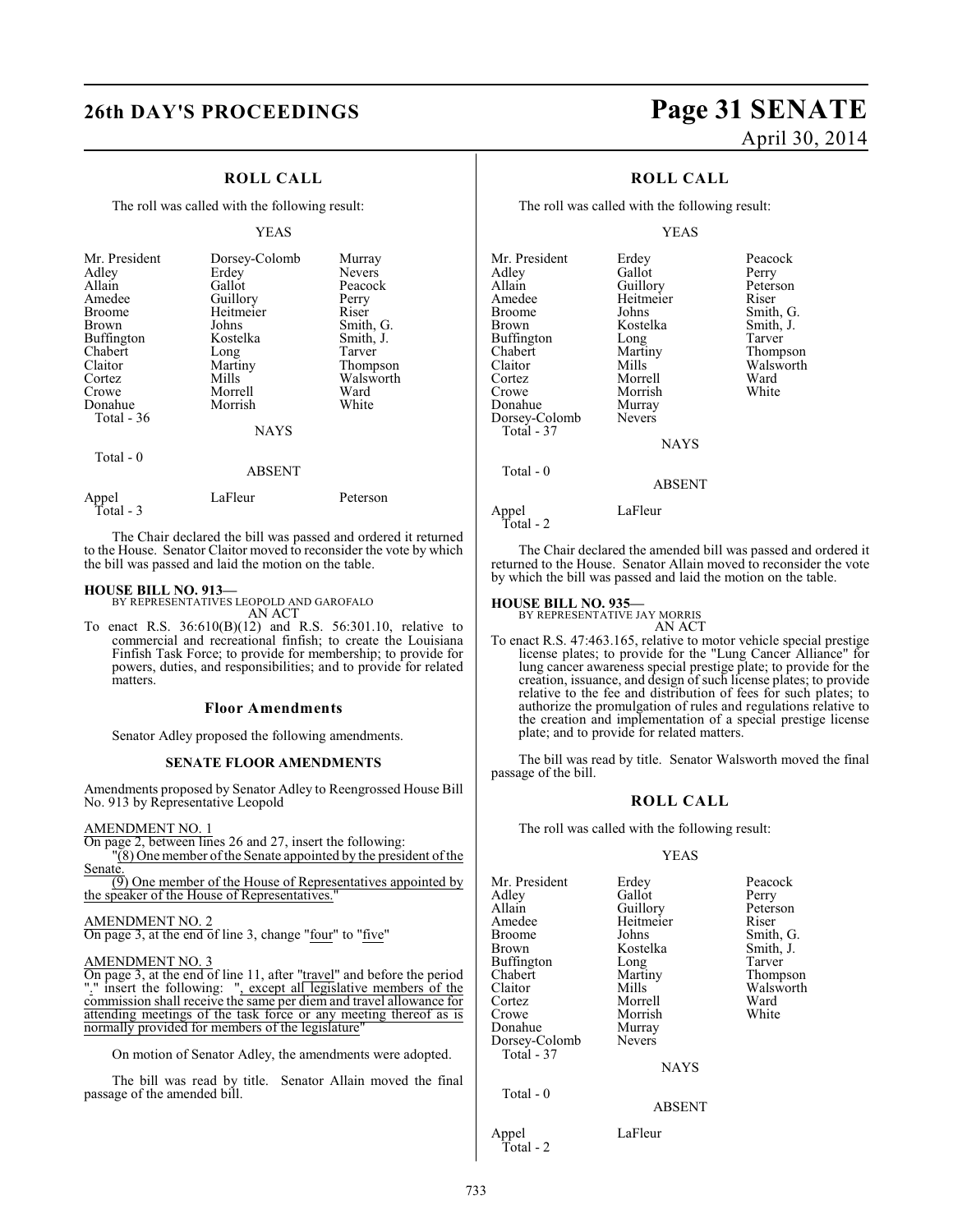# **Page 32 SENATE 26th DAY'S PROCEEDINGS** April 30, 2014

The Chair declared the bill was passed and ordered it returned to the House. Senator Walsworth moved to reconsider the vote by which the bill was passed and laid the motion on the table.

#### **HOUSE BILL NO. 55—**

BY REPRESENTATIVES LOPINTO, ADAMS, ARMES, BADON, BARRAS, WESLEY BISHOP, FARONI, HENRY BURNS, BURRELL, CARMODY, CARTEL, CARNODY, CARTEL, CARNODY, CARTEL, HARRISON, KATRING, KATRING, KATRING, KATRING, KATRING, KATRING, KATRI AN ACT

To amend and reenact R.S. 44:4.1(38), to enact Title XXXIV of the Code of Criminal Procedure, to be comprised of Articles 971 through 995, and to repeal R.S. 44:9, relative to expungement; to provide for the effect of expunged records; to provide for definitions; to authorize the expungement of certain felony conviction records; to prohibit the dissemination of expunged records by third parties; to provide penalties for the unlawful dissemination of expunged records by third parties; to provide for legislative findings; to provide for applicability; to provide for procedures for obtaining an expungement; to provide for filing of motions to obtain an expungement; to provide for service of motions for expungement; to provide for service of judgments of expungement; to authorize the expungement of conviction records after a certain period of time has elapsed; to provide for eligibility to obtain an expungement; to delete provisions of law referring to destruction of arrest or conviction records; to provide for the assessment of certain fees for expungement; to provide that certain fees are nonrefundable; to provide for expungement by redaction of records; to provide for uniform forms for expungement; to provide for the exemption of certain fees in certain circumstances; to provide for a judgment granting an expungement; to provide for contradictory hearings; to prohibit incarcerated individuals from filing a motion to expunge an arrest or conviction record; to provide for the interim expungement of certain arrests from criminal history records; to provide for exceptions to the public records law; and to provide for related matters.

#### **Floor Amendments**

Senator Claitor proposed the following amendments.

#### **SENATE FLOOR AMENDMENTS**

Amendments proposed by Senator Claitor to Reengrossed House Bill No. 55 by Representative Lopinto

#### AMENDMENT NO. 1

On page 10, line 15, change "**thirty**" to "**sixty**"

On motion of Senator Claitor, the amendments were adopted.

The bill was read by title. Senator Gallot moved the final passage of the amended bill.

#### **ROLL CALL**

The roll was called with the following result:

#### YEAS

| Mr. President     | Gallot    | Peacock   |
|-------------------|-----------|-----------|
| Allain            | Guillory  | Perry     |
| Amedee            | Heitmeier | Peterson  |
| <b>Broome</b>     | Johns     | Riser     |
| Brown             | Kostelka  | Smith, G. |
| <b>Buffington</b> | Long      | Smith, J. |
| Chabert           | Martiny   | Thompson  |
| Claitor           | Mills     | Walsworth |
| Cortez            | Morrell   | Ward      |

| Crowe<br>Donahue<br>Erdey<br>Total - 34 | Morrish<br>Murray<br><b>Nevers</b> | White  |
|-----------------------------------------|------------------------------------|--------|
|                                         | <b>NAYS</b>                        |        |
| Total $-0$                              | <b>ABSENT</b>                      |        |
| Adley<br>Appel<br>Total - 5             | Dorsey-Colomb<br>LaFleur           | Tarver |

The Chair declared the amended bill was passed and ordered it returned to the House. Senator Gallot moved to reconsider the vote by which the bill was passed and laid the motion on the table.

**HOUSE BILL NO. 63—**<br>BY REPRESENTATIVES LEGER, ANDERS, ARMES, ARNOLD, BADON, BULIOT, WESLEY BISHOP, BROSSETT, BROWN, HENRY BURNS, TIM<br>BURNS, CARTER, CHAMPAGNE, COX, DIXON, GUINN, HARRIS,<br>HENRY, HILL, HOFFMANN, HOWARD, KATR

## AN ACT

To amend and reenact R.S. 4:163.1(D)(2)(d) and 715(B)(2), R.S. 6:747(A), R.S. 9:1613, 2799(A)(2) and (B)(1), 2799.3, the heading of Part V-A of Chapter 2 of Code Title XII of Code Book III of Title 9 of the Louisiana Revised Statutes of 1950, and 3541.21(1) and (3), R.S. 11:202, 203(A) and (C), 204(A), 206, 207(A) and (B), 208 through 210, 211(A) and (B), 213(A), 215(A), 218(A), (C), and (D)(3), 293(C), 701(19), 768(D)(2), 778(A), (B), and (D), 783(G)(1)(a), (I)(1)(a), and (K)(1), 784(C)(2) and (E), 804, 805(A) and (B), 901.36, 901.37, 952.36,  $1147(A)$  and  $(\dot{C})(1)$ ,  $1151(D)$ ,  $1151.1(B)(1)$ ,  $(C)(2)$ , and  $(D)(1)$ , 1313(A), (B)(introductory paragraph), and (C), 1318, 1323(B)(1), (C)(2), and (D)(1), 1345.8(B), 1402(5), 1431, 1432(A)(introductory paragraph), 1442, 1483(B), 1503(6),  $1522(A)(1)(introducing paragraph)$  and  $(B)(introducing$ paragraph), 1523(G), 1530(K)(3), 1614(D), 1634(A) and (B)(introductory paragraph), 1636(B)(5), 1732(20), 1758(A) and (F), 1763(J)(2), 1784(introductory paragraph), 1785(A)(2), 1804(introductory paragraph),  $1805(A)(1)(a)$ ,  $1902(19)$ , 1934(A) and  $(F)$ , 1938(J)(4)(c), 1944(A)(introductory paragraph), 1945(A)(2), 1964(A)(introductory paragraph),  $1974(A)$ ,  $2074(A)$  and  $(B)(1)(introductory$  paragraph), 2077(A)(introductory paragraph) and (B)(introductory paragraph) and (2),  $2144(K)$ ,  $2165.6(A)$  and  $(B)$ (introductory paragraph), 2178(B)(introductory paragraph), (1)(b), and (3)(c) and  $(C)(1)(c)(iv)(aa), 2180(C)(2), 2214(A)(2)(e),$  $2220(A)(1)(g)(v)$  and  $(B)(2)(a)(ii)$ ,  $2221(K)(4)(a)$  and  $(M)$ , 2223(A)(1), 2241.7(A)(1), 2241.8(2)(a)(ii), 2242.7(A)(1),  $2242.8(2)(a)(ii)$ ,  $2256(B)(2)(a)$  and  $(3)$ ,  $2256.2(A)$ ,  $2257(K)(4)$ ,  $2258(A)$ , (B)(introductory paragraph) and (1)(c) and (d), (2)(a), and (C) through (E),  $2259(\text{\AA})(1)$ ,  $3005.1(\text{\AA})(2)$  and  $(\text{\AA})(4)$ , 3039.1(K)(4), 3041(B), 3101, 3107(5), 3113(6), 3132, 3143(1) and (2), 3145(D), 3166(A), 3178(C)(2), 3192, 3200(1) and (2), 3222, 3232(A), (B), and (C), 3281, 3288(B)(5), 3293(1), 3317(C)(5), 3322(B)(1)(a), 3341(A), 3346(3), 3363(A), 3377(A), 3378(A)(1)(g) and (2)(c), 3385.1(K)(6) and (7)(f), 3402, 3410(5), 3431, 3438(B)(4)(b) and (5)(b), 3442(1) through (4), 3447(C), 3461, 3473(1) through (4), 3514(A), 3515(B),  $3516(C)(1)$  and (2),  $3548(A)$ ,  $3552(A)$  and (B),  $3553(B)(2)$ , 3601(A), 3605(A)(5), 3609(A), 3644, 3645(E), 3647(E) and (F), 3685.1(B)(2)(a) and (D), 3686(B)(1)(a) and (b), 3724(1) through (3), 3731(introductory paragraph) and (B), 3761, 3771(2)(a)(introductory paragraph), 3773, 3778(A), 3780, 3791, 3802(3) and (4), 3804(A), 3805, and 3808, R.S. 13:1278 and 3881(A)(8), R.S. 14:32(D)(3), 35.2(A)(introductory paragraph),  $(B)$ , and  $(C)$ , 39 $(D)(3)$ , 45 $(A)(3)$ , 67.16 $(A)(1)$ ,  $(C)(1)(b)$ ,  $(2)(b)$ ,  $(3)(b)$ , and  $(4)(b)$ ,  $67.21(A)$  through  $(D)$ ,  $79.1(A)(2)$ ,  $89.1(A)(4)$ , the heading of Subpart  $\hat{B}(3)$  of Part V of Chapter 1 of Title 14 of the Louisiana Revised Statutes of 1950, 93.3(A) through (D) and  $(E)(1)$ , 93.4, 93.5(A)(introductory paragraph) and  $(D)$ ,  $106(D)(2)$ (introductory paragraph) and (d),  $107.1(C)(2)$  and (3),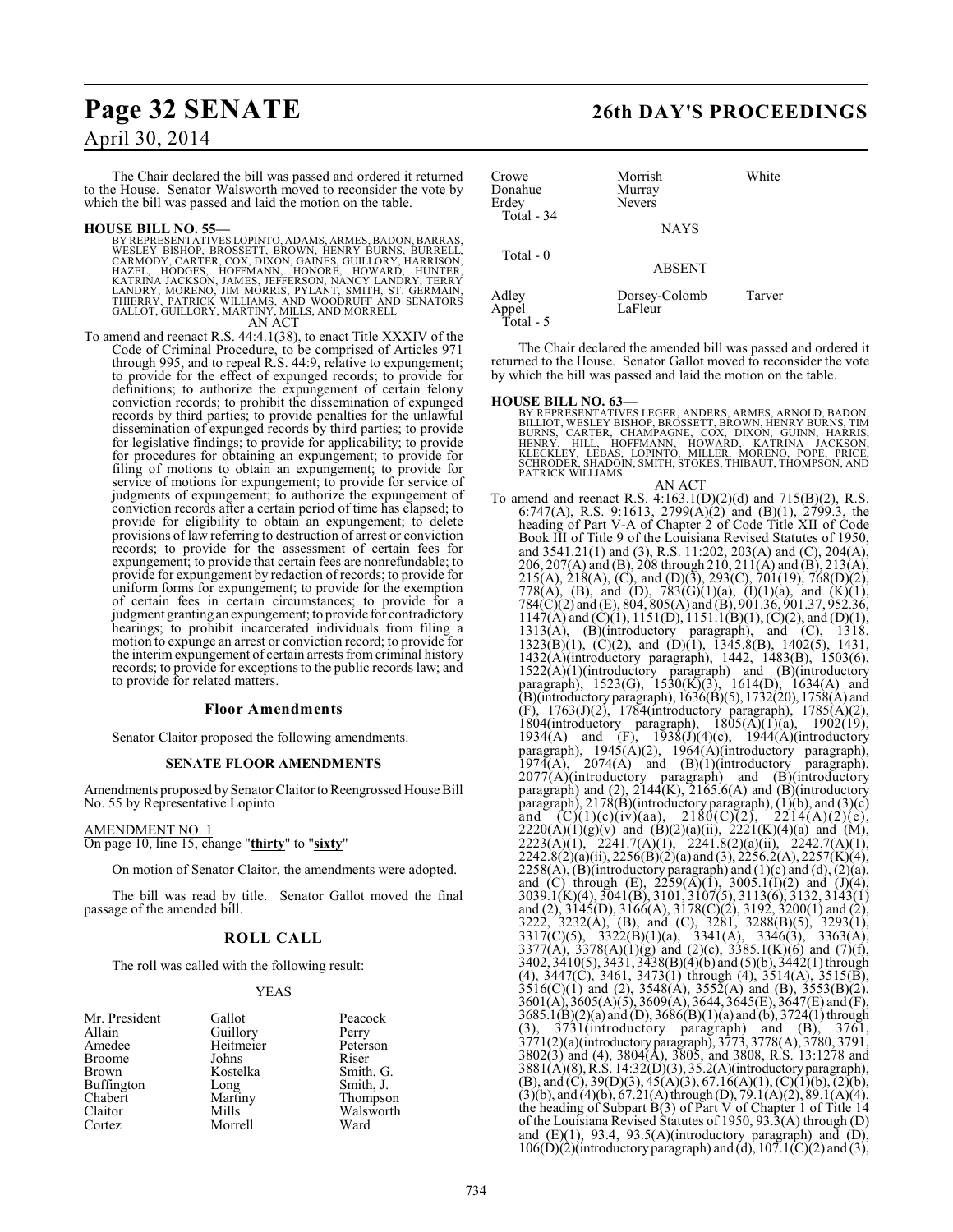126.3(A), and 202.1(F)(4), R.S. 15:536(A), 537(A), 541(2)(m), 571.3(B)(3)(r), 571.34(A), 581, 830(A) and (B), 830.1(A), 1039, 1402(A), 1503(6) and (7), and 1510(C), R.S. 17:67(G), 124, 158(H)(2)(f), 240(A)(1) and (B)(2), 407.2, 421.4, 422.6(B),  $1947(A)(1)$  and (2), and  $3217.2(D)$ , R.S.  $18:106(C)(2)(b)$ , 106.1(A)(introductory paragraph),  $\frac{364(D)(1)}{(a)(ii)}$  and  $\frac{2}{(2)(a)(ii)}$ and  $(E)$ , 1303(I)(introductory paragraph) and  $(1)(a)$ ,  $1309.3(D)(1)(a)(ii)$  and  $(E)$ , and  $1400.21(B)(4)$ , R.S.  $21:51(C)$ and  $52(A)$  and  $(B)$ , R.S.  $22:941(B)(7)$ ,  $1000(A)(1)(a)(vi)(bb)(IV)$  and  $(2)(a)$  and  $(b)(iv)$ ,  $1001(B)$ , 1003(A)(2)(d), 1012(B), 1097(B), 1242(6), and 1288(B), R.S.  $23:251(A)(3)$ ,  $322(3)$ ,  $(5)$ ,  $(6)$ ,  $(8)$ , and  $(9)$ (introductory paragraph), 323(A),  $(B)(1)$  through  $(7)$ ,  $(C)(2)$ , and  $(D)(1)$  and  $(2), 324(A), 1017.1(5), 1226(B)(1)$ (introductory paragraph) and (C)(1)(introductory paragraph), 1371.1(introductory paragraph),  $(5)$ , and  $(6)$ , 1378 $(F)(34)$ (introductory paragraph),  $(a)$ , and  $(c)$ ,  $1472(12)(F)(IV)$ ,  $1823(4)(e)$ ,  $1829(G)$ ,  $2061(introductor)$ paragraph) and (10), and 3004(A)(1), R.S. 25:33(B)(4), R.S.  $28:2(14)$  and (20), 22.5, 22.7(A), 22.9, 22.10, 25.1(C)(1)(a)(v), 50(1) and (3), 52(B) and (G), 55(G), 64(B) through (G), 146, 148, 172(A), the heading of Part VIII of Chapter 1 of Title 28 of the Louisiana Revised Statutes of 1950, 200 through 205,  $215.5(B)(5)$ , the heading of Chapter 5 of Title 28 of the Louisiana Revised Statutes of 1950, 475, 476, 477(1) and  $(3)(a)$ (introductory paragraph) and (b),  $478(A)$ ,  $831(A)$ (introductory paragraph), (2), (3), (C)(1)(a) and (b)(i) through (iii), (E), and (F)(1), (4), and (5),  $854(A)(2)$  and (3),  $864(\overline{A})(2)$  and (3),  $874(\overline{A})(2)$  and (3),  $904(\overline{A})(2)$  and (3), and 915(A)(2), R.S. 29:403(8), 726(E)(17)(a) and (20)(a)(i) and (iii)(aa), and 729(E)(13)(a)(i) and (iii)(aa), R.S. 32:295.1(D)(1),  $(2)(a)$ , and  $(3)(a)$ ,  $351(A)(2)$ ,  $401($ introductory paragraph) and (9), 403.2, and 863.1(C)(7), R.S. 33:1236(42), 1947(C)(2), 2411, 4720.62(C), 4720.112(C), and 4720.138(C), R.S. 36:151(B), 251(B), and 254(A)(10)(c) and (h), (B)(9), and (E)(1), R.S.  $37:752(9)(a)$ , (c)(ii), and (d)(ii),  $775(A)(10)$ ,  $776(A)(9)(b)$  and  $(10)(b)$ ,  $961(2)$ ,  $1360.64(C)(1)$ ,  $2363(C)(1)$ , and 3003, R.S. 38:2261(A), (B), (E)(2), (3)(introductory paragraph) and (a), (4), (5), and (7), R.S. 39:302,  $362(\overline{B})(3)(a)(iii)$  and  $(4)(a)$  and  $(F)$ ,  $1484(\overline{B})(1)(introductory)$ paragraph) and (h), (2)(c), and (5)(introductory paragraph) and (a), 1494.1(A)(3), 1554(D)(3), 1594(I)(1), 1595.4(A) and (E)(2),  $(3)$ (introductory paragraph) and  $(a)$ ,  $(4)$ ,  $(5)$ , and  $(7)$ , and 1952(14)(introductory paragraph) and (e), R.S. 40:5(18), 384(11), 442(2), 501(A)(2), 1299.27(A), (B)(introductory paragraph) and (2), and (C), 1299.52, 1299.58(A)(introductory paragraph), (1), and (3),  $1299.78.5(A)(1)$  and (2), 1299.113(A)(4), 1299.114(9), 1299.118(3), 1299.119(A), 1300.85(C), 1300.361(B)(introductory paragraph), 1355(B), 1379.3(C)(5), 1400(A) and (C) through  $(F)$ , 1472.3(E)(2)(d), 1485.2(3), 1563(C)(6), 1573.1(A), 1574.1(A)(13)(a), 1730.39 $(B)$ , 1730.66 $(A)$ , 1735, 1742 $(A)(1)$ , (3), and  $(A)(a)$ , (B)(1), (2)(c), and (6), and (C), 1742.1, 1742.2(A)(1), (3), and (4) and  $(B)(1)$ , the heading of Part V-A of Chapter 8 of Title 40 of the Louisiana Revised Statutes of 1950, 1748(A), 2009.21, 2009.25(F)(12), 2010.8(A)(2)(b)(v) and (vi), 2013(6), 2013.2, 2013.3, 2017(A)(1), (2), and (4), 2102(A)(3), 2113.5,  $2116(B)(1)$  and  $(G)$ ,  $2142(A)$ ,  $2405.5(A)$  and  $(B)(1)$  and  $(2)(c)$ through (f), and 2471, R.S. 42:808(E), R.S. 46:51(8) and (13), 53(B), 56(B)(2) and (H)(1), 61(A)(3), the heading of Subpart A of Part I of Chapter 3 of Title 46 of the Louisiana Revised Statutes of 1950, 151, 156(A) and (C), 230.1(A), 231.6(B),  $437.14(A)(7)$ , the heading of Part III of Chapter 4 of Title 46 of the Louisiana Revised Statutes of 1950, 541, 932(9) and (10), 1053(E), 1407(B)(1)(e)(introductory paragraph), 1951, 1952(introductory paragraph), (1), and (3), 1953(A), (B)(introductory paragraph), (C), and (D), 1954, 1955, 1956(A), 1957, 1959, the heading of Chapter 29 of Title 46 of the Louisiana Revised Statutes of 1950, the heading of 2200, 2201, 2203, the heading of Chapter 30 of Title 46 of the Louisiana Revised Statutes of 1950, 2251, 2252(B), 2253(1), (2), (4), and (5), 2254(A), (F)(1), (2), (4), and (5), (G)(introductory paragraph), (I), and (J), 2255, 2256(A) and (B), 2582(1), (2), (4), and (6), 2584(introductory paragraph), (4), and (5), and  $2673(C)(5)$ , R.S.  $47:34(C)(2)$ (introductory paragraph) and

# **26th DAY'S PROCEEDINGS Page 33 SENATE** April 30, 2014

 $(d)(ii), 44.1(B), 79(A)(2) and (B)(5),$  $287.749(C)(2)$ (introductory paragraph) and  $(d)(ii)$ ,  $305.38$ ,  $305.69(B)(2)$  and  $(3)$ ,  $337.9(D)(17)$ ,  $360(G)$ ,  $463.4(A)(1)$ ,  $(2)$ , (4), and (6),  $(B)(1)$ ,  $(2)$ ,  $(3)(a)$ ,  $(4)(a)$  and (b),  $(5)$ , and (6),  $(C)(2)$ ,  $(D)$ ,  $(E)(1)$ (introductory paragraph),  $(F)$ ,  $(G)(1)$  through (5) and (7), (I), (J)(1) through (3), (4)(introductory paragraph), (a), (c), and (d), (K), and (L),  $463.4.1(A)$ ,  $463.4.2(A)(1)$  and  $(B)(1)$  and (4), 463.4.3(A), 463.5(C), 463.21(A), 463.51(D)(2),  $473.2(B)$  and (D),  $490.4(E)$ ,  $492(E)$ , and  $1061(B)$ , R.S.  $48.23(B)$ and 261(A)(1), R.S. 49:121(E), the heading of Subpart D of Part VII of Chapter 1 of Title 49 of the Louisiana Revised Statutes of 1950, 148, and 148.1(G)(1), (H), and (I), R.S. 51:1402(4), 1407(C) and (D)(1) through (3) and (4)(introductory paragraph), (b), (c), and (f),  $\overline{2232(11)}$ (a)(ii),  $\overline{2303(3)}$ ,  $\overline{2312(A)}$ (3),  $\overline{2602(A)}$ ,  $2603(9)(a)$ (introductory paragraph),  $2606(A)(3)$  through (5), (6)(a)(introductory paragraph), (b)(introductory paragraph),  $(c)(i)$ ,  $(iii)(aa)$  and  $(bb)$ ,  $(d)$ , and  $(B)$ , 2607 $(A)$  and  $(\overline{C})$ , and 2608, R.S. 56:104.1(A), 109(A), 302.1(F)(1) and (3) through (5), 302.3(B)(2)(b) and (4)(b), 1699(A), (B), (C)(1) and (2), and (D), and  $1762(C)(6)$  and (7), the heading of Section 12 of Chapter 1 of Title VIII of Book I of the Louisiana Civil Code and Civil Code Articles 354, 356, 358 through 360, and 3107, Code of Criminal Procedure Articles  $334.4(A)(7)$ ,  $573.1$ ,  $648(B)(3)(q)$  through (s),  $658(A)$ ,  $814(A)(58)$ , and  $905.5.1(A)$ 648(B)(3)(q) through (s), 658(A), 814(A)(58), and 905.5.1(A) through  $(G)$ ,  $(H)(1)$ ,  $(2)$  (introductory paragraph), and  $(n)$ , Code of Evidence Article 510(B)(2)(k) and  $(C)$ (2)(f), and Children's Code Articles 559(B)(introductory paragraph) and (C)(introductory paragraph),  $681(A)(3)$ ,  $683(E)$  and  $(F)$ ,  $781(D)$ and (E),  $809(C)$ ,  $837(B)(3)$  and (G),  $837.1(A)(3)$ , 894(introductory paragraph) and (3), 895(A), 910(E), 916, 1003(9), 1125(B), 1402(1) and (3), 1404(15) through (17) and (24),  $1405(C)$ ,  $1416(D)$  and (E),  $1417(A)$ ,  $1420(A)$ ,  $1451(A)$ , 1465(A) and (B),  $1467(B)(1)$ ,  $1468(A)$ , and  $1469(A)$ , to enact R.S. 28:64(H) and (I) and Children's Code Article 1003(introductory paragraph), and to repeal R.S. 17:348(C), Part IX of Chapter 1 of Title 28 of the Louisiana Revised Statutes of 1950, comprised of R.S. 28:211 and 213, R.S. 40:2113.1, Chapter 9 of Title 46 of the Louisiana Revised Statutes of 1950, comprised ofR.S. 46:981 and 982, Chapter 27 of Title 46 of the Louisiana Revised Statutes of 1950, comprised of R.S. 46:2111 through 2114, Chapter 33 of Title 46 of the Louisiana Revised Statutes of 1950, comprised of R.S. 46:2391 through 2397, and Chapter 53 of Title 46 of the Louisiana Revised Statutes of 1950, comprised of R.S. 46:2681, relative to laws that refer to persons with disabilities and other persons with exceptionalities; to delete and make substitutions for obsolete, derogatory, or offensive terms; to provide for corrections in names of agencies, institutions, private organizations, and other entities; to remove references to offices, bureaus, and other subdivisions of state agencies and to programs, funds, and services that have otherwise been repealed or no longer exist; to provide for revision of terminology relative to persons with disabilities in administrative rules, policy documents, professional resources, reference materials, manuals, and other publications; to make technical changes and corrections; to provide for legislative intent; to provide for construction; and to provide for related matters.

#### **Floor Amendments**

Senator Peterson proposed the following amendments.

#### **SENATE FLOOR AMENDMENTS**

Amendments proposed by Senator Peterson to Reengrossed House Bill No. 63 by Representative Leger

#### AMENDMENT NO. 1

On page 112, line 2, change "R.S. 17:422.3" to "Act No. 713 of the 1972 Regular Session"

#### AMENDMENT NO. 1

On page 172, change "Veteran's" to "Veterans"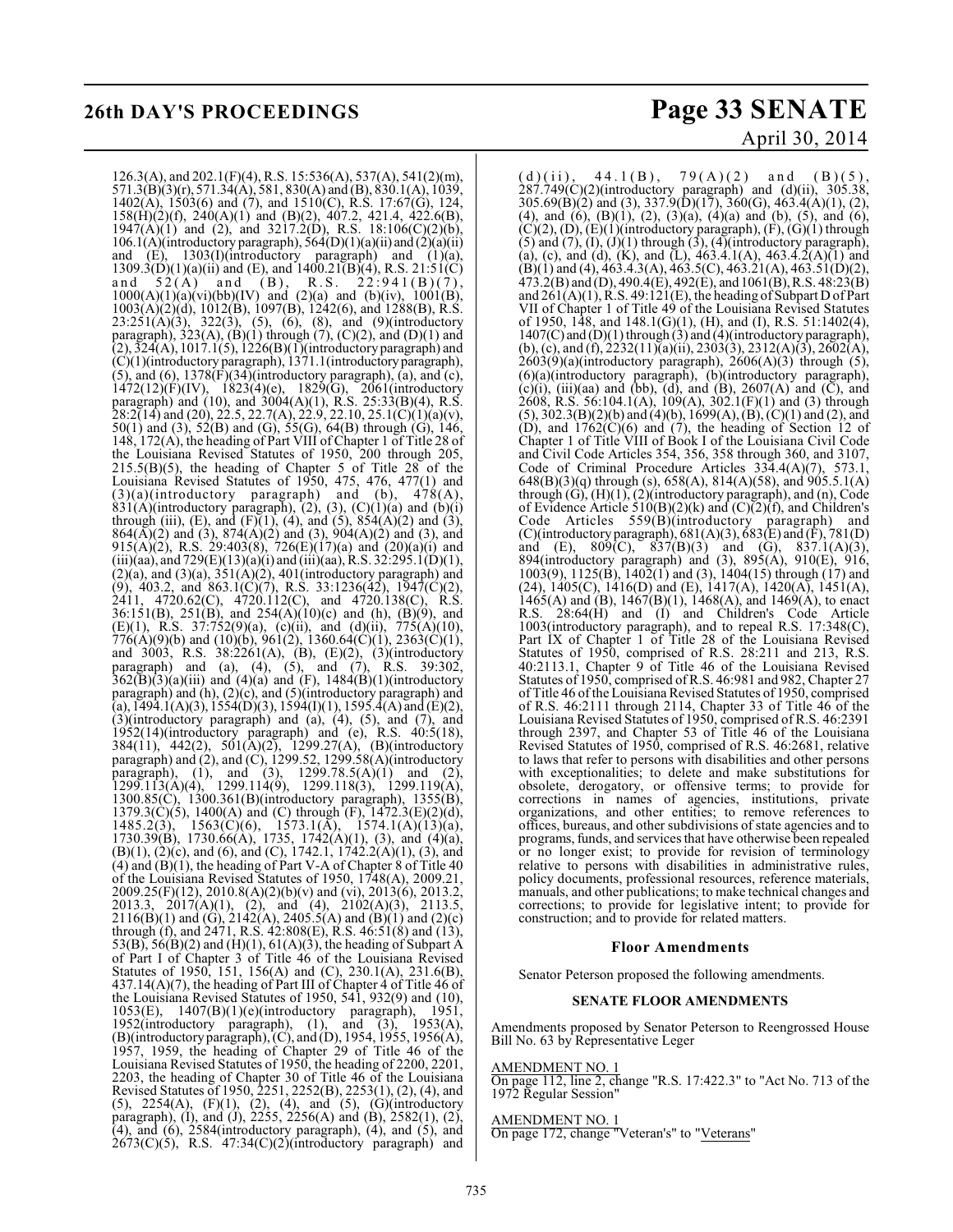# **Page 34 SENATE 26th DAY'S PROCEEDINGS**

## April 30, 2014

#### AMENDMENT NO. 2

On page 242, line 6, change "typical" to "without an intellectual disability"

AMENDMENT NO. 3

On page 242, line 25, change "the infirmed" to "persons with infirmities"

On motion of Senator Peterson, the amendments were adopted.

The bill was read by title. Senator Morrell moved the final passage of the amended bill.

### **ROLL CALL**

The roll was called with the following result:

#### YEAS

| Mr. President<br>Adley<br>Allain<br>Amedee<br><b>Broome</b><br><b>Brown</b><br>Buffington<br>Chabert<br>Claitor<br>Cortez<br>Crowe<br>Donahue<br>Total $-36$ | Dorsey-Colomb<br>Erdey<br>Gallot<br>Guillory<br>Heitmeier<br>Johns<br>Kostelka<br>Long<br>Martiny<br>Mills<br>Morrell<br>Morrish<br><b>NAYS</b> | Murray<br><b>Nevers</b><br>Peacock<br>Perry<br>Peterson<br>Riser<br>Smith, G.<br>Smith, J.<br>Tarver<br>Thompson<br>Ward<br>White |
|--------------------------------------------------------------------------------------------------------------------------------------------------------------|-------------------------------------------------------------------------------------------------------------------------------------------------|-----------------------------------------------------------------------------------------------------------------------------------|
| Total $-0$                                                                                                                                                   | <b>ABSENT</b>                                                                                                                                   |                                                                                                                                   |

| Appel     | LaFleur | Walsworth |
|-----------|---------|-----------|
| Total - 3 |         |           |

The Chair declared the amended bill was passed and ordered it returned to the House. Senator Morrell moved to reconsider the vote by which the bill was passed and laid the motion on the table.

#### **HOUSE BILL NO. 119—**

BY REPRESENTATIVES HOFFMANN AND JOHNSON AN ACT

To amend and reenact R.S. 3:2803(61), relative to livestock at large on certain highways; to prohibit livestock at large on Louisiana Highway 29 from Bunkie to its intersection with Louisiana Highway 115 west of Evergreen; and to provide for related matters.

The bill was read by title. Senator Thompson moved the final passage of the bill.

#### **ROLL CALL**

The roll was called with the following result:

#### YEAS

| Mr. President     | Erdey     | Peacock   |
|-------------------|-----------|-----------|
| Adley             | Gallot    | Perry     |
| Allain            | Guillory  | Peterson  |
| Amedee            | Heitmeier | Riser     |
| <b>Broome</b>     | Johns     | Smith, G. |
| Brown             | Kostelka  | Smith, J. |
| <b>Buffington</b> | Long      | Tarver    |
| Chabert           | Martiny   | Thompson  |
| Claitor           | Mills     | Walsworth |
| Cortez            | Morrell   | Ward      |

| Crowe<br>Donahue<br>Dorsey-Colomb | Morrish<br>Murray<br><b>Nevers</b> | White |
|-----------------------------------|------------------------------------|-------|
| Total - 37                        | <b>NAYS</b>                        |       |
| Total $-0$                        | <b>ABSENT</b>                      |       |
| Appel<br>Total - 2                | LaFleur                            |       |

The Chair declared the bill was passed and ordered it returned to the House. Senator Thompson moved to reconsider the vote by which the bill was passed and laid the motion on the table.

# **HOUSE BILL NO. 212—** BY REPRESENTATIVE LEBAS

AN ACT To amend and reenact R.S. 40:964(Schedule IV)(B)(1) and to enact R.S. 40:964(Schedule II)(E)(3), (Schedule III)(B)(15), (E)(29.1) and (53.1), (Schedule IV)( $\hat{B}$ )(1.5) and (Schedule IV)( $\hat{D}$ )(13), relative to the Uniform Controlled Dangerous Substances Law; to add certain substances to Schedules II, III, and IV; and to provide for related matters.

The bill was read by title. Senator Mills moved the final passage of the bill.

#### **ROLL CALL**

The roll was called with the following result:

#### YEAS

| Mr. President | Dorsey-Colomb | Murray        |
|---------------|---------------|---------------|
| Adlev         | Erdey         | <b>Nevers</b> |
| Allain        | Gallot        | Peacock       |
| Amedee        | Guillory      | Perry         |
| Broome        | Heitmeier     | Peterson      |
| Brown         | Johns         | Riser         |
| Buffington    | Kostelka      | Smith, G.     |
| Chabert       | Long          | Smith, J.     |
| Claitor       | Martiny       | Thompson      |
| Cortez        | Mills         | Walsworth     |
| Crowe         | Morrell       | Ward          |
| Donahue       | Morrish       | White         |
| Total - 36    |               |               |
|               | <b>NAYS</b>   |               |
| Total $-0$    |               |               |
|               | <b>ABSENT</b> |               |

Appel LaFleur Tarver Total - 3

The Chair declared the bill was passed and ordered it returned to the House. Senator Mills moved to reconsider the vote by which the bill was passed and laid the motion on the table.

## **HOUSE BILL NO. 229—**

BY REPRESENTATIVE MACK AN ACT

To enact R.S. 40:964(Schedule I)(A)(56) and (F)(15 through 28), relative to the Uniform Controlled Dangerous Substances Law; to add certain substances to Schedule I of the Uniform Controlled Dangerous Substances Law; and to provide for related matters.

The bill was read by title. Senator White moved the final passage of the bill.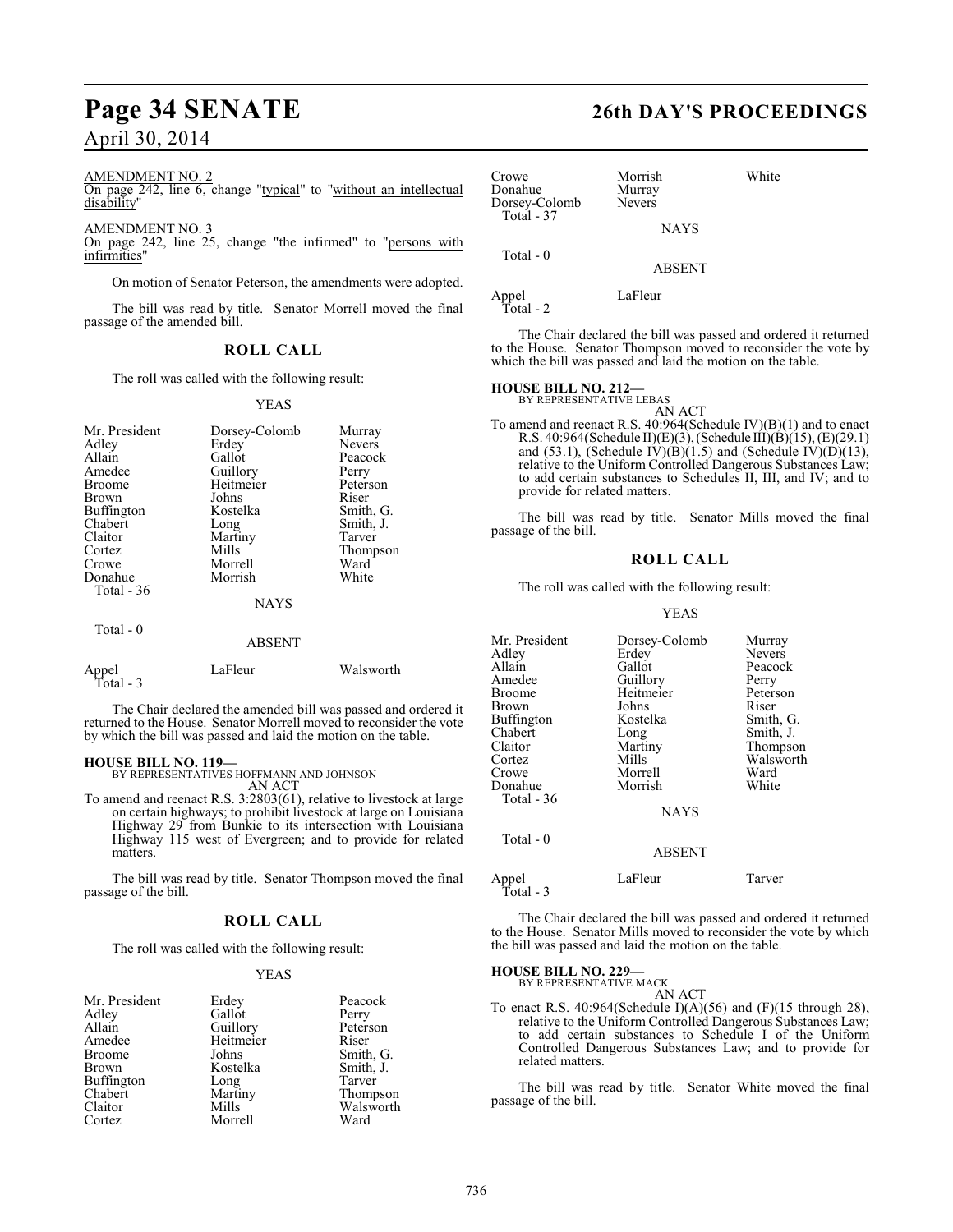## **ROLL CALL**

The roll was called with the following result:

#### YEAS

| Mr. President         | Dorsey-Colomb | Nevers    |
|-----------------------|---------------|-----------|
| Adley                 | Erdey         | Peacock   |
| Allain                | Gallot        | Perry     |
| Amedee                | Heitmeier     | Peterson  |
| <b>Broome</b>         | Johns         | Riser     |
| Brown                 | Kostelka      | Smith, G. |
| Buffington            | Long          | Smith, J. |
| Chabert               | Martiny       | Tarver    |
| Claitor               | Mills         | Thompson  |
| Cortez                | Morrell       | Walsworth |
| Crowe                 | Morrish       | Ward      |
| Donahue<br>Total - 36 | Murray        | White     |
| $Total - 0$           | <b>NAYS</b>   |           |

#### ABSENT

| Appel     | Guillory | LaFleur |
|-----------|----------|---------|
| Total - 3 |          |         |

The Chair declared the bill was passed and ordered it returned to the House. Senator White moved to reconsider the vote by which the bill was passed and laid the motion on the table.

**HOUSE BILL NO. 308—** BY REPRESENTATIVE SEABAUGH

AN ACT To amend and reenact R.S. 14:108.1(E), relative to the crime of flight from an officer; to increase the possible term of imprisonment for the crime of aggravated flight from an officer; to provide for increased penalties when the crime results in serious bodily injury; to provide for a definition of "serious bodily injury"; and to provide for related matters.

The bill was read by title. Senator Kostelka moved the final passage of the bill.

## **ROLL CALL**

The roll was called with the following result:

#### YEAS

| Mr. President     | Erdey         | Nevers    |
|-------------------|---------------|-----------|
|                   |               |           |
| Adley             | Gallot        | Peacock   |
| Allain            | Guillory      | Perry     |
| Amedee            | Heitmeier     | Peterson  |
| Broome            | Johns         | Riser     |
| Brown             | Kostelka      | Smith, G. |
| <b>Buffington</b> | LaFleur       | Smith, J. |
| Chabert           | Long          | Tarver    |
| Claitor           | Martiny       | Thompson  |
| Cortez            | Mills         | Walsworth |
| Crowe             | Morrell       | Ward      |
| Donahue           | Morrish       | White     |
| Dorsey-Colomb     | Murray        |           |
| Total - 38        |               |           |
|                   | <b>NAYS</b>   |           |
| Total - 0         |               |           |
|                   | <b>ABSENT</b> |           |
| Appel             |               |           |
| Total - 1         |               |           |

# **26th DAY'S PROCEEDINGS Page 35 SENATE** April 30, 2014

The Chair declared the bill was passed and ordered it returned to the House. Senator Kostelka moved to reconsider the vote by which the bill was passed and laid the motion on the table.

#### **HOUSE BILL NO. 414—** BY REPRESENTATIVE HAZEL

AN ACT

To amend and reenact Code of Criminal Procedure Article 814(A)(26) and (27), relative to responsive verdicts; to provide changes in responsive verdicts for theft and attempted theft; and to provide for related matters.

The bill was read by title. Senator Perry moved the final passage of the bill.

#### **ROLL CALL**

The roll was called with the following result:

#### YEAS

| Mr. President      | Dorsey-Colomb | Murray        |
|--------------------|---------------|---------------|
| Adlev              | Erdey         | <b>Nevers</b> |
| Allain             | Gallot        | Peacock       |
| Amedee             | Guillory      | Perry         |
| Broome             | Heitmeier     | Riser         |
| Brown              | Johns         | Smith, G.     |
| Buffington         | Kostelka      | Smith, J.     |
| Chabert            | Long          | Tarver        |
| Claitor            | Martiny       | Thompson      |
| Cortez             | Mills         | Walsworth     |
| Crowe              | Morrell       | Ward          |
| Donahue            | Morrish       | White         |
| Total - 36         |               |               |
|                    | <b>NAYS</b>   |               |
| Total $-0$         |               |               |
|                    | <b>ABSENT</b> |               |
| Appel<br>Total - 3 | LaFleur       | Peterson      |

The Chair declared the bill was passed and ordered it returned to the House. Senator Perry moved to reconsider the vote by which the bill was passed and laid the motion on the table.

# **HOUSE BILL NO. 480—** BY REPRESENTATIVE RITCHIE

AN ACT

To enact R.S. 1:58.6, relative to special days; to designate three days in July as the "Louisiana Collector Car Appreciation" weekend; to provide that these dates shall be observed annually by the state; and to provide for related matters.

The bill was read by title. Senator Gary Smith moved the final passage of the bill.

#### **ROLL CALL**

The roll was called with the following result:

#### YEAS

Mr. President Guillory Peacock<br>Adley Heitmeier Perry Adley Heitmeier<br>Allain Johns Allain Johns Peterson<br>Amedee Kostelka Riser Amedee Kostelka<br>Broome Long Long Smith, G.<br>Martiny Smith, J. Buffington Martiny Smith,<br>
Chabert Mills Tarver Chabert Mills<br>Claitor Morrell Thompson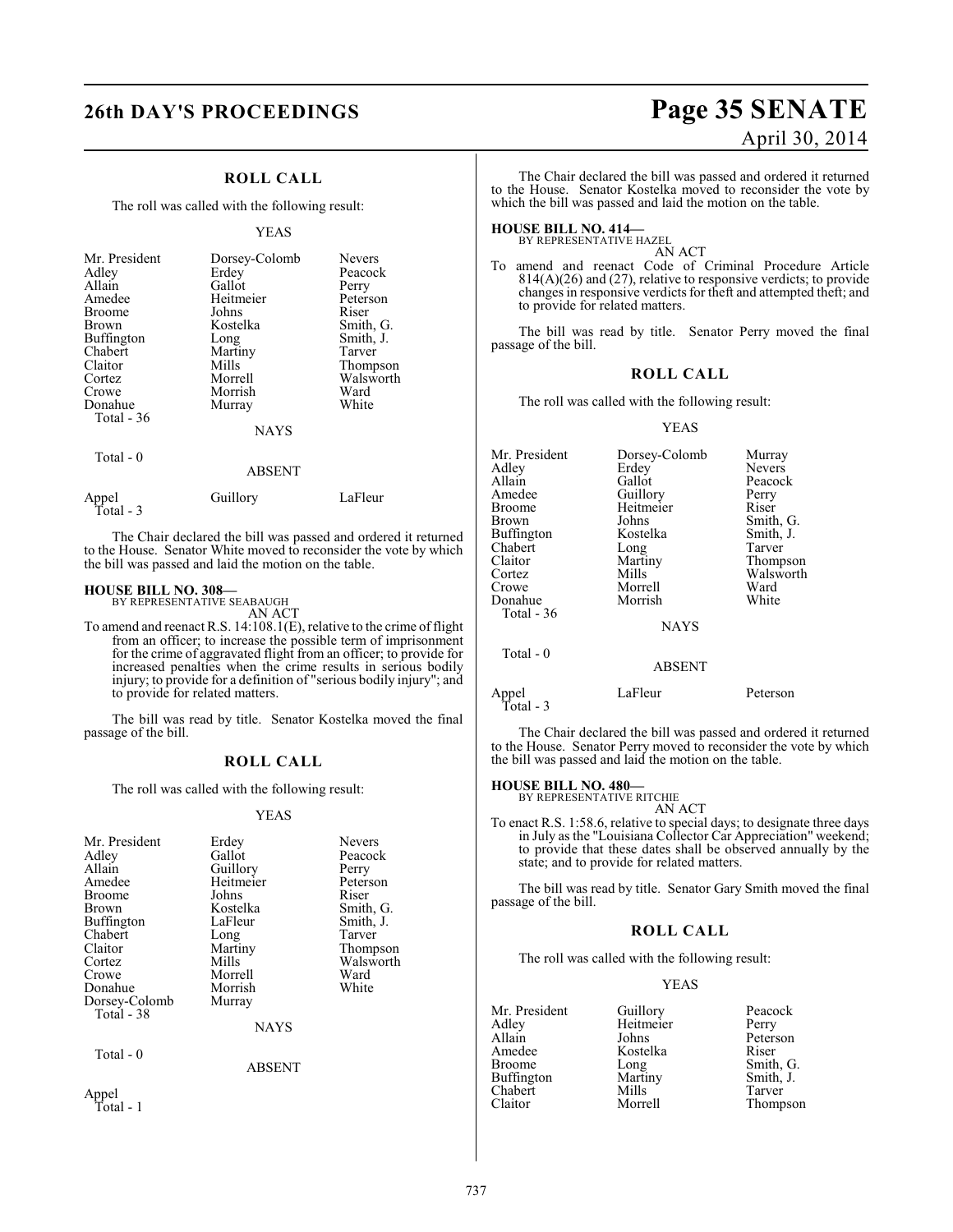| Donahue<br>Erdey<br>Gallot<br>Total - 33 | Morrish<br>Murray<br><b>Nevers</b><br><b>NAYS</b> | Walsworth<br>Ward<br>White |
|------------------------------------------|---------------------------------------------------|----------------------------|
| Total $-0$                               | <b>ABSENT</b>                                     |                            |
| Appel<br><b>Brown</b>                    | Cortez<br>Crowe                                   | Dorsey-Colomb<br>LaFleur   |

Total - 6

The Chair declared the bill was passed and ordered it returned to the House. Senator Gary Smith moved to reconsider the vote by which the bill was passed and laid the motion on the table.

# **HOUSE BILL NO. 513—** BY REPRESENTATIVE HENRY

AN ACT

To enact Part LXXV of Chapter 5 of Title 40 of the Louisiana Revised Statutes of 1950, to be comprised of R.S. 40:1300.381 through 1300.382, relative to chromosome deletion disorders; to provide for definitions; to provide for dissemination of information regarding velocardiofacial syndrome and 22q11.2 deletion syndrome; to provide for rulemaking authority; to authorize the use of available resources for cost containment; and to provide for related matters.

The bill was read by title. Senator Dorsey-Colomb moved the final passage of the bill.

## **ROLL CALL**

The roll was called with the following result:

#### YEAS

| Mr. President | Erdey       | <b>Nevers</b> |
|---------------|-------------|---------------|
| Adley         | Gallot      | Peacock       |
| Allain        | Guillory    | Perry         |
| Amedee        | Heitmeier   | Peterson      |
| Broome        | Johns       | Riser         |
| Buffington    | Kostelka    | Smith, G.     |
| Chabert       | Long        | Tarver        |
| Claitor       | Martiny     | Thompson      |
| Cortez        | Mills       | Walsworth     |
| Crowe         | Morrell     | Ward          |
| Donahue       | Morrish     | White         |
| Dorsey-Colomb | Murray      |               |
| Total - 35    |             |               |
|               | <b>NAYS</b> |               |

Total - 0

ABSENT

| Appel     | LaFleur   |
|-----------|-----------|
| Brown     | Smith, J. |
| Total - 4 |           |

The Chair declared the bill was passed and ordered it returned to the House. Senator Dorsey-Colomb moved to reconsider the vote by which the bill was passed and laid the motion on the table.

# **HOUSE BILL NO. 544—** BY REPRESENTATIVE ADAMS

AN ACT

To amend and reenact R.S. 14:206, relative to the crime of fire prevention interference; to add elements to the crime; and to provide for related matters.

The bill was read by title. Senator Morrell moved the final passage of the bill.

# **Page 36 SENATE 26th DAY'S PROCEEDINGS**

## **ROLL CALL**

The roll was called with the following result:

#### YEAS

| Mr. President     | Erdey           | <b>Nevers</b> |
|-------------------|-----------------|---------------|
| Adley             | Gallot          | Peacock       |
| Allain            | Guillory        | Perry         |
| Amedee            | Heitmeier       | Peterson      |
| <b>Broome</b>     | Johns           | Riser         |
| Brown             | Kostelka        | Smith, G.     |
| <b>Buffington</b> | LaFleur         | Smith, J.     |
| Chabert           | Long            | Tarver        |
| Claitor           | Martiny         | Thompson      |
| Cortez            | Mills           | Walsworth     |
| Crowe             | Morrell         | Ward          |
| Donahue           | Morrish         | White         |
| Dorsey-Colomb     | Murray          |               |
| Total - 38        |                 |               |
|                   | <b>NI A VZC</b> |               |

**NAYS** 

Total - 0

ABSENT

Appel Total - 1

The Chair declared the bill was passed and ordered it returned to the House. Senator Morrell moved to reconsider the vote by which the bill was passed and laid the motion on the table.

#### **HOUSE BILL NO. 736—**

BY REPRESENTATIVE JAMES

AN ACT To amend and reenact R.S.  $40:2018.1(A), (B)$ , and  $(G)$ , relative to the Louisiana Commission on HIV, AIDS, and Hepatitis C; to change the composition and membership of the commission; to provide for an extension of the termination date; and to provide for related matters.

#### **Floor Amendments**

Senator Martiny proposed the following amendments.

#### **SENATE FLOOR AMENDMENTS**

Amendments proposed by Senator Martiny to Reengrossed House Bill No. 736 by Representative James

AMENDMENT NO. 1 On page 2, line 28, after "Louisiana" insert "Interchurch Conference." and delete the remainder of the line and delete line 29

On motion of Senator Martiny, the amendments were adopted.

The bill was read by title. Senator Dorsey-Colomb moved the final passage of the amended bill.

## **ROLL CALL**

The roll was called with the following result:

Morrish

#### YEAS

Mr. President Gallot Perry<br>Adley Guillory Peterson Adley Guillory Peters<br>Allain Heitmeier Riser Allain Heitmeier<br>
Amedee Kostelka Amedee Kostelka Smith, G.<br>Broome Long Smith, J. Buffington Martin<br>Chabert Mills Chabert Mills Thompson Cortez Morrell Walsworth

Long Smith, J.<br>Martiny Tarver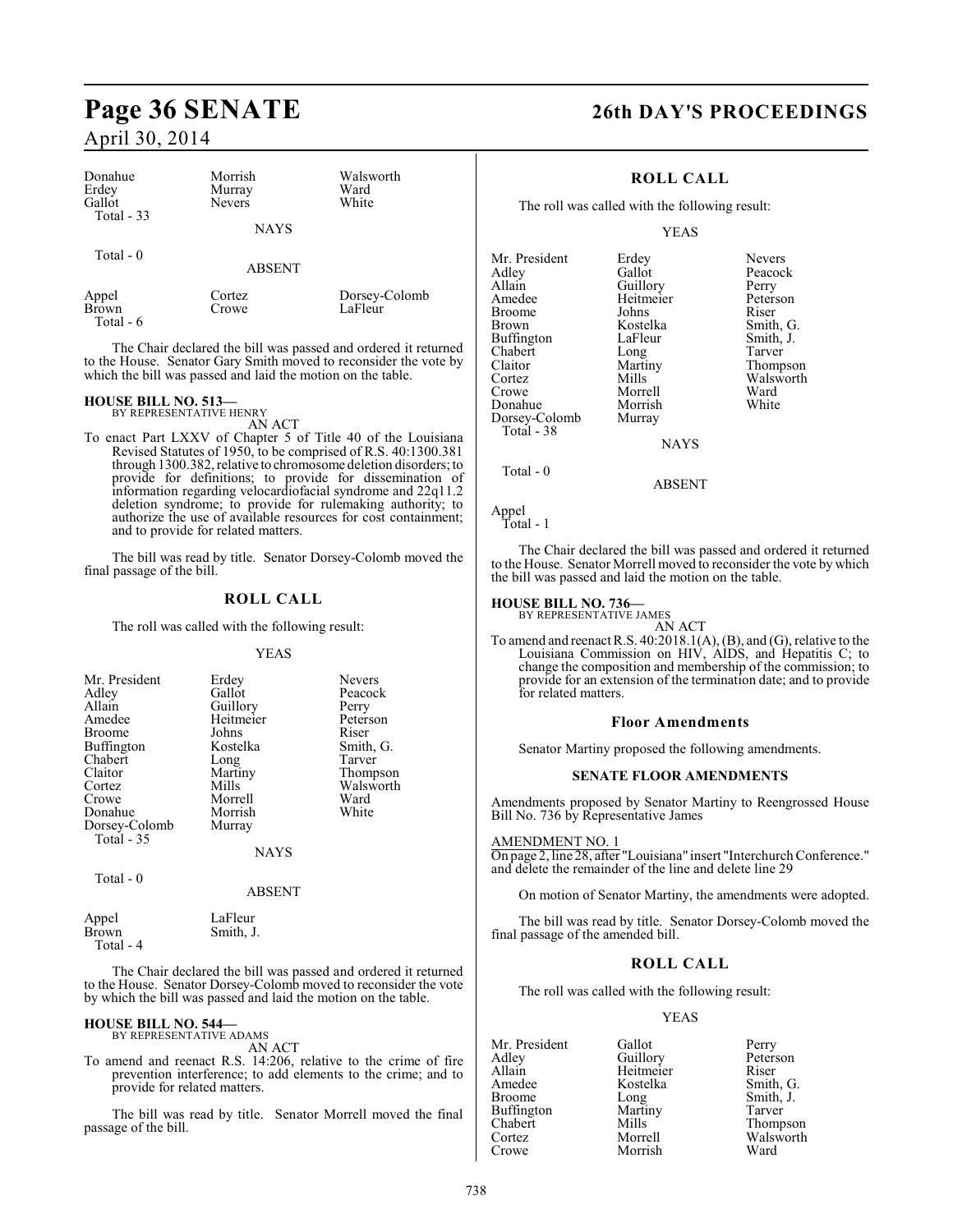| Donahue<br>Dorsey-Colomb<br>Erdey | Murray<br><b>Nevers</b><br>Peacock | White   |
|-----------------------------------|------------------------------------|---------|
| Total - 34                        | NAYS                               |         |
| Total - 0                         | <b>ABSENT</b>                      |         |
| Appel<br>Brown<br>Total - 5       | Claitor<br>Johns                   | LaFleur |

The Chair declared the amended bill was passed and ordered it returned to the House. Senator Dorsey-Colomb moved to reconsider the vote by which the bill was passed and laid the motion on the table.

## **HOUSE BILL NO. 741—**

BY REPRESENTATIVE LOPINTO AN ACT

To amend and reenact Code of Criminal Procedure Article 559(A), relative to the withdrawal of a guilty plea; to require a contradictory hearing on any motion to withdraw a guilty plea; to authorize the state to waive the contradictory hearing; and to provide for related matters.

The bill was read by title. Senator Kostelka moved the final passage of the bill.

## **ROLL CALL**

The roll was called with the following result:

#### YEAS

| Mr. President                              | Gallot      | Peacock   |
|--------------------------------------------|-------------|-----------|
| Adley                                      | Guillory    | Perry     |
| Allain                                     | Heitmeier   | Peterson  |
| Amedee                                     | Johns       | Riser     |
| <b>Broome</b>                              | Kostelka    | Smith, G. |
| <b>Brown</b>                               | LaFleur     | Smith, J. |
| <b>Buffington</b>                          | Long        | Tarver    |
| Chabert                                    | Martiny     | Thompson  |
| Cortez                                     | Mills       | Walsworth |
| Crowe                                      | Morrell     | Ward      |
| Donahue                                    | Morrish     | White     |
| Dorsey-Colomb                              | Murray      |           |
| Erdey                                      | Nevers      |           |
| Total - 37                                 |             |           |
|                                            | <b>NAYS</b> |           |
| $T_{\alpha \uparrow \alpha}1 \quad \Omega$ |             |           |

Total - 0

Appel Claitor

Total - 2

The Chair declared the bill was passed and ordered it returned to the House. Senator Kostelka moved to reconsider the vote by which the bill was passed and laid the motion on the table.

ABSENT

#### **HOUSE BILL NO. 746—**

BY REPRESENTATIVE MORENO AN ACT

To amend and reenact R.S. 40:2707 and 2714(E) and (I), relative to tanning facilities; to prohibit the use of tanning equipment by persons under eighteen years of age; to provide for notice requirements; to make technical changes; and to provide for related matters.

The bill was read by title. Senator Morrell moved the final passage of the bill.

# **26th DAY'S PROCEEDINGS Page 37 SENATE** April 30, 2014

## **ROLL CALL**

The roll was called with the following result:

#### YEAS

Mr. President Erdey Nevers<br>Adley Gallot Peacock Adley Gallot Peacock Allain Guillory Perry<br>Amedee Heitmeier Peterson Broome Johns<br>Brown Kostelka Buffington LaFleur Smith,<br>
Chabert Long Tarver Chabert Long<br>Claitor Martiny Claitor Martiny Thompson Cortez Mills Walsworth<br>Crowe Morrell Ward Donahue Morrish<br>Dorsey-Colomb Murray Dorsey-Colomb Total - 38

Heitmeier Peters<br>Johns Riser Kostelka Smith, G.<br>LaFleur Smith, J. Morrell Ward<br>
Morrish White

NAYS

Total - 0

ABSENT

Appel Total - 1

The Chair declared the bill was passed and ordered it returned to the House. Senator Morrell moved to reconsider the vote by which the bill was passed and laid the motion on the table.

**HOUSE BILL NO. 833—**<br>BY REPRESENTATIVES FOIL, ANDERS, BARROW, BERTHELOT,<br>STUART BISHOP, BROADWATER, BURFORD, HENRY BURNS,<br>BURRELL, CARMODY, CARTER, CHAMPAGNE, COX, CROMER,<br>GUINN, HARRIS, HARRISON, HAVARD, HAZEL, HENSGENS,

#### AN ACT

To enact R.S. 36:259(Y) and 802.24 and Chapter 19 of Title 46 of the Louisiana Revised Statutes of 1950, to be comprised of R.S. 46:1721 through 1740, relative to a savings program for persons with disabilities; to provide for definitions, findings, and purposes; to create the ABLE Account Program and the ABLE Account Authority to administer such program; to provide for composition, powers, and duties of the ABLE Account Authority; to provide for equivalency of certain aspects of the ABLE Account Program to aspects of the Louisiana Student Tuition Assistance and Revenue Trust Program; to establish program rules; to provide for qualified expenses; to provide for transfer of entitiesto the Department of Health and Hospitals for the purpose of conferring rulemaking authority; to provide for promulgation of rules; to provide for effectiveness contingent upon certain actions by congress; and to provide for related matters.

The bill was read by title. Senator Claitor moved the final passage of the bill.

#### **ROLL CALL**

The roll was called with the following result:

#### YEAS

Mr. President Erdey Murray<br>Adley Gallot Nevers Adley Gallot Nevers Guillory Amedee Heitmeier Perry<br>Broome Johns Peters Johns Peterson<br>Kostelka Riser Buffington Kostelka<br>Chabert LaFleur Chabert LaFleur Smith, G.

Smith, J.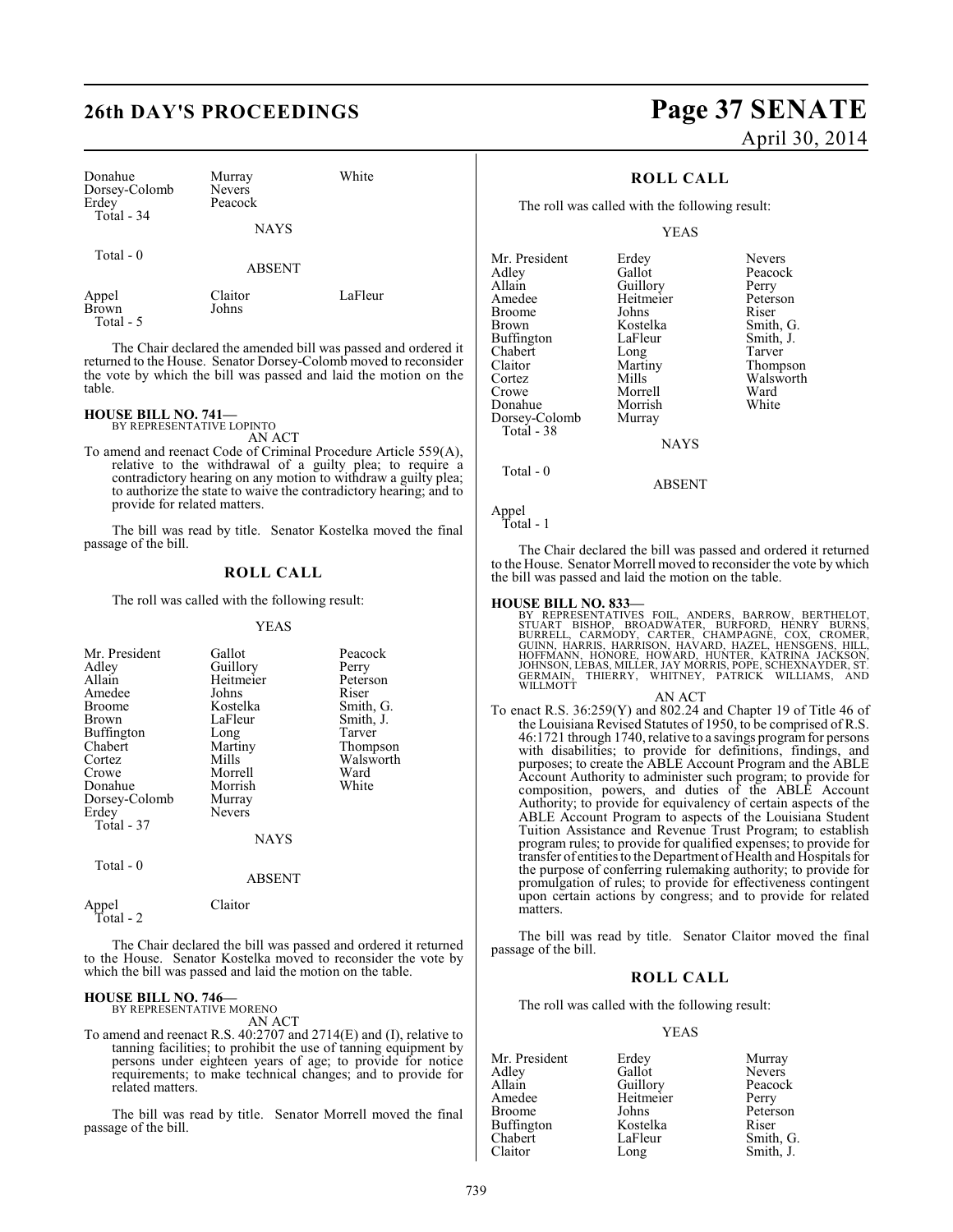| Cortez<br>Crowe<br>Donahue<br>Dorsey-Colomb | Martiny<br>Mills<br>Morrell<br>Morrish | Thompson<br>Walsworth<br>Ward<br>White |
|---------------------------------------------|----------------------------------------|----------------------------------------|
| Total - 36                                  | NAYS                                   |                                        |
| Total - 0                                   | <b>ABSENT</b>                          |                                        |
| Appel<br>Total - 3                          | Brown                                  | Tarver                                 |

The Chair declared the bill was passed and ordered it returned to the House. Senator Claitor moved to reconsider the vote by which the bill was passed and laid the motion on the table.

#### **HOUSE BILL NO. 891—**

BY REPRESENTATIVES STOKES AND SIMON AN ACT

To enact Part LXXV of Chapter 5 of Title 40 of the Louisiana Revised Statutes of 1950, to be comprised of R.S. 40:1300.381 through 1300.385, relative to access to treatment for terminally ill patients; to provide for findings, definitions, intent, and construction; to authorize provision of certain pharmaceutical and therapeutic products by manufacturers; to specify that gratuitous provision and insurance coverage of certain treatments are not required; to provide for limitation of liability; to prohibit actions against licenses of physicians in specific instances; and to provide for related matters.

#### **Floor Amendments**

Senator Buffington proposed the following amendments.

#### **SENATE FLOOR AMENDMENTS**

Amendments proposed by Senator Buffington to Reengrossed House Bill No. 891 by Representative Stokes

#### AMENDMENT NO. 1

On page 1, line 3, delete "1300.385," and insert in lieu thereof "1300.386,"

#### AMENDMENT NO. 2

On page 1, line 8, after "instances;" and before "and to" insert "to prohibit actions against licenses of physicians in specific instances;"

#### AMENDMENT NO. 3

On page 1, line 12, delete "1300.385," and insert in lieu thereof "1300.386"

#### AMENDMENT NO. 4

On page 4, between lines 10 and 11 insert the following:

"§1300.386. Action against physician license prohibited

Notwithstanding any provision of law to the contrary, the Louisiana State Board of Medical Examiners shall not revoke, fail to renew, or take any other action against the license of a physician issued pursuant to the provisions of R.S. 37:1261, et seq. based solely upon the recommendation of the physician to an eligible patient regarding, or prescription for, or treatment with, an investigational drug, biological product, or device when such recommendation, prescription, or treatment is undertaken in strict conformance with the provisions of the Part."

On motion of Senator Buffington, the amendments were adopted.

The bill was read by title. Senator Buffington moved the final passage of the amended bill.

# **Page 38 SENATE 26th DAY'S PROCEEDINGS**

### **ROLL CALL**

The roll was called with the following result:

#### YEAS

| Mr. President | Erdey         | Peacock   |
|---------------|---------------|-----------|
| Adley         | Gallot        | Perry     |
| Allain        | Guillory      | Peterson  |
| Amedee        | Heitmeier     | Riser     |
| <b>Broome</b> | Johns         | Smith, G. |
| Brown         | LaFleur       | Smith, J. |
| Buffington    | Long          | Tarver    |
| Chabert       | Martiny       | Thompson  |
| Claitor       | Mills         | Walswort  |
| Cortez        | Morrell       | Ward      |
| Crowe         | Morrish       | White     |
| Donahue       | Murray        |           |
| Dorsey-Colomb | <b>Nevers</b> |           |
| Total - 37    |               |           |
|               | <b>BTATTO</b> |           |

Thompson Walsworth<br>Ward

NAYS

ABSENT

Total - 0

Appel Kostelka

Total - 2

The Chair declared the amended bill was passed and ordered it

returned to the House. Senator Buffington moved to reconsider the vote by which the bill was passed and laid the motion on the table.

# **HOUSE BILL NO. 1075— (Substitute for House Bill No. 910**

**by Representative Connick)**<br>BY REPRESENTATIVES CONNICK, BILLIOT, STUART BISHOP,<br>GAROFALO, GISCLAIR, LAMBERT, LEOPOLD, MONTOUCET, AND SCHEXNAYDER

AN ACT To amend and reenact R.S. 30:2522(4) and to enact R.S. 30:2531(A)(3), relative to litter; to provide for the definition of litter; to provide for penalties for cigarettes and cigarette butts

#### **Floor Amendments**

littering; and to provide for related matters.

Senator Heitmeier proposed the following amendments.

#### **SENATE FLOOR AMENDMENTS**

Amendments proposed by Senator Heitmeier to Engrossed House Bill No. 1075 by Representative Connick

#### AMENDMENT NO. 1

On page 1, line 3 and 4, delete "and cigarette butts" and insert ", cigarette butts, cigars, cigarillos, and cigar or cigarillo tips"

#### AMENDMENT NO. 2

On page 1, line 14, after "butts," insert "cigars, cigarillos, cigar or cigarillo tips,

#### AMENDMENT NO. 3

On page 2, line 16, delete "or cigarette butts" and insert ", cigarette butts, cigars, cigarillos, or cigar or cigarillo tips"

On motion of Senator Heitmeier, the amendments were adopted.

The bill was read by title. Senator Heitmeier moved the final passage of the amended bill.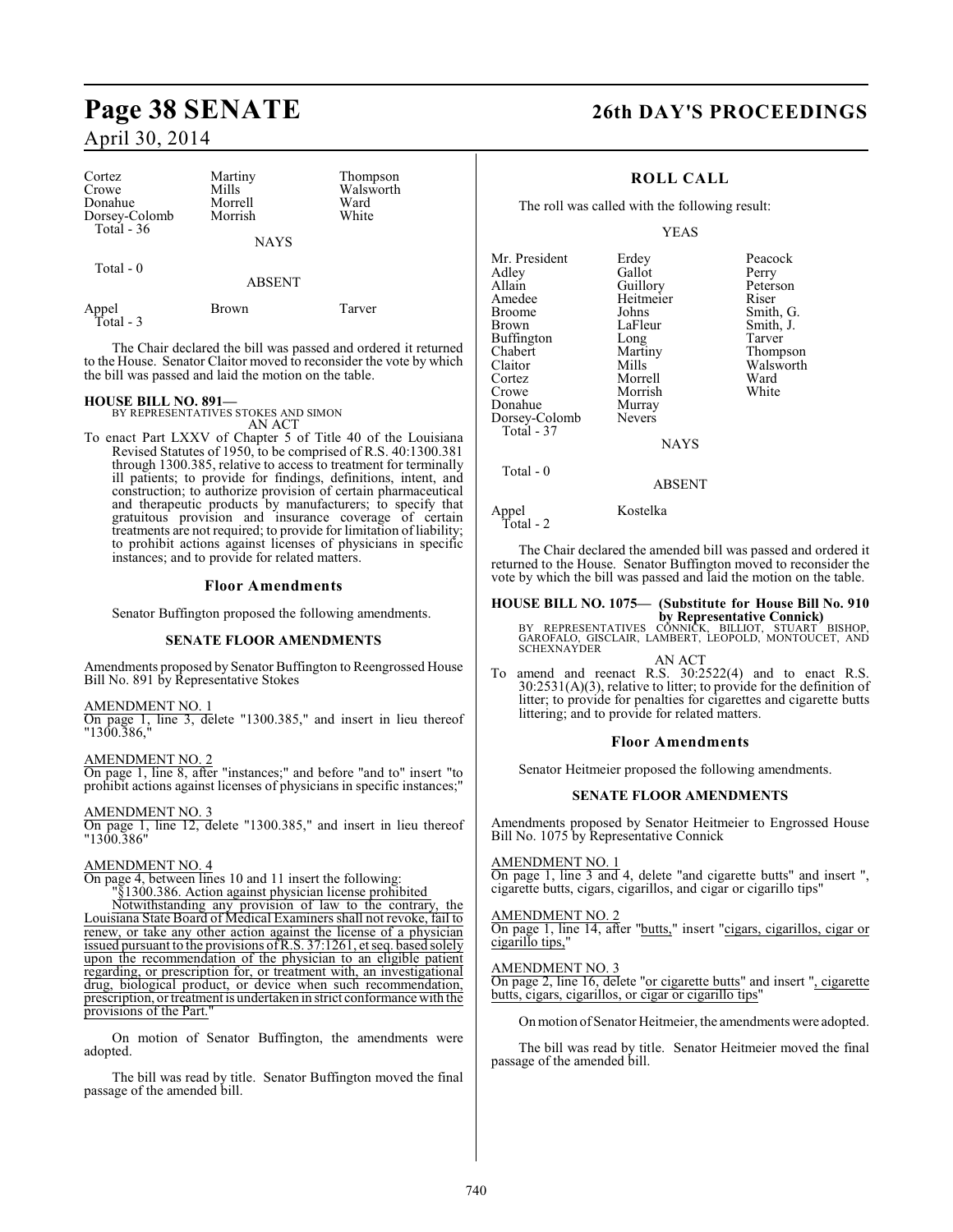## **ROLL CALL**

The roll was called with the following result:

#### YEAS

| Mr. President<br>Adley<br>Allain<br>Amedee<br><b>Broome</b><br>Brown<br><b>Buffington</b><br>Cortez<br>Donahue<br>Dorsey-Colomb<br>Erdey<br>Gallot<br>Total - 35 | Guillory<br>Heitmeier<br>Johns<br>Kostelka<br>LaFleur<br>Long<br>Martiny<br>Mills<br>Morrell<br>Morrish<br>Murray<br><b>Nevers</b><br><b>NAYS</b> | Peacock<br>Perry<br>Peterson<br>Riser<br>Smith, G.<br>Smith, J.<br>Tarver<br>Thompson<br>Walsworth<br>Ward<br>White |
|------------------------------------------------------------------------------------------------------------------------------------------------------------------|---------------------------------------------------------------------------------------------------------------------------------------------------|---------------------------------------------------------------------------------------------------------------------|
| Chabert                                                                                                                                                          | laitor                                                                                                                                            |                                                                                                                     |

#### ABSENT

The Chair declared the amended bill was passed and ordered it returned to the House. Senator Heitmeier moved to reconsider the vote by which the bill was passed and laid the motion on the table.

#### **HOUSE BILL NO. 97—** BY REPRESENTATIVE SHADOIN

Appel Crowe

Total - 2

Total - 2

AN ACT

To amend and reenact R.S. 47:338.196(A), relative to the Union Parish School Board; to provide with respect to the authority to levy an additional sales and use tax; and to provide for related matters.

The bill was read by title. Senator Walsworth moved the final passage of the bill.

#### **ROLL CALL**

The roll was called with the following result:

#### YEAS

| Mr. President<br>Adley<br>Allain<br>Amedee<br>Brown<br>Buffington<br>Chabert<br>Cortez<br>Donahue<br>Dorsey-Colomb<br>Erdey<br>Total $-33$ | Gallot<br>Guillory<br>Heitmeier<br>Johns<br>Kostelka<br>LaFleur<br>Long<br>Martiny<br>Mills<br>Morrell<br>Morrish<br><b>NAYS</b> | Murray<br>Nevers<br>Peterson<br>Riser<br>Smith, G.<br>Smith, J.<br>Tarver<br>Thompson<br>Walsworth<br>Ward<br>White |
|--------------------------------------------------------------------------------------------------------------------------------------------|----------------------------------------------------------------------------------------------------------------------------------|---------------------------------------------------------------------------------------------------------------------|
| Peacock<br>Total - 2                                                                                                                       | Perry<br><b>ABSENT</b>                                                                                                           |                                                                                                                     |
| Appel<br>Broome<br>Total - 4                                                                                                               | Claitor<br>Crowe                                                                                                                 |                                                                                                                     |

The Chair declared the bill was passed and ordered it returned to the House. Senator Walsworth moved to reconsider the vote by which the bill was passed and laid the motion on the table.

# **26th DAY'S PROCEEDINGS Page 39 SENATE** April 30, 2014

#### **HOUSE BILL NO. 173—**

BY REPRESENTATIVE JAMES

AN ACT To amend and reenact R.S. 33:9097.19(F)(introductory paragraph), (2)(a), and (5), relative to East Baton Rouge Parish; to provide relative to the Sherwood Forest Crime Prevention and Neighborhood Improvement District; to provide relative to the parcel fee imposed and collected within the district; to provide relative to the collection fee; and to provide for related matters.

The bill was read by title. Senator Dorsey-Colomb moved the final passage of the bill.

#### **ROLL CALL**

The roll was called with the following result:

#### YEAS

| Erdey         | Peacock   |
|---------------|-----------|
| Gallot        | Perry     |
|               | Peterson  |
| Heitmeier     | Riser     |
| Johns         | Smith, G. |
| Kostelka      | Smith, J. |
| Long          | Tarver    |
| Martiny       | Thompson  |
| Mills         | Walsworth |
| Morrell       | Ward      |
| Morrish       | White     |
| Murray        |           |
| <b>Nevers</b> |           |
|               |           |
| <b>NAYS</b>   |           |
|               |           |
| <b>ABSENT</b> |           |
|               | Guillory  |

Appel LaFleur Total - 2

The Chair declared the bill was passed and ordered it returned to the House. Senator Dorsey-Colomb moved to reconsider the vote by which the bill was passed and laid the motion on the table.

#### **HOUSE BILL NO. 201—**

BY REPRESENTATIVE BERTHELOT AN ACT

To amend and reenact R.S. 33:405(A)(4) and to enact R.S.  $33:405(A)(5)$  and  $(6)$ , relative to the Lawrason Act; to provide relative to the mayor pro tempore of a Lawrason Act municipality; to provide relative to the powers and duties of the mayor pro tempore; to authorize the mayor pro tempore to perform the duties of the mayor in the case of a vacancy; and to provide for related matters.

The bill was read by title. Senator Brown moved the final passage of the bill.

#### **ROLL CALL**

The roll was called with the following result:

| Mr. President     | Dorsey-Colomb | Murray    |
|-------------------|---------------|-----------|
| Adley             | Erdey         | Peacock   |
| Allain            | Gallot        | Perry     |
| Amedee            | Guillory      | Peterson  |
| <b>Broome</b>     | Heitmeier     | Riser     |
| Brown             | Kostelka      | Smith, G. |
| <b>Buffington</b> | LaFleur       | Smith, J. |
| Chabert           | Long          | Tarver    |
| Claitor           | Martiny       | Thompson  |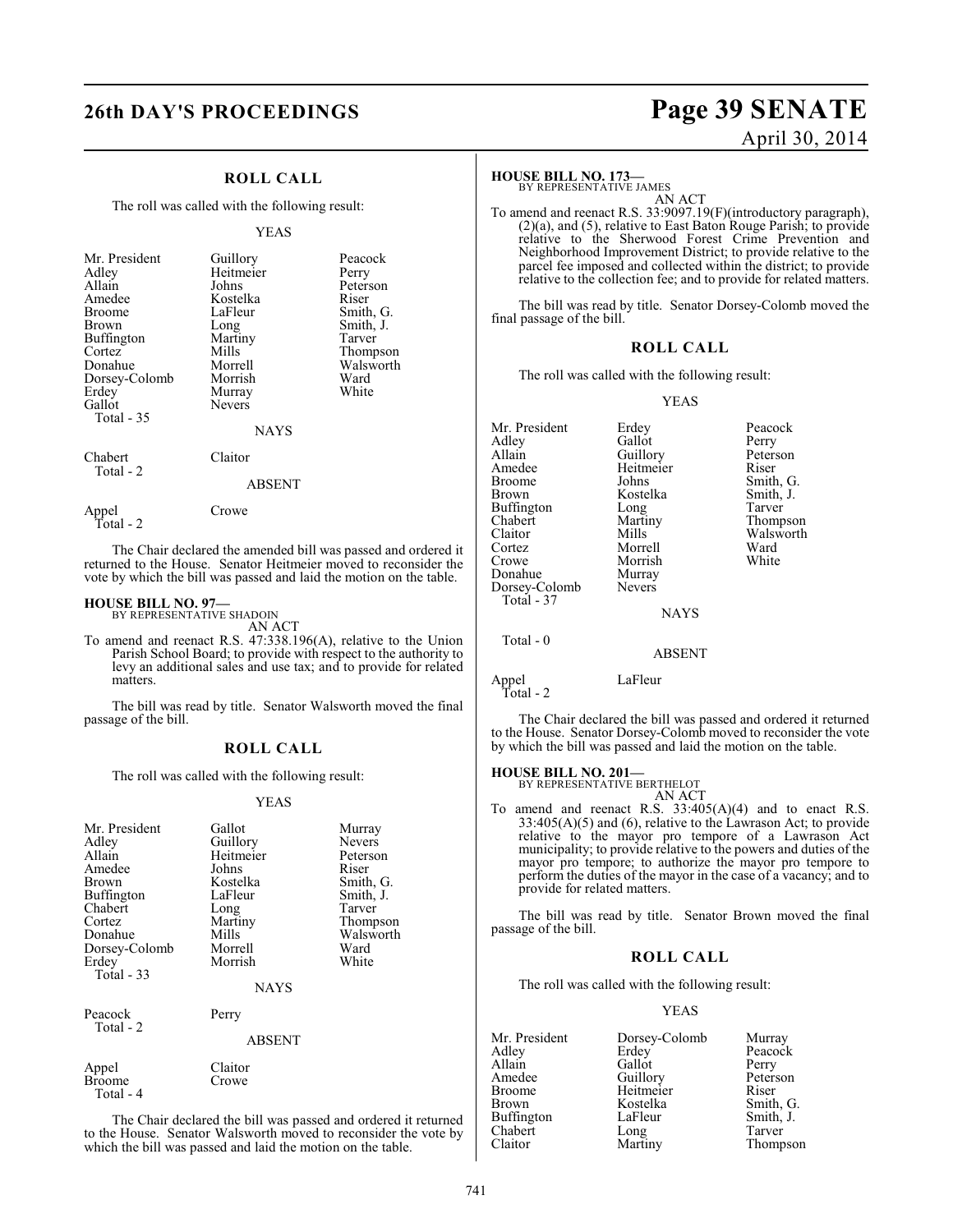| Cortez<br>Crowe<br>Donahue<br>Total $-36$ | Mills<br>Morrell<br>Morrish | Walsworth<br>Ward<br>White |
|-------------------------------------------|-----------------------------|----------------------------|
|                                           | <b>NAYS</b>                 |                            |
| Total $-0$                                | <b>ABSENT</b>               |                            |
| Appel<br>Total - 3                        | Johns                       | <b>Nevers</b>              |

The Chair declared the bill was passed and ordered it returned to the House. Senator Brown moved to reconsider the vote by which the bill was passed and laid the motion on the table.

#### **HOUSE BILL NO. 253—**

- BY REPRESENTATIVES TIM BURNS, HOLLIS, PEARSON, RITCHIE, AND SIMON AND SENATORS DONAHUE AND NEVERS AN ACT
- To enact Subpart B-42 of Part IV of Chapter 1 of Title 33 of the Louisiana Revised Statutes of 1950, to be comprised of R.S. 33:130.791 through 130.795, relative to St. Tammany Parish; to authorize the governing authority of the parish to create a geographic information system district; to provide relative to the governing board of the district; provide for the powers, duties, and functions of the district; and to provide for related matters.

#### **Floor Amendments**

Senator Donahue proposed the following amendments.

#### **SENATE FLOOR AMENDMENTS**

Amendments proposed by Senator Donahue to Engrossed House Bill No. 253 by Representative Tim Burns

AMENDMENT NO. 1

On page 5, between lines 12 and 13, insert the following:

"(11) The provisions of this Section shall not be construed to authorize or grant the power of expropriation to the St. Tammany Parish Geographic Information System District."

On motion of Senator Donahue, the amendments were adopted.

The bill was read by title. Senator Donahue moved the final passage of the amended bill.

#### **ROLL CALL**

The roll was called with the following result:

#### YEAS

| Mr. President     | Erdey         | Peacock   |
|-------------------|---------------|-----------|
| Adley             | Gallot        | Perry     |
| Allain            | Guillory      | Peterson  |
| Amedee            | Heitmeier     | Riser     |
| Broome            | Johns         | Smith, G. |
| Brown             | Long          | Smith, J. |
| Buffington        | Martiny       | Tarver    |
| Chabert           | Mills         | Thompson  |
| Cortez            | Morrell       | Walsworth |
| Crowe             | Morrish       | Ward      |
| Donahue           | Murray        | White     |
| Dorsey-Colomb     | <b>Nevers</b> |           |
| <b>Total - 35</b> |               |           |

NAYS

Total - 0

# **Page 40 SENATE 26th DAY'S PROCEEDINGS**

#### ABSENT

LaFleur

Appel Kostelka<br>Claitor LaFleur Total - 4

The Chair declared the amended bill was passed and ordered it returned to the House. Senator Donahue moved to reconsider the vote by which the bill was passed and laid the motion on the table.

#### **HOUSE BILL NO. 254—**

BY REPRESENTATIVE LORUSSO AN ACT

To enact R.S. 41:1224.1, relative to leases of certain marina property operated by Jefferson Parish; to exempt such leases from general requirements for advertising and bidding; and to provide for related matters.

The bill was read by title. Senator Martiny moved the final passage of the bill.

### **ROLL CALL**

The roll was called with the following result:

#### YEAS

| Mr. President | Erdey       | Peacock   |
|---------------|-------------|-----------|
| Adley         | Gallot      | Perry     |
| Allain        | Guillory    | Peterson  |
| Amedee        | Heitmeier   | Riser     |
| <b>Broome</b> | Johns       | Smith, G. |
| <b>Brown</b>  | Kostelka    | Smith, J. |
| Buffington    | LaFleur     | Tarver    |
| Chabert       | Long        | Thompson  |
| Claitor       | Martiny     | Walsworth |
| Cortez        | Mills       | Ward      |
| Crowe         | Morrell     | White     |
| Donahue       | Morrish     |           |
| Dorsey-Colomb | Murray      |           |
| Total - 37    |             |           |
|               | <b>NAYS</b> |           |

ABSENT

Appel Nevers Total - 2

Total - 0

The Chair declared the bill was passed and ordered it returned to the House. Senator Martiny moved to reconsider the vote by which the bill was passed and laid the motion on the table.

#### **HOUSE BILL NO. 316—**

BY REPRESENTATIVES BURFORD, BROWN, COX, GUINN, HILL, HONORE, HOWARD, AND PYLANT AN ACT

To amend and reenact R.S. 32:1311(B), (C), and (D) and to enact R.S. 32:1311(E), relative to motor vehicle inspection requirements; to remove the requirement that single axle twowheel trailers bear a valid safety inspection certificate; and to provide for related matters.

The bill was read by title. Senator Adley moved the final passage of the bill.

#### **ROLL CALL**

The roll was called with the following result:

| Mr. President | Erdey    | Peacock  |
|---------------|----------|----------|
| Adley         | Gallot   | Perry    |
| Allain        | Guillory | Peterson |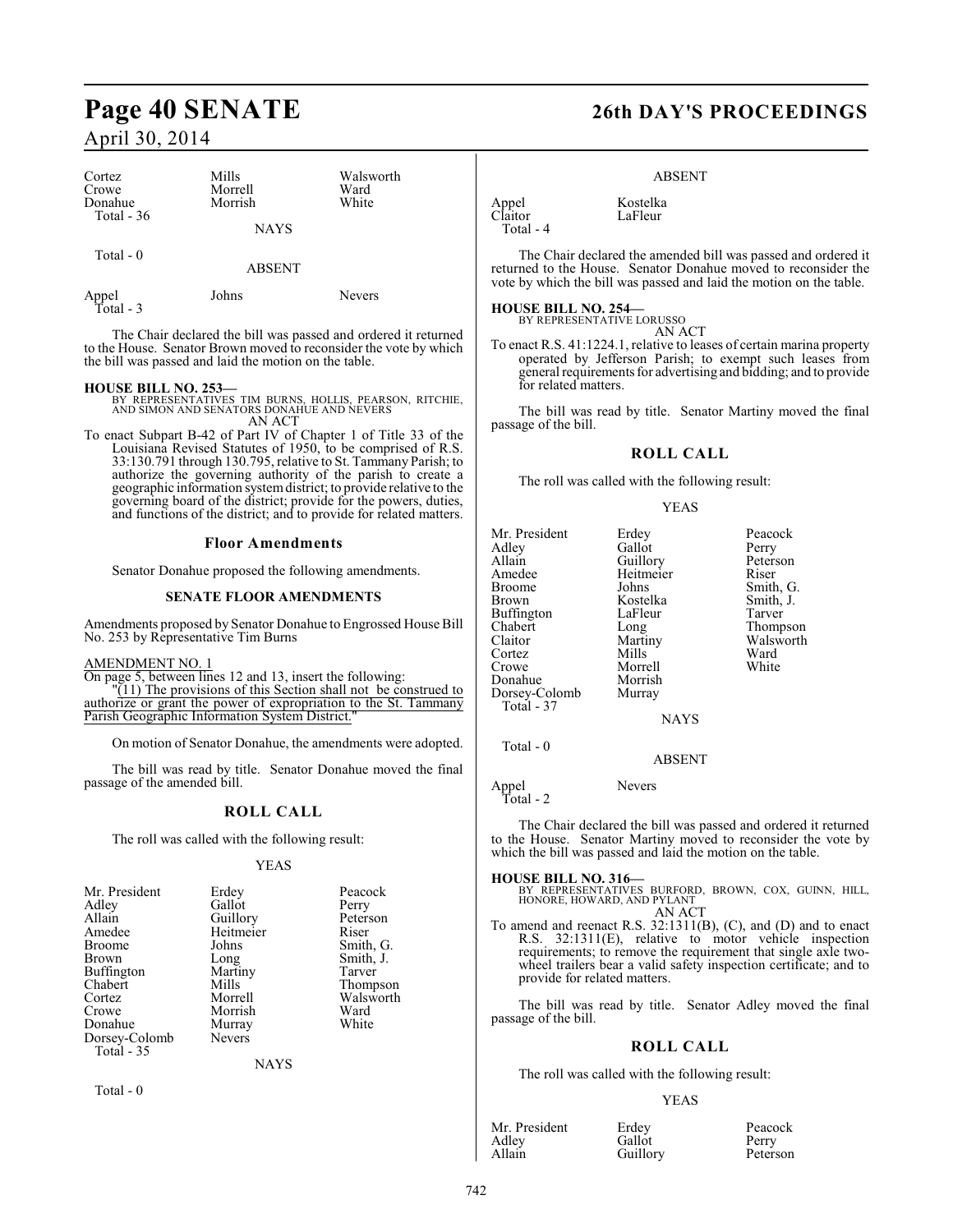| Amedee<br><b>Broome</b><br><b>Brown</b><br>Buffington<br>Chabert<br>Claitor<br>Cortez<br>Crowe<br>Donahue<br>Dorsey-Colomb<br>Total - 37 | Heitmeier<br>Johns<br>Kostelka<br>LaFleur<br>Long<br>Martiny<br>Mills<br>Morrish<br>Murray<br><b>Nevers</b><br><b>NAYS</b> | Riser<br>Smith, G.<br>Smith, J.<br>Tarver<br>Thompson<br>Walsworth<br>Ward<br>White |
|------------------------------------------------------------------------------------------------------------------------------------------|----------------------------------------------------------------------------------------------------------------------------|-------------------------------------------------------------------------------------|
| Total - 0                                                                                                                                | <b>ABSENT</b>                                                                                                              |                                                                                     |

Appel Morrell

Total - 2

The Chair declared the bill was passed and ordered it returned to the House. Senator Adley moved to reconsider the vote by which the bill was passed and laid the motion on the table.

#### **HOUSE BILL NO. 364—** BY REPRESENTATIVE MACK

AN ACT

To amend and reenact R.S. 32:414(B)(2)(a) and 667(B)(2)(c)(i) and  $(ii)$  and  $(I)(1)(b)$ , relative to suspension and seizure of driver's licenses; to extend the time period that certain convictions or the refusal to submit to certain chemical tests can be considered for purposes of suspension of driving privileges; and to provide for related matters.

The bill was read by title. Senator Erdey moved the final passage of the bill.

#### **ROLL CALL**

The roll was called with the following result:

#### YEAS

| Mr. President<br>Adley | Dorsey-Colomb<br>Erdey | Murray<br><b>Nevers</b> |
|------------------------|------------------------|-------------------------|
| Allain                 | Gallot                 | Peacock                 |
| Amedee                 | Guillory               | Perry                   |
| <b>Broome</b>          | Heitmeier              | Peterson                |
| <b>Brown</b>           | Johns                  | Riser                   |
| Buffington             | Kostelka               | Smith, G.               |
| Chabert                | LaFleur                | Smith, J.               |
| Claitor                | Long                   | Thompson                |
| Cortez                 | Martiny                | Walsworth               |
| Crowe                  | Mills                  | Ward                    |
| Donahue<br>Total $-36$ | Morrish                | White                   |
|                        | <b>NAYS</b>            |                         |
| Total - 0              | 1.72.0222.772          |                         |

## ABSENT

Appel Morrell Tarver Total - 3

The Chair declared the bill was passed and ordered it returned to the House. Senator Erdey moved to reconsider the vote by which the bill was passed and laid the motion on the table.

#### **HOUSE BILL NO. 419—**

BY REPRESENTATIVE MONTOUCET AN ACT

To enact R.S. 38:215.1, relative to maintenance of public drainage; to prohibit refusal of access to public drainage for maintenance purposes; to provide relative to a determination of the right of access by a court of competent jurisdiction; to provide for an

# **26th DAY'S PROCEEDINGS Page 41 SENATE** April 30, 2014

award of court costs and attorney fees; to provide for definitions; and to provide for related matters.

On motion of Senator Morrish, the bill was read by title and returned to the Calendar, subject to call.

**HOUSE BILL NO. 456—** BY REPRESENTATIVE SCHRODER

AN ACT

To enact R.S. 33:2541.3, relative to the municipal fire and police civil service; to provide relative to the position of police chief for the city of Covington; to provide that such position is in the unclassified service; to provide relative to the appointment, supervision, and discharge of any person in any such position; to provide relative to qualifications; to provide relative to resignation from the position and return to the classified service; and to provide for related matters.

The bill was read by title. Senator Donahue moved the final passage of the bill.

### **ROLL CALL**

The roll was called with the following result:

#### YEAS

| Mr. President | Erdey       | <b>Nevers</b> |
|---------------|-------------|---------------|
| Adlev         | Gallot      | Peacock       |
| Allain        | Guillory    | Perry         |
| Amedee        | Heitmeier   | Peterson      |
| Broome        | Johns       | Riser         |
| Brown         | Kostelka    | Smith, G.     |
| Buffington    | LaFleur     | Smith, J.     |
| Chabert       | Long        | Thompson      |
| Claitor       | Martiny     | Walsworth     |
| Cortez        | Mills       | Ward          |
| Crowe         | Morrell     | White         |
| Donahue       | Morrish     |               |
| Dorsey-Colomb | Murray      |               |
| Total - 37    |             |               |
|               | <b>NAYS</b> |               |
| Total - 0     |             |               |
|               | ABSENT      |               |

Appel Tarver Total - 2

The Chair declared the bill was passed and ordered it returned to the House. Senator Donahue moved to reconsider the vote by which the bill was passed and laid the motion on the table.

**HOUSE BILL NO. 576—** BY REPRESENTATIVE TIM BURNS

## AN ACT

To amend and reenact R.S. 33:2211(A), relative to the city of Mandeville; to provide that laws governing employment of municipal police, includingmatters of compensation, leave, and hours, do not apply to Mandeville; to provide relative to effectiveness; and to provide for related matters.

The bill was read by title. Senator Donahue moved the final passage of the bill.

## **ROLL CALL**

The roll was called with the following result:

| Mr. President | Dorsey-Colomb | <b>Nevers</b> |
|---------------|---------------|---------------|
| Adley         | Erdey         | Peacock       |
| Allain        | Gallot        | Perry         |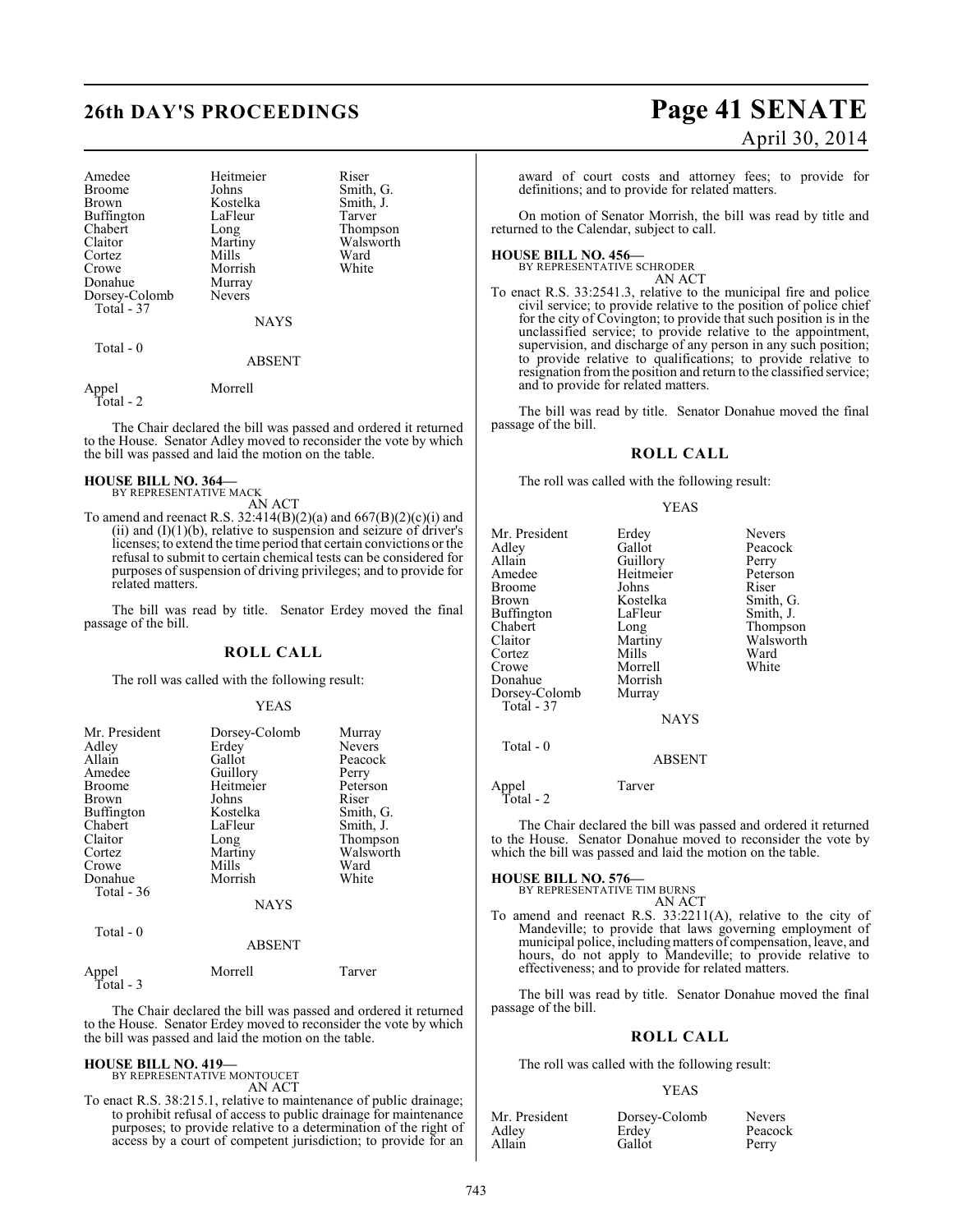| Amedee            | Guillory      | Peterson  |
|-------------------|---------------|-----------|
| <b>Broome</b>     | Heitmeier     | Riser     |
| Brown             | Kostelka      | Smith, G. |
| <b>Buffington</b> | Long          | Smith, J. |
| Chabert           | Martiny       | Thompson  |
| Claitor           | Mills         | Walsworth |
| Cortez            | Morrell       | Ward      |
| Crowe             | Morrish       | White     |
| Donahue           | Murray        |           |
| <b>Total - 35</b> |               |           |
|                   | <b>NAYS</b>   |           |
| Total - 0         |               |           |
|                   | <b>ABSENT</b> |           |
| Appel             | LaFleur       |           |
| Johns             | Tarver        |           |

Total - 4

The Chair declared the bill was passed and ordered it returned to the House. Senator Donahue moved to reconsider the vote by which the bill was passed and laid the motion on the table.

#### **HOUSE BILL NO. 579—** BY REPRESENTATIVE DANAHAY

AN ACT

To enact R.S. 33:4727.2, relative to the city of Sulphur; to provide relative to planning and zoning within the city; to provide relative to the powers and duties of the city's governing authority and zoning commission; to grant the governing authority of the city the power to grant certain powers and duties to the city's zoning commission; and to provide for related matters.

The bill was read by title. Senator Johns moved the final passage of the bill.

#### **ROLL CALL**

The roll was called with the following result:

#### YEAS

| Mr. President<br>Adley<br>Allain<br>Amedee<br><b>Broome</b><br>Brown<br>Buffington<br>Chabert<br>Claitor<br>Cortez<br>Crowe<br>Donahue<br>Total $-36$ | Dorsey-Colomb<br>Erdey<br>Gallot<br>Guillory<br>Heitmeier<br>Johns<br>Kostelka<br>LaFleur<br>Long<br>Martiny<br>Mills<br>Morrell<br><b>NAYS</b> | Morrish<br>Murray<br><b>Nevers</b><br>Peacock<br>Perry<br>Peterson<br>Riser<br>Smith, G.<br>Smith, J.<br>Thompson<br>Ward<br>White |
|-------------------------------------------------------------------------------------------------------------------------------------------------------|-------------------------------------------------------------------------------------------------------------------------------------------------|------------------------------------------------------------------------------------------------------------------------------------|
| Total - 0                                                                                                                                             | <b>ABSENT</b>                                                                                                                                   |                                                                                                                                    |
| Appel<br>Total - 3                                                                                                                                    | Tarver                                                                                                                                          | Walsworth                                                                                                                          |

The Chair declared the bill was passed and ordered it returned to the House. Senator Johns moved to reconsider the vote by which the bill was passed and laid the motion on the table.

# **HOUSE BILL NO. 655—** BY REPRESENTATIVE MACK

AN ACT

To amend and reenact R.S. 32:403.4(A)(1), relative to medical evaluation reports required of persons driving a commercial motor vehicle; and to provide for related matters.

# **Page 42 SENATE 26th DAY'S PROCEEDINGS**

The bill was read by title. Senator Erdey moved the final passage of the bill.

## **ROLL CALL**

The roll was called with the following result:

#### YEAS

| Mr. President<br>Adley<br>Allain<br>Amedee<br><b>Broome</b><br><b>Brown</b><br>Buffington<br>Chabert<br>Claitor<br>Cortez<br>Crowe<br>Donahue<br>Dorsey-Colomb<br>Total - 37 | Erdey<br>Gallot<br>Guillory<br>Heitmeier<br>Johns<br>Kostelka<br>LaFleur<br>Long<br>Martiny<br>Mills<br>Morrell<br>Morrish<br>Murray<br><b>NAYS</b> | <b>Nevers</b><br>Peacock<br>Perry<br>Peterson<br>Riser<br>Smith, G<br>Smith, J.<br>Thompso<br>Walswor<br>Ward<br>White |
|------------------------------------------------------------------------------------------------------------------------------------------------------------------------------|-----------------------------------------------------------------------------------------------------------------------------------------------------|------------------------------------------------------------------------------------------------------------------------|
| Total - 0                                                                                                                                                                    |                                                                                                                                                     |                                                                                                                        |

Smith, G. Smith, J. Thompson Walsworth<br>Ward

## ABSENT

#### Appel Tarver Total - 2

The Chair declared the bill was passed and ordered it returned to the House. Senator Erdey moved to reconsider the vote by which the bill was passed and laid the motion on the table.

# **HOUSE BILL NO. 860—** BY REPRESENTATIVE MACK

AN ACT

To enact R.S. 47:508(A)(3), relative to the registration of certain commercial vehicles and trailers; to establish the expiration date and renewal period for the registration of certain vehicles and trailers; and to provide for related matters.

The bill was read by title. Senator Erdey moved the final passage of the bill.

## **ROLL CALL**

The roll was called with the following result:

| Mr. President<br>Adley<br>Allain<br>Amedee<br>Broome<br>Brown<br>Buffington<br>Chabert<br>Claitor<br>Cortez<br>Crowe<br>Donahue<br>Total - 36 | Dorsey-Colomb<br>Erdey<br>Gallot<br>Guillory<br>Heitmeier<br>Kostelka<br>LaFleur<br>Long<br>Martiny<br>Mills<br>Morrell<br>Morrish | Murray<br><b>Nevers</b><br>Peacock<br>Perry<br>Peterson<br>Riser<br>Smith, G.<br>Smith, J.<br>Thompson<br>Walsworth<br>Ward<br>White |
|-----------------------------------------------------------------------------------------------------------------------------------------------|------------------------------------------------------------------------------------------------------------------------------------|--------------------------------------------------------------------------------------------------------------------------------------|
|                                                                                                                                               | <b>NAYS</b>                                                                                                                        |                                                                                                                                      |
| Total $-0$                                                                                                                                    | <b>ABSENT</b>                                                                                                                      |                                                                                                                                      |
| Appel<br>Total - 3                                                                                                                            | Johns                                                                                                                              | Tarver                                                                                                                               |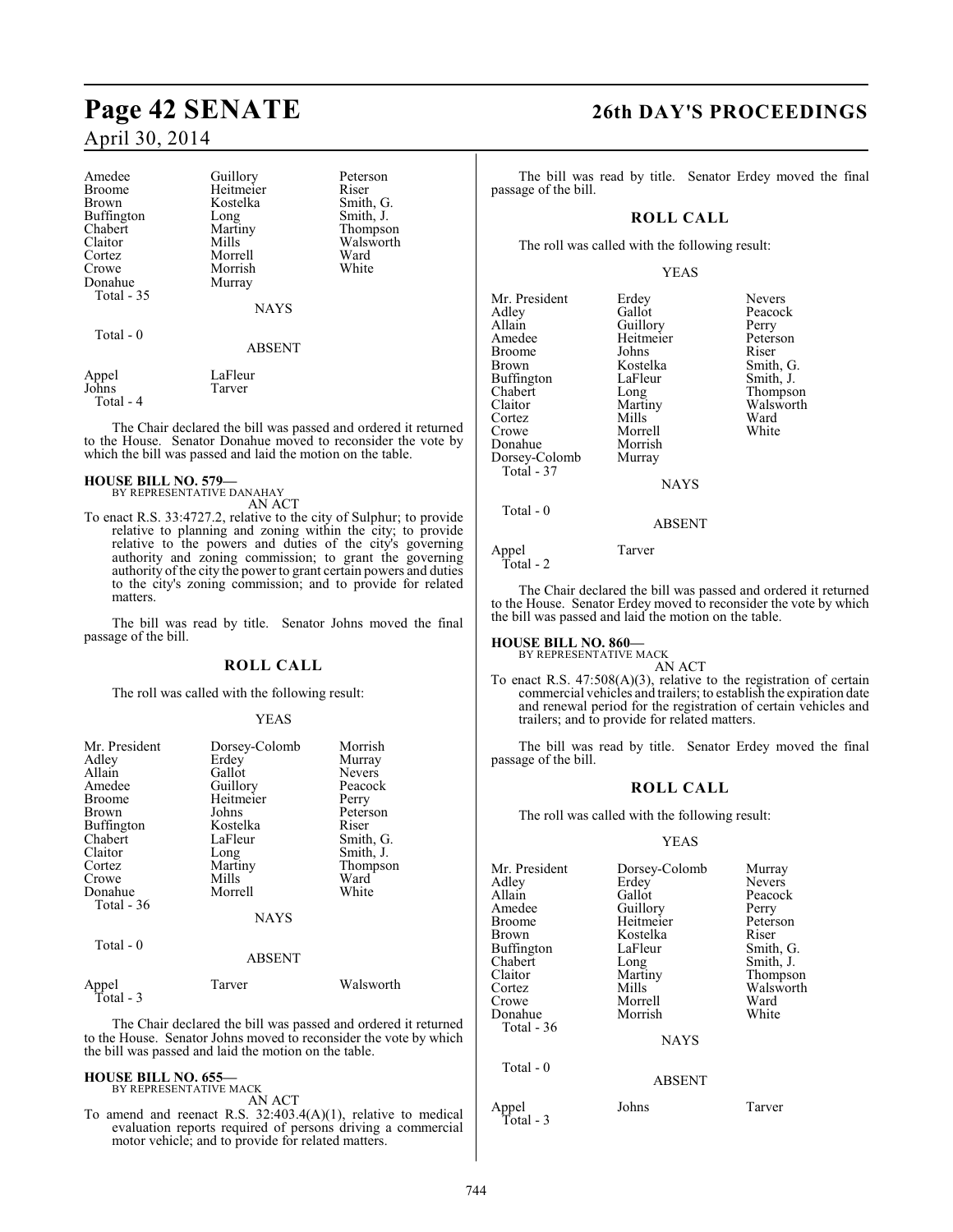The Chair declared the bill was passed and ordered it returned to the House. Senator Erdey moved to reconsider the vote by which the bill was passed and laid the motion on the table.

**HOUSE BILL NO. 896—** BY REPRESENTATIVES DANAHAY AND WILLMOTT AN ACT

To enact R.S. 32:43, relative to automated speed enforcement devices; to prohibit the installation and use of automated speed enforcement systems on state highways; to prohibit the imposition and collection of certain fines, fees, or penalties under certain circumstances; to provide for definitions; and to provide for related matters.

The bill was read by title. Senator Johns moved the final passage of the bill.

#### **ROLL CALL**

The roll was called with the following result:

#### YEAS

| Mr. President | Erdey     | <b>Nevers</b> |
|---------------|-----------|---------------|
| Adley         | Gallot    | Peacock       |
| Allain        | Guillory  | Perry         |
| Amedee        | Heitmeier | Peterson      |
| <b>Broome</b> | Johns     | Riser         |
| <b>Brown</b>  | Kostelka  | Smith, G.     |
| Buffington    | LaFleur   | Smith, J.     |
| Chabert       | Long      | Thompson      |
| Claitor       | Martiny   | Walsworth     |
| Cortez        | Mills     | Ward          |
| Crowe         | Morrell   | White         |
| Donahue       | Morrish   |               |
| Dorsey-Colomb | Murray    |               |
| Total - 37    |           |               |
|               | NAYS      |               |

#### Total - 0

ABSENT

Appel Tarver Total - 2

The Chair declared the bill was passed and ordered it returned to the House. Senator Johns moved to reconsider the vote by which the bill was passed and laid the motion on the table.

#### **HOUSE BILL NO. 904—**

BY REPRESENTATIVE JOHNSON AN ACT

To enact R.S.  $40:539(C)(8)(c)$ , relative to employees of the Cottonport Housing Authority; to provide that employees of the Cottonport Housing Authority shall not be in the state civil service; and to provide for related matters.

On motion of Senator Erdey, the bill was read by title and returned to the Calendar, subject to call.

#### **HOUSE BILL NO. 1012—**

BY REPRESENTATIVES LORUSSO, ADAMS, BILLIOT, STOKES, WILLMOTT, AND WOODRUFF AND SENATORS APPEL, MARTINY, AND PETERSON

AN ACT To amend and reenact R.S. 33:1420.19, relative to Jefferson Parish; to provide relative to a special taxing district located within the parish; to provide relative to the boundaries, purpose, and governance of the district; to provide relative to the powers and duties of the district and its governing board; to provide relative

to district funding; and to provide for related matters.

The bill was read by title. Senator Martiny moved the final passage of the bill.

# **26th DAY'S PROCEEDINGS Page 43 SENATE** April 30, 2014

## **ROLL CALL**

The roll was called with the following result:

#### YEAS

| Mr. President | Dorsey-Colomb | Morrish       |
|---------------|---------------|---------------|
| Adley         | Erdey         | Murray        |
| Allain        | Gallot        | <b>Nevers</b> |
| Amedee        | Guillory      | Peacock       |
| <b>Broome</b> | Heitmeier     | Perry         |
| Brown         | Johns         | Peterson      |
| Buffington    | Kostelka      | Riser         |
| Chabert       | LaFleur       | Smith, G.     |
| Claitor       | Long          | Smith, J.     |
| Cortez        | Martiny       | Thompson      |
| Crowe         | Mills         | Ward          |
| Donahue       | Morrell       | White         |
| Total - 36    |               |               |
|               | <b>NAYS</b>   |               |
| Total - 0     |               |               |

Appel Tarver Walsworth Total - 3

The Chair declared the bill was passed and ordered it returned to the House. Senator Martiny moved to reconsider the vote by which the bill was passed and laid the motion on the table.

ABSENT

#### **HOUSE BILL NO. 1016—**

BY REPRESENTATIVE PIERRE AN ACT

To enact R.S. 17:287, relative to high school diplomas; to provide for a State Seal of Biliteracy to be affixed to the diplomas or transcripts of students who meet certain academic eligibility criteria relative to language proficiency; to provide relative to purpose and legislative intent; to require the state superintendent of education to prepare the seal; to provide for the voluntary participation of public school governing authorities; to provide relative to rules and regulations; and to provide for related matters.

The bill was read by title. Senator LaFleur moved the final passage of the bill.

#### **ROLL CALL**

The roll was called with the following result:

#### YEAS

| Mr. President<br>Adley<br>Allain<br>Amedee<br>Broome | Erdey<br>Gallot<br>Guillory<br>Heitmeier<br>Johns | <b>Nevers</b><br>Peacock<br>Perry<br>Peterson<br>Riser |
|------------------------------------------------------|---------------------------------------------------|--------------------------------------------------------|
| Brown                                                | Kostelka                                          | Smith, G.                                              |
| Buffington                                           | LaFleur                                           | Smith, J.                                              |
| Chabert                                              | Long                                              | Thompson                                               |
| Claitor                                              | Martiny                                           | Walsworth                                              |
| Cortez                                               | Mills                                             | Ward                                                   |
| Crowe                                                | Morrell                                           | White                                                  |
| Donahue                                              | Morrish                                           |                                                        |
| Dorsey-Colomb                                        | Murray                                            |                                                        |
| Total - 37                                           |                                                   |                                                        |
|                                                      | <b>NAYS</b>                                       |                                                        |
| Total - 0                                            | <b>ABSENT</b>                                     |                                                        |
| $A = -1$                                             | T.                                                |                                                        |

Appel Tarver Total - 2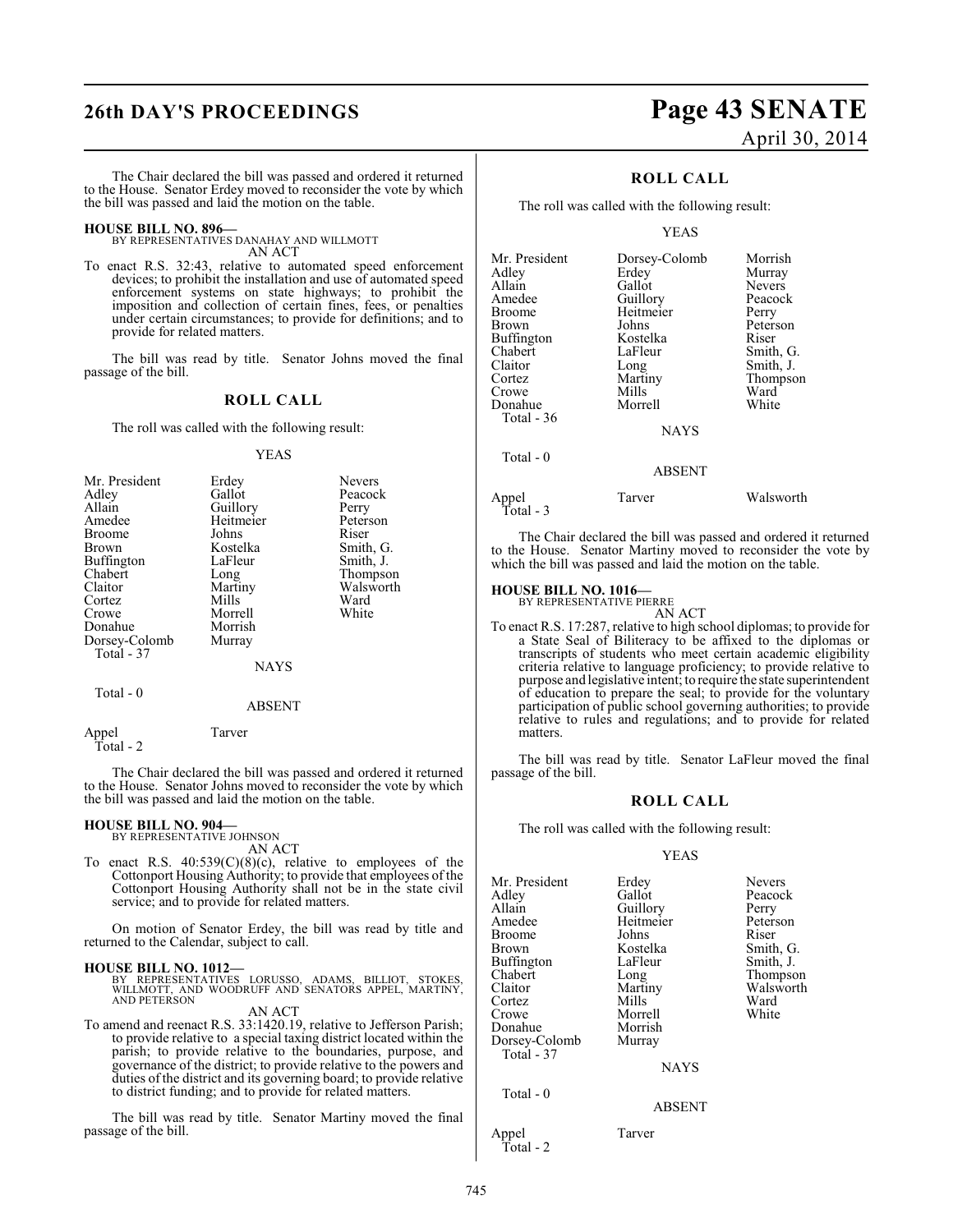The Chair declared the bill was passed and ordered it returned to the House. Senator LaFleur moved to reconsider the vote by which the bill was passed and laid the motion on the table.

# **HOUSE BILL NO. 156—** BY REPRESENTATIVE MACK

AN ACT

To enact R.S.  $13:3049(B)(1)(e)(v)$ , relative to the Twenty-First Judicial District Court; to provide for the transfer of surplus monies from certain funds to the Twenty-First Judicial District Court's criminal fund; to provide for definitions; to provide for a deadline to transfer funds; to provide for the use of such funds; and to provide for related matters.

The bill was read by title. Senator Erdey moved the final passage of the bill.

## **ROLL CALL**

The roll was called with the following result:

#### YEAS

| Mr. President | Erdey       | Murray        |
|---------------|-------------|---------------|
| Adley         | Gallot      | <b>Nevers</b> |
| Allain        | Guillory    | Peacock       |
| Amedee        | Heitmeier   | Perry         |
| <b>Broome</b> | Johns       | Peterson      |
| Brown         | Kostelka    | Riser         |
| Buffington    | LaFleur     | Smith, G.     |
| Chabert       | Long        | Smith, J.     |
| Cortez        | Martiny     | Thompson      |
| Crowe         | Mills       | Walsworth     |
| Donahue       | Morrell     | Ward          |
| Dorsey-Colomb | Morrish     | White         |
| Total - 36    |             |               |
|               | <b>NAYS</b> |               |

Total - 0

ABSENT

| Appel<br>Total - 3 | Claitor | Tarver |
|--------------------|---------|--------|
|                    |         |        |

The Chair declared the bill was passed and ordered it returned to the House. Senator Erdey moved to reconsider the vote by which the bill was passed and laid the motion on the table.

# **HOUSE BILL NO. 218—** BY REPRESENTATIVE TALBOT

- AN ACT
- To amend and reenact Code of Civil Procedure Article 1878 and to repeal R.S. 13:4062, relative to special civil proceedings; to provide for declaratory judgments; to provide for expedited hearings; to provide for the effect of supplemental proceedings on the hearing for a declaratory judgment; to provide for proceedings for temporary restraining orders, injunctions, and mandamus relative to the expenditure of state funds; and to provide for related matters.

The bill was read by title. Senator Martiny moved the final passage of the bill.

## **ROLL CALL**

The roll was called with the following result:

#### YEAS

| Mr. President | Erdey     | <b>Nevers</b> |
|---------------|-----------|---------------|
| Adley         | Gallot    | Peacock       |
| Allain        | Guillory  | Perry         |
| Amedee        | Heitmeier | Peterson      |
| <b>Broome</b> | Johns     | Riser         |

# **Page 44 SENATE 26th DAY'S PROCEEDINGS**

| <b>Brown</b><br><b>Buffington</b><br>Chabert<br>Claitor<br>Cortez<br>Crowe<br>Donahue<br>Dorsey-Colomb<br>Total - 37 | Kostelka<br>LaFleur<br>Long<br>Martiny<br>Mills<br>Morrell<br>Morrish<br>Murray<br><b>NAYS</b> | Smith, G.<br>Smith, J.<br>Thompson<br>Walsworth<br>Ward<br>White |
|----------------------------------------------------------------------------------------------------------------------|------------------------------------------------------------------------------------------------|------------------------------------------------------------------|
|----------------------------------------------------------------------------------------------------------------------|------------------------------------------------------------------------------------------------|------------------------------------------------------------------|

ABSENT

Appel Tarver Total - 2

Total - 0

The Chair declared the bill was passed and ordered it returned to the House. Senator Martiny moved to reconsider the vote by which the bill was passed and laid the motion on the table.

#### **HOUSE BILL NO. 314—**

BY REPRESENTATIVE ARNOLD AN ACT

To enact R.S. 49:191(7)(a) and to repeal R.S. 49:191(5)(m), relative to the Department of Justice, including provisions to provide for the re-creation of the Department of Justice and the statutory entities made a part of the department by law; to provide for the effective termination date for all statutory authority for the existence of such statutory entities; and to provide for related matters.

The bill was read by title. Senator Morrell moved the final passage of the bill.

#### **ROLL CALL**

The roll was called with the following result:

#### YEAS

| Mr. President<br>Adley<br>Allain<br>Amedee<br>Broome<br>Brown<br>Buffington<br>Chabert<br>Claitor<br>Cortez<br>Crowe | Dorsey-Colomb<br>Erdey<br>Gallot<br>Guillory<br>Heitmeier<br>Johns<br>Kostelka<br>LaFleur<br>Long<br>Martiny<br>Mills | Morrish<br>Murray<br><b>Nevers</b><br>Peacock<br>Perry<br>Peterson<br>Riser<br>Smith, G.<br>Smith, J.<br>Thompson<br>Ward |
|----------------------------------------------------------------------------------------------------------------------|-----------------------------------------------------------------------------------------------------------------------|---------------------------------------------------------------------------------------------------------------------------|
| Donahue<br>Total - 36                                                                                                | Morrell<br><b>NAYS</b>                                                                                                | White                                                                                                                     |
| Total $-0$                                                                                                           | <b>ABSENT</b>                                                                                                         |                                                                                                                           |
| Appel<br>Total - 3                                                                                                   | Tarver                                                                                                                | Walsworth                                                                                                                 |

The Chair declared the bill was passed and ordered it returned to the House. Senator Morrell moved to reconsider the vote by which the bill was passed and laid the motion on the table.

## **HOUSE BILL NO. 326—**

BY REPRESENTATIVE LOPINTO AN ACT

To amend and reenact R.S. 15:574.2(D)(8), relative to parole hearings; to provide relative to the powers and duties of the committee on parole; to require notice of the hearing to the district attorney of the parish of conviction; to authorize the district attorney to present testimony and submit information relevant to the proceedings; and to provide for related matters.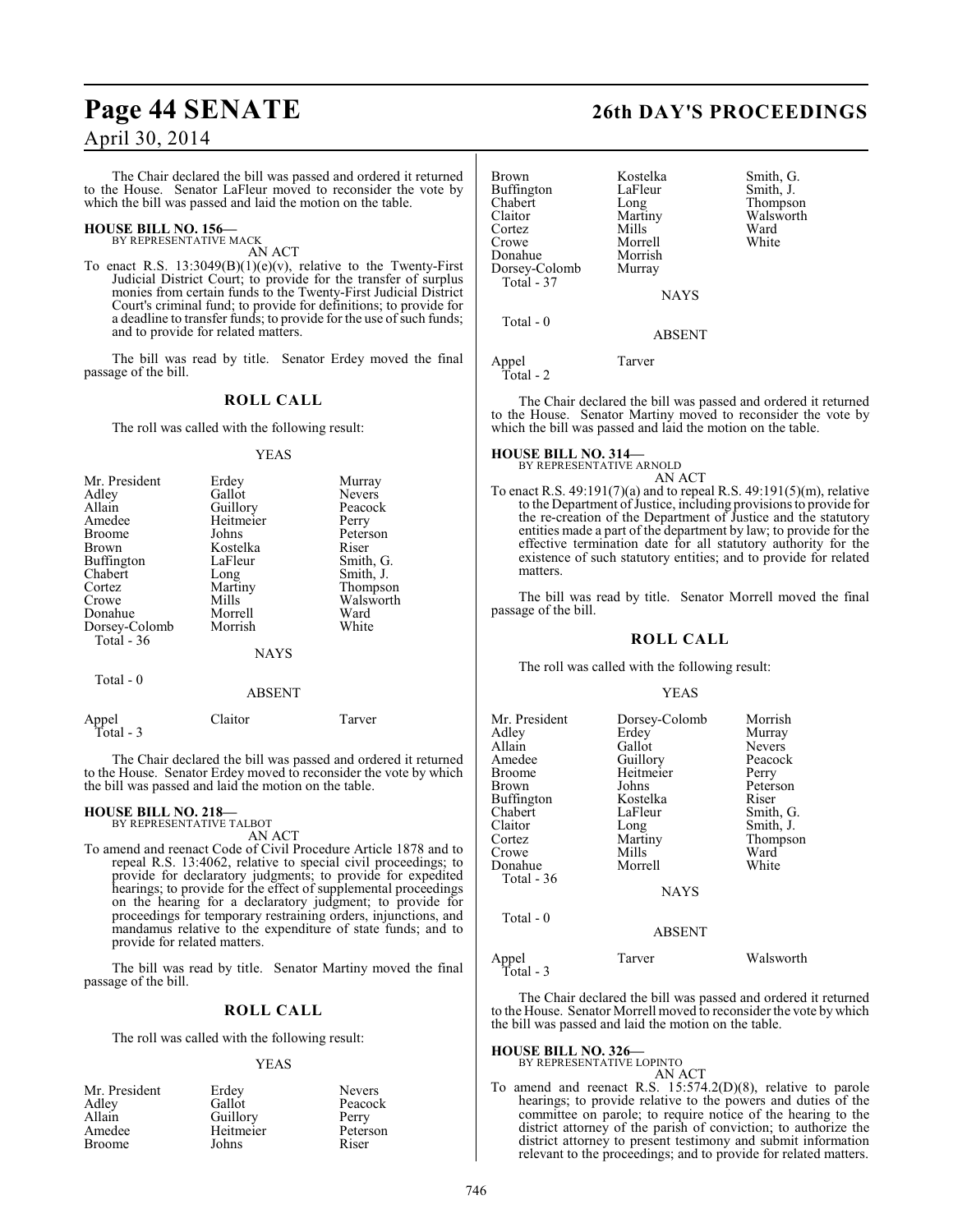# **26th DAY'S PROCEEDINGS Page 45 SENATE**

The bill was read by title. Senator Kostelka moved the final passage of the bill.

#### **ROLL CALL**

The roll was called with the following result:

#### YEAS

Nevers Peacock Perry Peterson<br>Riser

Smith, G. Smith, J.<br>Tarver

Thompson Walsworth<br>Ward

| Mr. President | Erdey     | Nevers |
|---------------|-----------|--------|
| Adley         | Gallot    | Peacod |
| Allain        | Guillory  | Perry  |
| Amedee        | Heitmeier | Peters |
| <b>Broome</b> | Johns     | Riser  |
| Brown         | Kostelka  | Smith, |
| Buffington    | LaFleur   | Smith, |
| Chabert       | Long      | Tarver |
| Claitor       | Martiny   | Thomp  |
| Cortez        | Mills     | Walsw  |
| Crowe         | Morrell   | Ward   |
| Donahue       | Morrish   | White  |
| Dorsey-Colomb | Murray    |        |
| Total - 38    |           |        |

NAYS

 $Total - 0$ 

ABSENT

Appel

Total - 1

The Chair declared the bill was passed and ordered it returned to the House. Senator Kostelka moved to reconsider the vote by which the bill was passed and laid the motion on the table.

# **HOUSE BILL NO. 330—** BY REPRESENTATIVE LOPINTO

AN ACT

To amend and reenact R.S. 28:53.2(D), relative to involuntary mental health treatment; to provide relative to the method of delivery of the custody order to law enforcement; and to provide for related matters.

The bill was read by title. Senator Martiny moved the final passage of the bill.

## **ROLL CALL**

The roll was called with the following result:

#### YEAS

| Mr. President<br>Adley<br>Allain<br>Amedee<br>Broome<br>Brown<br>Buffington<br>Chabert<br>Claitor<br>Cortez<br>Crowe<br>Donahue<br>Dorsey-Colomb<br>Total - 37 | Erdey<br>Gallot<br>Guillory<br>Heitmeier<br>Johns<br>Kostelka<br>LaFleur<br>Long<br>Martiny<br>Mills<br>Morrell<br>Morrish<br>Murray<br>NAYS | <b>Nevers</b><br>Peacock<br>Perry<br>Peterson<br>Riser<br>Smith, G.<br>Smith, J.<br>Thompson<br>Walsworth<br>Ward<br>White |
|----------------------------------------------------------------------------------------------------------------------------------------------------------------|----------------------------------------------------------------------------------------------------------------------------------------------|----------------------------------------------------------------------------------------------------------------------------|
| Total - 0                                                                                                                                                      | <b>ABSENT</b>                                                                                                                                |                                                                                                                            |
| Appel<br>Total - 2                                                                                                                                             | Tarver                                                                                                                                       |                                                                                                                            |

# April 30, 2014

The Chair declared the bill was passed and ordered it returned to the House. Senator Martiny moved to reconsider the vote by which the bill was passed and laid the motion on the table.

**HOUSE BILL NO. 332—** BY REPRESENTATIVE LOPINTO AN ACT

To amend and reenact R.S. 40:966(B)(1) and (C)(1), relative to the Uniform Controlled Dangerous Substances Law; to amend penalties for certain offenses; to provide for minimum mandatory sentence; to provide for required treatment; and to provide for related matters.

On motion of Senator Martiny, the bill was read by title and returned to the Calendar, subject to call.

#### **Rules Suspended**

Senator Adley asked for and obtained a suspension of the rules to revert to the Morning Hour.

#### **Message from the House**

#### **CONCURRING IN SENATE CONCURRENT RESOLUTIONS**

April 30, 2014

To the Honorable President and Members of the Senate:

I am directed to inform your honorable body that the House of Representatives has finally concurred in the following Senate Concurrent Resolutions:

## **SENATE CONCURRENT RESOLUTION NO. 108—** BY SENATOR ADLEY AND REPRESENTATIVE HENRY BURNS A CONCURRENT RESOLUTION

To commend and congratulate Madison Waldron on being selected as one of two youth volunteers in Louisiana to receive the 2014 nineteenth annual Prudential Spirit of Community Awards program in recognition of her outstanding record of volunteer service from The National Association of Secondary School Principals and Prudential Financial.

Reported without amendments.

Respectfully submitted, ALFRED W. SPEER Clerk of the House of Representatives

#### **Introduction of Senate Resolutions**

Senator Peacock asked for and obtained a suspension of the rules to read Senate Resolutions a first and second time.

#### **SENATE RESOLUTION NO. 107—** BY SENATOR CLAITOR

A RESOLUTION To commend Dr. William Kubricht III for his dedication and service to the Special Ops Survivors organization.

The resolution was read by title and placed on the Calendar for a second reading.

# **SENATE RESOLUTION NO. 108—** BY SENATOR PEACOCK

A RESOLUTION

To commend the Parkway High School JROTC Cyber Team on placing in the top one percent at the CyberPatriot VI National Finals.

On motion of Senator Peacock the resolution was read by title and adopted.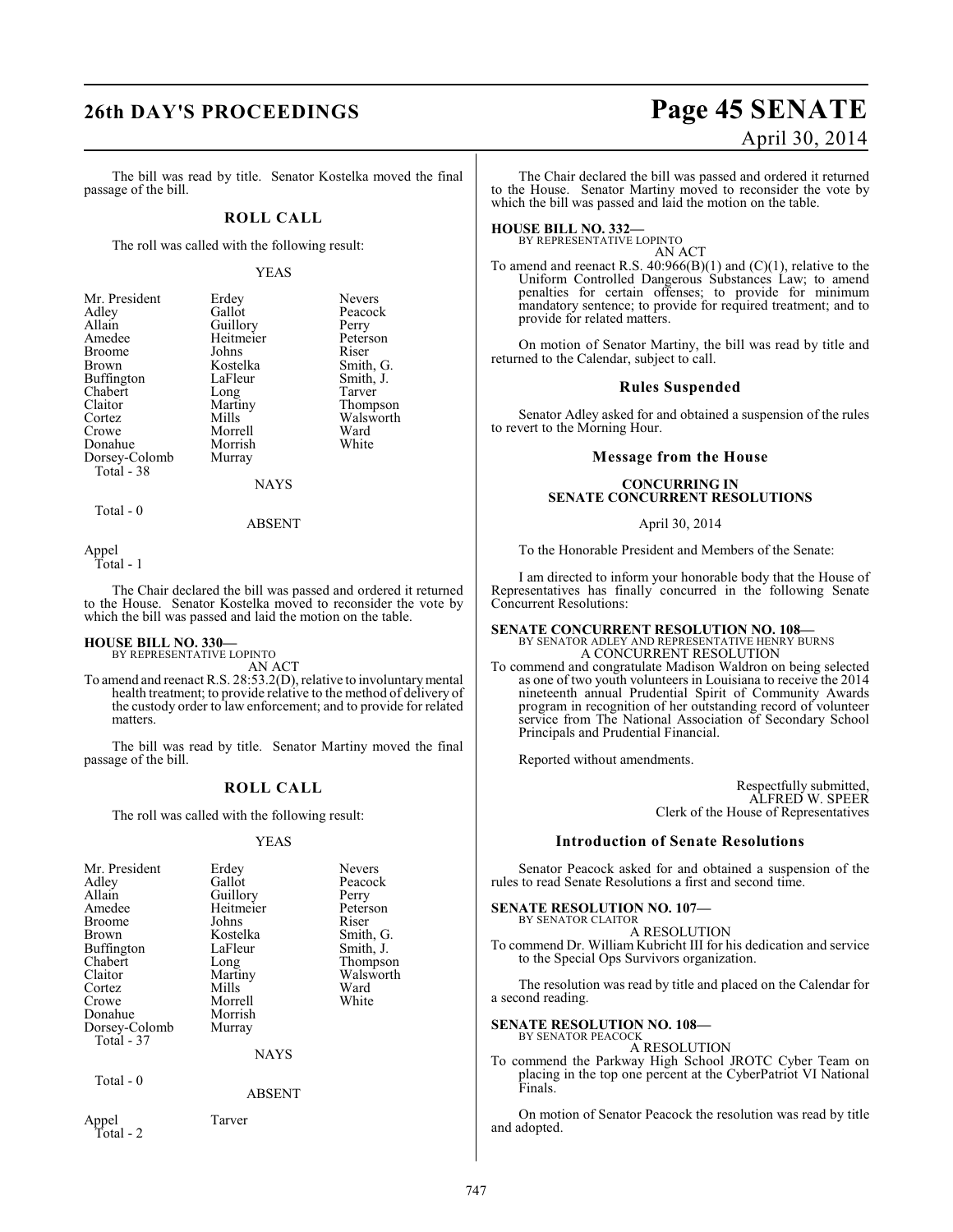# **Page 46 SENATE 26th DAY'S PROCEEDINGS**

April 30, 2014

#### **Message from the House**

**ASKING CONCURRENCE IN HOUSE BILLS AND JOINT RESOLUTIONS**

#### April 30, 2014

To the Honorable President and Members of the Senate:

I am directed to inform your honorable body that the House of Representatives has finally passed and asks your concurrence in the following House Bills and Joint Resolutions:

HB No. 703

Respectfully submitted, ALFRED W. SPEER Clerk of the House of Representatives

## **House Bills and Joint Resolutions on First Reading**

**HOUSE BILL NO. 703—** BY REPRESENTATIVE EDWARDS

AN ACT

To amend and reenact R.S. 17:3981(2), relative to the approval of proposed charter schools; to prohibit the State Board of Elementary and SecondaryEducation from authorizing a charter school if the proposed charter was previously denied or conditioned by the local school board and other specified conditions are met; and to provide for related matters.

The bill was read by title and placed on the Calendar for a second reading.

#### **Message from the House**

#### **ASKING CONCURRENCE IN HOUSE CONCURRENT RESOLUTIONS**

April 30, 2014

To the Honorable President and Members of the Senate:

I am directed to inform your honorable body that the House of Representatives has finally passed and asks your concurrence in the following House Concurrent Resolutions:

HCR No. 118 HCR No. 120 HCR No. 121

Respectfully submitted, ALFRED W. SPEER Clerk of the House of Representatives

#### **House Concurrent Resolutions on First Reading**

## **HOUSE CONCURRENT RESOLUTION NO. 118—**

BY REPRESENTATIVE WILLMOTT A CONCURRENT RESOLUTION

To recognize the week of May 6 through 12, 2014, as National Nurses Week in Louisiana.

The resolution was read by title and placed on the Calendar for a second reading.

#### **HOUSE CONCURRENT RESOLUTION NO. 120—** BY REPRESENTATIVES SHADOIN AND JEFFERSON AND SENATOR **GALLOT**

A CONCURRENT RESOLUTION

To commend Ruston Florist and Boutique upon being named Business of the Year by the Ruston-Lincoln Chamber of Commerce.

The resolution was read by title and placed on the Calendar for a second reading.

**HOUSE CONCURRENT RESOLUTION NO. 121—**<br>BY REPRESENTATIVES KATRINA JACKSON, BADON, BARROW, WESLEY BISHOP, BROSSETT, BURRELL, COX, DIXON, FRANKLIN, GAINES, HONORE, HUNTER, JAMES, JEFFERSON, TERRY LANDRY, NORTON, PIERRE, PRIC A CONCURRENT RESOLUTION

To express condolences upon the death of Dr. Isaac Greggs, longtime band director at Southern University in Baton Rouge.

The resolution was read by title and placed on the Calendar for a second reading.

#### **Reports of Committees**

The following reports of committees were received and read:

#### **REPORT OF COMMITTEE ON**

## **COMMERCE, CONSUMER PROTECTION AND INTERNATIONAL AFFAIRS**

Senator Daniel R. Martiny, Chairman on behalf of the Committee on Commerce, Consumer Protection and International Affairs, submitted the following report:

#### April 30, 2014

To the President and Members of the Senate:

I am directed by your Committee on Commerce, Consumer Protection and International Affairs to submit the following report:

# **SENATE BILL NO. 53—** BY SENATOR CORTEZ

AN ACT

To amend and reenact R.S. 4:143(1), relative to horse racing; to provide for certain terms, conditions, and procedures; to provide for definitions; and to provide for related matters.

Reported with amendments.

#### **SENATE BILL NO. 506—** BY SENATOR CROWE

- 
- AN ACT To amend and reenact R.S. 9:3568(D) and to enact R.S. 9:3568(E), relative to identity theft; to prevent identity theft by securing personally identifiable information; to provide for the security of personally identifiable information collected by the state and its political subdivisions; to prohibit the sharing of personally identifiable information; to provide for exceptions; to provide for the destruction of unlawfully obtained personally identifiable information; and provide for related matters.

Reported with amendments.

#### **SENATE BILL NO. 507—** BY SENATOR MARTINY

AN ACT

To amend and reenact the introductory paragraph of R.S. 37:760(A), relative to the practice of dentistry and the regulation of the profession; to provide for the powers and duties of the Louisiana State Board of Dentistry; and to provide for related matters.

Reported with amendments.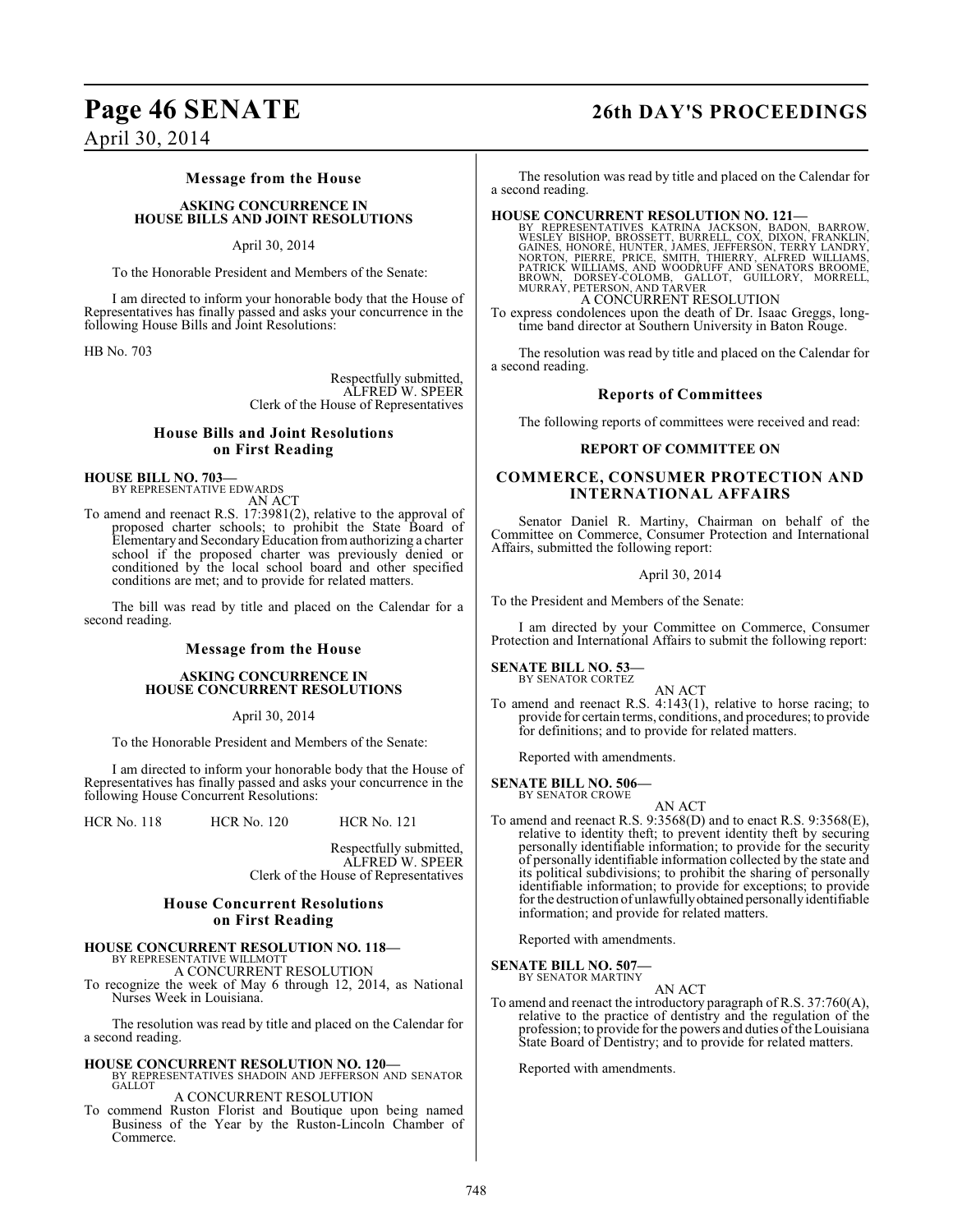#### **SENATE BILL NO. 602—** BY SENATOR NEVERS

AN ACT

To amend and reenact R.S. 40:1576, 1578.1(A)(9) and (10) and (B), and 1578.2 and to enact R.S. 40:1578.1(A)(11) and (12) and Subpart A-2, Part III of Chapter 7 of Title 40 of the Louisiana Revised Statutes of 1950, to be comprised of R.S. 40:1597.1 through 1597.23, relative to elevators and conveyance devices; to provide for the scope of regulation of the law; to provide for definitions; to provide for the registration of elevator and conveyance devices; to provide for the issuance of inspector licenses; to provide for violations, fines, and administrative actions; to require the office of the state fire marshal to promulgate administrative rules; to require compliance with certain codes; to require registrations and inspections for conveyances; to provide for inspections; to provide for enforcement; to create a fund; to provide relative to liability; to provide relative to the applicability of the law; and to provide for related matters.

Reported with amendments.

#### **HOUSE BILL NO. 319—** BY REPRESENTATIVE FOIL

AN ACT

To amend and reenact R.S. 12:1501, 1502(A), 1601 through 1604, and 1701, R.S. 44:4.1(B)(5), R.S. 49:222(B)(1) and (6), and Code of Civil Procedure Article 611, to enact R.S. 12:1-101 through 1-1704, and 1702 through 1704, and to repeal R.S. 12:1 through 178 and 1605 through 1607, relative to corporations; to provide for general provisions; to provide for incorporation; to provide for the purposes and powers of corporations; to provide for names; to provide for offices and agents; to provide for shares and distributions; to provide with respect to shareholders; to provide with respect to directors and officers; to provide for domestication and conversion; to provide for the amendment of articles of incorporation and bylaws; to provide for mergers and share exchanges; to provide for the disposition of assets; to provide for appraisal rights; to provide for dissolution; to provide for foreign corporations; to provide for records and reports; to provide for transition provisions; to provide for the applicability of Chapter 24 of Title 12 of the Louisiana Revised Statutes of 1950; to provide for the conversion of business organizations; to provide for fees; to provide for derivative actions; to provide for the continuousrevision of Title 12 of the Louisiana Revised Statutes of 1950; to provide an effective date; and to provide for related matters.

Reported with amendments.

#### **HOUSE BILL NO. 807—**

BY REPRESENTATIVE BARRAS AN ACT

To amend and reenact R.S. 6:1082, 1083(18) and (20), 1086(A)(1),  $1087(F)$ (introductory paragraph),  $1088(D)$ ,  $(F)$ ,  $(G)(3)$ (introductory paragraph), and  $(J)$ , 1088.2(A) $(1)$  and  $(3)$ ,  $1088.3(A)(1)$  and  $(3)$ ,  $(\overline{C})(2)$ (introductory paragraph) and  $(b)$ , and (D)(2), 1089(A), 1090(B)(1), 1092(B)(1)(e), (G), and (K), and  $1099(F)$  and to enact R.S. 6:1083(11.1) and  $1088(G)(3)(d)$ , relative to mortgage servicers; to require that mortgage servicers be licensed and regulated pursuant to the Louisiana Secure and Fair Enforcement of Mortgage Licensing Act of 2009; and to provide for related matters.

Reported favorably.

**HOUSE BILL NO. 838—** BY REPRESENTATIVE HOFFMANN AN ACT

To amend and reenact R.S.  $37:3407(A)(7)$  and to enact R.S. 37:3407(A)(11), relative to fees charged by the Louisiana Real Estate Appraisers Board; to provide changes to fees charged by the Louisiana Real Estate Appraisers Board; and to provide for related matters.

# **26th DAY'S PROCEEDINGS Page 47 SENATE** April 30, 2014

Reported favorably.

# **HOUSE BILL NO. 844—** BY REPRESENTATIVE PONTI

- AN ACT
- To enact R.S. 9:3571.3, relative to credit reports of protected persons; to provide for prohibitions on the release of credit information of protected persons; to provide for definitions; to provide for exceptions; to provide for damages; and to provide for related matters.

Reported favorably.

#### **HOUSE BILL NO. 868—** BY REPRESENTATIVE PONTI

AN ACT

To amend and reenact R.S. 40:1749.12(10), 1749.13(B)(5),  $1749.14(C)(1)(a)$ , and  $1749.20(A)(2)$  and  $(3)$  and  $(B)$ , relative to the Louisiana Underground Utilities and Facilities Damage Prevention Law; to add to the definition of "mark by time"; to allow for mutual agreements to extend time periods between notification and activity; to allow the use of supplemental offset markings; to provide relative to penalties; and to provide for related matters.

Reported favorably.

# **HOUSE BILL NO. 894—** BY REPRESENTATIVE HOFFMANN

To amend and reenact R.S.37:3394(B) and (H), relative to the Louisiana Real Estate Appraisers Board; to provide for membership requirements and qualifications; and to provide for related matters.

AN ACT

Reported favorably.

#### **HOUSE BILL NO. 1018—**

BY REPRESENTATIVE HOFFMANN AN ACT

To amend and reenact R.S. 37:3396(B), (D), and (F)(2), 3397(B)(1), (3)(introductory paragraph) and (d) through (f), (4), and (5),  $3398(A)$ ,  $3401(B)$ ,  $(C)(introducing) paragraph)$  and  $(3)$ ,  $3408(B)$ ,  $(C)(2)$ , and  $(E)$ , and  $3410(A)$ , to enact R.S. 37:3392(13), 3397.1, and 3409(E)(4), and to repeal R.S. 37:3397(B)(6), (C), and (D), 3398(D), and 3401(D), relative to the Louisiana Real Estate Appraisers Law; to provide for board terms; to provide relative to license qualifications; to provide relative to criteria for license classifications and continuing education requirements; to provide relative to examinations; to provide relative to nonresident licenses; to provide relative to disciplinary proceedings; to provide for standards for the development and communication of real estate appraisers; and to provide for related matters.

Reported favorably.

#### **HOUSE BILL NO. 1234—** BY REPRESENTATIVE PONTI

- AN ACT
- To amend and reenact R.S. 51:709(5)(a)(introductory paragraph) and (ii) and to enact R.S. 51:705(H), relative to the registration of securities; to remove the exemption from registration under the Louisiana Securities Law, relative to Regulation A securities of the Federal Securities Act of 1933; to require registration under the Louisiana Securities Law of Regulation A securities of the Federal Securities Act of 1933; and to provide for related matters.

Reported favorably.

Respectfully submitted, DANIEL R. MARTINY Chairman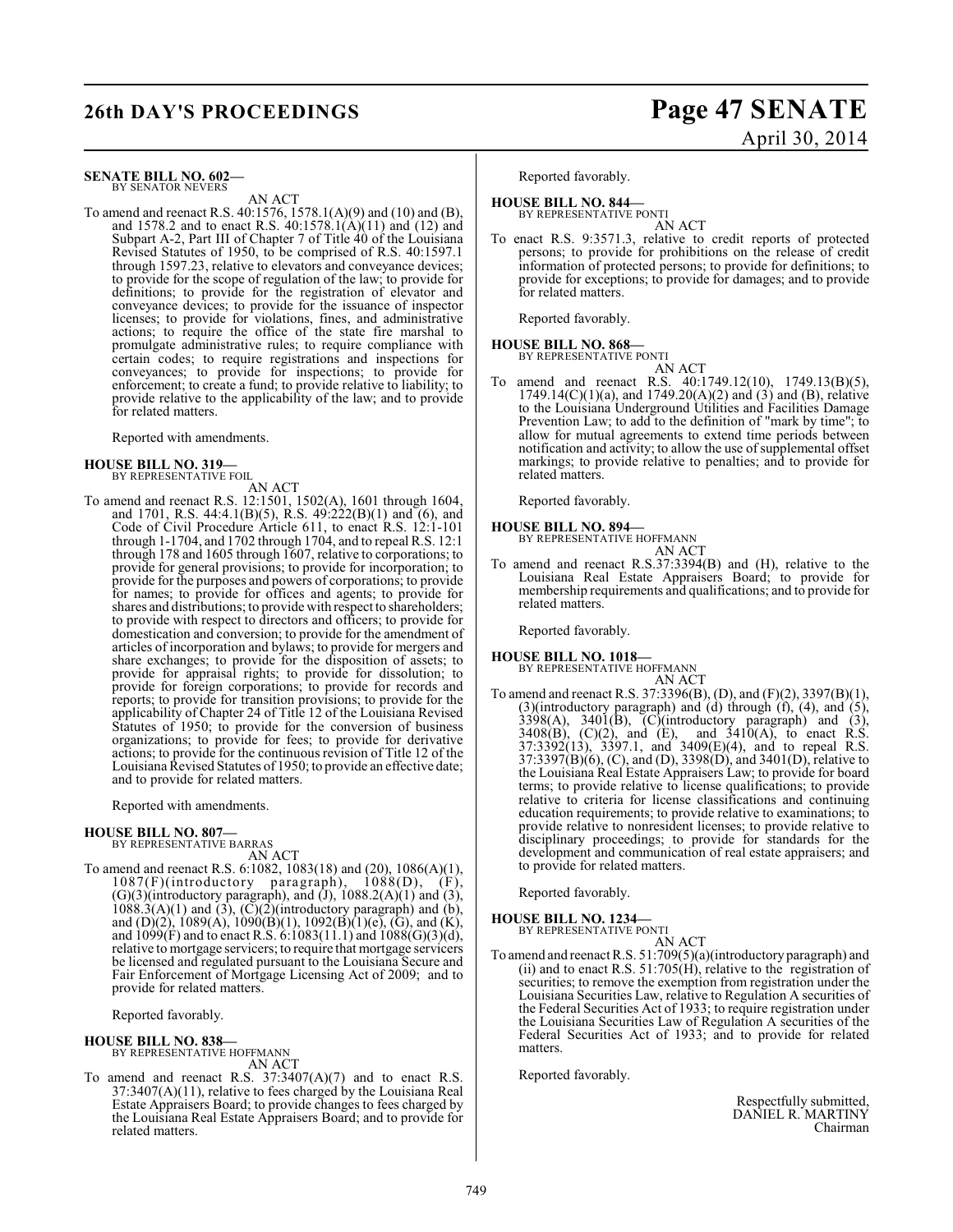#### **REPORT OF COMMITTEE ON**

## **HEALTH AND WELFARE**

Senator David R. Heitmeier, O.D., Chairman on behalf of the Committee on Health and Welfare, submitted the following report:

April 30, 2014

To the President and Members of the Senate:

I am directed by your Committee on Health and Welfare to submit the following report:

#### **SENATE CONCURRENT RESOLUTION NO. 73—**

BY SENATOR WARD AND REPRESENTATIVE LEGER A CONCURRENT RESOLUTION

To establish the Community Health Caucus of the Legislature of Louisiana and to provide relative to the caucus.

Reported with amendments.

#### **SENATE CONCURRENT RESOLUTION NO. 75—** BY SENATOR NEVERS

A CONCURRENT RESOLUTION To urge and request the Louisiana Department of Health and Hospitals, through its office of behavioral health, to study and develop a list of suicide assessment, intervention, treatment, and management training programs meeting the Suicide Prevention Resource Center best practices standards to make available for access by medical professionals and the public in the state of Louisiana; that the department further develop a list of which other professional and citizen groups, beyond the medical professions, the department recommends should be offered such

training on a voluntary basis; and that the department recommends how best to make such training widely accessible for use in Louisiana, through online access or otherwise.

Reported favorably.

#### **SENATE CONCURRENT RESOLUTION NO. 87—** BY SENATOR MILLS

A CONCURRENT RESOLUTION

To authorize and direct the Department of Health and Hospitals to create a working group to study the future of health care funding in Louisiana.

Reported with amendments.

# **SENATE CONCURRENT RESOLUTION NO. 96—** BY SENATOR HEITMEIER

#### A CONCURRENT RESOLUTION

To urge and request the Department of Health and Hospitals to assess water accessibility in Louisiana schools and report its findings to the legislature and the State Board of Elementary and Secondary Education.

Reported favorably.

#### **SENATE BILL NO. 600—** BY SENATOR MILLS

AN ACT

To amend and reenact R.S. 37:1218.1, relative to immunizations and vaccines; to provide for the administering of immunizations and vaccines other than influenza immunizations by a pharmacist; and to provide for related matters.

Reported with amendments.

#### **SENATE BILL NO. 619—** BY SENATOR HEITMEIER

AN ACT

To amend and reenact R.S. 40:2198.12(A), the introductory paragraph of  $(B)(1)$  and  $(B)(1)(f)$ ,  $(D)$ , and 2198.13 and to enact R.S. 40:2198.12(B)(1)(h) through (j), and 2198.14 through 2198.19, relative to pain management clinics; to transfer the

#### powers and duties for the regulation of pain management clinics from the Department of Health and Hospitals to the Louisiana State Board of Medical Examiners; to provide licensure authority and powers to the Louisiana State Board of Medical Examiners to regulate and license pain management clinics; to provide for criminal penalties for operating a pain management clinic without a license; to provide an effective date; and to provide for related matters.

Reported with amendments.

Respectfully submitted, DAVID R. HEITMEIER, O.D. Chairman

## **Privilege Report of the Committee on Senate and Governmental Affairs**

#### **ENROLLMENTS**

Senator Amedee, Chairman on behalf of the Committee on Senate and Governmental Affairs, submitted the following report:

#### April 30, 2014

To the President and Members of the Senate:

I am directed by your Committee on Senate and Governmental Affairs to submit the following report:

The following Senate Concurrent Resolution has been properly enrolled:

## **SENATE CONCURRENT RESOLUTION NO. 107—** BY SENATOR GALLOT AND REPRESENTATIVE JEFFERSON A CONCURRENT RESOLUTION

To commend and congratulate Mrs. Doris Mott Robinson upon the occasion of her ninety-fifth birthday.

> Respectfully submitted, "JODY" AMEDEE Chairman

The foregoing Senate Concurrent Resolution was signed by the President of the Senate.

## **ATTENDANCE ROLL CALL**

#### PRESENT

Mr. President Dorsey-Colomb Murray<br>Adley Erdey Nevers Adley Erdey Nevers<br>
Allain Gallot Peacocl Allain Gallot Peacock<br>Amedee Guillory Perry Amedee Guillory<br>Appel Heitmeier Broome Johns<br>Brown Kostelka Buffington LaFleur Smith,<br>
Chabert Long Tarver Chabert Long<br>Claitor Martiny Claitor Martiny Thompson Cortez Mills Walsworth<br>Crowe Morrell Ward Donahue Total - 39

Morrell Ward<br>
Morrish White

Heitmeier Peterson<br>Johns Riser Kostelka Smith, G.<br>LaFleur Smith, J.

ABSENT

Total - 0

# **Page 48 SENATE 26th DAY'S PROCEEDINGS**